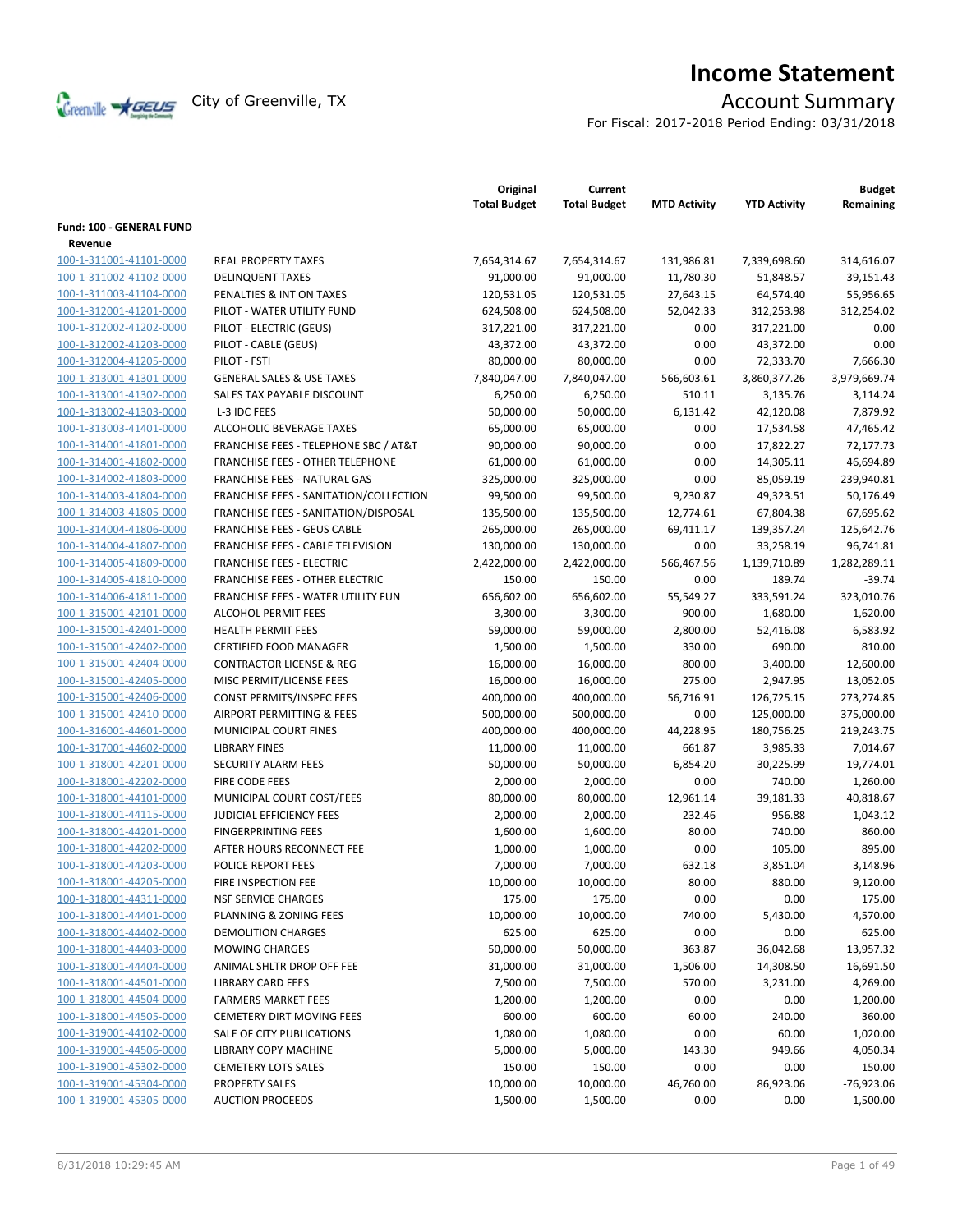|                         |                                        | Original<br><b>Total Budget</b> | Current<br><b>Total Budget</b> | <b>MTD Activity</b> | <b>YTD Activity</b> | <b>Budget</b><br>Remaining |
|-------------------------|----------------------------------------|---------------------------------|--------------------------------|---------------------|---------------------|----------------------------|
| 100-1-319001-45401-0000 | <b>INTEREST REVENUES</b>               | 18,000.00                       | 18,000.00                      | 6,714.78            | 12,964.62           | 5,035.38                   |
| 100-1-319001-45501-0000 | LIBRARY MTG ROOM RENTAL                | 800.00                          | 800.00                         | 40.00               | 512.50              | 287.50                     |
| 100-1-319001-45503-0000 | <b>PAVILION RENTALS</b>                | 18,255.00                       | 18,255.00                      | 1,082.83            | 3,102.83            | 15,152.17                  |
| 100-1-319001-45601-0000 | <b>MISCELLANEOUS REVENUES</b>          | 32,000.00                       | 32,000.00                      | 103.36              | 36,236.37           | $-4,236.37$                |
| 100-1-319001-45604-0000 | OTHER REVENUE / OVER/SHORT             | 0.00                            | 0.00                           | 3.70                | $-2,529.04$         | 2,529.04                   |
| 100-1-322001-43002-0000 | ANIMAL SHELTER CONTRIB                 | 100,000.00                      | 100,000.00                     | 25,000.00           | 75,000.00           | 25,000.00                  |
| 100-1-322001-43003-0000 | HUNT CO CONTRIB - FIRE                 | 28,800.00                       | 28,800.00                      | 2,400.00            | 14,400.00           | 14,400.00                  |
| 100-1-322001-43004-0000 | HUNT CO MEM HOSP REIM                  | 22,400.00                       | 22,400.00                      | 3,733.34            | 11,200.02           | 11,199.98                  |
| 100-1-323001-46007-0000 | <b>XFR - GUN RANGE</b>                 | 32,225.00                       | 32,225.00                      | 2,685.42            | 16,112.52           | 16,112.48                  |
| 100-1-323001-46008-0000 | <b>XFR - TOURISM FUND</b>              |                                 |                                | 14,583.33           |                     |                            |
|                         |                                        | 175,000.00                      | 180,115.00                     |                     | 87,499.98           | 92,615.02                  |
| 100-1-324001-46506-0000 | <b>CA - RECREATION FUND</b>            | 5,811.00                        | 5,811.00                       | 484.25              | 2,905.50            | 2,905.50                   |
| 100-1-324001-46509-0000 | CA - VENUE MGMT FUND                   | 14,129.00                       | 14,129.00                      | 1,177.42            | 7,064.52            | 7,064.48                   |
| 100-1-324001-46537-0000 | CA - MAIL MACHINE LEASE                | 3,132.00                        | 3,132.00                       | 261.00              | 783.00              | 2,349.00                   |
| 100-1-324001-46614-0000 | CA - SANITATION FUND COLLECTION        | 30,488.00                       | 30,488.00                      | 2,540.67            | 15,244.02           | 15,243.98                  |
| 100-1-324001-46650-0000 | CA - UTILITY FUND TO GENERAL GOVERNME  | 318,332.00                      | 318,332.00                     | 26,527.67           | 159,166.02          | 159,165.98                 |
| 100-1-324001-46651-0000 | CA - UTILITY FUND TO PUBLIC WORKS      | 162,430.00                      | 162,430.00                     | 13,535.83           | 81,214.98           | 81,215.02                  |
| 100-1-324001-46801-0000 | <b>CA - SPENCE FUND</b>                | 600.00                          | 600.00                         | 50.00               | 300.00              | 300.00                     |
| 100-1-324009-46901-0000 | CA - ELECTRIC UTILITY                  | 298,924.00                      | 298,924.00                     | 24,910.33           | 149,461.98          | 149,462.02                 |
| 100-1-324009-46906-0000 | <b>CA - CABLE UTILITY</b>              | 48,192.00                       | 48,192.00                      | 4,016.00            | 24,096.00           | 24,096.00                  |
|                         | <b>Revenue Total:</b>                  | 24,065,743.72                   | 24,070,858.72                  | 1,817,677.02        | 15,421,093.41       | 8,649,765.31               |
| Expense                 |                                        |                                 |                                |                     |                     |                            |
| 100-1-411000-52001-0000 | <b>OFFICE SUPPLIES</b>                 | 60.00                           | 60.00                          | 39.99               | 39.99               | 20.01                      |
| 100-1-411000-52005-0000 | PRINTED MATERIALS                      | 96.00                           | 96.00                          | 0.00                | 0.00                | 96.00                      |
| 100-1-411000-52103-0000 | <b>MEETING SUPPLIES</b>                | 1,800.00                        | 1,800.00                       | 110.17              | 530.13              | 1,269.87                   |
| 100-1-411000-54001-0000 | <b>TELEPHONE CHARGES</b>               | 3,563.28                        | 3,563.28                       | 111.99              | 559.92              | 3,003.36                   |
| 100-1-411000-54101-0000 | PROFESSIONAL SERVICES                  | 0.00                            | 0.00                           | 949.00              | 949.00              | $-949.00$                  |
| 100-1-411000-54201-0000 | MEMBERSHIPS & SUBSCRIPTIONS            | 6,250.00                        | 6,250.00                       | 0.00                | 2,144.00            | 4,106.00                   |
| 100-1-411000-54204-0000 | <b>PUBLIC RELATIONS</b>                | 1,000.00                        | 1,000.00                       | 0.00                | 1,100.00            | $-100.00$                  |
| 100-1-411000-54213-0000 | PLAQUES AND AWARDS                     | 750.00                          | 750.00                         | $-267.14$           | 196.39              | 553.61                     |
| 100-1-411000-54214-0000 | <b>TRAVEL &amp; TRAINING</b>           | 15,579.00                       | 15,579.00                      | 2,200.08            | 7,646.42            | 7,932.58                   |
| 100-1-411400-51001-0000 | <b>REGULAR SALARIES</b>                | 78,543.00                       | 78,543.00                      | 5,908.80            | 38,407.20           | 40,135.80                  |
| 100-1-411400-51021-0000 | LONGEVITY                              | 1,464.00                        | 1,464.00                       | 0.00                | 1,464.00            | 0.00                       |
| 100-1-411400-51116-0000 | CAR ALLOWANCE                          | 4,200.00                        | 4,200.00                       | 323.08              | 2,100.02            | 2,099.98                   |
| 100-1-411400-51117-0000 | <b>CELL PHONE ALLOWANCE</b>            | 696.00                          | 696.00                         | 53.54               | 348.01              | 347.99                     |
| 100-1-411400-51201-0000 | <b>FICA</b>                            | 5,252.00                        | 5,252.00                       | 372.62              | 2,539.73            | 2,712.27                   |
| 100-1-411400-51202-0000 | MEDICARE                               | 1,228.00                        | 1,228.00                       | 87.14               | 593.96              | 634.04                     |
| 100-1-411400-51203-0000 | <b>HEALTH INSURANCE</b>                | 10,725.00                       | 10,725.00                      | 893.75              | 5,362.50            | 5,362.50                   |
| 100-1-411400-51204-0000 | <b>WORKERS COMPENSATION</b>            | 232.00                          | 232.00                         | 19.33               | 115.98              | 116.02                     |
| 100-1-411400-51205-0000 | STATE UNEMPLOYMENT                     | 70.00                           | 70.00                          | 0.00                | 8.99                | 61.01                      |
| 100-1-411400-51301-0000 | TMRS                                   | 9,751.00                        | 9,751.00                       | 730.36              | 4,814.21            | 4,936.79                   |
| 100-1-411400-52001-0000 | <b>OFFICE SUPPLIES</b>                 | 56.00                           | 56.00                          | 0.00                | 0.00                | 56.00                      |
| 100-1-411400-52002-0000 |                                        |                                 |                                |                     |                     |                            |
|                         | POSTAGE / FREIGHT<br>PRINTED MATERIALS | 150.00                          | 150.00                         | 13.93               | 77.76               | 72.24                      |
| 100-1-411400-52005-0000 |                                        | 240.00                          | 240.00                         | 47.00               | 107.00              | 133.00                     |
| 100-1-411400-54001-0000 | <b>TELEPHONE CHARGES</b>               | 1,200.00                        | 1,200.00                       | 54.64               | 311.59              | 888.41                     |
| 100-1-411400-54101-0000 | PROFESSIONAL SERVICES                  | 875.00                          | 875.00                         | 0.00                | 375.00              | 500.00                     |
| 100-1-411400-54201-0000 | <b>MEMBERSHIPS &amp; SUBSCRIPTIONS</b> | 135.00                          | 135.00                         | 0.00                | 125.00              | 10.00                      |
| 100-1-411400-54206-0000 | <b>ELECTION EXPENSE</b>                | 5,500.00                        | 5,500.00                       | 0.00                | 123.33              | 5,376.67                   |
| 100-1-411400-54212-0000 | <b>PRINTING</b>                        | 4,000.00                        | 4,000.00                       | 0.00                | 1,723.50            | 2,276.50                   |
| 100-1-411400-54214-0000 | TRAVEL & TRAINING                      | 1,025.00                        | 1,025.00                       | 0.00                | 96.70               | 928.30                     |
| 100-1-412100-51001-0000 | REGULAR SALARIES                       | 176,813.00                      | 176,813.00                     | 9,475.43            | 75,375.21           | 101,437.79                 |
| 100-1-412100-51020-0000 | <b>OVERTIME</b>                        | 5,500.00                        | 5,500.00                       | 1,268.56            | 3,321.80            | 2,178.20                   |
| 100-1-412100-51021-0000 | LONGEVITY                              | 5,344.00                        | 5,344.00                       | 0.00                | 5,344.00            | 0.00                       |
| 100-1-412100-51101-0000 | <b>CERTIFICATION PAY</b>               | 3,600.00                        | 3,600.00                       | 184.62              | 1,384.67            | 2,215.33                   |
| 100-1-412100-51201-0000 | <b>FICA</b>                            | 11,929.00                       | 11,929.00                      | 637.04              | 5,046.92            | 6,882.08                   |
| 100-1-412100-51202-0000 | MEDICARE                               | 2,790.00                        | 2,790.00                       | 148.99              | 1,180.34            | 1,609.66                   |
| 100-1-412100-51203-0000 | <b>HEALTH INSURANCE</b>                | 42,900.00                       | 42,900.00                      | 3,575.00            | 21,450.00           | 21,450.00                  |
| 100-1-412100-51204-0000 | <b>WORKERS COMPENSATION</b>            | 526.00                          | 526.00                         | 43.83               | 262.98              | 263.02                     |
| 100-1-412100-51205-0000 | STATE UNEMPLOYMENT                     | 407.00                          | 407.00                         | 7.72                | 34.34               | 372.66                     |
| 100-1-412100-51301-0000 | <b>TMRS</b>                            | 21,333.00                       | 21,333.00                      | 1,168.33            | 8,320.18            | 13,012.82                  |
|                         |                                        |                                 |                                |                     |                     |                            |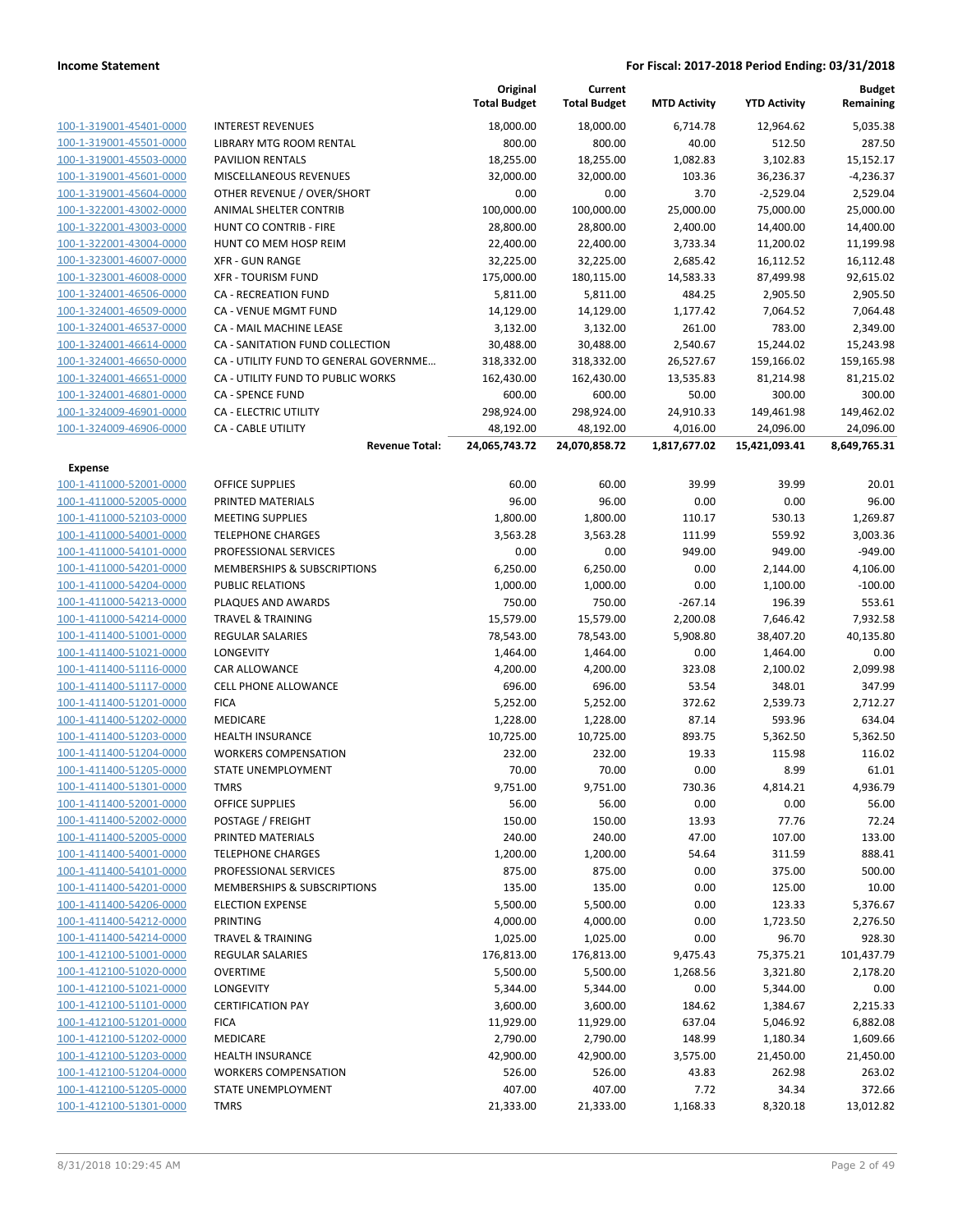| 100-1-412100-51401-0000        |
|--------------------------------|
| 100-1-412100-52001-0000        |
| 100-1-412100-52002-0000        |
| 100-1-412100-52005-0000        |
| 100-1-412100-52102-0000        |
| 100-1-412100-52110-0000        |
| 100-1-412100-53201-0000        |
| 100-1-412100-54001-0000        |
| 100-1-412100-54101-0000        |
| 100-1-412100-54201-0000        |
| 100-1-412100-54207-0000        |
| 100-1-412100-54214-0000        |
| 100-1-413200-51001-0000        |
| 100-1-413200-51020-0000        |
| 100-1-413200-51021-0000        |
| 100-1-413200-51101-0000        |
| 100-1-413200-51116-0000        |
| 100-1-413200-51201-0000        |
| 100-1-413200-51202-0000        |
| 100-1-413200-51203-0000        |
| 100-1-413200-51204-0000        |
| 100-1-413200-51205-0000        |
| 100-1-413200-51301-0000        |
| 100-1-413200-52001-0000        |
| 100-1-413200-52002-0000        |
| 100-1-413200-52102-0000        |
| 100-1-413200-52103-0000        |
| 100-1-413200-52201-0000        |
| 100-1-413200-54001-0000        |
| 100-1-413200-54101-0000        |
| 100-1-413200-54201-0000        |
| 100-1-413200-54205-0000        |
| 100-1-413200-54212-0000        |
| 100-1-413200-54214-0000        |
| 100-1-415100-51001-0000        |
| 100-1-415100-51020-0000        |
| 100-1-415100-51021-0000        |
| 100-1-415100-51116-0000        |
| 100-1-415100-51117-0000        |
| 100-1-415100-51201-0000        |
| 100-1-415100-51202-0000        |
| 100-1-415100-51203-0000        |
|                                |
| <u>100-1-415100-51204-0000</u> |
| <u>100-1-415100-51205-0000</u> |
| 100-1-415100-51301-0000        |
| 100-1-415100-52001-0000        |
| 100-1-415100-52002-0000        |
| <u>100-1-415100-54001-0000</u> |
| <u>100-1-415100-54110-0000</u> |
| <u>100-1-415100-54201-0000</u> |
| 100-1-415100-54211-0000        |
| 100-1-415100-54212-0000        |
| <u>100-1-415100-54214-0000</u> |
| <u>100-1-415150-54401-0000</u> |
| 100-1-415150-54402-0000        |
| <u>100-1-415300-54106-0000</u> |
| 100-1-415500-51001-0000        |
| <u>100-1-415500-51020-0000</u> |
| <u>100-1-415500-51021-0000</u> |
|                                |

|                                                    |                                              | Original<br><b>Total Budget</b> | Current<br><b>Total Budget</b> | <b>MTD Activity</b> | <b>YTD Activity</b>   | <b>Budget</b><br>Remaining |
|----------------------------------------------------|----------------------------------------------|---------------------------------|--------------------------------|---------------------|-----------------------|----------------------------|
| 100-1-412100-51401-0000                            | <b>CONTRA - SALARIES</b>                     | 0.00                            | 0.00                           | $-722.16$           | 2,092.84              | $-2,092.84$                |
| 100-1-412100-52001-0000                            | <b>OFFICE SUPPLIES</b>                       | 900.00                          | 900.00                         | 0.00                | 174.55                | 725.45                     |
| 100-1-412100-52002-0000                            | POSTAGE / FREIGHT                            | 3,700.00                        | 3,700.00                       | 524.35              | 930.91                | 2,769.09                   |
| 100-1-412100-52005-0000                            | PRINTED MATERIALS                            | 1,500.00                        | 1,500.00                       | 0.00                | 820.58                | 679.42                     |
| 100-1-412100-52102-0000                            | <b>BOOKS / REF SUPPLIES</b>                  | 100.00                          | 100.00                         | 0.00                | 100.50                | $-0.50$                    |
| 100-1-412100-52110-0000                            | TICKET WRITER SUPPLIES                       | 8,700.00                        | 8,700.00                       | 0.00                | 0.00                  | 8,700.00                   |
| 100-1-412100-53201-0000                            | FURNITURE & OFFICE EQUIPMENT                 | 1,300.00                        | 1,300.00                       | 0.00                | 1,211.54              | 88.46                      |
| 100-1-412100-54001-0000                            | <b>TELEPHONE CHARGES</b>                     | 5,000.00                        | 5,000.00                       | 596.97              | 3,277.30              | 1,722.70                   |
| 100-1-412100-54101-0000                            | PROFESSIONAL SERVICES                        | 27,192.00                       | 27,192.00                      | 19,407.68           | 19,757.68             | 7,434.32                   |
| 100-1-412100-54201-0000                            | MEMBERSHIPS & SUBSCRIPTIONS                  | 550.00                          | 550.00                         | 0.00                | 274.29                | 275.71                     |
| 100-1-412100-54207-0000                            | COURT COSTS, JURY, WIT FEES                  | 360.00                          | 360.00                         | 36.00               | 108.00                | 252.00                     |
| 100-1-412100-54214-0000                            | <b>TRAVEL &amp; TRAINING</b>                 | 7,700.00                        | 7,700.00                       | 0.00                | 2,630.51              | 5,069.49                   |
| 100-1-413200-51001-0000                            | <b>REGULAR SALARIES</b>                      | 220,911.00                      | 220,911.00                     | 16,709.29           | 108,292.24            | 112,618.76                 |
| 100-1-413200-51020-0000                            | <b>OVERTIME</b>                              | 126.00                          | 126.00                         | 0.00                | 37.84                 | 88.16                      |
| 100-1-413200-51021-0000                            | <b>LONGEVITY</b>                             | 2,662.00                        | 2,662.00                       | $-632.49$           | 2,029.51              | 632.49                     |
| 100-1-413200-51101-0000                            | <b>CERTIFICATION PAY</b>                     | 1,200.00                        | 1,200.00                       | 92.30               | 599.95                | 600.05                     |
| 100-1-413200-51116-0000                            | CAR ALLOWANCE                                | 7,380.00                        | 7,380.00                       | 567.70              | 3,690.05              | 3,689.95                   |
| 100-1-413200-51201-0000                            | <b>FICA</b>                                  | 8,856.00                        | 8,856.00                       | 1,042.20            | 3,678.70              | 5,177.30                   |
| 100-1-413200-51202-0000                            | MEDICARE                                     | 3,357.00                        | 3,357.00                       | 243.74              | 1,635.77              | 1,721.23                   |
| 100-1-413200-51203-0000                            | <b>HEALTH INSURANCE</b>                      | 21,450.00                       | 21,450.00                      | 1,787.50            | 10,725.00             | 10,725.00                  |
| 100-1-413200-51204-0000                            | <b>WORKERS COMPENSATION</b>                  | 634.00                          | 634.00                         | 52.83               | 316.98                | 317.02                     |
| 100-1-413200-51205-0000                            | STATE UNEMPLOYMENT                           | 141.00                          | 141.00                         | 2.78                | 17.34                 | 123.66                     |
| 100-1-413200-51301-0000                            | <b>TMRS</b>                                  | 26,651.00                       | 26,651.00                      | 2,018.30            | 13,117.76             | 13,533.24                  |
| 100-1-413200-52001-0000                            | <b>OFFICE SUPPLIES</b>                       | 550.00                          | 550.00                         | 35.87               | 165.77                | 384.23                     |
| 100-1-413200-52002-0000                            | POSTAGE / FREIGHT                            | 200.00                          | 200.00                         | 26.24               | 28.80                 | 171.20                     |
| 100-1-413200-52102-0000                            | <b>BOOKS / REF SUPPLIES</b>                  | 100.00                          | 100.00                         | 0.00                | 0.00                  | 100.00                     |
| 100-1-413200-52103-0000                            | <b>MEETING SUPPLIES</b>                      | 475.00                          | 475.00                         | 22.31               | 191.27                | 283.73                     |
| 100-1-413200-52201-0000                            | MINOR TOOLS & EQUIPMENT                      | 300.00                          | 300.00                         | 0.00                | 0.00                  | 300.00                     |
| 100-1-413200-54001-0000                            | <b>TELEPHONE CHARGES</b>                     | 6,000.00                        | 6,000.00                       | 318.68              | 2,538.88              | 3,461.12                   |
| 100-1-413200-54101-0000                            | PROFESSIONAL SERVICES                        | 100.00                          | 100.00                         | $-487.50$           | 0.00                  | 100.00                     |
| 100-1-413200-54201-0000                            | MEMBERSHIPS & SUBSCRIPTIONS                  | 1,400.00                        | 1,400.00                       | 312.00              | 312.00                | 1,088.00                   |
| 100-1-413200-54205-0000                            | <b>BUSINESS MEALS</b>                        | 1,000.00                        | 1,000.00                       | 25.00               | 184.17                | 815.83                     |
| 100-1-413200-54212-0000                            | PRINTING                                     | 450.00                          | 450.00                         | 0.00                | 0.00                  | 450.00                     |
| 100-1-413200-54214-0000                            | <b>TRAVEL &amp; TRAINING</b>                 | 8,000.00                        | 8,000.00                       | 819.64              | 1,494.40              | 6,505.60                   |
| 100-1-415100-51001-0000                            | REGULAR SALARIES                             | 270,017.00                      | 270,017.00                     | 20,499.51           | 131,156.42            | 138,860.58                 |
| 100-1-415100-51020-0000                            | <b>OVERTIME</b>                              | 1,103.00                        | 1,103.00                       | 65.91               | 203.74                | 899.26                     |
| 100-1-415100-51021-0000                            | LONGEVITY                                    | 3,702.00<br>4,200.00            | 3,702.00                       | 0.00                | 3,702.00              | 0.00                       |
| 100-1-415100-51116-0000<br>100-1-415100-51117-0000 | CAR ALLOWANCE<br><b>CELL PHONE ALLOWANCE</b> |                                 | 4,200.00                       | 184.62              | 1,200.03              | 2,999.97                   |
| 100-1-415100-51201-0000                            | <b>FICA</b>                                  | 420.00<br>17,305.00             | 420.00<br>17,305.00            | 32.30<br>1,170.80   | 209.95<br>7,850.97    | 210.05<br>9,454.03         |
| 100-1-415100-51202-0000                            | MEDICARE                                     | 4,047.00                        | 4,047.00                       | 273.82              |                       | 2,210.89                   |
| 100-1-415100-51203-0000                            | <b>HEALTH INSURANCE</b>                      | 53,624.00                       | 53,624.00                      | 4,468.67            | 1,836.11<br>26,812.02 | 26,811.98                  |
| 100-1-415100-51204-0000                            | <b>WORKERS COMPENSATION</b>                  | 764.00                          | 764.00                         | 63.67               | 382.02                | 381.98                     |
| 100-1-415100-51205-0000                            | STATE UNEMPLOYMENT                           | 352.00                          | 352.00                         | 6.76                | 42.70                 | 309.30                     |
| 100-1-415100-51301-0000                            | <b>TMRS</b>                                  | 32,127.00                       | 32,127.00                      | 2,414.90            | 15,531.61             | 16,595.39                  |
| 100-1-415100-52001-0000                            | <b>OFFICE SUPPLIES</b>                       | 1,700.00                        | 1,700.00                       | 0.00                | 933.14                | 766.86                     |
| 100-1-415100-52002-0000                            | POSTAGE / FREIGHT                            | 5,000.00                        | 5,000.00                       | 627.53              | 1,810.70              | 3,189.30                   |
| 100-1-415100-54001-0000                            | <b>TELEPHONE CHARGES</b>                     | 3,400.00                        | 3,400.00                       | 234.32              | 1,360.84              | 2,039.16                   |
| 100-1-415100-54110-0000                            | <b>AUDIT</b>                                 | 66,650.00                       | 64,950.00                      | 21,681.00           | 54,181.00             | 10,769.00                  |
| 100-1-415100-54201-0000                            | MEMBERSHIPS & SUBSCRIPTIONS                  | 2,345.00                        | 2,345.00                       | 0.00                | 415.00                | 1,930.00                   |
| 100-1-415100-54211-0000                            | ADVERTISING                                  | 25,000.00                       | 25,000.00                      | 2,167.70            | 6,208.50              | 18,791.50                  |
| 100-1-415100-54212-0000                            | PRINTING                                     | 3,500.00                        | 3,500.00                       | 0.00                | 0.00                  | 3,500.00                   |
| 100-1-415100-54214-0000                            | <b>TRAVEL &amp; TRAINING</b>                 | 4,500.00                        | 6,200.00                       | 800.00              | 2,965.14              | 3,234.86                   |
| 100-1-415150-54401-0000                            | APPRAISER                                    | 251,500.00                      | 251,500.00                     | 63,517.48           | 127,034.96            | 124,465.04                 |
| 100-1-415150-54402-0000                            | <b>COLLECTOR</b>                             | 16,000.00                       | 16,000.00                      | 0.00                | 15,873.80             | 126.20                     |
| 100-1-415300-54106-0000                            | <b>ATTORNEY FEES</b>                         | 200,000.00                      | 200,000.00                     | 36,496.09           | 117,007.83            | 82,992.17                  |
| 100-1-415500-51001-0000                            | <b>REGULAR SALARIES</b>                      | 164,210.00                      | 164,210.00                     | 12,878.72           | 82,233.82             | 81,976.18                  |
| 100-1-415500-51020-0000                            | <b>OVERTIME</b>                              | 500.00                          | 500.00                         | 0.00                | 640.11                | $-140.11$                  |
| 100-1-415500-51021-0000                            | LONGEVITY                                    | 3,726.00                        | 3,726.00                       | 0.00                | 3,726.00              | 0.00                       |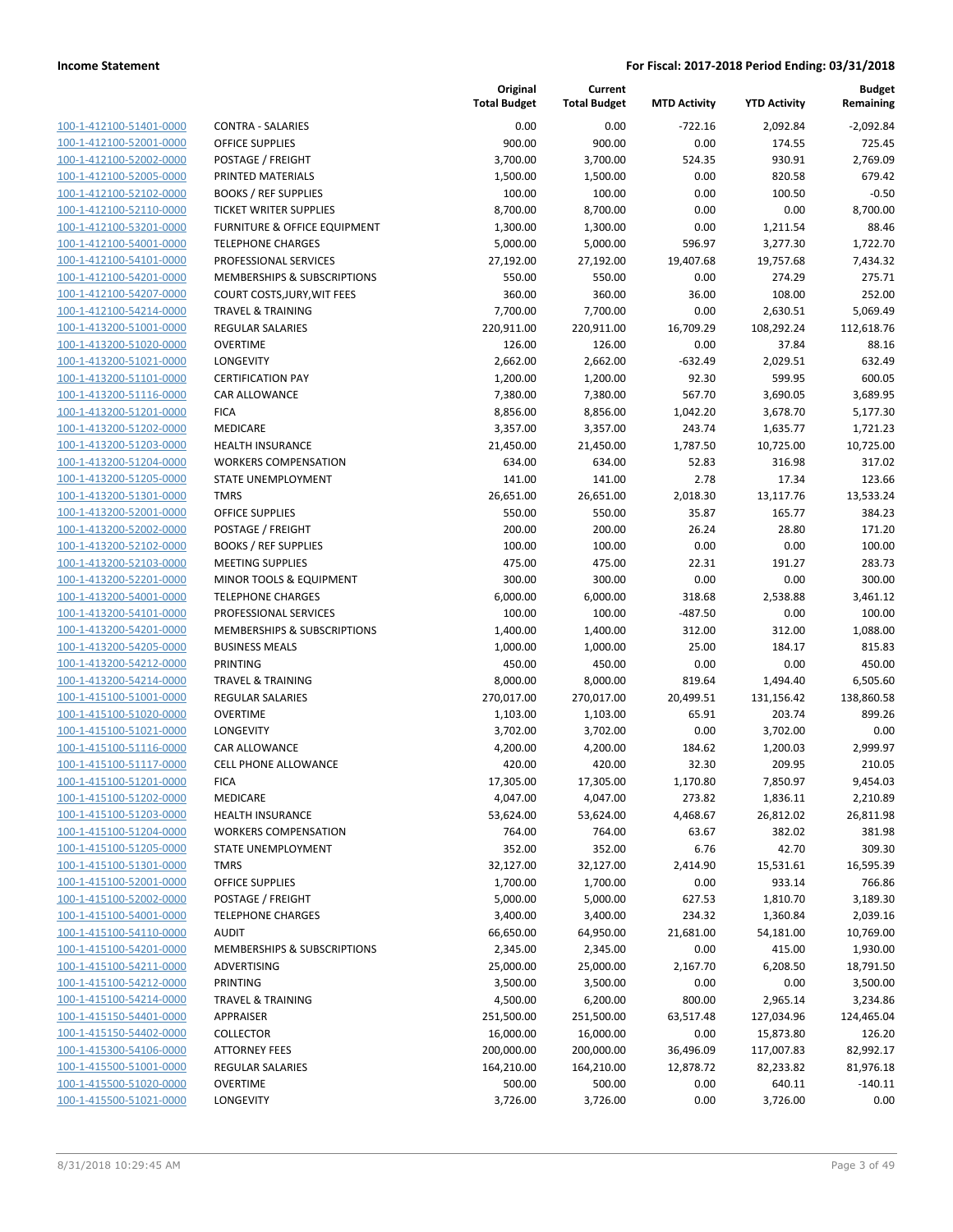| 100-1-415500-51116-0000        |
|--------------------------------|
| 100-1-415500-51117-0000        |
| 100-1-415500-51201-0000        |
| 100-1-415500-51202-0000        |
| 100-1-415500-51203-0000        |
| 100-1-415500-51204-0000        |
| 100-1-415500-51205-0000        |
| 100-1-415500-51301-0000        |
| 100-1-415500-52001-0000        |
| 100-1-415500-52002-0000        |
| 100-1-415500-52303-0000        |
| 100-1-415500-52401-0000        |
| 100-1-415500-54001-0000        |
| 100-1-415500-54102-0000        |
| <u>100-1-415500-54103-0000</u> |
| 100-1-415500-54107-0000        |
| 100-1-415500-54118-0000        |
| 100-1-415500-54119-0000        |
| 100-1-415500-54201-0000        |
|                                |
| 100-1-415500-54213-0000        |
| 100-1-415500-54214-0000        |
| 100-1-421100-51001-0000        |
| 100-1-421100-51020-0000        |
| 100-1-421100-51021-0000        |
| <u>100-1-421100-51101-0000</u> |
| 100-1-421100-51115-0000        |
| 100-1-421100-51117-0000        |
| 100-1-421100-51201-0000        |
| 100-1-421100-51202-0000        |
| 100-1-421100-51203-0000        |
| 100-1-421100-51204-0000        |
| 100-1-421100-51205-0000        |
| 100-1-421100-51301-0000        |
| 100-1-421100-51401-0000        |
| <u>100-1-421100-52001-0000</u> |
| 100-1-421100-52002-0000        |
| 100-1-421100-52004-0000        |
| 100-1-421100-52005-0000        |
| 100-1-421100-52103-0000        |
| 100-1-421100-52104-0000        |
| 100-1-421100-52201-0000        |
| <u>100-1-421100-52203-0000</u> |
| 100-1-421100-52302-0000        |
| 100-1-421100-52305-0000        |
|                                |
| 100-1-421100-53202-0000        |
| <u>100-1-421100-53205-0000</u> |
| 100-1-421100-54001-0000        |
| 100-1-421100-54002-0000        |
| <u>100-1-421100-54201-0000</u> |
| 100-1-421100-54205-0000        |
| <u>100-1-421100-54212-0000</u> |
| 100-1-421100-54213-0000        |
| 100-1-421100-54214-0000        |
| <u>100-1-421210-51001-0000</u> |
| 100-1-421210-51020-0000        |
| <u>100-1-421210-51021-0000</u> |
| 100-1-421210-51101-0000        |
| 100-1-421210-51115-0000        |
| <u>100-1-421210-51117-0000</u> |
|                                |

| AR ALLOWANCE                           |
|----------------------------------------|
| ELL PHONE ALLOWANCE                    |
| <b>CA</b>                              |
| <b>IEDICARE</b>                        |
| <b>EALTH INSURANCE</b>                 |
| /ORKERS COMPENSATION                   |
| <b>TATE UNEMPLOYMENT</b>               |
| MRS                                    |
| <b>FFICE SUPPLIES</b>                  |
| OSTAGE / FREIGHT                       |
| RAINING SUPPLIES                       |
| ECREATIONAL SUPPLIES                   |
| ELEPHONE CHARGES                       |
| <b>IVR CHECKS</b>                      |
| ONSULTING                              |
| <b>IEDICAL</b>                         |
| <b>IEDICAL - POLICE</b>                |
| 1EDICAL - FIRE                         |
| <b>IEMBERSHIPS &amp; SUBSCRIPTIONS</b> |
| LAQUES AND AWARDS                      |
| RAVEL & TRAINING                       |
| <b>EGULAR SALARIES</b>                 |
| VERTIME                                |
| <b>ONGEVITY</b>                        |
| ERTIFICATION PAY                       |
| LOTHING ALLOWANCE                      |
| ELL PHONE ALLOWANCE                    |
| ICA                                    |
| 1EDICARE                               |
| <b>EALTH INSURANCE</b>                 |
| <b>/ORKERS COMPENSATION</b>            |
|                                        |
| TATE UNEMPLOYMENT                      |
| MRS                                    |
| ONTRA - SALARIES                       |
| <b>FFICE SUPPLIES</b>                  |
| OSTAGE / FREIGHT                       |
| OMPUTER SUPPLIES                       |
| RINTED MATERIALS                       |
| <b>IEETING SUPPLIES</b>                |
| /EARING APPAREL                        |
| 1INOR TOOLS & EQUIPMENT                |
| 1OTOR VEHICLE FUEL                     |
| <b>IEDICAL SUPPLIES</b>                |
| <b>UBLIC EDUCATION</b>                 |
| <b>IACHINE, TOOLS &amp; IMPLMNTS</b>   |
| <b>1OTOR VEHICLES</b>                  |
| <b>ELEPHONE CHARGES</b>                |
| <b>TILITY CHARGES</b>                  |
| IEMBERSHIPS & SUBSCRIPTIONS            |
| USINESS MEALS                          |
| RINTING                                |
| <b>LAQUES AND AWARDS</b>               |
| RAVEL & TRAINING                       |
| EGULAR SALARIES                        |
| VERTIME                                |
| <b>ONGEVITY</b>                        |
| ERTIFICATION PAY                       |
|                                        |

|                                                    |                                                    | Original<br><b>Total Budget</b> | Current<br><b>Total Budget</b> | <b>MTD Activity</b> | <b>YTD Activity</b>  | Budget<br>Remaining  |
|----------------------------------------------------|----------------------------------------------------|---------------------------------|--------------------------------|---------------------|----------------------|----------------------|
| 100-1-415500-51116-0000                            | CAR ALLOWANCE                                      | 4,200.00                        | 4,200.00                       | 323.08              | 2,100.02             | 2.099.98             |
| 100-1-415500-51117-0000                            | <b>CELL PHONE ALLOWANCE</b>                        | 960.00                          | 960.00                         | 73.84               | 479.96               | 480.04               |
| 100-1-415500-51201-0000                            | <b>FICA</b>                                        | 10,711.00                       | 10,711.00                      | 777.25              | 5,293.30             | 5,417.70             |
| 100-1-415500-51202-0000                            | MEDICARE                                           | 2,505.00                        | 2,505.00                       | 181.78              | 1,237.97             | 1,267.03             |
| 100-1-415500-51203-0000                            | <b>HEALTH INSURANCE</b>                            | 32,175.00                       | 32,175.00                      | 2,681.25            | 16,087.50            | 16,087.50            |
| 100-1-415500-51204-0000                            | <b>WORKERS COMPENSATION</b>                        | 473.00                          | 473.00                         | 39.42               | 236.52               | 236.48               |
| 100-1-415500-51205-0000                            | STATE UNEMPLOYMENT                                 | 211.00                          | 211.00                         | 4.74                | 26.35                | 184.65               |
| 100-1-415500-51301-0000                            | <b>TMRS</b>                                        | 19,885.00                       | 19,885.00                      | 1,518.00            | 10,120.41            | 9,764.59             |
| 100-1-415500-52001-0000                            | <b>OFFICE SUPPLIES</b>                             | 1,500.00                        | 1,500.00                       | 57.26               | 863.83               | 636.17               |
| 100-1-415500-52002-0000                            | POSTAGE / FREIGHT                                  | 700.00                          | 700.00                         | 258.94              | 472.74               | 227.26               |
| 100-1-415500-52303-0000                            | <b>TRAINING SUPPLIES</b>                           | 500.00                          | 500.00                         | 0.00                | 0.00                 | 500.00               |
| 100-1-415500-52401-0000                            | RECREATIONAL SUPPLIES                              | 2,800.00                        | 2,800.00                       | 0.00                | 0.00                 | 2,800.00             |
| 100-1-415500-54001-0000                            | <b>TELEPHONE CHARGES</b>                           | 2,500.00                        | 2,500.00                       | 173.65              | 1,031.08             | 1,468.92             |
| 100-1-415500-54102-0000                            | <b>MVR CHECKS</b>                                  | 200.00                          | 200.00                         | 0.00                | 10.62                | 189.38               |
| 100-1-415500-54103-0000                            | <b>CONSULTING</b>                                  | 300.00                          | 300.00                         | 0.00                | 0.00                 | 300.00               |
| 100-1-415500-54107-0000                            | <b>MEDICAL</b>                                     | 5,000.00                        | 5,000.00                       | 212.00              | 1,534.00             | 3,466.00             |
| 100-1-415500-54118-0000                            | <b>MEDICAL - POLICE</b>                            | 2,500.00                        | 2,500.00                       | 840.00              | 2,224.67             | 275.33               |
| 100-1-415500-54119-0000                            | <b>MEDICAL - FIRE</b>                              | 1,500.00                        | 1,500.00                       | 325.00              | 765.00               | 735.00               |
| 100-1-415500-54201-0000                            | MEMBERSHIPS & SUBSCRIPTIONS                        | 3,500.00                        | 3,500.00                       | 273.76              | 985.43               | 2,514.57             |
| 100-1-415500-54213-0000                            | PLAQUES AND AWARDS<br><b>TRAVEL &amp; TRAINING</b> | 13,910.00                       | 13,910.00                      | 524.85              | 8,962.65             | 4,947.35<br>2,546.46 |
| 100-1-415500-54214-0000                            |                                                    | 3,000.00                        | 3,000.00                       | 0.00                | 453.54<br>130,680.90 |                      |
| 100-1-421100-51001-0000<br>100-1-421100-51020-0000 | <b>REGULAR SALARIES</b><br><b>OVERTIME</b>         | 263,787.00                      | 263,787.00                     | 20,395.52           |                      | 133,106.10           |
| 100-1-421100-51021-0000                            | LONGEVITY                                          | 1,684.00                        | 1,684.00<br>4,128.00           | 1,310.77<br>0.00    | 3,776.07<br>4,128.00 | $-2,092.07$<br>0.00  |
| 100-1-421100-51101-0000                            | <b>CERTIFICATION PAY</b>                           | 4,128.00<br>3,000.00            | 3,000.00                       | 276.92              | 1,799.98             | 1,200.02             |
| 100-1-421100-51115-0000                            | <b>CLOTHING ALLOWANCE</b>                          | 600.00                          | 600.00                         | 18.48               | 373.92               | 226.08               |
| 100-1-421100-51117-0000                            | <b>CELL PHONE ALLOWANCE</b>                        | 1,560.00                        | 1,560.00                       | 120.00              | 780.00               | 780.00               |
| 100-1-421100-51201-0000                            | <b>FICA</b>                                        | 17,013.00                       | 17,013.00                      | 1,281.09            | 8,298.67             | 8,714.33             |
| 100-1-421100-51202-0000                            | MEDICARE                                           | 3,979.00                        | 3,979.00                       | 299.61              | 1,940.85             | 2,038.15             |
| 100-1-421100-51203-0000                            | <b>HEALTH INSURANCE</b>                            | 42,900.00                       | 42,900.00                      | 3,575.00            | 21,450.00            | 21,450.00            |
| 100-1-421100-51204-0000                            | <b>WORKERS COMPENSATION</b>                        | 5,289.00                        | 5,289.00                       | 440.75              | 2,644.50             | 2,644.50             |
| 100-1-421100-51205-0000                            | STATE UNEMPLOYMENT                                 | 281.00                          | 281.00                         | 4.95                | 35.19                | 245.81               |
| 100-1-421100-51301-0000                            | <b>TMRS</b>                                        | 31,583.00                       | 31,583.00                      | 2,570.55            | 16,111.41            | 15,471.59            |
| 100-1-421100-51401-0000                            | <b>CONTRA - SALARIES</b>                           | 0.00                            | 0.00                           | $-892.44$           | -892.44              | 892.44               |
| 100-1-421100-52001-0000                            | <b>OFFICE SUPPLIES</b>                             | 1,000.00                        | 1,000.00                       | 196.04              | 711.17               | 288.83               |
| 100-1-421100-52002-0000                            | POSTAGE / FREIGHT                                  | 2,300.00                        | 2,300.00                       | 9.35                | 136.86               | 2,163.14             |
| 100-1-421100-52004-0000                            | <b>COMPUTER SUPPLIES</b>                           | 300.00                          | 300.00                         | 0.00                | 0.00                 | 300.00               |
| 100-1-421100-52005-0000                            | PRINTED MATERIALS                                  | 210.00                          | 210.00                         | 0.00                | 0.00                 | 210.00               |
| 100-1-421100-52103-0000                            | <b>MEETING SUPPLIES</b>                            | 1,200.00                        | 1,200.00                       | 146.34              | 829.01               | 370.99               |
| 100-1-421100-52104-0000                            | <b>WEARING APPAREL</b>                             | 300.00                          | 300.00                         | 79.98               | 317.96               | $-17.96$             |
| 100-1-421100-52201-0000                            | MINOR TOOLS & EQUIPMENT                            | 600.00                          | 600.00                         | 0.00                | 12.86                | 587.14               |
| 100-1-421100-52203-0000                            | <b>MOTOR VEHICLE FUEL</b>                          | 4,000.00                        | 4,000.00                       | 308.59              | 1,807.08             | 2,192.92             |
| 100-1-421100-52302-0000                            | <b>MEDICAL SUPPLIES</b>                            | 300.00                          | 300.00                         | 0.00                | 107.26               | 192.74               |
| 100-1-421100-52305-0000                            | PUBLIC EDUCATION                                   | 9,481.00                        | 9,481.00                       | 0.00                | 702.95               | 8,778.05             |
| 100-1-421100-53202-0000                            | MACHINE, TOOLS & IMPLMNTS                          | 150.00                          | 150.00                         | 0.00                | 0.00                 | 150.00               |
| 100-1-421100-53205-0000                            | <b>MOTOR VEHICLES</b>                              | 2,500.00                        | 2,500.00                       | 219.64              | 1,393.03             | 1,106.97             |
| 100-1-421100-54001-0000                            | <b>TELEPHONE CHARGES</b>                           | 30,000.00                       | 30,000.00                      | 1,873.83            | 9,606.82             | 20,393.18            |
| 100-1-421100-54002-0000                            | <b>UTILITY CHARGES</b>                             | 78,000.00                       | 78,000.00                      | 16,434.79           | 42,545.01            | 35,454.99            |
| 100-1-421100-54201-0000                            | MEMBERSHIPS & SUBSCRIPTIONS                        | 2,533.18                        | 2,533.18                       | 50.00               | 670.00               | 1,863.18             |
| 100-1-421100-54205-0000                            | <b>BUSINESS MEALS</b>                              | 150.00                          | 150.00                         | 0.00                | 171.67               | $-21.67$             |
| 100-1-421100-54212-0000                            | PRINTING                                           | 200.00                          | 200.00                         | 0.00                | 0.00                 | 200.00               |
| 100-1-421100-54213-0000                            | PLAQUES AND AWARDS                                 | 200.00                          | 200.00                         | 0.00                | 0.00                 | 200.00               |
| 100-1-421100-54214-0000                            | <b>TRAVEL &amp; TRAINING</b>                       | 5,400.00                        | 5,400.00                       | 1,461.12            | 3,303.60             | 2,096.40             |
| 100-1-421210-51001-0000                            | <b>REGULAR SALARIES</b>                            | 742,891.00                      | 742,891.00                     | 47,916.10           | 320,651.34           | 422,239.66           |
| 100-1-421210-51020-0000                            | <b>OVERTIME</b>                                    | 42,510.00                       | 42,510.00                      | 3,605.85            | 28,489.52            | 14,020.48            |
| 100-1-421210-51021-0000                            | LONGEVITY                                          | 18,918.00                       | 18,918.00                      | 147.70              | 11,976.50            | 6,941.50             |
| 100-1-421210-51101-0000                            | <b>CERTIFICATION PAY</b>                           | 18,000.00                       | 18,000.00                      | 1,153.82            | 7,707.52             | 10,292.48            |
| 100-1-421210-51115-0000                            | <b>CLOTHING ALLOWANCE</b>                          | 6,600.00                        | 6,600.00                       | 83.16               | 3,032.64             | 3,567.36             |
| 100-1-421210-51117-0000                            | CELL PHONE ALLOWANCE                               | 3,720.00                        | 3,720.00                       | 304.64              | 2,054.00             | 1,666.00             |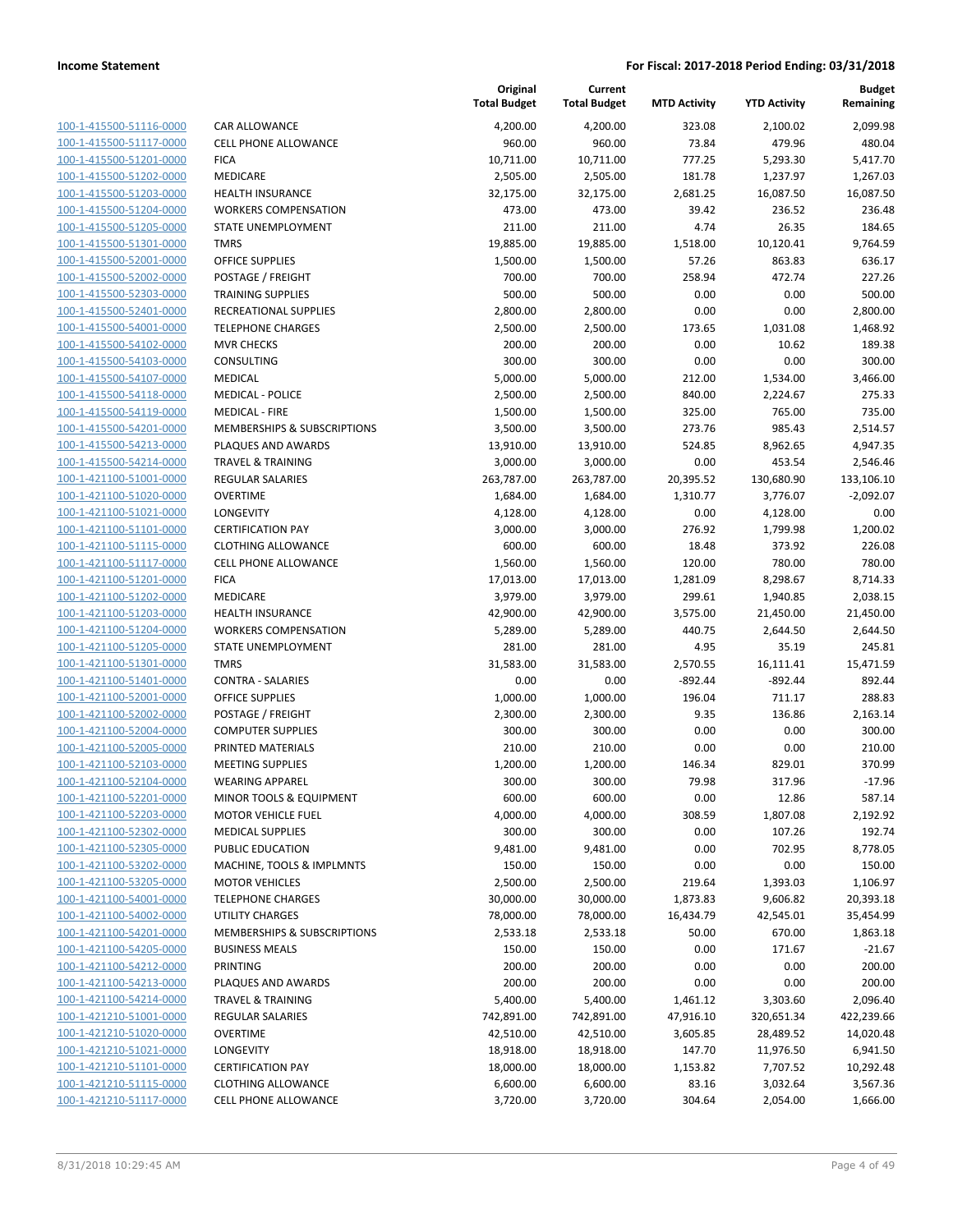| 100-1-421210-51201-0000        | F |
|--------------------------------|---|
| 100-1-421210-51202-0000        | N |
| 100-1-421210-51203-0000        | ŀ |
| 100-1-421210-51204-0000        | ١ |
| 100-1-421210-51205-0000        | S |
| 100-1-421210-51301-0000        | ī |
| 100-1-421210-51401-0000        | C |
| 100-1-421210-52001-0000        | C |
| 100-1-421210-52002-0000        | P |
| 100-1-421210-52004-0000        | C |
| 100-1-421210-52005-0000        | F |
| 100-1-421210-52102-0000        | Ε |
| 100-1-421210-52104-0000        | ١ |
| 100-1-421210-52201-0000        | Ŋ |
| 100-1-421210-52203-0000        | Ņ |
| 100-1-421210-53203-0000        | Ι |
| 100-1-421210-53205-0000        | Ŋ |
| 100-1-421210-54001-0000        | ī |
| 100-1-421210-54201-0000        | Ŋ |
| 100-1-421210-54208-0000        | L |
| 100-1-421210-54214-0000        | T |
| 100-1-421210-54215-0000        | Ε |
| 100-1-421210-54216-0000        | Ι |
| 100-1-421230-51001-0000        | F |
| 100-1-421230-51020-0000        | C |
| 100-1-421230-51021-0000        | L |
| 100-1-421230-51101-0000        | C |
| 100-1-421230-51102-0000        | E |
| 100-1-421230-51115-0000        | C |
| 100-1-421230-51117-0000        | C |
| 100-1-421230-51201-0000        | F |
| 100-1-421230-51202-0000        | Ŋ |
| 100-1-421230-51203-0000        | ۲ |
| 100-1-421230-51204-0000        | ١ |
| 100-1-421230-51205-0000        | S |
| 100-1-421230-51301-0000        | T |
| 100-1-421230-51401-0000        | C |
| 100-1-421230-52001-0000        | C |
| 100-1-421230-52002-0000        | P |
| 100-1-421230-52004-0000        | C |
| 100-1-421230-52005-0000        | F |
| <u>100-1-421230-52102-0000</u> | E |
| 100-1-421230-52104-0000        | Λ |
| 100-1-421230-52108-0000        | Ņ |
| 100-1-421230-52109-0000        | S |
| 100-1-421230-52111-0000        | F |
| 100-1-421230-52201-0000        | Ŋ |
| <u>100-1-421230-52203-0000</u> | Ņ |
| <u>100-1-421230-52303-0000</u> | T |
| <u>100-1-421230-52309-0000</u> | E |
| 100-1-421230-53202-0000        | Ņ |
| 100-1-421230-53205-0000        | Ņ |
| <u>100-1-421230-54001-0000</u> | T |
| <u>100-1-421230-54108-0000</u> | Λ |
| 100-1-421230-54201-0000        | Ņ |
| 100-1-421230-54214-0000        | T |
| 100-1-421240-51001-0000        | F |
| <u>100-1-421240-51020-0000</u> | c |
| <u>100-1-421240-51021-0000</u> | L |

|                                                    |                                                   | Original<br><b>Total Budget</b> | Current<br><b>Total Budget</b> | <b>MTD Activity</b> | <b>YTD Activity</b>   | <b>Budget</b><br>Remaining |
|----------------------------------------------------|---------------------------------------------------|---------------------------------|--------------------------------|---------------------|-----------------------|----------------------------|
| 100-1-421210-51201-0000                            | <b>FICA</b>                                       | 51,317.00                       | 51,317.00                      | 3,064.56            | 23,386.07             | 27,930.93                  |
| 100-1-421210-51202-0000                            | <b>MEDICARE</b>                                   | 12,001.00                       | 12,001.00                      | 716.71              | 5,469.33              | 6,531.67                   |
| 100-1-421210-51203-0000                            | <b>HEALTH INSURANCE</b>                           | 117,975.00                      | 117,975.00                     | 9,831.25            | 58,987.50             | 58,987.50                  |
| 100-1-421210-51204-0000                            | <b>WORKERS COMPENSATION</b>                       | 21,941.00                       | 21,941.00                      | 1,828.42            | 10,970.52             | 10,970.48                  |
| 100-1-421210-51205-0000                            | STATE UNEMPLOYMENT                                | 773.00                          | 773.00                         | 0.00                | 81.00                 | 692.00                     |
| 100-1-421210-51301-0000                            | <b>TMRS</b>                                       | 95,267.00                       | 95,267.00                      | 6,183.15            | 45,330.13             | 49,936.87                  |
| 100-1-421210-51401-0000                            | <b>CONTRA - SALARIES</b>                          | 0.00                            | 0.00                           | $-1,678.08$         | $-2,385.84$           | 2,385.84                   |
| 100-1-421210-52001-0000                            | <b>OFFICE SUPPLIES</b>                            | 1,635.00                        | 1,635.00                       | 99.53               | 368.92                | 1,266.08                   |
| 100-1-421210-52002-0000                            | POSTAGE / FREIGHT                                 | 150.00                          | 150.00                         | 4.58                | 19.55                 | 130.45                     |
| 100-1-421210-52004-0000                            | <b>COMPUTER SUPPLIES</b>                          | 1,785.00                        | 1,785.00                       | 0.00                | 89.49                 | 1,695.51                   |
| 100-1-421210-52005-0000                            | PRINTED MATERIALS                                 | 100.00                          | 100.00                         | 0.00                | 144.00                | $-44.00$                   |
| 100-1-421210-52102-0000                            | <b>BOOKS / REF SUPPLIES</b>                       | 120.00                          | 120.00                         | 0.00                | 0.00                  | 120.00                     |
| 100-1-421210-52104-0000                            | <b>WEARING APPAREL</b>                            | 300.00                          | 300.00                         | 0.00                | 0.00                  | 300.00                     |
| 100-1-421210-52201-0000                            | MINOR TOOLS & EQUIPMENT                           | 4,155.00                        | 4,155.00                       | 193.11              | 3,523.47              | 631.53                     |
| 100-1-421210-52203-0000                            | <b>MOTOR VEHICLE FUEL</b>                         | 9,000.00                        | 9,000.00                       | 522.76              | 4,058.44              | 4,941.56                   |
| 100-1-421210-53203-0000                            | <b>INSTRUMENTS &amp; APPARATUS</b>                | 150.00                          | 150.00                         | 0.00                | 0.00                  | 150.00                     |
| 100-1-421210-53205-0000                            | <b>MOTOR VEHICLES</b>                             | 7,000.00                        | 7,000.00                       | 38.86               | 1,154.92              | 5,845.08                   |
| 100-1-421210-54001-0000                            | <b>TELEPHONE CHARGES</b>                          | 40,000.00                       | 40,000.00                      | 2,386.53            | 13,378.33             | 26,621.67                  |
| 100-1-421210-54201-0000                            | MEMBERSHIPS & SUBSCRIPTIONS                       | 7,307.00                        | 7,307.00                       | 0.00                | 5,092.00              | 2,215.00                   |
| 100-1-421210-54208-0000                            | <b>LABORATORY WORK</b>                            | 13,000.00                       | 13,000.00                      | $-2,596.19$         | $-388.62$             | 13,388.62                  |
| 100-1-421210-54214-0000                            | <b>TRAVEL &amp; TRAINING</b>                      | 8,450.00                        | 8,450.00                       | 2,445.00            | 3,795.52              | 4,654.48                   |
| 100-1-421210-54215-0000                            | <b>EVIDENCE PURCHASES</b>                         | 2,000.00                        | 2,000.00                       | 0.00                | 2,000.00              | 0.00                       |
| 100-1-421210-54216-0000                            | <b>INFORMANT EXPENSES</b>                         | 1,000.00                        | 1,000.00                       | 0.00                | 1,000.00              | 0.00                       |
| 100-1-421230-51001-0000                            | <b>REGULAR SALARIES</b>                           | 2,702,769.00                    | 2,702,769.00                   | 188,745.58          | 1,237,097.16          | 1,465,671.84               |
| 100-1-421230-51020-0000                            | <b>OVERTIME</b>                                   | 215,966.00                      | 215,966.00                     | 32,362.15           | 182,647.76            | 33,318.24                  |
| 100-1-421230-51021-0000                            | LONGEVITY                                         | 44,814.00                       | 44,814.00                      | 370.78              | 36,438.27             | 8,375.73                   |
| 100-1-421230-51101-0000                            | <b>CERTIFICATION PAY</b>                          | 48,000.00                       | 48,000.00                      | 2,999.96            | 20,192.04             | 27,807.96                  |
| 100-1-421230-51102-0000                            | <b>BILINGUAL PAY</b>                              | 600.00                          | 600.00                         | 69.24               | 565.46                | 34.54                      |
| 100-1-421230-51115-0000<br>100-1-421230-51117-0000 | <b>CLOTHING ALLOWANCE</b><br>CELL PHONE ALLOWANCE | 600.00<br>1,920.00              | 600.00<br>1,920.00             | 332.64<br>221.52    | 1,939.80              | $-1,339.80$<br>553.96      |
| 100-1-421230-51201-0000                            | <b>FICA</b>                                       | 184,751.00                      | 184,751.00                     | 13,247.26           | 1,366.04<br>90,012.81 | 94,738.19                  |
| 100-1-421230-51202-0000                            | MEDICARE                                          | 43,208.00                       | 43,208.00                      | 3,098.15            | 21,051.37             | 22,156.63                  |
| 100-1-421230-51203-0000                            | <b>HEALTH INSURANCE</b>                           | 450,450.00                      | 450,450.00                     | 37,537.50           | 225,225.00            | 225,225.00                 |
| 100-1-421230-51204-0000                            | <b>WORKERS COMPENSATION</b>                       | 78,540.00                       | 78,540.00                      | 6,545.00            | 39,270.00             | 39,270.00                  |
| 100-1-421230-51205-0000                            | STATE UNEMPLOYMENT                                | 2,953.00                        | 2,953.00                       | 10.35               | 349.83                | 2,603.17                   |
| 100-1-421230-51301-0000                            | <b>TMRS</b>                                       | 342,980.00                      | 342,980.00                     | 26,156.86           | 172,448.93            | 170,531.07                 |
| 100-1-421230-51401-0000                            | <b>CONTRA - SALARIES</b>                          | 0.00                            | 0.00                           | $-18,103.82$        | $-30,690.79$          | 30,690.79                  |
| 100-1-421230-52001-0000                            | <b>OFFICE SUPPLIES</b>                            | 1,300.00                        | 1,300.00                       | 132.59              | 387.53                | 912.47                     |
| 100-1-421230-52002-0000                            | POSTAGE / FREIGHT                                 | 430.00                          | 430.00                         | 3.02                | 18.45                 | 411.55                     |
| 100-1-421230-52004-0000                            | <b>COMPUTER SUPPLIES</b>                          | 500.00                          | 500.00                         | 0.00                | 120.66                | 379.34                     |
| 100-1-421230-52005-0000                            | PRINTED MATERIALS                                 | 1,000.00                        | 1,000.00                       | 0.00                | 242.55                | 757.45                     |
| 100-1-421230-52102-0000                            | <b>BOOKS / REF SUPPLIES</b>                       | 40.00                           | 40.00                          | 0.00                | 0.00                  | 40.00                      |
| 100-1-421230-52104-0000                            | <b>WEARING APPAREL</b>                            | 13,250.00                       | 13,250.00                      | 2,008.97            | 6,656.41              | 6,593.59                   |
| 100-1-421230-52108-0000                            | <b>MENAGERIE SUPPLIES</b>                         | 475.00                          | 475.00                         | 0.00                | 207.50                | 267.50                     |
| 100-1-421230-52109-0000                            | <b>SUPPORT OF PRISONERS</b>                       | 2,440.00                        | 2,440.00                       | 0.00                | 399.78                | 2,040.22                   |
| 100-1-421230-52111-0000                            | <b>AMMUNITION</b>                                 | 15,154.30                       | 15,154.30                      | 0.00                | 559.24                | 14,595.06                  |
| 100-1-421230-52201-0000                            | MINOR TOOLS & EQUIPMENT                           | 23,051.00                       | 23,051.00                      | 2,114.36            | 7,336.86              | 15,714.14                  |
| 100-1-421230-52203-0000                            | <b>MOTOR VEHICLE FUEL</b>                         | 90,000.00                       | 90,000.00                      | 8,757.53            | 38,572.50             | 51,427.50                  |
| 100-1-421230-52303-0000                            | <b>TRAINING SUPPLIES</b>                          | 97.00                           | 97.00                          | 0.00                | 0.00                  | 97.00                      |
| 100-1-421230-52309-0000                            | <b>BODY ARMOR</b>                                 | 10,800.00                       | 10,800.00                      | 0.00                | 0.00                  | 10,800.00                  |
| 100-1-421230-53202-0000                            | MACHINE, TOOLS & IMPLMNTS                         | 1,500.00                        | 1,500.00                       | 0.00                | 0.00                  | 1,500.00                   |
| 100-1-421230-53205-0000                            | <b>MOTOR VEHICLES</b>                             | 40,000.00                       | 40,000.00                      | 955.94              | 14,946.30             | 25,053.70                  |
| 100-1-421230-54001-0000                            | <b>TELEPHONE CHARGES</b>                          | 65,000.00                       | 65,000.00                      | 4,290.61            | 27,440.53             | 37,559.47                  |
| 100-1-421230-54108-0000                            | <b>VETERINARY SERVICES</b>                        | 650.00                          | 650.00                         | 246.80              | 246.80                | 403.20                     |
| 100-1-421230-54201-0000                            | MEMBERSHIPS & SUBSCRIPTIONS                       | 30.00                           | 30.00                          | 0.00                | 0.00                  | 30.00                      |
| 100-1-421230-54214-0000                            | <b>TRAVEL &amp; TRAINING</b>                      | 3,695.00                        | 3,695.00                       | 777.16              | 2,654.12              | 1,040.88                   |
| 100-1-421240-51001-0000                            | <b>REGULAR SALARIES</b>                           | 755,956.00                      | 755,956.00                     | 54,737.94           | 325,288.68            | 430,667.32                 |
| 100-1-421240-51020-0000                            | <b>OVERTIME</b>                                   | 40,182.00                       | 40,182.00                      | 6,398.93            | 56,691.51             | $-16,509.51$               |
| 100-1-421240-51021-0000                            | LONGEVITY                                         | 13,012.00                       | 13,012.00                      | 180.00              | 10,119.23             | 2,892.77                   |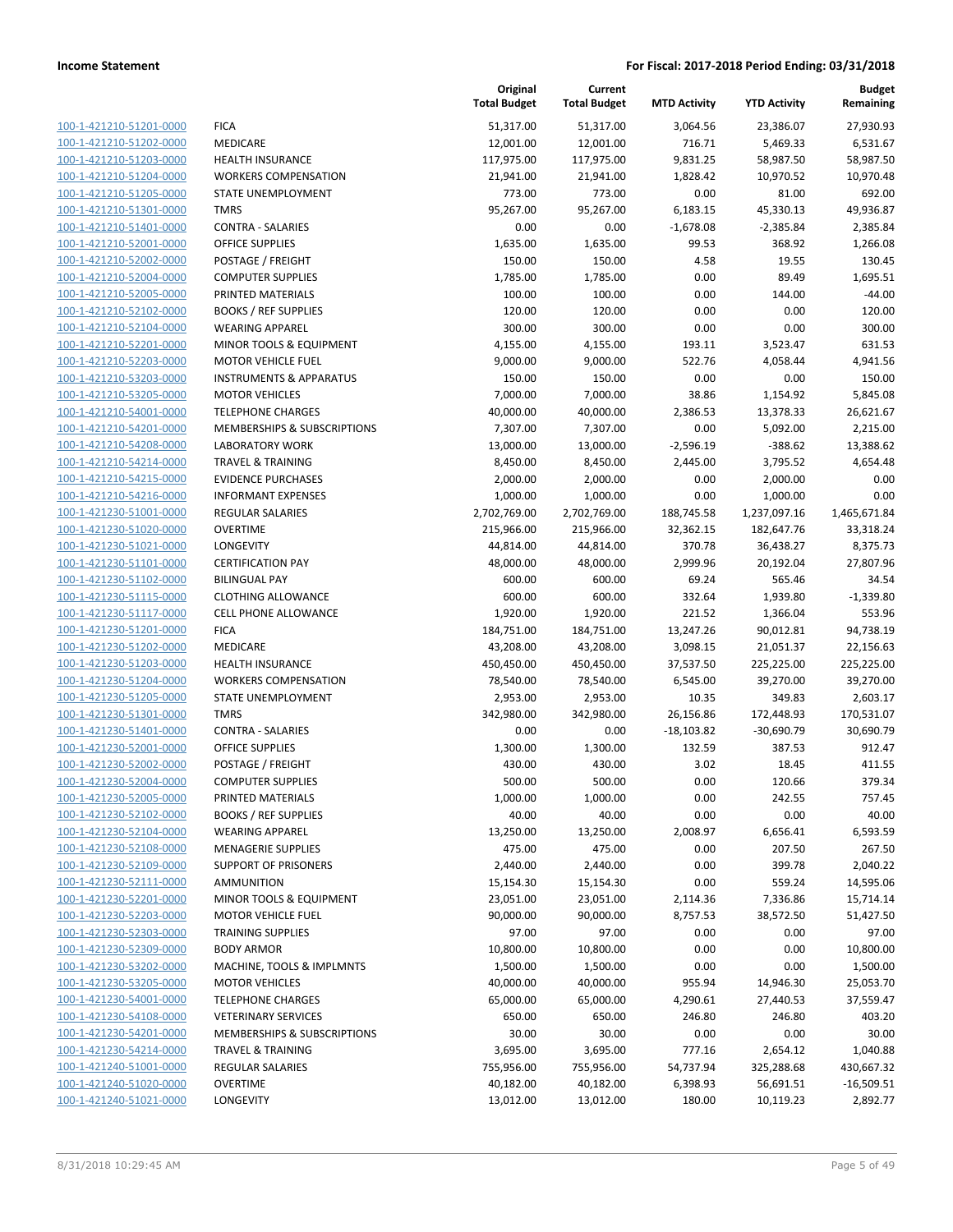**Current**

**Original**

**Budget Remaining**

|                                                    |                                                   | <b>Total Budget</b>   | <b>Total Budget</b>   | <b>MTD Activity</b> | <b>YTD Activity</b>   | Remaining            |
|----------------------------------------------------|---------------------------------------------------|-----------------------|-----------------------|---------------------|-----------------------|----------------------|
| 100-1-421240-51101-0000                            | <b>CERTIFICATION PAY</b>                          | 13,200.00             | 13,200.00             | 1,107.68            | 6,923.00              | 6,277.00             |
| 100-1-421240-51102-0000                            | <b>BILINGUAL PAY</b>                              | 2,100.00              | 2,100.00              | 69.24               | 450.06                | 1,649.94             |
| 100-1-421240-51115-0000                            | <b>CLOTHING ALLOWANCE</b>                         | 0.00                  | 0.00                  | 9.24                | 36.96                 | $-36.96$             |
| 100-1-421240-51117-0000                            | <b>CELL PHONE ALLOWANCE</b>                       | 1,920.00              | 1,920.00              | 147.68              | 959.92                | 960.08               |
| 100-1-421240-51201-0000                            | <b>FICA</b>                                       | 20,958.00             | 20,958.00             | 1,847.92            | 12,062.34             | 8,895.66             |
| 100-1-421240-51202-0000                            | MEDICARE                                          | 11,958.00             | 11,958.00             | 838.24              | 5,636.42              | 6,321.58             |
| 100-1-421240-51203-0000                            | HEALTH INSURANCE                                  | 198,413.00            | 198,413.00            | 16,534.42           | 99,206.52             | 99,206.48            |
| 100-1-421240-51204-0000                            | <b>WORKERS COMPENSATION</b>                       | 4,594.00              | 4,594.00              | 382.83              | 2,296.98              | 2,297.02             |
| 100-1-421240-51205-0000                            | STATE UNEMPLOYMENT                                | 1,371.00              | 1,371.00              | 31.29               | 158.03                | 1,212.97             |
| 100-1-421240-51301-0000                            | <b>TMRS</b>                                       | 44,858.00             | 44,858.00             | 3,734.84            | 23,536.86             | 21,321.14            |
| 100-1-421240-51302-0000                            | FR&R RETIREMENT                                   | 70,544.00             | 70,544.00             | 5,125.48            | 34,159.59             | 36,384.41            |
| 100-1-421240-51401-0000                            | <b>CONTRA - SALARIES</b>                          | 0.00                  | 0.00                  | $-1,088.02$         | $-1,088.02$           | 1,088.02             |
| 100-1-421240-52001-0000                            | <b>OFFICE SUPPLIES</b>                            | 2,247.00              | 2,247.00              | 1,375.09            | 1,888.45              | 358.55               |
| 100-1-421240-52002-0000                            | POSTAGE / FREIGHT                                 | 2,290.00              | 2,290.00              | 120.22              | 811.92                | 1,478.08             |
| 100-1-421240-52004-0000                            | <b>COMPUTER SUPPLIES</b>                          | 500.00                | 500.00                | 0.00                | 551.75                | $-51.75$             |
| 100-1-421240-52005-0000                            | PRINTED MATERIALS                                 | 535.00                | 535.00                | 0.00                | 0.00                  | 535.00               |
| 100-1-421240-52102-0000                            | REFERENCE SUPPLIES                                | 1,400.00              | 1,400.00              | 0.00                | 0.00                  | 1,400.00             |
| 100-1-421240-52104-0000                            | <b>WEARING APPAREL</b>                            | 1,800.00              | 1,800.00              | 0.00                | 287.85                | 1,512.15             |
| 100-1-421240-52201-0000                            | MINOR TOOLS & EQUIPMENT                           | 2,200.00              | 2,200.00              | 0.00                | 1,192.51              | 1,007.49             |
| 100-1-421240-52203-0000                            | <b>MOTOR VEHICLE FUEL</b>                         | 600.00                | 600.00                | 0.00                | 111.65                | 488.35               |
| 100-1-421240-52303-0000                            | <b>TRAINING SUPPLIES</b>                          | 970.00                | 970.00                | 0.00                | 65.81                 | 904.19               |
| 100-1-421240-53202-0000                            | MACHINE, TOOLS & IMPLMNTS                         | 194.00                | 194.00                | 0.00                | 194.00                | 0.00                 |
| 100-1-421240-53205-0000                            | <b>MOTOR VEHICLES</b>                             | 840.00                | 840.00                | 0.00                | 0.00                  | 840.00               |
| 100-1-421240-53207-0000                            | RADIO/COMMUNICATIONS                              | 46,288.00             | 46,288.00             | 0.00                | 48,881.00             | $-2,593.00$          |
| 100-1-421240-54001-0000                            | <b>TELEPHONE CHARGES</b>                          | 38,500.00             | 38,500.00             | 2,784.75            | 14,865.00             | 23,635.00            |
| 100-1-421240-54101-0000                            | PROFESSIONAL SERVICES                             | 18,106.00             | 18,106.00             | 505.00              | 10,606.74             | 7,499.26             |
| 100-1-421240-54201-0000                            | MEMBERSHIPS & SUBSCRIPTIONS                       | 1,263.00              | 1,263.00              | 0.00                | 50.00                 | 1,213.00             |
| 100-1-421240-54212-0000                            | PRINTING                                          | 485.00                | 485.00                | 0.00                | 0.00                  | 485.00               |
| 100-1-421240-54214-0000                            | <b>TRAVEL &amp; TRAINING</b>                      | 19,725.00             | 19,725.00             | 3,215.00            | 8,158.33              | 11,566.67            |
| 100-1-421240-55207-0000                            | RADIO COMMUNICATION EQUIP                         | 0.00                  | 0.00                  | 0.00                | 3,278.00              | $-3,278.00$          |
| 100-1-421240-55231-0000<br>100-1-421240-55232-0000 | LESS LETHAL PROGRAM                               | 18,010.00             | 18,010.00             | 807.19              | 14,269.89             | 3,740.11             |
| 100-1-421600-52104-0000                            | <b>FIREARMS PROGRAM</b><br><b>WEARING APPAREL</b> | 25,884.90<br>3,321.00 | 25,884.90<br>3,321.00 | 241.20<br>900.81    | 23,077.03<br>1,585.75 | 2,807.87<br>1,735.25 |
| 100-1-421600-52111-0000                            | <b>AMMUNITION</b>                                 | 6,650.00              | 6,650.00              | 3,914.40            | 3,914.40              | 2,735.60             |
| 100-1-421600-52201-0000                            | MINOR TOOLS & EQUIPMENT                           | 23,190.83             | 23,190.83             | 0.00                | 22,439.00             | 751.83               |
| 100-1-421600-52206-0000                            | SPECIAL OPS EQUIPMENT                             | 6,820.00              | 6,820.00              | 0.00                | 1,198.62              | 5,621.38             |
| 100-1-421600-52309-0000                            | <b>BODY ARMOR</b>                                 | 13,528.00             | 13,528.00             | 13,528.00           | 13,528.00             | 0.00                 |
| 100-1-421600-53202-0000                            | MACHINE, TOOLS & IMPLMNTS                         | 50.00                 | 50.00                 | 8.95                | 25.55                 | 24.45                |
| 100-1-421600-54201-0000                            | MEMBERSHIPS & SUBSCRIPTIONS                       | 440.00                | 440.00                | 0.00                | 0.00                  | 440.00               |
| 100-1-421600-54214-0000                            | <b>TRAVEL &amp; TRAINING</b>                      | 6,400.00              | 3,400.00              | 250.00              | 2,254.85              | 1,145.15             |
| <u>100-1-421600-55201-0000</u>                     | <b>EQUIPMENT PURCHASES</b>                        | 5,340.25              | 8,340.25              | 4,266.36            | 4,266.36              | 4,073.89             |
| 100-1-422100-51001-0000                            | <b>REGULAR SALARIES</b>                           | 240,456.00            | 240,456.00            | 18,855.68           | 121,300.09            | 119,155.91           |
| 100-1-422100-51020-0000                            | <b>OVERTIME</b>                                   | 1,336.00              | 1,336.00              | 0.00                | 9,346.18              | $-8,010.18$          |
| 100-1-422100-51021-0000                            | LONGEVITY                                         | 3,712.00              | 3,712.00              | 114.46              | 2,948.00              | 764.00               |
| 100-1-422100-51101-0000                            | <b>CERTIFICATION PAY</b>                          | 3,720.00              | 3,720.00              | 295.40              | 1,920.10              | 1,799.90             |
| 100-1-422100-51116-0000                            | CAR ALLOWANCE                                     | 7,800.00              | 7,800.00              | 507.68              | 3,299.92              | 4,500.08             |
| 100-1-422100-51117-0000                            | CELL PHONE ALLOWANCE                              | 1,920.00              | 1,920.00              | 120.00              | 780.00                | 1,140.00             |
| 100-1-422100-51201-0000                            | <b>FICA</b>                                       | 3,079.00              | 3,079.00              | 200.62              | 1,451.25              | 1,627.75             |
| 100-1-422100-51202-0000                            | MEDICARE                                          | 3,749.00              | 3,749.00              | 281.92              | 1,989.97              | 1,759.03             |
| 100-1-422100-51203-0000                            | HEALTH INSURANCE                                  | 32,175.00             | 32,175.00             | 2,681.25            | 16,087.50             | 16,087.50            |
| 100-1-422100-51204-0000                            | <b>WORKERS COMPENSATION</b>                       | 4,666.00              | 4,666.00              | 388.83              | 2,332.98              | 2,333.02             |
| 100-1-422100-51205-0000                            | STATE UNEMPLOYMENT                                | 211.00                | 211.00                | 1.69                | 27.01                 | 183.99               |
| 100-1-422100-51301-0000                            | <b>TMRS</b>                                       | 5,717.00              | 5,717.00              | 424.94              | 2,920.79              | 2,796.21             |
| 100-1-422100-51302-0000                            | <b>FR&amp;R RETIREMENT</b>                        | 36,138.00             | 36,138.00             | 2,808.88            | 19,665.19             | 16,472.81            |
| 100-1-422100-52001-0000                            | <b>OFFICE SUPPLIES</b>                            | 1,177.00              | 1,177.00              | 95.50               | 908.89                | 268.11               |
| 100-1-422100-52002-0000                            | POSTAGE / FREIGHT                                 | 100.00                | 100.00                | 0.00                | 37.40                 | 62.60                |
| 100-1-422100-52102-0000                            | REFERENCE SUPPLIES                                | 2,540.00              | 2,540.00              | 965.87              | 2,309.02              | 230.98               |
| 100-1-422100-52103-0000                            | <b>MEETING SUPPLIES</b>                           | 900.00                | 900.00                | 93.96               | 878.51                | 21.49                |
| 100-1-422100-52104-0000                            | <b>WEARING APPAREL</b>                            | 1,301.00              | 801.00                | 0.00                | 31.47                 | 769.53               |
|                                                    |                                                   |                       |                       |                     |                       |                      |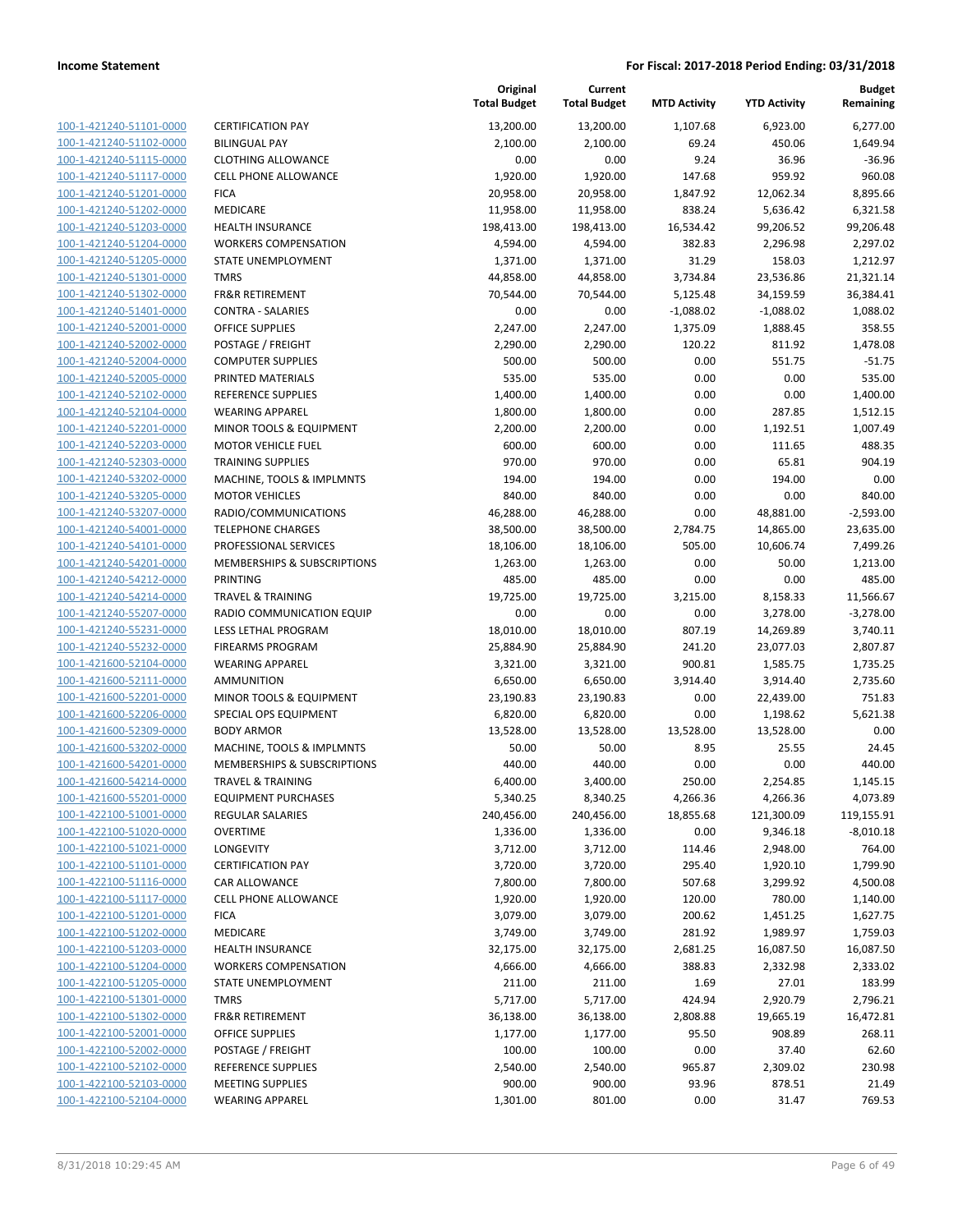| 100-1-422100-52201-0000        |
|--------------------------------|
| 100-1-422100-53207-0000        |
| 100-1-422100-54001-0000        |
| 100-1-422100-54002-0000        |
| 100-1-422100-54101-0000        |
| 100-1-422100-54201-0000        |
| 100-1-422100-54214-0000        |
| 100-1-422200-51001-0000        |
| 100-1-422200-51020-0000        |
| 100-1-422200-51021-0000        |
| 100-1-422200-51101-0000        |
| 100-1-422200-51102-0000        |
| 100-1-422200-51117-0000        |
| 100-1-422200-51202-0000        |
| 100-1-422200-51203-0000        |
|                                |
| 100-1-422200-51204-0000        |
| 100-1-422200-51205-0000        |
| 100-1-422200-51302-0000        |
| 100-1-422200-51401-0000        |
| 100-1-422200-52001-0000        |
| 100-1-422200-52101-0000        |
| 100-1-422200-52104-0000        |
| 100-1-422200-52201-0000        |
| 100-1-422200-52203-0000        |
| 100-1-422200-52205-0000        |
| 100-1-422200-52207-0000        |
| 100-1-422200-52306-0000        |
| 100-1-422200-53202-0000        |
| 100-1-422200-53205-0000        |
| 100-1-422200-53208-0000        |
| 100-1-422200-53213-0000        |
| 100-1-422200-53402-0000        |
| 100-1-422200-54001-0000        |
| 100-1-422200-54002-0000        |
|                                |
| 100-1-422200-54109-0000        |
| 100-1-422200-54214-0000        |
| 100-1-422200-54908-0000        |
| 100-1-422200-55201-0000        |
| 100-1-422200-55207-0000        |
| 100-1-422300-51001-0000        |
| 100-1-422300-51020-0000        |
| <u>100-1-422300-51021-0000</u> |
| <u>100-1-422300-51101-0000</u> |
| 100-1-422300-51117-0000        |
| 100-1-422300-51201-0000        |
| <u>100-1-422300-51202-0000</u> |
| 100-1-422300-51203-0000        |
| <u>100-1-422300-51204-0000</u> |
| <u>100-1-422300-51205-0000</u> |
| <u>100-1-422300-51302-0000</u> |
| 100-1-422300-52001-0000        |
| 100-1-422300-52002-0000        |
|                                |
| 100-1-422300-52005-0000        |
| <u>100-1-422300-52104-0000</u> |
| 100-1-422300-52201-0000        |
| <u>100-1-422300-52203-0000</u> |
| 100-1-422300-52304-0000        |
| <u>100-1-422300-53205-0000</u> |
| <u>100-1-422300-54001-0000</u> |

| MINOR TOOLS & EQUIPMENT               |
|---------------------------------------|
| RADIO/COMMUNICATIONS                  |
| <b>ELEPHONE CHARGES</b>               |
| JTILITY CHARGES                       |
| <b>PROFESSIONAL SERVICES</b>          |
| MEMBERSHIPS & SUBSCRIPTIONS           |
| <b>RAVEL &amp; TRAINING</b>           |
| REGULAR SALARIES                      |
| <b>DVERTIME</b>                       |
| <b>ONGEVITY</b>                       |
| CERTIFICATION PAY                     |
| BILINGUAL PAY                         |
| <b>ELL PHONE ALLOWANCE</b>            |
| MEDICARE                              |
| <b>IEALTH INSURANCE</b>               |
| WORKERS COMPENSATION                  |
| TATE UNEMPLOYMENT                     |
| <b>R&amp;R RETIREMENT</b>             |
| CONTRA - SALARIES                     |
| <b>DEFICE SUPPLIES</b>                |
| ANITORIAL SUPPLIES                    |
| <b><i>NEARING APPAREL</i></b>         |
| MINOR TOOLS & EQUIPMENT               |
| MOTOR VEHICLE FUEL                    |
| <b>IRST RESPONDER SUPPLIES</b>        |
| <b>BUNKER GEAR</b>                    |
| <b>HAZMAT SUPPLIES</b>                |
| MACHINE, TOOLS & IMPLMNTS             |
| <b>MOTOR VEHICLES</b>                 |
| <b>IRE HOSE/NOZZLES</b>               |
| <b>CBA MAINTENANCE</b>                |
| <b>BUILDING MAINTENANCE</b>           |
| <b>ELEPHONE CHARGES</b>               |
| JTILITY CHARGES                       |
| NSPECTIONS/TESTING                    |
| <b>RAVEL &amp; TRAINING</b>           |
| <b>EASE PURCHASE PAYMENTS</b>         |
| <b>QUIPMENT PURCHASES</b>             |
| RADIO COMMUNICATION EQUIP             |
| REGULAR SALARIES                      |
| <b>OVERTIME</b>                       |
| ONGEVITY.<br><b>CERTIFICATION PAY</b> |
| <b>CELL PHONE ALLOWANCE</b>           |
| <b>ICA</b>                            |
| <b>MEDICARE</b>                       |
| <b>IEALTH INSURANCE</b>               |
| <b>NORKERS COMPENSATION</b>           |
| <b>TATE UNEMPLOYMENT</b>              |
| <b>R&amp;R RETIREMENT</b>             |
| <b>DFFICE SUPPLIES</b>                |
| OSTAGE / FREIGHT                      |
| PRINTED MATERIALS                     |
| <b>NEARING APPAREL</b>                |
| MINOR TOOLS & EQUIPMENT               |
| <b>MOTOR VEHICLE FUEL</b>             |
| <b>IRE PREVENTION SUPPLIES</b>        |
| <b>MOTOR VEHICLES</b>                 |
| <b>CULCOUONIE CUARCES</b>             |

|                         |                              | Original<br><b>Total Budget</b> | Current<br><b>Total Budget</b> | <b>MTD Activity</b> | <b>YTD Activity</b> | <b>Budget</b><br>Remaining |
|-------------------------|------------------------------|---------------------------------|--------------------------------|---------------------|---------------------|----------------------------|
| 100-1-422100-52201-0000 | MINOR TOOLS & EQUIPMENT      | 0.00                            | 0.00                           | 233.76              | 233.76              | $-233.76$                  |
| 100-1-422100-53207-0000 | RADIO/COMMUNICATIONS         | 7,000.00                        | 7,000.00                       | 0.00                | 1,327.75            | 5,672.25                   |
| 100-1-422100-54001-0000 | <b>TELEPHONE CHARGES</b>     | 5,500.00                        | 5,500.00                       | 420.40              | 2,286.27            | 3,213.73                   |
| 100-1-422100-54002-0000 | <b>UTILITY CHARGES</b>       | 5,400.00                        | 5,400.00                       | 649.80              | 2,383.00            | 3,017.00                   |
| 100-1-422100-54101-0000 | PROFESSIONAL SERVICES        | 7,600.00                        | 7,600.00                       | 0.00                | 76.94               | 7,523.06                   |
| 100-1-422100-54201-0000 | MEMBERSHIPS & SUBSCRIPTIONS  | 5,765.00                        | 5,765.00                       | 0.00                | 3,757.94            | 2,007.06                   |
| 100-1-422100-54214-0000 | <b>TRAVEL &amp; TRAINING</b> | 5,500.00                        | 5,500.00                       | 317.40              | 2,498.07            | 3,001.93                   |
| 100-1-422200-51001-0000 | REGULAR SALARIES             | 2,857,464.00                    | 2,857,464.00                   | 216,218.08          | 1,397,280.94        | 1,460,183.06               |
| 100-1-422200-51020-0000 | <b>OVERTIME</b>              | 345,659.00                      | 345,659.00                     | 28,233.66           | 294,542.97          | 51,116.03                  |
| 100-1-422200-51021-0000 | LONGEVITY                    | 51,002.00                       | 51,002.00                      | 297.84              | 49,377.22           | 1,624.78                   |
| 100-1-422200-51101-0000 | <b>CERTIFICATION PAY</b>     | 61,440.00                       | 61,440.00                      | 5,169.34            | 32,825.29           | 28,614.71                  |
| 100-1-422200-51102-0000 | <b>BILINGUAL PAY</b>         | 600.00                          | 600.00                         | 46.16               | 300.04              | 299.96                     |
| 100-1-422200-51117-0000 | CELL PHONE ALLOWANCE         | 1,560.00                        | 1,560.00                       | 119.06              | 773.89              | 786.11                     |
| 100-1-422200-51202-0000 | MEDICARE                     | 47,969.00                       | 47,969.00                      | 3,405.19            | 25,545.14           | 22,423.86                  |
| 100-1-422200-51203-0000 | <b>HEALTH INSURANCE</b>      | 514,800.00                      | 514,800.00                     | 42,900.00           | 257,400.00          | 257,400.00                 |
| 100-1-422200-51204-0000 | <b>WORKERS COMPENSATION</b>  | 71,404.00                       | 71,404.00                      | 5,950.33            | 35,701.98           | 35,702.02                  |
| 100-1-422200-51205-0000 | STATE UNEMPLOYMENT           | 3,375.00                        | 3,375.00                       | 4.83                | 411.23              | 2,963.77                   |
| 100-1-422200-51302-0000 | <b>FR&amp;R RETIREMENT</b>   | 572,317.00                      | 572,317.00                     | 43,264.54           | 304,944.75          | 267,372.25                 |
| 100-1-422200-51401-0000 | <b>CONTRA - SALARIES</b>     | 0.00                            | 0.00                           | $-120.00$           | $-164,537.77$       | 164,537.77                 |
| 100-1-422200-52001-0000 | <b>OFFICE SUPPLIES</b>       | 1,223.00                        | 1,223.00                       | 0.00                | 307.09              | 915.91                     |
| 100-1-422200-52101-0000 | <b>JANITORIAL SUPPLIES</b>   | 6,000.00                        | 6,000.00                       | 303.23              | 2,765.85            | 3,234.15                   |
| 100-1-422200-52104-0000 | <b>WEARING APPAREL</b>       | 20,079.00                       | 19,079.00                      | 144.14              | 4,221.09            | 14,857.91                  |
| 100-1-422200-52201-0000 | MINOR TOOLS & EQUIPMENT      | 29,542.00                       | 29,542.00                      | 1,450.00            | 24,130.54           | 5,411.46                   |
| 100-1-422200-52203-0000 | <b>MOTOR VEHICLE FUEL</b>    | 25,000.00                       | 25,000.00                      | 2,714.34            | 14,090.21           | 10,909.79                  |
| 100-1-422200-52205-0000 | FIRST RESPONDER SUPPLIES     | 19,500.00                       | 19,500.00                      | 3,295.56            | 9,643.70            | 9,856.30                   |
| 100-1-422200-52207-0000 | <b>BUNKER GEAR</b>           | 32,600.00                       | 34,100.00                      | 0.00                | 20,295.22           | 13,804.78                  |
| 100-1-422200-52306-0000 | <b>HAZMAT SUPPLIES</b>       | 13,000.00                       | 13,000.00                      | 269.95              | 269.95              | 12,730.05                  |
| 100-1-422200-53202-0000 | MACHINE, TOOLS & IMPLMNTS    | 1,800.00                        | 1,800.00                       | 193.09              | 1,131.09            | 668.91                     |
| 100-1-422200-53205-0000 | <b>MOTOR VEHICLES</b>        | 50,000.00                       | 50,000.00                      | 9,088.81            | 36,086.00           | 13,914.00                  |
| 100-1-422200-53208-0000 | FIRE HOSE/NOZZLES            | 6,500.00                        | 6,500.00                       | 0.00                | 47.77               | 6,452.23                   |
| 100-1-422200-53213-0000 | <b>SCBA MAINTENANCE</b>      | 2,000.00                        | 2,000.00                       | 0.00                | 0.00                | 2,000.00                   |
| 100-1-422200-53402-0000 | <b>BUILDING MAINTENANCE</b>  | 9,567.00                        | 9,567.00                       | 0.00                | 0.00                | 9,567.00                   |
| 100-1-422200-54001-0000 | <b>TELEPHONE CHARGES</b>     | 7,500.00                        | 7,500.00                       | 545.51              | 3,340.95            | 4,159.05                   |
| 100-1-422200-54002-0000 | <b>UTILITY CHARGES</b>       | 55,000.00                       | 55,000.00                      | 5,661.16            | 31,265.80           | 23,734.20                  |
| 100-1-422200-54109-0000 | INSPECTIONS/TESTING          | 7,640.00                        | 7,640.00                       | 0.00                | 3,136.25            | 4,503.75                   |
| 100-1-422200-54214-0000 | <b>TRAVEL &amp; TRAINING</b> | 16,650.00                       | 16,650.00                      | 2,278.45            | 2,483.64            | 14,166.36                  |
| 100-1-422200-54908-0000 | LEASE PURCHASE PAYMENTS      | 65,073.00                       | 65,073.00                      | 5,419.72            | 32,518.32           | 32,554.68                  |
| 100-1-422200-55201-0000 | <b>EQUIPMENT PURCHASES</b>   | 675.00                          | 675.00                         | 498.00              | 498.00              | 177.00                     |
| 100-1-422200-55207-0000 | RADIO COMMUNICATION EQUIP    | 7,000.00                        | 7,000.00                       | 0.00                | 0.00                | 7,000.00                   |
| 100-1-422300-51001-0000 | <b>REGULAR SALARIES</b>      | 96,132.00                       | 96,132.00                      | 7,475.72            | 48,624.68           | 47,507.32                  |
| 100-1-422300-51020-0000 | <b>OVERTIME</b>              | 9,613.20                        | 9,613.20                       | 0.00                | 1,100.07            | 8,513.13                   |
| 100-1-422300-51021-0000 | <b>LONGEVITY</b>             | 1,552.00                        | 1,552.00                       | 0.00                | 1,552.00            | 0.00                       |
| 100-1-422300-51101-0000 | <b>CERTIFICATION PAY</b>     | 1,920.00                        | 1,920.00                       | 147.70              | 960.05              | 959.95                     |
| 100-1-422300-51117-0000 | <b>CELL PHONE ALLOWANCE</b>  | 600.00                          | 600.00                         | 46.16               | 300.04              | 299.96                     |
| 100-1-422300-51201-0000 | <b>FICA</b>                  | 7,002.00                        | 7,002.00                       | 0.00                | 0.00                | 7,002.00                   |
| 100-1-422300-51202-0000 | MEDICARE                     | 1,638.00                        | 1,638.00                       | 111.23              | 757.98              | 880.02                     |
| 100-1-422300-51203-0000 | <b>HEALTH INSURANCE</b>      | 10,725.00                       | 10,725.00                      | 893.75              | 5,362.50            | 5,362.50                   |
| 100-1-422300-51204-0000 | <b>WORKERS COMPENSATION</b>  | 2,438.00                        | 2,438.00                       | 203.17              | 1,219.02            | 1,218.98                   |
| 100-1-422300-51205-0000 | STATE UNEMPLOYMENT           | 70.00                           | 70.00                          | 0.00                | 9.00                | 61.00                      |
| 100-1-422300-51302-0000 | FR&R RETIREMENT              | 19,538.00                       | 19,538.00                      | 1,326.83            | 9,068.88            | 10,469.12                  |
| 100-1-422300-52001-0000 | OFFICE SUPPLIES              | 516.00                          | 516.00                         | 0.00                | 95.48               | 420.52                     |
| 100-1-422300-52002-0000 | POSTAGE / FREIGHT            | 100.00                          | 100.00                         | 0.00                | 8.70                | 91.30                      |
| 100-1-422300-52005-0000 | PRINTED MATERIALS            | 424.00                          | 424.00                         | 24.00               | 24.00               | 400.00                     |
| 100-1-422300-52104-0000 | <b>WEARING APPAREL</b>       | 1,205.00                        | 1,205.00                       | 0.00                | 757.82              | 447.18                     |
| 100-1-422300-52201-0000 | MINOR TOOLS & EQUIPMENT      | 535.00                          | 535.00                         | 0.00                | 145.33              | 389.67                     |
| 100-1-422300-52203-0000 | <b>MOTOR VEHICLE FUEL</b>    | 2,200.00                        | 2,200.00                       | 60.12               | 326.42              | 1,873.58                   |
| 100-1-422300-52304-0000 | FIRE PREVENTION SUPPLIES     | 9,252.00                        | 9,252.00                       | 908.79              | 4,317.56            | 4,934.44                   |
| 100-1-422300-53205-0000 | <b>MOTOR VEHICLES</b>        | 680.00                          | 680.00                         | 0.00                | 522.32              | 157.68                     |
| 100-1-422300-54001-0000 | <b>TELEPHONE CHARGES</b>     | 600.00                          | 600.00                         | 27.69               | 171.99              | 428.01                     |
|                         |                              |                                 |                                |                     |                     |                            |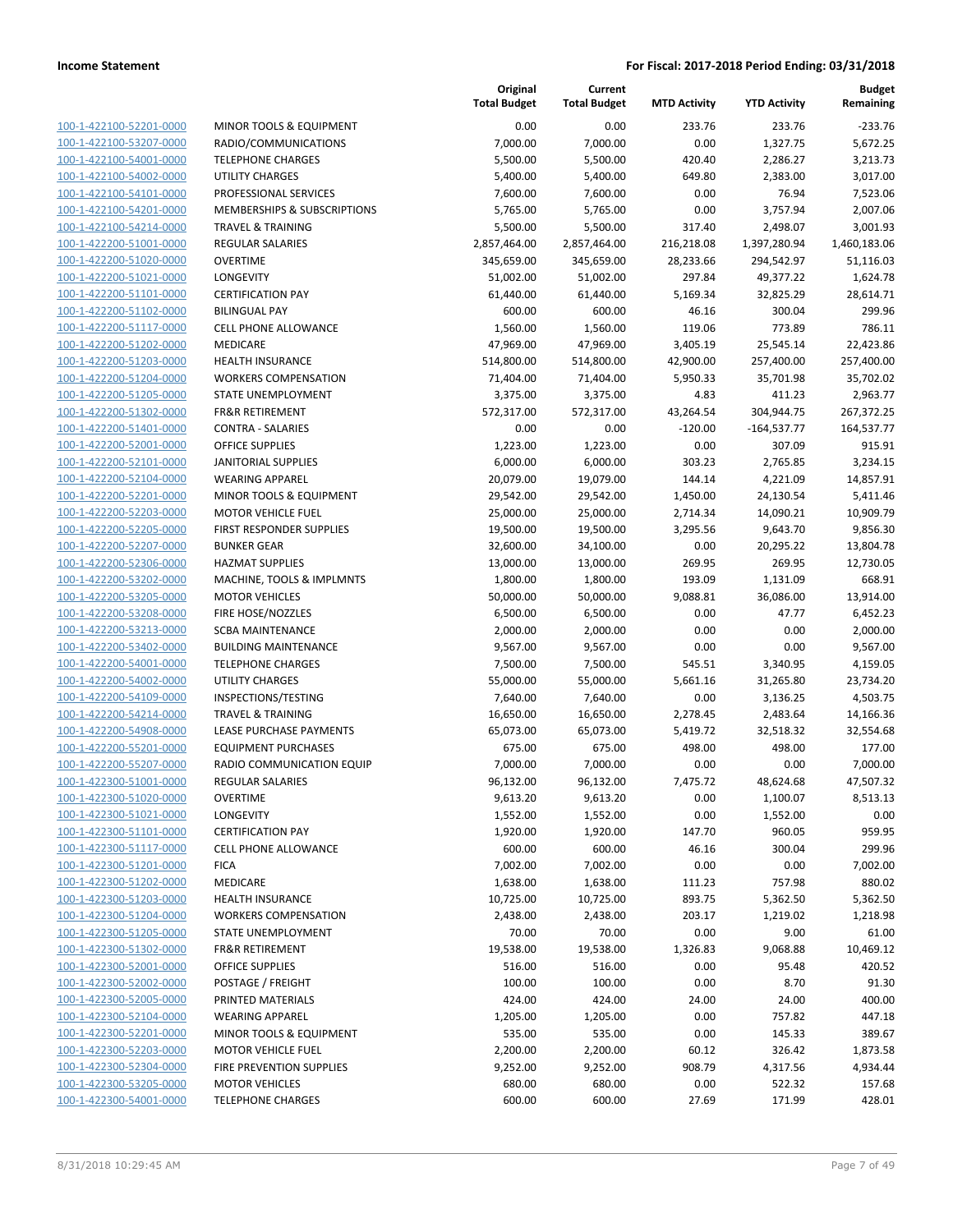| 100-1-422300-54201-0000        |
|--------------------------------|
| 100-1-422300-54208-0000        |
| 100-1-422300-54210-0000        |
| 100-1-422300-54214-0000        |
|                                |
| 100-1-422300-54217-0000        |
| 100-1-422400-53209-0000        |
| 100-1-422400-54001-0000        |
| 100-1-422400-54201-0000        |
| 100-1-422400-54214-0000        |
| 100-1-431100-51001-0000        |
| 100-1-431100-51021-0000        |
| 100-1-431100-51116-0000        |
|                                |
| 100-1-431100-51117-0000        |
| 100-1-431100-51201-0000        |
| 100-1-431100-51202-0000        |
| 100-1-431100-51203-0000        |
| 100-1-431100-51204-0000        |
| 100-1-431100-51205-0000        |
| 100-1-431100-51301-0000        |
| 100-1-431100-52001-0000        |
| 100-1-431100-52002-0000        |
| 100-1-431100-52203-0000        |
| 100-1-431100-53201-0000        |
| 100-1-431100-53205-0000        |
|                                |
| 100-1-431100-53207-0000        |
| 100-1-431100-54001-0000        |
| 100-1-431100-54002-0000        |
| 100-1-431100-54101-0000        |
| 100-1-431100-54201-0000        |
| 100-1-431100-54214-0000        |
| 100-1-431200-51001-0000        |
| 100-1-431200-51020-0000        |
| 100-1-431200-51021-0000        |
| 100-1-431200-51117-0000        |
|                                |
| 100-1-431200-51201-0000        |
| 100-1-431200-51202-0000        |
| 100-1-431200-51203-0000        |
| 100-1-431200-51204-0000        |
| 100-1-431200-51205-0000        |
| 100-1-431200-51301-0000        |
| 100-1-431200-52001-0000        |
| 100-1-431200-52002-0000        |
| <u>100-1-431200-52103-0000</u> |
| 100-1-431200-52104-0000        |
| 100-1-431200-52106-0000        |
|                                |
| 100-1-431200-52107-0000        |
| <u>100-1-431200-52201-0000</u> |
| 100-1-431200-52203-0000        |
| <u>100-1-431200-52302-0000</u> |
| 100-1-431200-52303-0000        |
| 100-1-431200-53202-0000        |
| 100-1-431200-53205-0000        |
| 100-1-431200-53207-0000        |
| <u>100-1-431200-53301-0000</u> |
| 100-1-431200-53303-0000        |
| 100-1-431200-53305-0000        |
|                                |
| <u>100-1-431200-53308-0000</u> |
| <u>100-1-431200-54001-0000</u> |
| <u>100-1-431200-54002-0000</u> |
|                                |

| <b>Budget</b><br>Current<br><b>YTD Activity</b><br>Remaining<br><b>MTD Activity</b> | <b>Total Budget</b> | Original<br><b>Total Budget</b> |                                        |                                                                               |
|-------------------------------------------------------------------------------------|---------------------|---------------------------------|----------------------------------------|-------------------------------------------------------------------------------|
| 0.00<br>36.04<br>1,814.96                                                           | 1,851.00            | 1,851.00                        | MEMBERSHIPS & SUBSCRIPTIONS            | 100-1-422300-54201-0000                                                       |
| 600.00<br>0.00<br>0.00<br>600.00                                                    |                     | 600.00                          | <b>LABORATORY WORK</b>                 | 100-1-422300-54208-0000                                                       |
| 50.00<br>0.00<br>0.00<br>50.00                                                      |                     | 50.00                           | PHOTO PROCESSING                       | 100-1-422300-54210-0000                                                       |
| 1,307.68<br>0.00<br>1,792.32                                                        | 3,100.00            | 3,100.00                        | <b>TRAVEL &amp; TRAINING</b>           | 100-1-422300-54214-0000                                                       |
| 500.00<br>0.00<br>0.00<br>500.00                                                    |                     | 500.00                          | <b>AWARDS PROGRAM</b>                  | 100-1-422300-54217-0000                                                       |
| 0.00<br>10,000.00<br>2,500.00                                                       | 12,500.00           | 12,500.00                       | HARDWARE/SOFTWARE                      | 100-1-422400-53209-0000                                                       |
| 297.87<br>1,666.91<br>333.09                                                        | 2,000.00            | 2,000.00                        | <b>TELEPHONE CHARGES</b>               | 100-1-422400-54001-0000                                                       |
| 0.00<br>3,000.00<br>100.00                                                          | 3,100.00            | 3,100.00                        | <b>MEMBERSHIPS &amp; SUBSCRIPTIONS</b> | 100-1-422400-54201-0000                                                       |
| 0.00<br>181.23<br>1,018.77                                                          | 1,200.00            | 1,200.00                        | <b>TRAVEL &amp; TRAINING</b>           | 100-1-422400-54214-0000                                                       |
| 9,891.04<br>63,687.52<br>65,494.48                                                  | 129,182.00          | 129,182.00                      | <b>REGULAR SALARIES</b>                | 100-1-431100-51001-0000                                                       |
| 342.00<br>0.00<br>342.00<br>0.00                                                    |                     | 342.00                          | <b>LONGEVITY</b>                       | 100-1-431100-51021-0000                                                       |
| 323.08<br>2,100.02<br>2,099.98                                                      | 4,200.00            | 4,200.00                        | <b>CAR ALLOWANCE</b>                   | 100-1-431100-51116-0000                                                       |
| 420.00<br>32.30<br>209.95<br>210.05                                                 |                     | 420.00                          | <b>CELL PHONE ALLOWANCE</b>            | 100-1-431100-51117-0000                                                       |
| 599.62<br>3,924.10<br>4,813.90                                                      | 8,738.00            | 8,738.00                        | <b>FICA</b>                            | 100-1-431100-51201-0000                                                       |
| 140.24<br>917.76<br>1,021.24                                                        | 1,939.00            | 1,939.00                        | MEDICARE                               | 100-1-431100-51202-0000                                                       |
| 1,787.50<br>10,725.00<br>10,725.00                                                  | 21,450.00           | 21,450.00                       | <b>HEALTH INSURANCE</b>                | 100-1-431100-51203-0000                                                       |
| 366.00<br>30.50<br>183.00<br>183.00                                                 |                     | 366.00                          | <b>WORKERS COMPENSATION</b>            | 100-1-431100-51204-0000                                                       |
| 16.97<br>141.00<br>2.66<br>124.03                                                   |                     | 141.00                          | STATE UNEMPLOYMENT                     | 100-1-431100-51205-0000                                                       |
| 1,190.64<br>7,551.99<br>7,840.01                                                    | 15,392.00           | 15,392.00                       | <b>TMRS</b>                            | 100-1-431100-51301-0000                                                       |
| 175.36<br>674.64<br>850.00<br>15.64                                                 |                     | 850.00                          | <b>OFFICE SUPPLIES</b>                 | 100-1-431100-52001-0000                                                       |
| 0.00<br>300.00<br>5.62<br>294.38                                                    |                     | 300.00                          | POSTAGE / FREIGHT                      | 100-1-431100-52002-0000                                                       |
| 200.00<br>0.00<br>0.00<br>200.00                                                    |                     | 200.00                          | <b>MOTOR VEHICLE FUEL</b>              | 100-1-431100-52203-0000                                                       |
| 250.00<br>0.00<br>0.00<br>250.00                                                    |                     | 250.00                          | FURNITURE & OFFICE EQUIPMENT           | 100-1-431100-53201-0000                                                       |
| 400.00<br>0.00<br>87.73<br>312.27                                                   |                     | 400.00                          | <b>MOTOR VEHICLES</b>                  | 100-1-431100-53205-0000                                                       |
| 0.00<br>0.00<br>1,000.00                                                            | 1,000.00            | 1,000.00                        | RADIO/COMMUNICATIONS                   | 100-1-431100-53207-0000                                                       |
| 254.41<br>1,629.96<br>1,370.04                                                      | 3,000.00            | 3,000.00                        | <b>TELEPHONE CHARGES</b>               | 100-1-431100-54001-0000                                                       |
| 123.13<br>687.23<br>312.77                                                          | 1,000.00            | 1,000.00                        | UTILITY CHARGES                        | 100-1-431100-54002-0000                                                       |
| 0.00<br>0.00<br>1,000.00                                                            | 1,000.00            | 1,000.00                        | PROFESSIONAL SERVICES                  | 100-1-431100-54101-0000                                                       |
| 600.00<br>441.24<br>158.76<br>201.95                                                |                     | 600.00                          | MEMBERSHIPS & SUBSCRIPTIONS            | 100-1-431100-54201-0000                                                       |
| 0.00<br>261.96<br>2,238.04                                                          | 2,500.00            | 2,500.00                        | <b>TRAVEL &amp; TRAINING</b>           | 100-1-431100-54214-0000                                                       |
| 20,833.61<br>134,580.17<br>212,194.83                                               | 346,775.00          | 346,775.00                      | REGULAR SALARIES                       | 100-1-431200-51001-0000                                                       |
| 892.04<br>13,890.01<br>4,109.99                                                     | 18,000.00           | 18,000.00                       | <b>OVERTIME</b>                        | 100-1-431200-51020-0000                                                       |
| 0.00<br>5,882.00<br>126.00                                                          | 6,008.00            | 6,008.00                        | LONGEVITY                              | 100-1-431200-51021-0000                                                       |
| 33.22<br>648.07<br>864.00<br>215.93                                                 |                     | 864.00                          | <b>CELL PHONE ALLOWANCE</b>            | 100-1-431200-51117-0000                                                       |
| 1,239.02<br>8,412.15<br>15,199.85                                                   | 23,612.00           | 23,612.00                       | <b>FICA</b>                            | 100-1-431200-51201-0000                                                       |
| 289.77<br>1,967.34<br>3,554.66                                                      | 5,522.00            | 5,522.00                        | <b>MEDICARE</b>                        | 100-1-431200-51202-0000                                                       |
| 9,831.25<br>58,987.50<br>58,987.50                                                  | 117,975.00          | 117,975.00                      | HEALTH INSURANCE                       | 100-1-431200-51203-0000                                                       |
| 1,565.33<br>9,391.98<br>9,392.02                                                    | 18,784.00           | 18,784.00                       | <b>WORKERS COMPENSATION</b>            | 100-1-431200-51204-0000                                                       |
| 60.92<br>773.00<br>18.30<br>712.08                                                  |                     | 773.00                          | STATE UNEMPLOYMENT                     | 100-1-431200-51205-0000                                                       |
| 2,528.36<br>16,470.54<br>27,364.46                                                  | 43,835.00           | 43,835.00                       | TMRS                                   | 100-1-431200-51301-0000                                                       |
| 0.00<br>0.00<br>350.00<br>350.00                                                    |                     | 350.00                          | <b>OFFICE SUPPLIES</b>                 | 100-1-431200-52001-0000                                                       |
| 20.00<br>0.00<br>20.00<br>0.00                                                      |                     | 20.00                           | POSTAGE / FREIGHT                      | 100-1-431200-52002-0000                                                       |
| 623.00<br>0.00<br>71.00<br>552.00                                                   |                     | 623.00                          | <b>MEETING SUPPLIES</b>                | 100-1-431200-52103-0000                                                       |
| 27.48<br>2,214.45<br>8,531.95                                                       | 10,746.40           | 10,746.40                       | <b>WEARING APPAREL</b>                 | 100-1-431200-52104-0000                                                       |
| 0.00<br>83.88<br>1,919.02                                                           | 2,002.90            | 2,002.90                        | <b>CHEMICAL SUPPLIES</b>               | 100-1-431200-52106-0000                                                       |
| 449.99<br>449.99<br>0.00<br>0.00                                                    |                     | 449.99                          | <b>BOTANICAL SUPPLIES</b>              | 100-1-431200-52107-0000                                                       |
| 179.00<br>880.86<br>6,837.79                                                        | 7,718.65            | 7,718.65                        | MINOR TOOLS & EQUIPMENT                | 100-1-431200-52201-0000                                                       |
| 2,689.42<br>14,449.08<br>20,550.92                                                  | 35,000.00           | 35,000.00                       | <b>MOTOR VEHICLE FUEL</b>              | 100-1-431200-52203-0000                                                       |
| 150.00<br>0.00<br>0.00<br>150.00                                                    |                     | 150.00                          | <b>MEDICAL SUPPLIES</b>                | 100-1-431200-52302-0000                                                       |
| 212.99<br>117.50<br>117.50<br>95.49                                                 |                     | 212.99                          | <b>TRAINING SUPPLIES</b>               | 100-1-431200-52303-0000                                                       |
| 0.00<br>157.50<br>3,232.49                                                          | 3,389.99            | 3,389.99                        | MACHINE, TOOLS & IMPLMNTS              | 100-1-431200-53202-0000                                                       |
| 6,131.37<br>13,377.63<br>31,622.37                                                  | 45,000.00           | 45,000.00                       | <b>MOTOR VEHICLES</b>                  | 100-1-431200-53205-0000                                                       |
| 0.00<br>4,170.00<br>1,760.00                                                        | 5,930.00            | 5,930.00                        | RADIO/COMMUNICATIONS                   | 100-1-431200-53207-0000                                                       |
| 913.00<br>3,802.50<br>8,322.50                                                      | 12,125.00           | 12,125.00                       | SIDEWALKS, CURBS, & GUTTERS            | 100-1-431200-53301-0000                                                       |
| 4,058.89<br>18,538.93<br>81,461.07                                                  | 100,000.00          | 100,000.00                      | MAINT - STREET /ALLEY/APRN/RNWY        | 100-1-431200-53303-0000                                                       |
| 0.00<br>702.72<br>6,210.08                                                          | 6,912.80            | 6,912.80                        | <b>BRIDGES &amp; CULVERTS</b>          |                                                                               |
| 0.00<br>0.00<br>5,071.61                                                            | 5,071.61            | 5,071.61                        | <b>STORM SEWERS</b>                    |                                                                               |
| 146.39<br>908.52<br>1,591.48                                                        | 2,500.00            | 2,500.00                        | <b>TELEPHONE CHARGES</b>               |                                                                               |
| 821.08<br>3,248.69<br>2,551.31                                                      | 5,800.00            | 5,800.00                        | UTILITY CHARGES                        | 100-1-431200-54002-0000                                                       |
|                                                                                     |                     |                                 |                                        | 100-1-431200-53305-0000<br>100-1-431200-53308-0000<br>100-1-431200-54001-0000 |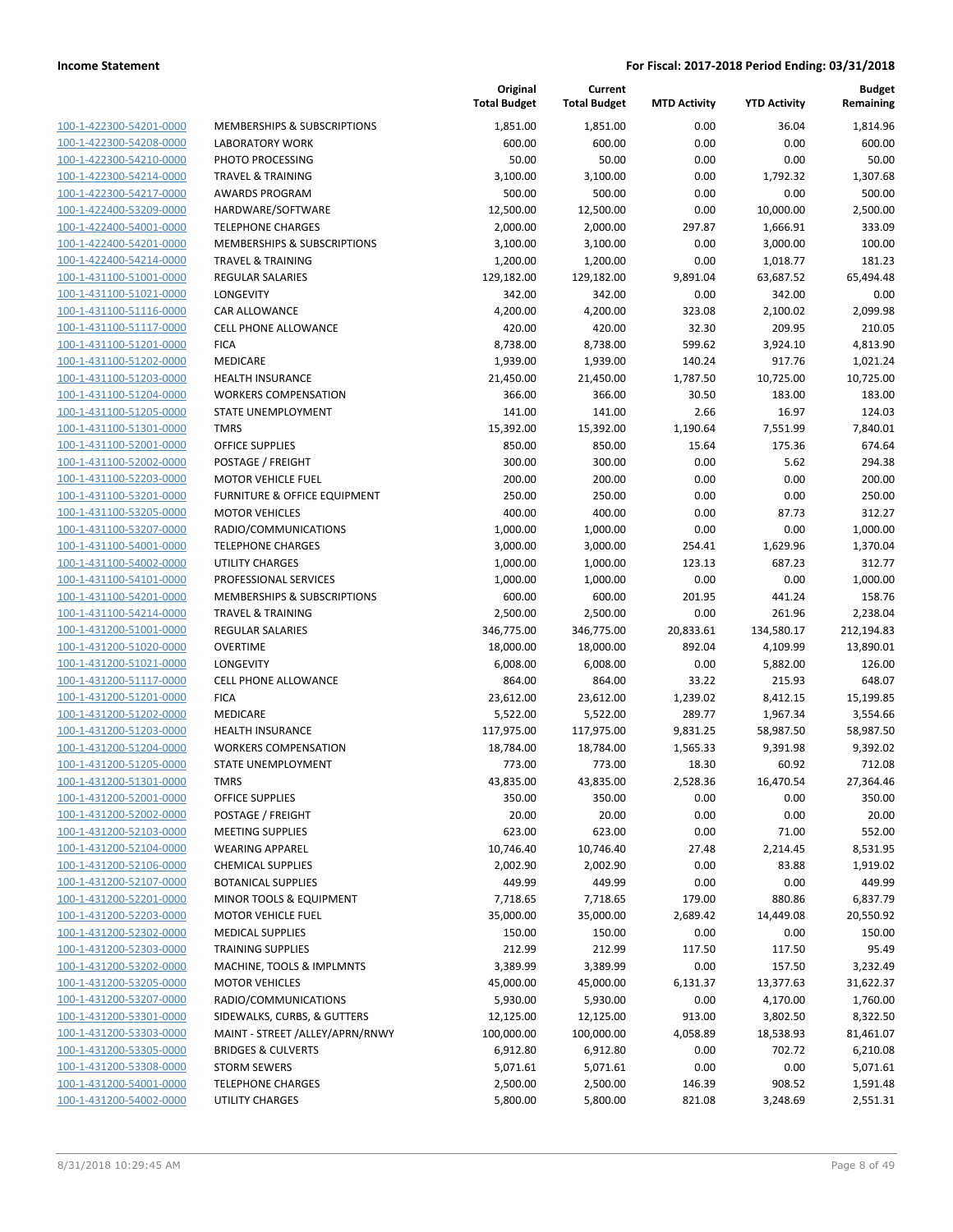| 100-1-431200-54201-0000        |
|--------------------------------|
| 100-1-431200-54214-0000        |
| 100-1-431600-51001-0000        |
| 100-1-431600-51020-0000        |
| 100-1-431600-51021-0000        |
| 100-1-431600-51101-0000        |
| 100-1-431600-51201-0000        |
| 100-1-431600-51202-0000        |
| <u>100-1-431600-51203-0000</u> |
| 100-1-431600-51204-0000        |
| 100-1-431600-51205-0000        |
| 100-1-431600-51301-0000        |
| 100-1-431600-52001-0000        |
| 100-1-431600-52104-0000        |
| 100-1-431600-52106-0000        |
|                                |
| 100-1-431600-52201-0000        |
| 100-1-431600-52203-0000        |
| 100-1-431600-53202-0000        |
| 100-1-431600-53205-0000        |
| 100-1-431600-53207-0000        |
| 100-1-431600-53303-0000        |
| 100-1-431600-54001-0000        |
| 100-1-431600-54002-0000        |
| <u>100-1-431600-54214-0000</u> |
| 100-1-431700-51001-0000        |
| 100-1-431700-51020-0000        |
| 100-1-431700-51021-0000        |
| 100-1-431700-51117-0000        |
| <u>100-1-431700-51201-0000</u> |
| 100-1-431700-51202-0000        |
|                                |
| 100-1-431700-51203-0000        |
| 100-1-431700-51204-0000        |
| 100-1-431700-51205-0000        |
| <u>100-1-431700-51301-0000</u> |
| 100-1-431700-52001-0000        |
| 100-1-431700-52002-0000        |
| 100-1-431700-52104-0000        |
| 100-1-431700-52201-0000        |
| 100-1-431700-52203-0000        |
| 100-1-431700-52303-0000        |
| 100-1-431700-53201-0000        |
| <u>100-1-431700-53205-0000</u> |
| 100-1-431700-53207-0000        |
| 100-1-431700-54001-0000        |
| <u>100-1-431700-54002-0000</u> |
|                                |
| 100-1-431700-54201-0000        |
| <u>100-1-431700-54212-0000</u> |
| 100-1-431700-54214-0000        |
| 100-1-431700-54410-0000        |
| <u>100-1-441100-51001-0000</u> |
| <u>100-1-441100-51020-0000</u> |
| 100-1-441100-51021-0000        |
| 100-1-441100-51102-0000        |
| <u>100-1-441100-51201-0000</u> |
| <u>100-1-441100-51202-0000</u> |
| <u>100-1-441100-51203-0000</u> |
| <u>100-1-441100-51204-0000</u> |
| 100-1-441100-51205-0000        |
| <u>100-1-441100-51301-0000</u> |
|                                |

|                         |                                 | Original<br><b>Total Budget</b> | Current<br><b>Total Budget</b> | <b>MTD Activity</b> | <b>YTD Activity</b> | <b>Budget</b><br>Remaining |
|-------------------------|---------------------------------|---------------------------------|--------------------------------|---------------------|---------------------|----------------------------|
| 100-1-431200-54201-0000 | MEMBERSHIPS & SUBSCRIPTIONS     | 525.00                          | 525.00                         | 0.00                | 0.00                | 525.00                     |
| 100-1-431200-54214-0000 | <b>TRAVEL &amp; TRAINING</b>    | 330.00                          | 330.00                         | 0.00                | 0.00                | 330.00                     |
| 100-1-431600-51001-0000 | REGULAR SALARIES                | 68,993.00                       | 68,993.00                      | 5,319.04            | 35,138.08           | 33,854.92                  |
| 100-1-431600-51020-0000 | <b>OVERTIME</b>                 | 7,786.00                        | 7,786.00                       | 0.00                | 1,279.40            | 6,506.60                   |
| 100-1-431600-51021-0000 | LONGEVITY                       | 2,604.00                        | 2,604.00                       | 0.00                | 2,604.00            | 0.00                       |
| 100-1-431600-51101-0000 | <b>CERTIFICATION PAY</b>        | 600.00                          | 600.00                         | 46.16               | 300.04              | 299.96                     |
| 100-1-431600-51201-0000 | <b>FICA</b>                     | 4,933.00                        | 4,933.00                       | 317.02              | 2,364.24            | 2,568.76                   |
| 100-1-431600-51202-0000 | MEDICARE                        | 1,154.00                        | 1,154.00                       | 74.14               | 552.94              | 601.06                     |
| 100-1-431600-51203-0000 | <b>HEALTH INSURANCE</b>         | 21,450.00                       | 21,450.00                      | 1,787.50            | 10,725.00           | 10,725.00                  |
| 100-1-431600-51204-0000 | <b>WORKERS COMPENSATION</b>     | 5,099.00                        | 5,099.00                       | 424.92              | 2,549.52            | 2,549.48                   |
| 100-1-431600-51205-0000 | STATE UNEMPLOYMENT              | 141.00                          | 141.00                         | 5.21                | 16.05               | 124.95                     |
| 100-1-431600-51301-0000 | <b>TMRS</b>                     | 9,158.00                        | 9,158.00                       | 623.44              | 4,467.45            | 4,690.55                   |
| 100-1-431600-52001-0000 | <b>OFFICE SUPPLIES</b>          | 240.40                          | 240.40                         | 0.00                | 0.00                | 240.40                     |
| 100-1-431600-52104-0000 | <b>WEARING APPAREL</b>          | 2,625.28                        | 2,625.28                       | 0.00                | 681.29              | 1,943.99                   |
| 100-1-431600-52106-0000 | <b>CHEMICAL SUPPLIES</b>        | 326.66                          | 326.66                         | 0.00                | 0.00                | 326.66                     |
| 100-1-431600-52201-0000 | MINOR TOOLS & EQUIPMENT         | 3,254.84                        | 3,254.84                       | 69.99               | 441.62              | 2,813.22                   |
| 100-1-431600-52203-0000 | <b>MOTOR VEHICLE FUEL</b>       | 4,000.00                        | 4,000.00                       | 514.63              | 1,894.81            | 2,105.19                   |
| 100-1-431600-53202-0000 | MACHINE, TOOLS & IMPLMNTS       | 1,148.96                        | 1,148.96                       | 0.00                | 0.00                | 1,148.96                   |
| 100-1-431600-53205-0000 | <b>MOTOR VEHICLES</b>           | 3,500.00                        | 3,500.00                       | 5.97                | 877.11              | 2,622.89                   |
| 100-1-431600-53207-0000 | RADIO/COMMUNICATIONS            | 1,400.00                        | 1,400.00                       | 0.00                | 0.00                | 1,400.00                   |
| 100-1-431600-53303-0000 | MAINT - STREET /ALLEY/APRN/RNWY | 34,747.95                       | 34,747.95                      | 9,099.39            | 12,375.89           | 22,372.06                  |
| 100-1-431600-54001-0000 | <b>TELEPHONE CHARGES</b>        | 1,500.00                        | 1,500.00                       | 55.39               | 404.02              | 1,095.98                   |
| 100-1-431600-54002-0000 | UTILITY CHARGES                 | 330,000.00                      | 330,000.00                     | 24,947.49           | 153,104.83          | 176,895.17                 |
| 100-1-431600-54214-0000 | <b>TRAVEL &amp; TRAINING</b>    | 395.00                          | 395.00                         | 117.50              | 117.50              | 277.50                     |
| 100-1-431700-51001-0000 | REGULAR SALARIES                | 106,361.00                      | 106,361.00                     | 8,181.61            | 53,050.43           | 53,310.57                  |
| 100-1-431700-51020-0000 | <b>OVERTIME</b>                 | 329.00                          | 329.00                         | 0.00                | 0.00                | 329.00                     |
| 100-1-431700-51021-0000 | LONGEVITY                       | 1,722.00                        | 1,722.00                       | 0.00                | 1,722.00            | 0.00                       |
| 100-1-431700-51117-0000 | CELL PHONE ALLOWANCE            | 864.00                          | 864.00                         | 32.30               | 209.95              | 654.05                     |
| 100-1-431700-51201-0000 | <b>FICA</b>                     | 6,736.00                        | 6,736.00                       | 462.88              | 3,128.49            | 3,607.51                   |
| 100-1-431700-51202-0000 | MEDICARE                        | 1,575.00                        | 1,575.00                       | 108.26              | 731.70              | 843.30                     |
| 100-1-431700-51203-0000 | <b>HEALTH INSURANCE</b>         | 21,450.00                       | 21,450.00                      | 1,787.50            | 10,725.00           | 10,725.00                  |
| 100-1-431700-51204-0000 | <b>WORKERS COMPENSATION</b>     | 674.00                          | 674.00                         | 56.17               | 337.02              | 336.98                     |
| 100-1-431700-51205-0000 | STATE UNEMPLOYMENT              | 141.00                          | 141.00                         | 1.82                | 18.01               | 122.99                     |
| 100-1-431700-51301-0000 | <b>TMRS</b>                     | 12,506.00                       | 12,506.00                      | 954.44              | 6,199.54            | 6,306.46                   |
| 100-1-431700-52001-0000 | <b>OFFICE SUPPLIES</b>          | 2,400.00                        | 2,400.00                       | 35.98               | 10.56               | 2,389.44                   |
| 100-1-431700-52002-0000 | POSTAGE / FREIGHT               | 100.00                          | 100.00                         | 0.00                | 0.00                | 100.00                     |
| 100-1-431700-52104-0000 | <b>WEARING APPAREL</b>          | 850.00                          | 850.00                         | 0.00                | 209.98              | 640.02                     |
| 100-1-431700-52201-0000 | MINOR TOOLS & EQUIPMENT         | 500.00                          | 500.00                         | 0.00                | 280.96              | 219.04                     |
| 100-1-431700-52203-0000 | <b>MOTOR VEHICLE FUEL</b>       | 3,200.00                        | 3,200.00                       | 320.37              | 1,459.76            | 1,740.24                   |
| 100-1-431700-52303-0000 | <b>TRAINING SUPPLIES</b>        | 150.00                          | 150.00                         | 0.00                | 0.00                | 150.00                     |
| 100-1-431700-53201-0000 | FURNITURE & OFFICE EQUIPMENT    | 800.00                          | 800.00                         | 0.00                | 0.00                | 800.00                     |
| 100-1-431700-53205-0000 | <b>MOTOR VEHICLES</b>           | 1,100.00                        | 1,100.00                       | 0.00                | 543.06              | 556.94                     |
| 100-1-431700-53207-0000 | RADIO/COMMUNICATIONS            | 200.00                          | 200.00                         | 0.00                | 0.00                | 200.00                     |
| 100-1-431700-54001-0000 | <b>TELEPHONE CHARGES</b>        | 1,400.00                        | 1,400.00                       | 83.08               | 596.01              | 803.99                     |
| 100-1-431700-54002-0000 | UTILITY CHARGES                 | 1,000.00                        | 1,000.00                       | 123.13              | 687.22              | 312.78                     |
| 100-1-431700-54201-0000 | MEMBERSHIPS & SUBSCRIPTIONS     | 600.00                          | 600.00                         | 0.00                | 0.00                | 600.00                     |
| 100-1-431700-54212-0000 | PRINTING                        | 200.00                          | 200.00                         | 0.00                | 24.00               | 176.00                     |
| 100-1-431700-54214-0000 | <b>TRAVEL &amp; TRAINING</b>    | 700.00                          | 700.00                         | 0.00                | 385.95              | 314.05                     |
| 100-1-431700-54410-0000 | PERMITS/FEES                    | 200.00                          | 200.00                         | 0.00                | 0.00                | 200.00                     |
| 100-1-441100-51001-0000 | REGULAR SALARIES                | 60,912.00                       | 60,912.00                      | 4,684.96            | 30,691.61           | 30,220.39                  |
| 100-1-441100-51020-0000 | <b>OVERTIME</b>                 | 1,031.00                        | 1,031.00                       | 0.00                | 99.68               | 931.32                     |
| 100-1-441100-51021-0000 | <b>LONGEVITY</b>                | 618.00                          | 618.00                         | 0.00                | 618.00              | 0.00                       |
| 100-1-441100-51102-0000 | <b>BILINGUAL PAY</b>            | 1,200.00                        | 1,200.00                       | 92.32               | 600.08              | 599.92                     |
| 100-1-441100-51201-0000 | <b>FICA</b>                     | 3,953.00                        | 3,953.00                       | 261.94              | 1,820.14            | 2,132.86                   |
| 100-1-441100-51202-0000 | MEDICARE                        | 925.00                          | 925.00                         | 61.26               | 425.66              | 499.34                     |
| 100-1-441100-51203-0000 | <b>HEALTH INSURANCE</b>         | 21,450.00                       | 21,450.00                      | 1,787.50            | 10,725.00           | 10,725.00                  |
| 100-1-441100-51204-0000 | <b>WORKERS COMPENSATION</b>     | 174.00                          | 174.00                         | 14.50               | 87.00               | 87.00                      |
| 100-1-441100-51205-0000 | STATE UNEMPLOYMENT              | 141.00                          | 141.00                         | 4.78                | 14.34               | 126.66                     |
| 100-1-441100-51301-0000 | <b>TMRS</b>                     | 7,339.00                        | 7,339.00                       | 555.12              | 3,641.71            | 3,697.29                   |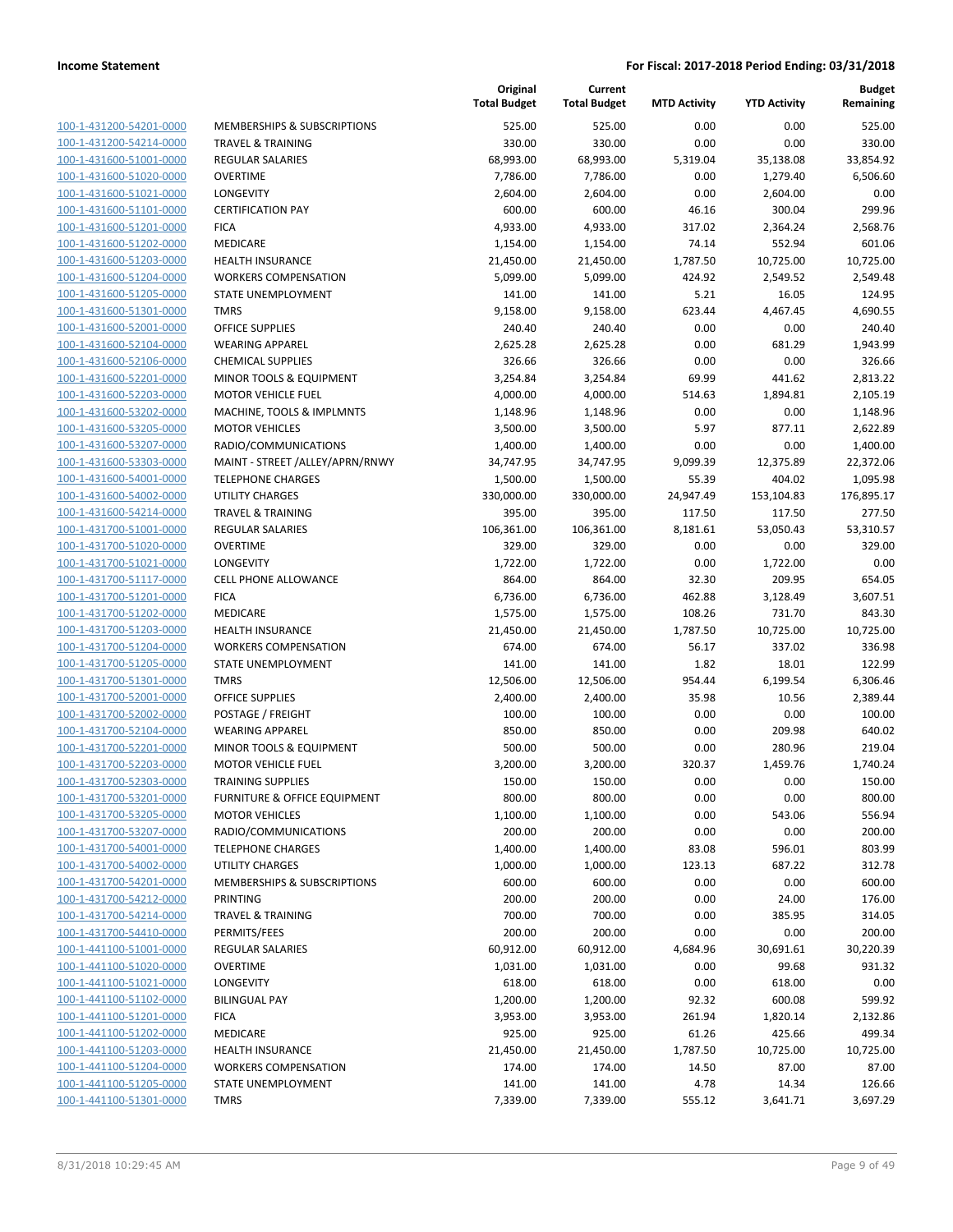| 100-1-441100-52001-0000             |
|-------------------------------------|
| 100-1-441100-52002-0000             |
| 100-1-441100-52005-0000             |
| <u>100-1-441100-54001-0000</u>      |
| 100-1-441100-54002-0000             |
| 100-1-441200-51001-0000             |
| 100-1-441200-51021-0000             |
| 100-1-441200-51201-0000             |
| 100-1-441200-51202-0000             |
| 100-1-441200-51203-0000             |
| 100-1-441200-51204-0000             |
| 100-1-441200-51205-0000             |
| 100-1-441200-51301-0000             |
| 100-1-441200-52102-0000             |
| 100-1-441200-52104-0000             |
| 100-1-441200-54201-0000             |
|                                     |
| 100-1-441200-54214-0000             |
| 100-1-441300-51001-0000             |
| 100-1-441300-51020-0000             |
| 100-1-441300-51021-0000             |
| 100-1-441300-51101-<br>$-0000$      |
| 100-1-441300-51117-0000             |
| 100-1-441300-51201-0000             |
| 100-1-441300-51202-0000             |
| 100-1-441300-51203-0000             |
| 100-1-441300-51204-0000             |
| 100-1-441300-51205-0000             |
| 100-1-441300-51301-0000             |
| 100-1-441300-52002-0000             |
| 100-1-441300-52005-0000             |
| 100-1-441300-52102-0000             |
| 100-1-441300-52104-0000             |
| 100-1-441300-52201-0000             |
| 100-1-441300-52203-0000             |
| 100-1-441300-53205-0000             |
| 100-1-441300-54001-0000             |
| 100-1-441300-54002-0000             |
|                                     |
| 100-1-441300-54201-0000             |
| 100-1-441300-54214-0000             |
| 100-1-441300-54410-0000             |
| 100-1-443200-51001-0000             |
| <u>100-1-443200-51020-0000</u>      |
| <u>100-1-443200-51021-0000</u>      |
| <u>100-1-443200-51102-0000</u>      |
| <u>100-1-443200-51117-0000</u>      |
| 100-1-443200-51201-0000             |
| 100-1-443200-51202-0000             |
| 100-1-443200-51203-0000             |
| <u>100-1-443200-51204-0000</u>      |
| <u>100-1-443200-51205-0000</u>      |
| 100-1-443200-51301-0000             |
| 100-1-443200-52001-0000             |
| <u>100-1-443200-52002-0000</u>      |
| <u>100-1-443200-52101-0000</u>      |
| <u>100-1-443200-52104-0000</u>      |
| 1-443200-52106-0000<br><u> 100-</u> |
| 100-1-443200-52108-0000             |
| 100-1-443200-52201-0000             |
|                                     |
| <u>100-1-443200-52203-0000</u>      |

|                         |                                        | Original<br><b>Total Budget</b> | Current<br><b>Total Budget</b> | <b>MTD Activity</b> | <b>YTD Activity</b> | <b>Budget</b><br>Remaining |
|-------------------------|----------------------------------------|---------------------------------|--------------------------------|---------------------|---------------------|----------------------------|
| 100-1-441100-52001-0000 | <b>OFFICE SUPPLIES</b>                 | 3,000.00                        | 3,000.00                       | 1,689.78            | 1,898.80            | 1,101.20                   |
| 100-1-441100-52002-0000 | POSTAGE / FREIGHT                      | 800.00                          | 800.00                         | 121.05              | 231.46              | 568.54                     |
| 100-1-441100-52005-0000 | PRINTED MATERIALS                      | 285.00                          | 285.00                         | 0.00                | 124.16              | 160.84                     |
| 100-1-441100-54001-0000 | <b>TELEPHONE CHARGES</b>               | 2,500.00                        | 2,500.00                       | 265.73              | 1,277.99            | 1,222.01                   |
| 100-1-441100-54002-0000 | <b>UTILITY CHARGES</b>                 | 1,000.00                        | 1,000.00                       | 123.13              | 687.20              | 312.80                     |
| 100-1-441200-51001-0000 | <b>REGULAR SALARIES</b>                | 42,770.00                       | 42,770.00                      | 4,105.75            | 21,950.16           | 20,819.84                  |
| 100-1-441200-51021-0000 | LONGEVITY                              | 222.00                          | 222.00                         | 0.00                | 222.00              | 0.00                       |
| 100-1-441200-51201-0000 | <b>FICA</b>                            | 2,767.00                        | 2,767.00                       | 448.39              | 1,449.25            | 1,317.75                   |
| 100-1-441200-51202-0000 | MEDICARE                               | 647.00                          | 647.00                         | 104.86              | 338.89              | 308.11                     |
| 100-1-441200-51203-0000 | <b>HEALTH INSURANCE</b>                | 10,725.00                       | 10,725.00                      | 893.75              | 5,362.50            | 5,362.50                   |
| 100-1-441200-51204-0000 | <b>WORKERS COMPENSATION</b>            | 277.00                          | 277.00                         | 23.08               | 138.48              | 138.52                     |
| 100-1-441200-51205-0000 | STATE UNEMPLOYMENT                     | 70.00                           | 70.00                          | 2.42                | 9.02                | 60.98                      |
| 100-1-441200-51301-0000 | <b>TMRS</b>                            | 5,136.00                        | 5,136.00                       | 888.99              | 2,937.76            | 2,198.24                   |
| 100-1-441200-52102-0000 | <b>BOOKS / REF SUPPLIES</b>            | 500.00                          | 500.00                         | 0.00                | 0.00                | 500.00                     |
| 100-1-441200-52104-0000 | <b>WEARING APPAREL</b>                 | 500.04                          | 500.04                         | 0.00                | 0.00                | 500.04                     |
| 100-1-441200-54201-0000 | MEMBERSHIPS & SUBSCRIPTIONS            | 250.00                          | 250.00                         | 0.00                | 0.00                | 250.00                     |
| 100-1-441200-54214-0000 | <b>TRAVEL &amp; TRAINING</b>           | 250.00                          | 250.00                         | 0.00                | 140.00              | 110.00                     |
| 100-1-441300-51001-0000 | <b>REGULAR SALARIES</b>                | 252,387.00                      | 252,387.00                     | 19,416.49           | 124,770.58          | 127,616.42                 |
| 100-1-441300-51020-0000 | <b>OVERTIME</b>                        | 0.00                            | 0.00                           | 0.00                | 60.93               | -60.93                     |
| 100-1-441300-51021-0000 | LONGEVITY                              | 2,256.00                        | 2,256.00                       | 0.00                | 2,256.00            | 0.00                       |
| 100-1-441300-51101-0000 | <b>CERTIFICATION PAY</b>               | 1,800.00                        | 1,800.00                       | 138.46              | 899.99              | 900.01                     |
| 100-1-441300-51117-0000 | CELL PHONE ALLOWANCE                   | 1,824.00                        | 1,824.00                       | 98.74               | 641.81              | 1,182.19                   |
| 100-1-441300-51201-0000 | <b>FICA</b>                            | 15,994.00                       | 15,994.00                      | 1,177.82            | 7,781.83            | 8,212.17                   |
| 100-1-441300-51202-0000 | <b>MEDICARE</b>                        | 3,740.00                        | 3,740.00                       | 275.46              | 1,819.95            | 1,920.05                   |
| 100-1-441300-51203-0000 | <b>HEALTH INSURANCE</b>                | 53,625.00                       | 53,625.00                      | 4,468.75            | 26,812.50           | 26,812.50                  |
| 100-1-441300-51204-0000 | <b>WORKERS COMPENSATION</b>            | 1,651.00                        | 1,651.00                       | 137.57              | 825.42              | 825.58                     |
| 100-1-441300-51205-0000 | STATE UNEMPLOYMENT                     | 352.00                          | 352.00                         | 9.24                | 45.01               | 306.99                     |
| 100-1-441300-51301-0000 | <b>TMRS</b>                            | 29,691.00                       | 29,691.00                      | 2,283.76            | 14,640.31           | 15,050.69                  |
| 100-1-441300-52002-0000 | POSTAGE / FREIGHT                      | 6,000.00                        | 6,000.00                       | 523.32              | 1,012.32            | 4,987.68                   |
| 100-1-441300-52005-0000 | PRINTED MATERIALS                      | 500.00                          | 500.00                         | 0.00                | 292.05              | 207.95                     |
| 100-1-441300-52102-0000 | <b>BOOKS / REF SUPPLIES</b>            | 1,500.00                        | 1,500.00                       | 0.00                | 68.50               | 1,431.50                   |
| 100-1-441300-52104-0000 | <b>WEARING APPAREL</b>                 | 2,400.00                        | 2,400.00                       | 0.00                | 0.00                | 2,400.00                   |
| 100-1-441300-52201-0000 | MINOR TOOLS & EQUIPMENT                | 500.00                          | 500.00                         | 0.00                | 0.00                | 500.00                     |
| 100-1-441300-52203-0000 | <b>MOTOR VEHICLE FUEL</b>              | 4,500.00                        | 4,500.00                       | 445.10              | 1,991.61            | 2,508.39                   |
| 100-1-441300-53205-0000 | <b>MOTOR VEHICLES</b>                  | 2,500.00                        | 2,500.00                       | 0.00                | 115.80              | 2,384.20                   |
| 100-1-441300-54001-0000 | <b>TELEPHONE CHARGES</b>               | 7,200.00                        | 7,200.00                       | 254.68              | 1,906.51            | 5,293.49                   |
| 100-1-441300-54002-0000 | UTILITY CHARGES                        | 1,000.00                        | 1,000.00                       | 123.13              | 687.20              | 312.80                     |
| 100-1-441300-54201-0000 | <b>MEMBERSHIPS &amp; SUBSCRIPTIONS</b> | 750.00                          | 750.00                         | 0.00                | 155.00              | 595.00                     |
| 100-1-441300-54214-0000 | <b>TRAVEL &amp; TRAINING</b>           | 4,000.00                        | 4,000.00                       | 65.00               | 1,262.00            | 2,738.00                   |
| 100-1-441300-54410-0000 | PERMITS/FEES                           | 15,000.00                       | 15,000.00                      | 1,096.50            | 2,854.50            | 12,145.50                  |
| 100-1-443200-51001-0000 | <b>REGULAR SALARIES</b>                | 152,236.00                      | 152,236.00                     | 12,713.78           | 79,517.52           | 72,718.48                  |
| 100-1-443200-51020-0000 | <b>OVERTIME</b>                        | 6,120.00                        | 6,120.00                       | 791.84              | 4,527.83            | 1,592.17                   |
| 100-1-443200-51021-0000 | LONGEVITY                              | 6,240.00                        | 6,240.00                       | 0.00                | 6,198.00            | 42.00                      |
| 100-1-443200-51102-0000 | <b>BILINGUAL PAY</b>                   | 0.00                            | 0.00                           | 46.16               | 46.16               | $-46.16$                   |
| 100-1-443200-51117-0000 | <b>CELL PHONE ALLOWANCE</b>            | 432.00                          | 432.00                         | 33.22               | 215.93              | 216.07                     |
| 100-1-443200-51201-0000 | <b>FICA</b>                            | 10,172.00                       | 10,172.00                      | 719.95              | 4,978.78            | 5,193.22                   |
| 100-1-443200-51202-0000 | MEDICARE                               | 2,379.00                        | 2,379.00                       | 168.38              | 1,164.39            | 1,214.61                   |
| 100-1-443200-51203-0000 | <b>HEALTH INSURANCE</b>                | 42,900.00                       | 42,900.00                      | 3,575.00            | 21,450.00           | 21,450.00                  |
| 100-1-443200-51204-0000 | <b>WORKERS COMPENSATION</b>            | 5,666.00                        | 5,666.00                       | 472.17              | 2,833.02            | 2,832.98                   |
| 100-1-443200-51205-0000 | STATE UNEMPLOYMENT                     | 352.00                          | 352.00                         | 9.44                | 36.94               | 315.06                     |
| 100-1-443200-51301-0000 | <b>TMRS</b>                            | 18,883.00                       | 18,883.00                      | 1,467.93            | 9,825.45            | 9,057.55                   |
| 100-1-443200-52001-0000 | <b>OFFICE SUPPLIES</b>                 | 1,120.00                        | 1,120.00                       | 0.00                | 364.40              | 755.60                     |
| 100-1-443200-52002-0000 | POSTAGE / FREIGHT                      | 40.00                           | 40.00                          | 0.00                | 0.00                | 40.00                      |
| 100-1-443200-52101-0000 | <b>JANITORIAL SUPPLIES</b>             | 2,000.00                        | 2,000.00                       | 117.05              | 632.66              | 1,367.34                   |
| 100-1-443200-52104-0000 | <b>WEARING APPAREL</b>                 | 1,800.00                        | 1,800.00                       | 409.91              | 549.90              | 1,250.10                   |
| 100-1-443200-52106-0000 | <b>CHEMICAL SUPPLIES</b>               | 18,000.00                       | 18,000.00                      | 187.79              | 9,665.24            | 8,334.76                   |
| 100-1-443200-52108-0000 | <b>MENAGERIE SUPPLIES</b>              | 7,500.00                        | 7,500.00                       | 415.54              | 3,162.60            | 4,337.40                   |
| 100-1-443200-52201-0000 | MINOR TOOLS & EQUIPMENT                | 1,000.00                        | 1,000.00                       | 447.11              | 501.90              | 498.10                     |
| 100-1-443200-52203-0000 | MOTOR VEHICLE FUEL                     | 6,500.00                        | 6,500.00                       | 474.20              | 2,332.03            | 4,167.97                   |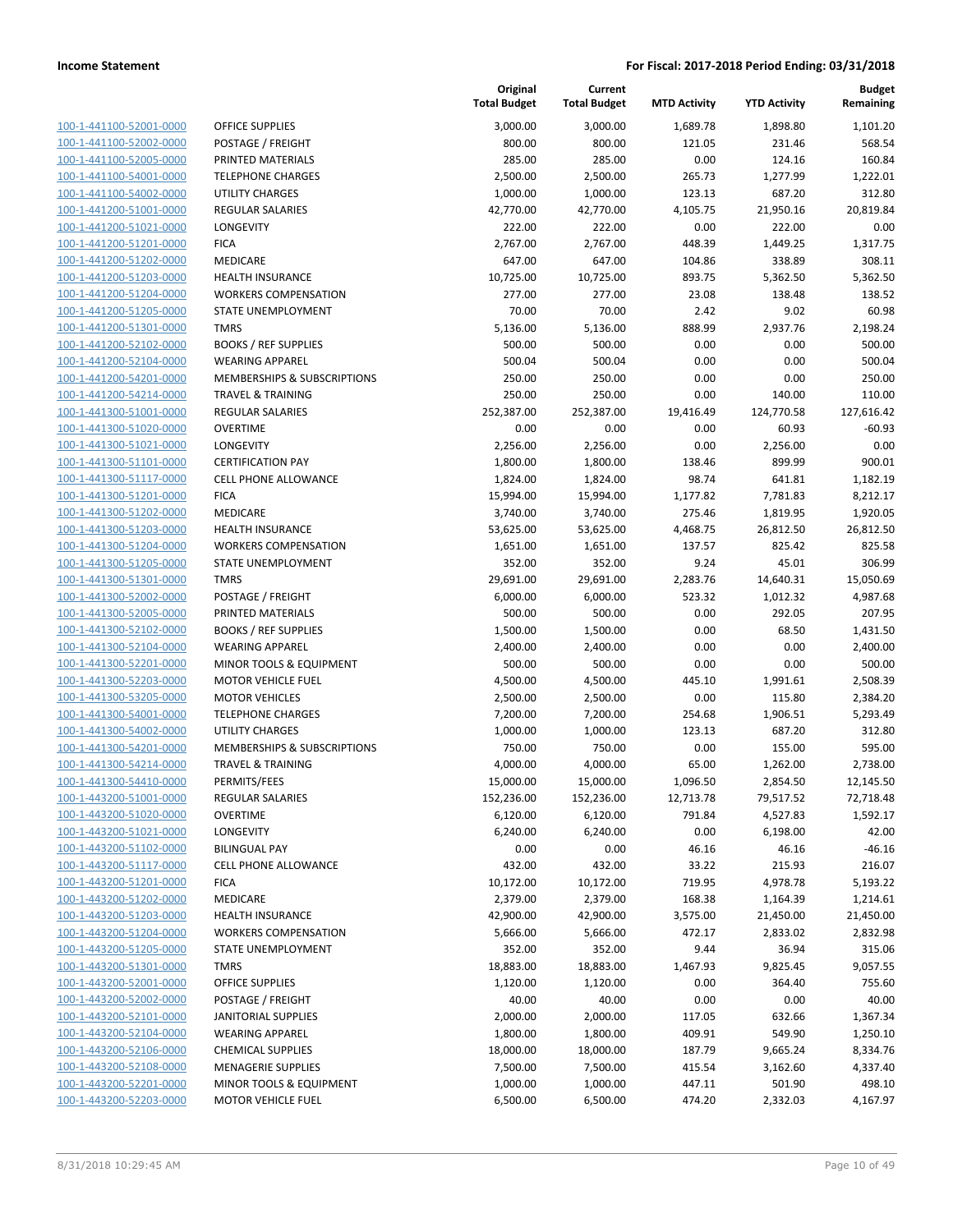| 100-1-443200-53202-0000        |
|--------------------------------|
| 100-1-443200-53205-0000        |
| 100-1-443200-53207-0000        |
| 100-1-443200-54001-0000        |
| 100-1-443200-54002-0000        |
| 100-1-443200-54107-0000        |
| 100-1-443200-54108-0000        |
| 100-1-443200-54214-0000        |
| 100-1-451100-51001-0000        |
| 100-1-451100-51020-0000        |
| 100-1-451100-51021-0000        |
| 100-1-451100-51101-0000        |
| 100-1-451100-51102-0000        |
| 100-1-451100-51116-0000        |
| 100-1-451100-51117-0000        |
| 100-1-451100-51201-0000        |
| 100-1-451100-51202-0000        |
| 100-1-451100-51203-0000        |
| 100-1-451100-51204-0000        |
| 100-1-451100-51205-0000        |
| 100-1-451100-51301-0000        |
| 100-1-451100-52001-0000        |
| 100-1-451100-52002-0000        |
| 100-1-451100-52101-0000        |
| 100-1-451100-52104-0000        |
| 100-1-451100-52106-0000        |
| 100-1-451100-52107-0000        |
| 100-1-451100-52201-0000        |
| 100-1-451100-52203-0000        |
| 100-1-451100-52401-0000        |
| 100-1-451100-53201-0000        |
| 100-1-451100-53202-0000        |
| 100-1-451100-53205-0000        |
| 100-1-451100-53207-0000        |
| 100-1-451100-53402-0000        |
| 100-1-451100-53707-0000        |
| 100-1-451100-53708-0000        |
| 100-1-451100-53710-0000        |
| 100-1-451100-54001-0000        |
| 100-1-451100-54002-0000        |
| 100-1-451100-54201-0000        |
| <u>100-1-451100-54211-0000</u> |
| <u>100-1-451100-54214-0000</u> |
| <u>100-1-451100-54301-0000</u> |
| <u>100-1-451100-54409-0000</u> |
| 100-1-455100-51001-0000        |
| 100-1-455100-51020-0000        |
| <u>100-1-455100-51021-0000</u> |
| <u>100-1-455100-51116-0000</u> |
| <u>100-1-455100-51117-0000</u> |
| 100-1-455100-51201-0000        |
| 100-1-455100-51202-0000        |
| 100-1-455100-51203-0000        |
| <u>100-1-455100-51204-0000</u> |
| <u>100-1-455100-51205-0000</u> |
| 100-1-455100-51301-0000        |
| 100-1-455100-52001-0000        |
|                                |
| <u>100-1-455100-52002-0000</u> |
| <u>100-1-455100-52004-0000</u> |

|                                                    |                                              | Original<br><b>Total Budget</b> | Current<br><b>Total Budget</b> | <b>MTD Activity</b> | <b>YTD Activity</b>   | <b>Budget</b><br>Remaining |
|----------------------------------------------------|----------------------------------------------|---------------------------------|--------------------------------|---------------------|-----------------------|----------------------------|
| 100-1-443200-53202-0000                            | MACHINE, TOOLS & IMPLMNTS                    | 1,500.00                        | 1,500.00                       | 0.00                | 0.00                  | 1,500.00                   |
| 100-1-443200-53205-0000                            | <b>MOTOR VEHICLES</b>                        | 2,500.00                        | 2,500.00                       | 0.00                | 225.22                | 2,274.78                   |
| 100-1-443200-53207-0000                            | RADIO/COMMUNICATIONS                         | 300.00                          | 300.00                         | 0.00                | 0.00                  | 300.00                     |
| 100-1-443200-54001-0000                            | <b>TELEPHONE CHARGES</b>                     | 2,400.00                        | 2,400.00                       | 150.41              | 931.77                | 1,468.23                   |
| 100-1-443200-54002-0000                            | <b>UTILITY CHARGES</b>                       | 33,000.00                       | 33,000.00                      | 2,150.84            | 15,175.98             | 17,824.02                  |
| 100-1-443200-54107-0000                            | MEDICAL                                      | 2,500.00                        | 2,500.00                       | 151.81              | 725.36                | 1,774.64                   |
| 100-1-443200-54108-0000                            | <b>VETERINARY SERVICES</b>                   | 1,000.00                        | 1,000.00                       | $-370.00$           | $-2,887.00$           | 3,887.00                   |
| 100-1-443200-54214-0000                            | <b>TRAVEL &amp; TRAINING</b>                 | 600.00                          | 600.00                         | 0.00                | 198.00                | 402.00                     |
| 100-1-451100-51001-0000                            | <b>REGULAR SALARIES</b>                      | 483,189.00                      | 483,189.00                     | 34,185.91           | 224,824.81            | 258,364.19                 |
| 100-1-451100-51020-0000                            | <b>OVERTIME</b>                              | 15,011.00                       | 15,011.00                      | 190.15              | 2,843.59              | 12,167.41                  |
| 100-1-451100-51021-0000                            | LONGEVITY                                    | 6,502.00                        | 6,502.00                       | 0.00                | 5,392.00              | 1,110.00                   |
| 100-1-451100-51101-0000                            | <b>CERTIFICATION PAY</b>                     | 3,600.00                        | 3,600.00                       | 184.62              | 1,200.03              | 2,399.97                   |
| 100-1-451100-51102-0000                            | <b>BILINGUAL PAY</b>                         | 600.00                          | 600.00                         | 0.00                | 0.00                  | 600.00                     |
| 100-1-451100-51116-0000                            | CAR ALLOWANCE<br><b>CELL PHONE ALLOWANCE</b> | 2,400.00                        | 2,400.00                       | 184.62              | 1,200.03              | 1,199.97                   |
| 100-1-451100-51117-0000<br>100-1-451100-51201-0000 | <b>FICA</b>                                  | 1,632.00<br>31,885.00           | 2,832.00<br>31,885.00          | 194.78<br>2,127.19  | 1,254.53<br>14,262.71 | 1,577.47<br>17,622.29      |
| 100-1-451100-51202-0000                            | <b>MEDICARE</b>                              | 7,457.00                        | 7,457.00                       | 497.48              | 3,335.64              | 4,121.36                   |
| 100-1-451100-51203-0000                            | <b>HEALTH INSURANCE</b>                      | 123,338.00                      | 123,338.00                     | 10,278.17           | 61,669.02             | 61,668.98                  |
| 100-1-451100-51204-0000                            | <b>WORKERS COMPENSATION</b>                  | 12,019.00                       | 12,019.00                      | 1,001.58            | 6,009.48              | 6,009.52                   |
| 100-1-451100-51205-0000                            | STATE UNEMPLOYMENT                           | 1,359.00                        | 1,359.00                       | 27.30               | 115.28                | 1,243.72                   |
| 100-1-451100-51301-0000                            | <b>TMRS</b>                                  | 53,157.00                       | 53,157.00                      | 4,210.84            | 27,146.45             | 26,010.55                  |
| 100-1-451100-52001-0000                            | <b>OFFICE SUPPLIES</b>                       | 500.00                          | 500.00                         | 0.00                | 169.72                | 330.28                     |
| 100-1-451100-52002-0000                            | POSTAGE / FREIGHT                            | 1,000.00                        | 1,000.00                       | 0.00                | 0.67                  | 999.33                     |
| 100-1-451100-52101-0000                            | <b>JANITORIAL SUPPLIES</b>                   | 7,060.00                        | 7,060.00                       | 108.89              | 1,192.11              | 5,867.89                   |
| 100-1-451100-52104-0000                            | <b>WEARING APPAREL</b>                       | 10,600.00                       | 10,600.00                      | 0.00                | 4,050.66              | 6,549.34                   |
| 100-1-451100-52106-0000                            | <b>CHEMICAL SUPPLIES</b>                     | 9,700.00                        | 6,700.00                       | 0.00                | 0.00                  | 6,700.00                   |
| 100-1-451100-52107-0000                            | <b>BOTANICAL SUPPLIES</b>                    | 12,500.00                       | 9,900.00                       | 186.20              | 366.12                | 9,533.88                   |
| 100-1-451100-52201-0000                            | MINOR TOOLS & EQUIPMENT                      | 11,250.00                       | 11,250.00                      | 1,154.96            | 5,260.29              | 5,989.71                   |
| 100-1-451100-52203-0000                            | <b>MOTOR VEHICLE FUEL</b>                    | 30,000.00                       | 30,000.00                      | 1,558.06            | 7,740.95              | 22,259.05                  |
| 100-1-451100-52401-0000                            | RECREATIONAL SUPPLIES                        | 500.00                          | 600.00                         | 0.00                | 102.69                | 497.31                     |
| 100-1-451100-53201-0000                            | FURNITURE & OFFICE EQUIPMENT                 | 522.00                          | 599.88                         | 0.00                | 599.88                | 0.00                       |
| 100-1-451100-53202-0000                            | MACHINE, TOOLS & IMPLMNTS                    | 4,560.00                        | 4,560.00                       | 906.54              | 1,504.50              | 3,055.50                   |
| 100-1-451100-53205-0000                            | <b>MOTOR VEHICLES</b>                        | 16,000.00                       | 15,922.12                      | 40.00               | 3,289.84              | 12,632.28                  |
| 100-1-451100-53207-0000                            | RADIO/COMMUNICATIONS                         | 1,320.00                        | 1,370.00                       | 0.00                | 0.00                  | 1,370.00                   |
| 100-1-451100-53402-0000                            | <b>BUILDING MAINTENANCE</b>                  | 850.00                          | 850.00                         | 558.22              | 700.88                | 149.12                     |
| 100-1-451100-53707-0000                            | <b>MAINT - GROUNDS</b>                       | 17,385.00                       | 17,385.00                      | 5,200.00            | 14,135.69             | 3,249.31                   |
| 100-1-451100-53708-0000                            | <b>ATHLETIC FIELDS</b>                       | 18,485.00                       | 18,485.00                      | 95.43               | 8,249.86              | 10,235.14                  |
| 100-1-451100-53710-0000                            | PARK IMPROVEMENTS                            | 12,000.00                       | 12,000.00                      | 0.00                | 2,473.70              | 9,526.30                   |
| 100-1-451100-54001-0000                            | <b>TELEPHONE CHARGES</b>                     | 4,000.00                        | 7,000.00                       | 646.82              | 3,472.24              | 3,527.76                   |
| 100-1-451100-54002-0000                            | UTILITY CHARGES                              | 160,000.00                      | 160,000.00                     | 11,693.65           | 68,640.04             | 91,359.96                  |
| 100-1-451100-54201-0000                            | MEMBERSHIPS & SUBSCRIPTIONS                  | 1,492.50                        | 1,492.50                       | 600.00              | 796.94                | 695.56                     |
| 100-1-451100-54211-0000                            | ADVERTISING                                  | 3,900.00                        | 4,700.00                       | 929.81              | 2,364.32              | 2,335.68                   |
| 100-1-451100-54214-0000                            | <b>TRAVEL &amp; TRAINING</b>                 | 1,000.00                        | 1,200.00                       | 140.00              | 706.94                | 493.06                     |
| 100-1-451100-54301-0000                            | <b>SPECIAL EVENTS</b>                        | 38,750.00                       | 39,000.00                      | 0.00                | 18,258.42             | 20,741.58                  |
| 100-1-451100-54409-0000                            | <b>CEMETERY MAINTENANCE</b>                  | 72,000.00                       | 72,000.00                      | 5,500.00            | 33,538.00             | 38,462.00                  |
| 100-1-455100-51001-0000                            | <b>REGULAR SALARIES</b>                      | 314,484.00                      | 314,484.00                     | 23,968.98           | 154,010.92            | 160,473.08                 |
| 100-1-455100-51020-0000                            | <b>OVERTIME</b>                              | 0.00                            | 0.00                           | 52.43               | 59.22                 | $-59.22$                   |
| 100-1-455100-51021-0000                            | LONGEVITY                                    | 2,850.00                        | 2,850.00                       | 0.00                | 2,520.00              | 330.00                     |
| 100-1-455100-51116-0000<br>100-1-455100-51117-0000 | <b>CAR ALLOWANCE</b>                         | 3,600.00                        | 3,600.00                       | 0.00                | 0.00                  | 3,600.00                   |
|                                                    | CELL PHONE ALLOWANCE                         | 432.00                          | 432.00                         | 32.30               | 209.95                | 222.05                     |
| 100-1-455100-51201-0000<br>100-1-455100-51202-0000 | <b>FICA</b><br>MEDICARE                      | 19,912.00                       | 19,912.00                      | 1,393.59<br>325.92  | 9,253.88              | 10,658.12<br>2,492.79      |
| 100-1-455100-51203-0000                            | <b>HEALTH INSURANCE</b>                      | 4,657.00<br>41,875.00           | 4,657.00<br>41,875.00          | 3,489.58            | 2,164.21<br>20,937.48 | 20,937.52                  |
| 100-1-455100-51204-0000                            | <b>WORKERS COMPENSATION</b>                  | 999.00                          | 999.00                         | 83.25               | 499.50                | 499.50                     |
| 100-1-455100-51205-0000                            | STATE UNEMPLOYMENT                           | 816.00                          | 816.00                         | 16.59               | 71.08                 | 744.92                     |
| 100-1-455100-51301-0000                            | <b>TMRS</b>                                  | 28,281.00                       | 28,281.00                      | 2,318.03            | 14,841.81             | 13,439.19                  |
| 100-1-455100-52001-0000                            | <b>OFFICE SUPPLIES</b>                       | 2,968.00                        | 2,968.00                       | 0.00                | 419.14                | 2,548.86                   |
| 100-1-455100-52002-0000                            | POSTAGE / FREIGHT                            | 110.00                          | 110.00                         | 0.62                | 0.62                  | 109.38                     |
| 100-1-455100-52004-0000                            | <b>COMPUTER SUPPLIES</b>                     | 75.00                           | 75.00                          | 0.00                | 0.00                  | 75.00                      |
|                                                    |                                              |                                 |                                |                     |                       |                            |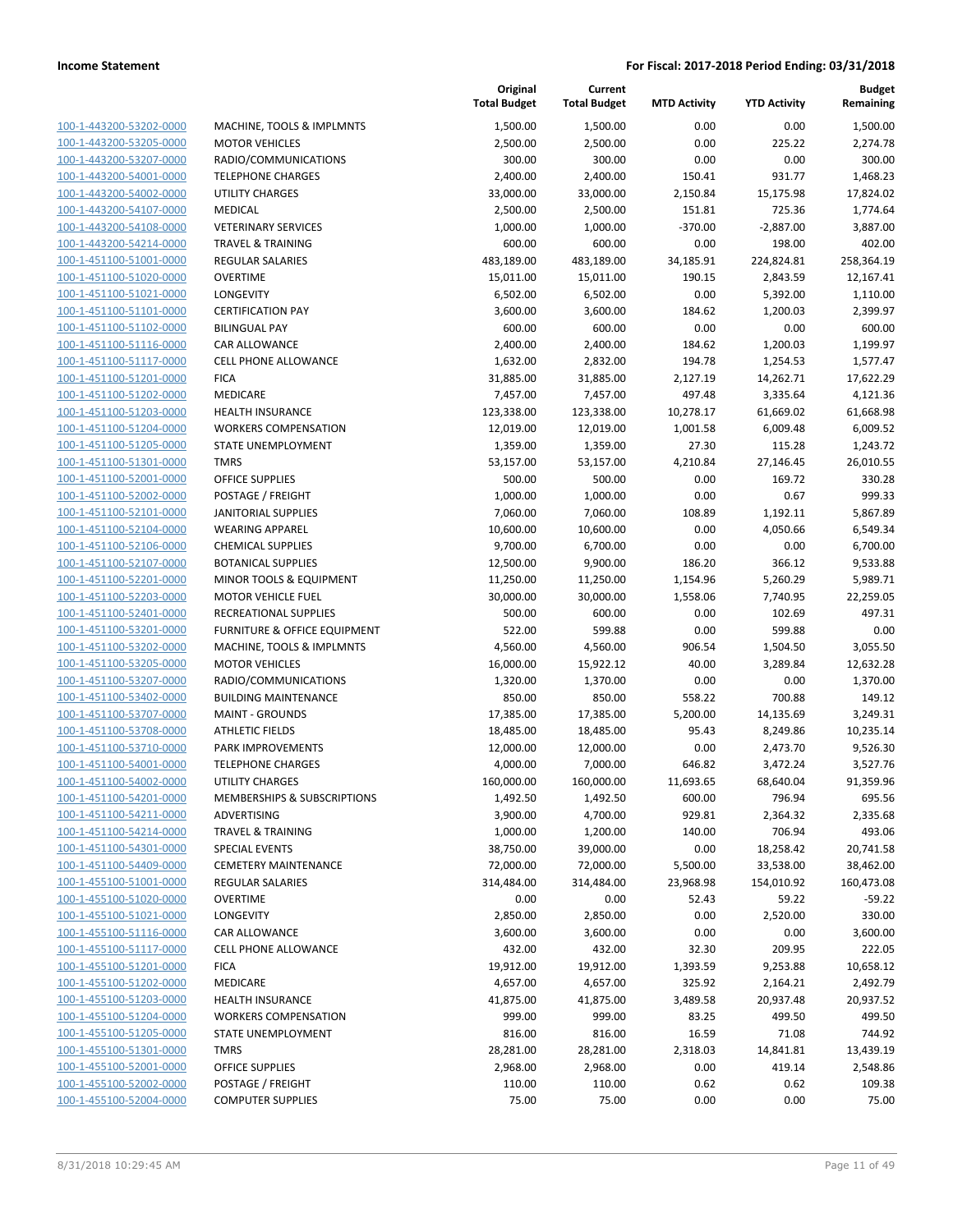**Budget Remaining**

|                         |                                          | Original<br><b>Total Budget</b> | Current<br><b>Total Budget</b> | <b>MTD Activity</b> | <b>YTD Activity</b> | <b>Budget</b><br>Remaining |
|-------------------------|------------------------------------------|---------------------------------|--------------------------------|---------------------|---------------------|----------------------------|
| 100-1-455100-52005-0000 | PRINTED MATERIALS                        | 48.00                           | 48.00                          | 0.00                | 0.00                | 48.00                      |
| 100-1-455100-52115-0000 | <b>CATALOGING SUPPLIES</b>               | 800.00                          | 800.00                         | 56.71               | 606.06              | 193.94                     |
| 100-1-455100-52201-0000 | MINOR TOOLS & EQUIPMENT                  | 75.00                           | 75.00                          | 0.00                | 28.48               | 46.52                      |
| 100-1-455100-52402-0000 | <b>BASIC PROGRAM EXPENSE</b>             | 3,000.00                        | 3,000.00                       | 222.10              | 793.71              | 2,206.29                   |
| 100-1-455100-53201-0000 | <b>FURNITURE &amp; OFFICE EQUIPMENT</b>  | 909.50                          | 909.50                         | 0.00                | 0.00                | 909.50                     |
| 100-1-455100-54001-0000 | <b>TELEPHONE CHARGES</b>                 | 5,000.00                        | 5,000.00                       | 450.07              | 2,703.03            | 2,296.97                   |
| 100-1-455100-54002-0000 | <b>UTILITY CHARGES</b>                   | 45,500.00                       | 45,500.00                      | 4,362.17            | 16,355.12           | 29,144.88                  |
| 100-1-455100-54201-0000 | MEMBERSHIPS & SUBSCRIPTIONS              | 9,320.00                        | 9,320.00                       | 0.00                | 6,643.84            | 2,676.16                   |
| 100-1-455100-54202-0000 | <b>LIBRARY PERIODICALS</b>               | 2,525.00                        | 2,525.00                       | 0.00                | 2,525.00            | 0.00                       |
| 100-1-455100-54214-0000 | <b>TRAVEL &amp; TRAINING</b>             | 2,000.00                        | 2,000.00                       | 225.50              | 350.50              | 1,649.50                   |
| 100-1-455100-55203-0000 | <b>FURNITURE/OFFICE EQUIP</b>            | 250.00                          | 250.00                         | 0.00                | 0.00                | 250.00                     |
| 100-1-455100-55211-0000 | <b>BOOKS</b>                             | 46,401.25                       | 46,401.25                      | 3,390.21            | 19,050.25           | 27,351.00                  |
| 100-1-456100-51001-0000 | <b>REGULAR SALARIES</b>                  | 55,254.00                       | 55,254.00                      | 4,234.24            | 27,249.84           | 28,004.16                  |
| 100-1-456100-51021-0000 | LONGEVITY                                | 1,488.00                        | 1,488.00                       | 0.00                | 1,488.00            | 0.00                       |
| 100-1-456100-51116-0000 | CAR ALLOWANCE                            | 3,600.00                        | 3,600.00                       | 276.92              | 1,799.98            | 1,800.02                   |
| 100-1-456100-51117-0000 | <b>CELL PHONE ALLOWANCE</b>              | 432.00                          | 432.00                         | 33.22               | 215.93              | 216.07                     |
| 100-1-456100-51201-0000 | <b>FICA</b>                              | 3,756.00                        | 3,756.00                       | 246.72              | 1,701.52            | 2,054.48                   |
| 100-1-456100-51202-0000 | MEDICARE                                 | 878.00                          | 878.00                         | 57.70               | 397.96              | 480.04                     |
| 100-1-456100-51203-0000 | <b>HEALTH INSURANCE</b>                  | 10,725.00                       | 10,725.00                      | 893.75              | 5,362.50            | 5,362.50                   |
| 100-1-456100-51204-0000 | <b>WORKERS COMPENSATION</b>              | 166.00                          | 166.00                         | 13.83               | 82.98               | 83.02                      |
| 100-1-456100-51205-0000 | STATE UNEMPLOYMENT                       | 70.00                           | 70.00                          | 0.00                | 8.99                | 61.01                      |
| 100-1-456100-51301-0000 | <b>TMRS</b>                              | 6,973.00                        | 6,973.00                       | 528.06              | 3,498.30            | 3,474.70                   |
| 100-1-456100-52001-0000 | <b>OFFICE SUPPLIES</b>                   | 100.00                          | 100.00                         | 10.18               | 21.55               | 78.45                      |
| 100-1-456100-52002-0000 | POSTAGE / FREIGHT                        | 200.00                          | 200.00                         | 8.60                | 106.93              | 93.07                      |
| 100-1-456100-52005-0000 | PRINTED MATERIALS                        | 500.00                          | 500.00                         | 0.00                | 0.00                | 500.00                     |
| 100-1-456100-52103-0000 | <b>MEETING SUPPLIES</b>                  | 50.00                           | 50.00                          | 0.00                | 32.45               | 17.55                      |
| 100-1-456100-54001-0000 | <b>TELEPHONE CHARGES</b>                 | 500.00                          | 500.00                         | 31.64               | 196.58              | 303.42                     |
| 100-1-456100-54201-0000 | MEMBERSHIPS & SUBSCRIPTIONS              | 1,200.00                        | 1,200.00                       | 345.00              | 345.00              | 855.00                     |
| 100-1-456100-54205-0000 | <b>BUSINESS MEALS</b>                    | 50.00                           | 50.00                          | 25.00               | 25.00               | 25.00                      |
| 100-1-456100-54211-0000 | ADVERTISING                              | 0.00                            | 0.00                           | 404.50              | 809.00              | $-809.00$                  |
| 100-1-456100-54214-0000 | <b>TRAVEL &amp; TRAINING</b>             | 500.00                          | 500.00                         | 0.00                | 200.00              | 300.00                     |
| 100-1-456100-54301-0000 | <b>SPECIAL EVENTS</b>                    | 81,800.00                       | 86,915.00                      | 27,110.50           | 63,338.32           | 23,576.68                  |
| 100-1-480000-52003-0000 | <b>COPIER CHARGES</b>                    | 65,000.00                       | 65,000.00                      | 5,769.36            | 32,806.38           | 32,193.62                  |
| 100-1-480000-52006-0000 | <b>COPIER PAPER</b>                      | 5,000.00                        | 5,000.00                       | 535.50              | 2,047.11            | 2,952.89                   |
| 100-1-480000-54002-0000 | <b>UTILITY CHARGES</b>                   | 600.00                          | 600.00                         | 46.62               | 279.61              | 320.39                     |
| 100-1-480000-54105-0000 | <b>MARKETING</b>                         | 6,550.00                        | 6,550.00                       | 0.00                | 3,250.00            | 3,300.00                   |
| 100-1-480000-54201-0000 | MEMBERSHIPS & SUBSCRIPTIONS              | 8,601.00                        | 8,601.00                       | 0.00                | 2,180.07            | 6,420.93                   |
| 100-1-480000-54904-0000 | POSTAGE METER RENTAL                     | 0.00                            | 0.00                           | $-332.00$           | $-435.00$           | 435.00                     |
| 100-1-480000-54905-0000 | MAIL MACHINE LEASE INT                   | 600.00                          | 600.00                         | 0.00                | 136.77              | 463.23                     |
| 100-1-480000-54906-0000 | MAIL MACHINE LEASE PRINC                 | 2,500.00                        | 2,500.00                       | 0.00                | 490.23              | 2,009.77                   |
| 100-1-480000-56309-0000 | PAYOUT ARRANGEMENT LOCAL SALES TAX       | 268,096.00                      | 268,096.00                     | 14,841.30           | 111,405.13          | 156,690.87                 |
| 100-1-480000-57005-0000 | ACCRUED VAC & SICK PAY                   | 160,000.00                      | 160,000.00                     | 5,748.70            | 111,461.07          | 48,538.93                  |
| 100-1-480000-57007-0000 | <b>COMMUNITY SERVICES</b>                | 18,600.00                       | 18,600.00                      | 0.00                | 9,310.95            | 9,289.05                   |
| 100-1-480000-57008-0000 | <b>BANK CHARGES</b>                      | 15,000.00                       | 15,000.00                      | 1,217.21            | 5,326.06            | 9,673.94                   |
| 100-1-480000-57015-0000 | <b>CONTINGENCY EXPENSE</b>               | 150,000.00                      | 150,000.00                     | 0.00                | 0.00                | 150,000.00                 |
| 100-1-491000-58040-0000 | XFR - GENERAL CIP                        | 2,977,923.00                    | 2,977,923.00                   | 248,160.25          | 1,488,961.50        | 1,488,961.50               |
| 100-1-491000-58204-0000 | XFR - VEHICLE/EQUIP RPLCMNT              | 679,144.00                      | 679,144.00                     | 56,595.33           | 339,571.98          | 339,572.02                 |
| 100-1-495000-58702-0000 | CA - GEN GOV TO CENTRAL SERVICE FUND     | 3,435.00                        | 3,435.00                       | 286.25              | 1,717.50            | 1,717.50                   |
| 100-1-495000-58703-0000 | CA - PUBLIC WORKS TO CENTRAL SERVICE FU  | 85,773.00                       | 85,773.00                      | 7,147.75            | 42,886.50           | 42,886.50                  |
| 100-1-495000-58704-0000 | CA - PUBLIC SAFETY TO CENTRAL SERVICE FU | 235,963.00                      | 235,963.00                     | 19,663.58           | 117,981.48          | 117,981.52                 |
| 100-1-495000-58705-0000 | CA - COM DEV TO CENTRAL SERVICE FUND     | 43,407.00                       | 43,407.00                      | 3,617.26            | 21,703.56           | 21,703.44                  |
| 100-1-495000-58706-0000 | CA - PARKS & REC TO CENTRAL SERVICE FUND | 198,241.00                      | 198,241.00                     | 16,520.08           | 99,120.48           | 99,120.52                  |
| 100-1-495000-58712-0000 | CA - GEN GOV TO INSURANCE FUND           | 3,962.00                        | 3,962.00                       | 330.17              | 1,981.02            | 1,980.98                   |
| 100-1-495000-58713-0000 | CA - PUBLIC WORKS TO INSURANCE FUND      | 31,298.00                       | 31,298.00                      | 2,608.17            | 15,649.02           | 15,648.98                  |
| 100-1-495000-58714-0000 | CA - PUBLIC SAFETY TO INSURANCE FUND     | 141,326.00                      | 141,326.00                     | 11,777.17           | 70,663.02           | 70,662.98                  |
| 100-1-495000-58715-0000 | CA - COM DEV TO INSURANCE FUND           | 14,194.00                       | 14,194.00                      | 1,182.83            | 7,096.98            | 7,097.02                   |
| 100-1-495000-58716-0000 | CA - PARKS & REC TO INSURANCE FUND       | 50,377.00                       | 50,377.00                      | 4,198.08            | 25,188.48           | 25,188.52                  |
| 100-1-495000-58722-0000 | CA - GEN GOVERNMENT TO MIS FUND          | 35,414.00                       | 35,414.00                      | 2,951.17            | 17,707.02           | 17,706.98                  |
| 100-1-495000-58723-0000 | CA - PUBLIC WORKS TO MIS FUND            | 26,347.00                       | 26,347.00                      | 2,195.58            | 13,173.48           | 13,173.52                  |
|                         |                                          |                                 |                                |                     |                     |                            |

| 8/31/2018 10:29:45 AM                              |                                                                       |                        |                        |                      |                        | Page 12 of 49          |
|----------------------------------------------------|-----------------------------------------------------------------------|------------------------|------------------------|----------------------|------------------------|------------------------|
|                                                    |                                                                       |                        |                        |                      |                        |                        |
|                                                    |                                                                       |                        |                        |                      |                        |                        |
| 100-1-495000-58723-0000                            | CA - PUBLIC WORKS TO MIS FUND                                         | 26,347.00              | 26,347.00              | 2,195.58             | 13,173.48              | 13,173.52              |
| 100-1-495000-58716-0000<br>100-1-495000-58722-0000 | CA - PARKS & REC TO INSURANCE FUND<br>CA - GEN GOVERNMENT TO MIS FUND | 50,377.00<br>35,414.00 | 50,377.00<br>35,414.00 | 4,198.08<br>2,951.17 | 25,188.48<br>17,707.02 | 25,188.52<br>17,706.98 |
| 100-1-495000-58715-0000                            | CA - COM DEV TO INSURANCE FUND                                        | 14,194.00              | 14,194.00              | 1,182.83             | 7,096.98               | 7,097.02               |
| 100-1-495000-58714-0000                            | CA - PUBLIC SAFETY TO INSURANCE FUND                                  | 141,326.00             | 141,326.00             | 11,777.17            | 70,663.02              | 70,662.98              |
| 100-1-495000-58713-0000                            | CA - PUBLIC WORKS TO INSURANCE FUND                                   | 31,298.00              | 31,298.00              | 2,608.17             | 15,649.02              | 15,648.98              |
| 100-1-495000-58712-0000                            | CA - GEN GOV TO INSURANCE FUND                                        | 3,962.00               | 3,962.00               | 330.17               | 1,981.02               | 1,980.98               |
| 100-1-495000-58706-0000                            | CA - PARKS & REC TO CENTRAL SERVICE FUND                              | 198,241.00             | 198,241.00             | 16,520.08            | 99,120.48              | 99,120.52              |
| 100-1-495000-58705-0000                            | CA - COM DEV TO CENTRAL SERVICE FUND                                  | 43,407.00              | 43,407.00              | 3,617.26             | 21,703.56              | 21,703.44              |
| 100-1-495000-58704-0000                            | CA - PUBLIC SAFETY TO CENTRAL SERVICE FU                              | 235,963.00             | 235,963.00             | 19,663.58            | 117,981.48             | 117,981.52             |
| 100-1-495000-58703-0000                            | CA - PUBLIC WORKS TO CENTRAL SERVICE FU                               | 85,773.00              | 85,773.00              | 7,147.75             | 42,886.50              | 42,886.50              |
| 100-1-495000-58702-0000                            |                                                                       | 3,435.00               | 3,435.00               |                      | 1,717.50               | 1,717.50               |
|                                                    | CA - GEN GOV TO CENTRAL SERVICE FUND                                  |                        |                        | 286.25               |                        |                        |
| 100-1-491000-58204-0000                            | XFR - VEHICLE/EQUIP RPLCMNT                                           | 679,144.00             | 679,144.00             | 56,595.33            | 339,571.98             | 339,572.02             |
| 100-1-491000-58040-0000                            | <b>XFR - GENERAL CIP</b>                                              | 2,977,923.00           | 2,977,923.00           | 248,160.25           | 1,488,961.50           | 1,488,961.50           |
| 100-1-480000-57015-0000                            | <b>CONTINGENCY EXPENSE</b>                                            | 150,000.00             | 150,000.00             | 0.00                 | 0.00                   | 150,000.00             |
| 100-1-480000-57008-0000                            | <b>BANK CHARGES</b>                                                   | 18,600.00<br>15,000.00 | 18,600.00<br>15,000.00 | 1,217.21             | 9,310.95<br>5,326.06   | 9,673.94               |
| 100-1-480000-57007-0000                            | <b>COMMUNITY SERVICES</b>                                             | 160,000.00             | 160,000.00             | 5,748.70<br>0.00     | 111,461.07             | 48,538.93<br>9,289.05  |
| 100-1-480000-57005-0000                            | <b>ACCRUED VAC &amp; SICK PAY</b>                                     |                        | 268,096.00             |                      |                        |                        |
| 100-1-480000-54906-0000<br>100-1-480000-56309-0000 | PAYOUT ARRANGEMENT LOCAL SALES TAX                                    | 2,500.00<br>268,096.00 |                        | 14,841.30            | 490.23<br>111,405.13   | 2,009.77<br>156,690.87 |
|                                                    | MAIL MACHINE LEASE INT<br>MAIL MACHINE LEASE PRINC                    | 600.00                 | 600.00<br>2,500.00     | 0.00<br>0.00         | 136.77                 | 463.23                 |
| 100-1-480000-54904-0000<br>100-1-480000-54905-0000 | POSTAGE METER RENTAL                                                  | 0.00                   | 0.00                   | $-332.00$            | $-435.00$              | 435.00                 |
|                                                    | MEMBERSHIPS & SUBSCRIPTIONS                                           | 8,601.00               | 8,601.00               | 0.00                 | 2,180.07               | 6,420.93               |
| 100-1-480000-54105-0000<br>100-1-480000-54201-0000 | <b>MARKETING</b>                                                      | 6,550.00               | 6,550.00               | 0.00                 | 3,250.00               | 3,300.00               |
| 100-1-480000-54002-0000                            | <b>UTILITY CHARGES</b>                                                | 600.00                 | 600.00                 | 46.62                | 279.61                 | 320.39                 |
| 100-1-480000-52006-0000                            | <b>COPIER PAPER</b>                                                   | 5,000.00               | 5,000.00               | 535.50               | 2,047.11               | 2,952.89               |
| 100-1-480000-52003-0000                            | <b>COPIER CHARGES</b>                                                 | 65,000.00              | 65,000.00              | 5,769.36             | 32,806.38              | 32,193.62              |
| 100-1-456100-54301-0000                            | <b>SPECIAL EVENTS</b>                                                 | 81,800.00              | 86,915.00              | 27,110.50            | 63,338.32              | 23,576.68              |
| 100-1-456100-54214-0000                            | <b>TRAVEL &amp; TRAINING</b>                                          | 500.00                 | 500.00                 | 0.00                 | 200.00                 | 300.00                 |
| 100-1-456100-54211-0000                            | ADVERTISING                                                           | 0.00                   | 0.00                   | 404.50               | 809.00                 | $-809.00$              |
| 100-1-456100-54205-0000                            | <b>BUSINESS MEALS</b>                                                 | 50.00                  | 50.00                  | 25.00                | 25.00                  | 25.00                  |
| 100-1-456100-54201-0000                            | MEMBERSHIPS & SUBSCRIPTIONS                                           | 1,200.00               | 1,200.00               | 345.00               | 345.00                 | 855.00                 |
| 100-1-456100-54001-0000                            | <b>TELEPHONE CHARGES</b>                                              | 500.00                 | 500.00                 | 31.64                | 196.58                 | 303.42                 |
| 100-1-456100-52103-0000                            | <b>MEETING SUPPLIES</b>                                               | 50.00                  | 50.00                  | 0.00                 | 32.45                  | 17.55                  |
| 100-1-456100-52005-0000                            | PRINTED MATERIALS                                                     | 500.00                 | 500.00                 | 0.00                 | 0.00                   | 500.00                 |
| 100-1-456100-52002-0000                            | POSTAGE / FREIGHT                                                     | 200.00                 | 200.00                 | 8.60                 | 106.93                 | 93.07                  |
| 100-1-456100-52001-0000                            | <b>OFFICE SUPPLIES</b>                                                | 100.00                 | 100.00                 | 10.18                | 21.55                  | 78.45                  |
| 100-1-456100-51301-0000                            | <b>TMRS</b>                                                           | 6,973.00               | 6,973.00               | 528.06               | 3,498.30               | 3,474.70               |
| 100-1-456100-51205-0000                            | STATE UNEMPLOYMENT                                                    | 70.00                  | 70.00                  | 0.00                 | 8.99                   | 61.01                  |
| 100-1-456100-51204-0000                            | <b>WORKERS COMPENSATION</b>                                           | 166.00                 | 166.00                 | 13.83                | 82.98                  | 83.02                  |
| 100-1-456100-51203-0000                            | <b>HEALTH INSURANCE</b>                                               | 10,725.00              | 10,725.00              | 893.75               | 5,362.50               | 5,362.50               |
| 100-1-456100-51202-0000                            | <b>MEDICARE</b>                                                       | 878.00                 | 878.00                 | 57.70                | 397.96                 | 480.04                 |
| 100-1-456100-51201-0000                            | <b>FICA</b>                                                           | 3,756.00               | 3,756.00               | 246.72               | 1,701.52               | 2,054.48               |
| 100-1-456100-51117-0000                            | <b>CELL PHONE ALLOWANCE</b>                                           | 432.00                 | 432.00                 | 33.22                | 215.93                 | 216.07                 |
| 100-1-456100-51116-0000                            | <b>CAR ALLOWANCE</b>                                                  | 3,600.00               | 3,600.00               | 276.92               | 1,799.98               | 1,800.02               |
| 100-1-456100-51021-0000                            | <b>LONGEVITY</b>                                                      | 1,488.00               | 1,488.00               | 0.00                 | 1,488.00               | 0.00                   |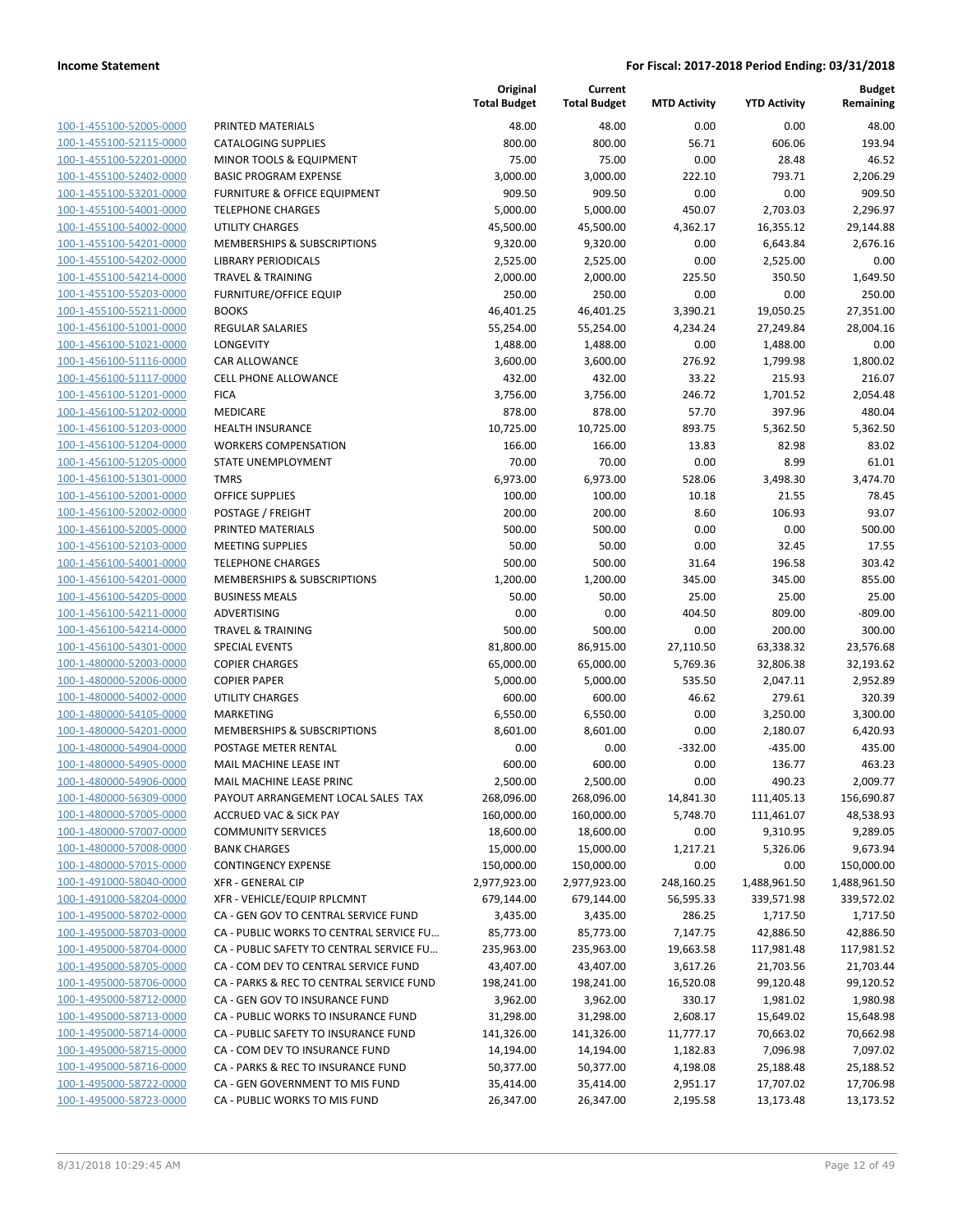|                                                    |                                                                       | Original<br><b>Total Budget</b> | Current<br><b>Total Budget</b> | <b>MTD Activity</b>   | <b>YTD Activity</b>   | <b>Budget</b><br>Remaining |
|----------------------------------------------------|-----------------------------------------------------------------------|---------------------------------|--------------------------------|-----------------------|-----------------------|----------------------------|
| 100-1-495000-58724-0000                            | CA - PUBLIC SAFETY TO MIS FUND                                        | 315,405.00                      | 315,405.00                     | 26,283.75             | 157,702.50            | 157,702.50                 |
| 100-1-495000-58725-0000                            | CA - COM DEV TO MIS FUND                                              | 88,809.00                       | 88,809.00                      | 7,400.75              | 44,404.50             | 44,404.50                  |
| 100-1-495000-58726-0000                            | CA - PARKS & REC TO MIS FUND                                          | 156,283.00                      | 156,283.00                     | 13,023.58             | 78,141.48             | 78,141.52                  |
|                                                    | <b>Expense Total:</b>                                                 | 25,345,936.65                   | 25,351,051.65                  | 2,028,441.38          | 12,254,151.91         | 13,096,899.74              |
|                                                    | Fund: 100 - GENERAL FUND Surplus (Deficit):                           | $-1,280,192.93$                 | $-1,280,192.93$                | -210,764.36           | 3,166,941.50          | -4,447,134.43              |
| Fund: 101 - MUNICIPAL COURT BUILDING SECURITY FEES |                                                                       |                                 |                                |                       |                       |                            |
| Revenue                                            |                                                                       |                                 |                                |                       |                       |                            |
| 101-1-318001-44101-0000                            | MUNICIPAL COURT COST/FEES                                             | 8,300.00                        | 8,300.00                       | 998.22                | 4,807.91              | 3,492.09                   |
| 101-1-319001-45401-0000                            | <b>INTEREST REVENUES</b>                                              | 25.00                           | 25.00                          | 46.78                 | 85.51                 | $-60.51$                   |
|                                                    | <b>Revenue Total:</b>                                                 | 8,325.00                        | 8,325.00                       | 1,045.00              | 4,893.42              | 3,431.58                   |
| Expense                                            |                                                                       |                                 |                                |                       |                       |                            |
| 101-1-412100-54214-0000                            | <b>TRAVEL &amp; TRAINING</b>                                          | 0.00                            | 0.00                           | 474.95                | 674.95                | $-674.95$                  |
| 101-1-480000-57008-0000                            | <b>BANK CHARGES</b>                                                   | 33.00                           | 33.00                          | 2.35                  | 8.19                  | 24.81                      |
|                                                    | <b>Expense Total:</b>                                                 | 33.00                           | 33.00                          | 477.30                | 683.14                | $-650.14$                  |
|                                                    | Fund: 101 - MUNICIPAL COURT BUILDING SECURITY FEES Surplus (Deficit): | 8,292.00                        | 8,292.00                       | 567.70                | 4,210.28              | 4,081.72                   |
| Fund: 102 - MUNICIPAL COURT TECH FUND              |                                                                       |                                 |                                |                       |                       |                            |
| Revenue                                            |                                                                       |                                 |                                |                       |                       |                            |
| 102-1-318001-44101-0000                            | MUNICIPAL COURT COST/FEES                                             | 11,600.00                       | 11,600.00                      | 1,330.95              | 6,410.50              | 5,189.50                   |
| 102-1-319001-45401-0000                            | <b>INTEREST REVENUES</b>                                              | 20.00                           | 20.00                          | 25.07                 | 45.30                 | $-25.30$                   |
|                                                    | <b>Revenue Total:</b>                                                 | 11,620.00                       | 11,620.00                      | 1,356.02              | 6,455.80              | 5,164.20                   |
| <b>Expense</b>                                     |                                                                       |                                 |                                |                       |                       |                            |
| 102-1-480000-57008-0000                            | <b>BANK CHARGES</b>                                                   | 10.00                           | 10.00                          | 1.24                  | 4.06                  | 5.94                       |
|                                                    | <b>Expense Total:</b>                                                 | 10.00                           | 10.00                          | 1.24                  | 4.06                  | 5.94                       |
|                                                    | Fund: 102 - MUNICIPAL COURT TECH FUND Surplus (Deficit):              | 11,610.00                       | 11,610.00                      | 1,354.78              | 6,451.74              | 5,158.26                   |
| Fund: 103 - MUNICIPAL COURT CHILD SAFETY FUND      |                                                                       |                                 |                                |                       |                       |                            |
| Revenue                                            |                                                                       |                                 |                                |                       |                       |                            |
| 103-1-318001-44101-0000                            | MUNICIPAL COURT COST/FEES                                             | 2,000.00                        | 2,000.00                       | 80.46                 | 870.29                | 1,129.71                   |
| 103-1-318001-44110-0000                            | OPTIONAL COUNTY FEE - CHILD SAFETY                                    | 28,000.00                       | 28,000.00                      | 0.00                  | 5,520.83              | 22,479.17                  |
| 103-1-319001-45401-0000                            | <b>INTEREST REVENUES</b>                                              | 10.00                           | 10.00                          | 11.03                 | 20.04                 | $-10.04$                   |
|                                                    | <b>Revenue Total:</b>                                                 | 30,010.00                       | 30,010.00                      | 91.49                 | 6,411.16              | 23,598.84                  |
| <b>Expense</b>                                     |                                                                       |                                 |                                |                       |                       |                            |
| 103-1-480000-57007-0000                            | <b>COMMUNITY SERVICES</b>                                             | 28,000.00                       | 28,000.00                      | 0.00                  | 13,060.12             | 14,939.88                  |
| 103-1-480000-57008-0000                            | <b>BANK CHARGES</b>                                                   | 10.00                           | 10.00                          | 0.56                  | 2.02                  | 7.98                       |
|                                                    | <b>Expense Total:</b>                                                 | 28,010.00                       | 28,010.00                      | 0.56                  | 13,062.14             | 14,947.86                  |
|                                                    | Fund: 103 - MUNICIPAL COURT CHILD SAFETY FUND Surplus (Deficit):      | 2,000.00                        | 2,000.00                       | 90.93                 | -6,650.98             | 8,650.98                   |
| Fund: 111 - RECREATION ACTIVITIES FUND             |                                                                       |                                 |                                |                       |                       |                            |
| Revenue                                            |                                                                       |                                 |                                |                       |                       |                            |
| 111-1-319001-45110-0000                            | <b>CONCESSIONS OVER/SHORT</b>                                         | 0.00                            | 0.00                           | 9.00                  | 18.25                 | $-18.25$                   |
| 111-1-319001-45401-0000                            | <b>INTEREST REVENUES</b>                                              | 0.00                            | 0.00                           | 0.67                  | 0.67                  | $-0.67$                    |
| 111-1-319010-45306-0000                            | PARK CONCESSIONS                                                      | 47,000.00                       | 47,000.00                      | 4,719.46              | 8,963.37              | 38,036.63                  |
| 111-1-319011-44507-0000                            | <b>ADULT RECREATION FEES</b>                                          | 24,825.00                       | 24,825.00                      | 1,559.00              | 3,733.50              | 21,091.50                  |
| 111-1-319011-44508-0000                            | YOUTH RECREATION FEES                                                 | 85,270.00                       | 85,270.00                      | 6,018.00              | 38,580.00             | 46,690.00                  |
| 111-1-319012-44509-0000                            | SPECIAL EVENT FUNDING                                                 | 48,000.00                       | 48,000.00                      | $-117.50$             | 15,132.50             | 32,867.50                  |
| 111-1-319012-45504-0000                            | PARKS & RECREATION / FIELD RENTALS<br><b>XFR - TOURISM FUND</b>       | 14,000.00                       | 14,000.00                      | 1,057.20              | 1,610.28              | 12,389.72                  |
| 111-1-323001-46008-0000                            | <b>Revenue Total:</b>                                                 | 14,544.00<br>233,639.00         | 14,544.00<br>233,639.00        | 1,212.00<br>14,457.83 | 7,272.00<br>75,310.57 | 7,272.00<br>158,328.43     |
|                                                    |                                                                       |                                 |                                |                       |                       |                            |
| <b>Expense</b>                                     |                                                                       |                                 |                                |                       |                       |                            |
| 111-1-451200-51001-0000<br>111-1-451200-51201-0000 | <b>REGULAR</b><br><b>FICA</b>                                         | 0.00<br>0.00                    | 12,400.90<br>300.00            | 0.00<br>0.00          | 0.00<br>0.00          | 12,400.90<br>300.00        |
| 111-1-451200-51202-0000                            | <b>MEDICARE</b>                                                       | 0.00                            | 200.00                         | 0.00                  | 0.00                  | 200.00                     |
| 111-1-451200-51205-0000                            | STATE UNEMPLOYMENT                                                    | 0.00                            | 200.00                         | 0.00                  | 0.00                  | 200.00                     |
| 111-1-451200-52001-0000                            | OFFICE SUPPLIES                                                       | 500.00                          | 500.00                         | 3.69                  | 145.08                | 354.92                     |
| 111-1-451200-52101-0000                            | <b>JANITORIAL SUPPLIES</b>                                            | 1,250.00                        | 1,250.00                       | 0.00                  | 3.99                  | 1,246.01                   |
| 111-1-451200-52401-0000                            | RECREATIONAL SUPPLIES                                                 | 67,750.00                       | 67,750.00                      | 10,339.05             | 18,782.53             | 48,967.47                  |
| 111-1-451200-52403-0000                            | <b>RESALE ITEMS</b>                                                   | 31,000.00                       | 31,000.00                      | 2,502.76              | 4,357.07              | 26,642.93                  |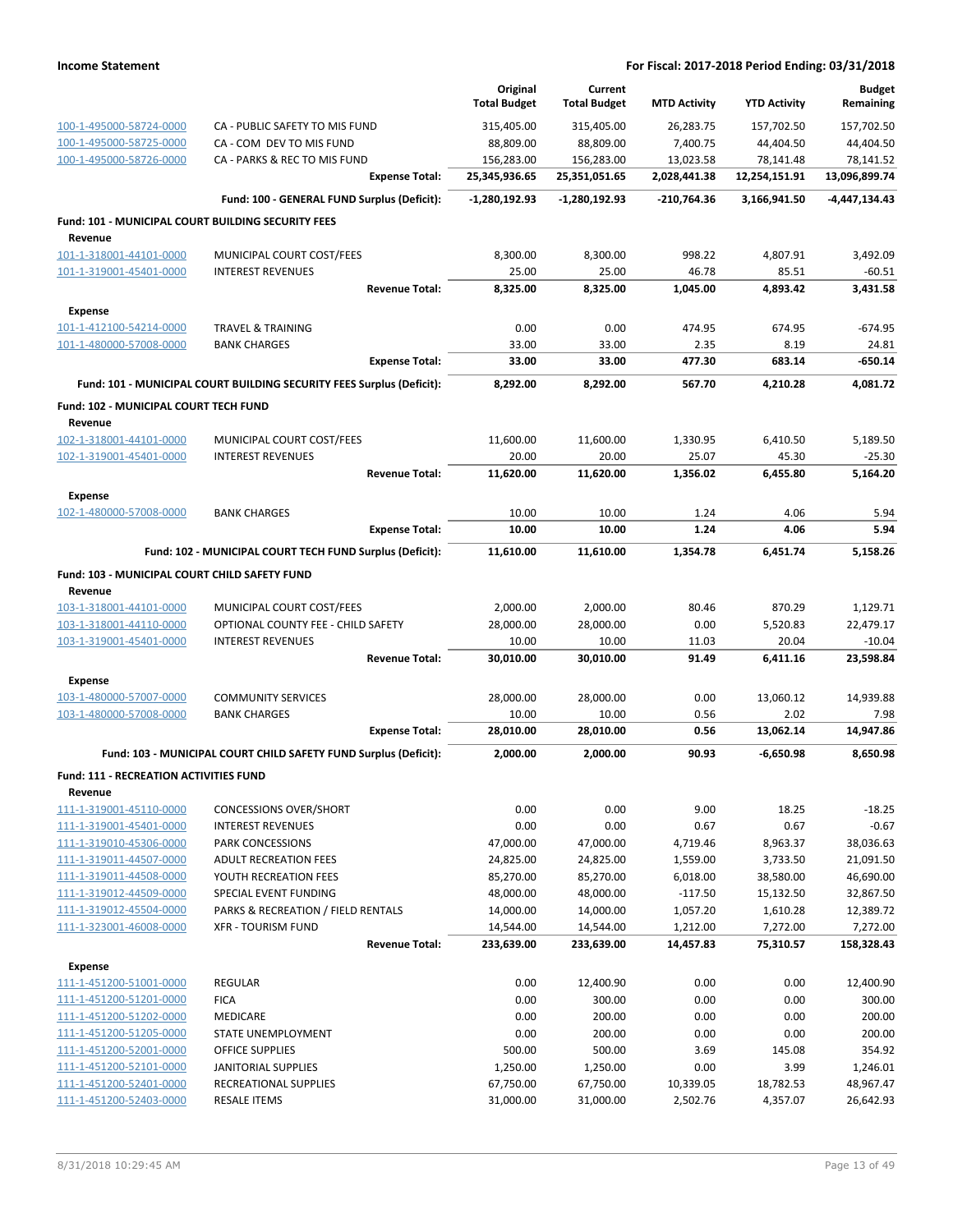|                                                    |                                                           | Original<br><b>Total Budget</b> | Current<br><b>Total Budget</b> | <b>MTD Activity</b>   | <b>YTD Activity</b>    | <b>Budget</b><br>Remaining |
|----------------------------------------------------|-----------------------------------------------------------|---------------------------------|--------------------------------|-----------------------|------------------------|----------------------------|
| 111-1-451200-54301-0000                            | <b>SPECIAL EVENTS</b>                                     | 48,000.00                       | 47,300.00                      | 2,602.50              | 13,899.29              | 33,400.71                  |
| 111-1-451200-54303-0000                            | OFFICALS/INSTRUCTORS                                      | 37,150.00                       | 37,150.00                      | 3,974.05              | 18,708.05              | 18,441.95                  |
| 111-1-451200-54304-0000                            | <b>CONCESSION STD WRKR CONTR</b>                          | 15,000.00                       | 2,599.10                       | 593.85                | 2,490.10               | 109.00                     |
| 111-1-480000-52003-0000                            | <b>COPIER CHARGES</b>                                     | 2,050.00                        | 2,050.00                       | 88.82                 | 1,024.92               | 1,025.08                   |
| 111-1-480000-57008-0000                            | <b>BANK CHARGES</b>                                       | 2,500.00                        | 2,500.00                       | 110.81                | 609.55                 | 1,890.45                   |
| 111-1-495000-58501-0000                            | CA - GENERAL FUND                                         | 5,811.00                        | 5,811.00                       | 484.25                | 2,905.50               | 2,905.50                   |
| 111-1-495000-58701-0000                            | CA - CENTRAL SERVICE FUND                                 | 430.00                          | 430.00                         | 35.83                 | 214.98                 | 215.02                     |
| 111-1-495000-58710-0000                            | CA - INSURANCE FUND                                       | 335.00                          | 335.00                         | 27.92                 | 167.52                 | 167.48                     |
| 111-1-495000-58720-0000                            | CA - MIS FUN                                              | 1,722.00                        | 1,722.00                       | 143.50                | 861.00                 | 861.00                     |
|                                                    | <b>Expense Total:</b>                                     | 213,498.00                      | 213,498.00                     | 20,907.03             | 64,169.58              | 149,328.42                 |
|                                                    | Fund: 111 - RECREATION ACTIVITIES FUND Surplus (Deficit): | 20,141.00                       | 20,141.00                      | $-6.449.20$           | 11,140.99              | 9,000.01                   |
| Fund: 112 - GUN RANGE FUND                         |                                                           |                                 |                                |                       |                        |                            |
| Revenue                                            |                                                           |                                 |                                |                       |                        |                            |
| 112-1-319001-45401-0000                            | <b>INTEREST REVENUES</b>                                  | 50.00                           | 50.00                          | 11.94                 | 23.04                  | 26.96                      |
| 112-1-319001-45601-0000                            | MISCELLANEOUS REVENUES<br><b>Revenue Total:</b>           | 5,000.00<br>5,050.00            | 5,000.00<br>5,050.00           | 640.00<br>651.94      | 970.00<br>993.04       | 4,030.00<br>4,056.96       |
| <b>Expense</b>                                     |                                                           |                                 |                                |                       |                        |                            |
| 112-1-421700-54501-0000                            | <b>SPECIAL SERVICES</b>                                   | 1,000.00                        | 1,000.00                       | 70.00                 | 420.00                 | 580.00                     |
| 112-1-480000-57008-0000                            | <b>BANK CHARGES</b>                                       | 21.00                           | 21.00                          | 0.67                  | 3.30                   | 17.70                      |
| 112-1-491000-58001-0000                            | XFR - GENERAL FUND                                        | 32,225.00                       | 32,225.00                      | 2,685.42              | 16,112.52              | 16,112.48                  |
|                                                    | <b>Expense Total:</b>                                     | 33,246.00                       | 33,246.00                      | 2,756.09              | 16,535.82              | 16,710.18                  |
|                                                    | Fund: 112 - GUN RANGE FUND Surplus (Deficit):             | $-28,196.00$                    | $-28,196.00$                   | $-2,104.15$           | $-15,542.78$           | $-12,653.22$               |
| Fund: 113 - HOTEL / MOTEL OCCUPANCY TAX FUND       |                                                           |                                 |                                |                       |                        |                            |
| Revenue                                            |                                                           |                                 |                                |                       |                        |                            |
| 113-1-313005-41402-0000                            | HOTEL/MOTEL OCCUPANCY TAX                                 | 621,000.00                      | 621,000.00                     | 41,825.92             | 267,462.49             | 353,537.51                 |
| 113-1-319001-45401-0000                            | <b>INTEREST REVENUES</b>                                  | 800.00                          | 800.00                         | 437.30                | 811.78                 | $-11.78$                   |
|                                                    | <b>Revenue Total:</b>                                     | 621,800.00                      | 621,800.00                     | 42,263.22             | 268,274.27             | 353,525.73                 |
| Expense                                            |                                                           |                                 |                                |                       |                        |                            |
| 113-1-458100-51001-0000                            | <b>REGULAR</b>                                            | 36,177.00                       | 36,177.00                      | 2,726.24              | 17,763.27              | 18,413.73                  |
| 113-1-458100-51020-0000                            | <b>OVERTIME</b>                                           | 500.00                          | 500.00                         | 0.00                  | 148.03                 | 351.97                     |
| 113-1-458100-51021-0000                            | LONGEVITY                                                 | 294.00                          | 294.00                         | 0.00                  | 87.00                  | 207.00                     |
| 113-1-458100-51116-0000                            | CAR ALLOWANCE                                             | 1,200.00                        | 1,200.00                       | 92.30                 | 599.95                 | 600.05                     |
| 113-1-458100-51117-0000                            | <b>CELL PHONE ALLOWANCE</b>                               | 348.00                          | 348.00                         | 16.14                 | 104.91                 | 243.09                     |
| 113-1-458100-51201-0000                            | <b>FICA</b>                                               | 2,392.00                        | 2,392.00                       | 170.03                | 1,122.40               | 1,269.60                   |
| 113-1-458100-51202-0000                            | MEDICARE                                                  | 559.00                          | 559.00                         | 39.77                 | 262.51                 | 296.49                     |
| 113-1-458100-51203-0000                            | HEALTH INSURANCE                                          | 10,725.00                       | 10,725.00                      | 893.75                | 5,362.50               | 5,362.50                   |
| 113-1-458100-51204-0000                            | <b>WORKERS COMPENSATION</b>                               | 683.00                          | 683.00                         | 56.92                 | 341.52                 | 341.48                     |
| 113-1-458100-51205-0000                            | UNEMPLOYMENT                                              | 70.00                           | 70.00                          | 1.19                  | 10.19                  | 59.81                      |
| 113-1-458100-51301-0000                            | TMRS                                                      | 4,440.00                        | 4,440.00                       | 318.67                | 2,060.45               | 2,379.55                   |
| 113-1-458100-52001-0000                            | <b>OFFICE SUPPLIES</b>                                    | 300.00                          | 300.00                         | 16.88                 | 33.76                  | 266.24                     |
| 113-1-458100-52002-0000                            | POSTAGE / FREIGHT                                         | 500.00                          | 500.00                         | 87.99                 | 98.19                  | 401.81                     |
| 113-1-458100-54101-0000                            | PROFESSIONAL SERVICES                                     | 10,000.00                       | 10,000.00                      | 1,300.00              | 5,629.00               | 4,371.00                   |
| 113-1-458100-54105-0000                            | MARKETING                                                 | 10,000.00                       | 10,000.00                      | 0.00                  | 0.00                   | 10,000.00                  |
| 113-1-458100-54106-0000                            | <b>ATTORNEY FEES</b>                                      | 500.00                          | 500.00                         | 0.00                  | 0.00                   | 500.00                     |
| 113-1-458100-54201-0000                            | MEMBERSHIPS & SUBSCRIPTIONS                               | 1,000.00                        | 1,000.00                       | 225.00                | 225.00                 | 775.00                     |
| 113-1-458100-54211-0000                            | ADVERTISING                                               | 50,000.00                       | 50,000.00                      | 6,099.29              | 25,977.75              | 24,022.25                  |
| 113-1-458100-54212-0000                            | PRINTING                                                  | 7,500.00                        | 7,500.00                       | 3,672.00              | 3,696.00               | 3,804.00                   |
| 113-1-458100-54214-0000                            | TRAVEL/TRAINING EXPENSE                                   | 1,500.00                        | 1,500.00                       | 25.00                 | 25.00                  | 1,475.00                   |
| 113-1-458100-54301-0000                            | SPECIAL EVENTS                                            | 6,000.00                        | 6,000.00                       | 85.00                 | 2,321.00               | 3,679.00                   |
| 113-1-480000-57008-0000                            | <b>BANK CHARGES</b>                                       | 550.00                          | 550.00                         | 22.58                 | 88.39                  | 461.61                     |
| 113-1-491000-58001-0000                            | <b>XFR - GENERAL FUND</b>                                 | 175,000.00                      | 180,115.00                     | 14,583.33             | 87,499.98              | 92,615.02                  |
| 113-1-491000-58011-0000                            | XFR - RECREATION FUND                                     | 14,544.00                       | 14,544.00                      | 1,212.00              | 7,272.00               | 7,272.00                   |
| 113-1-491000-58014-0000                            | XFR - VENUE MGMT FUND                                     | 244,855.00                      | 244,855.00                     | 20,404.58             | 122,427.48             | 122,427.52                 |
| 113-1-491000-58035-0000<br>113-1-491000-58040-0000 | XFR - DEBT SERVICE FUND<br>XFR - GENERAL CIP FUND         | 35,000.00<br>128,320.00         | 35,000.00<br>128,320.00        | 2,916.67<br>10,693.33 | 17,500.02<br>64,159.98 | 17,499.98<br>64,160.02     |
|                                                    |                                                           |                                 |                                |                       |                        |                            |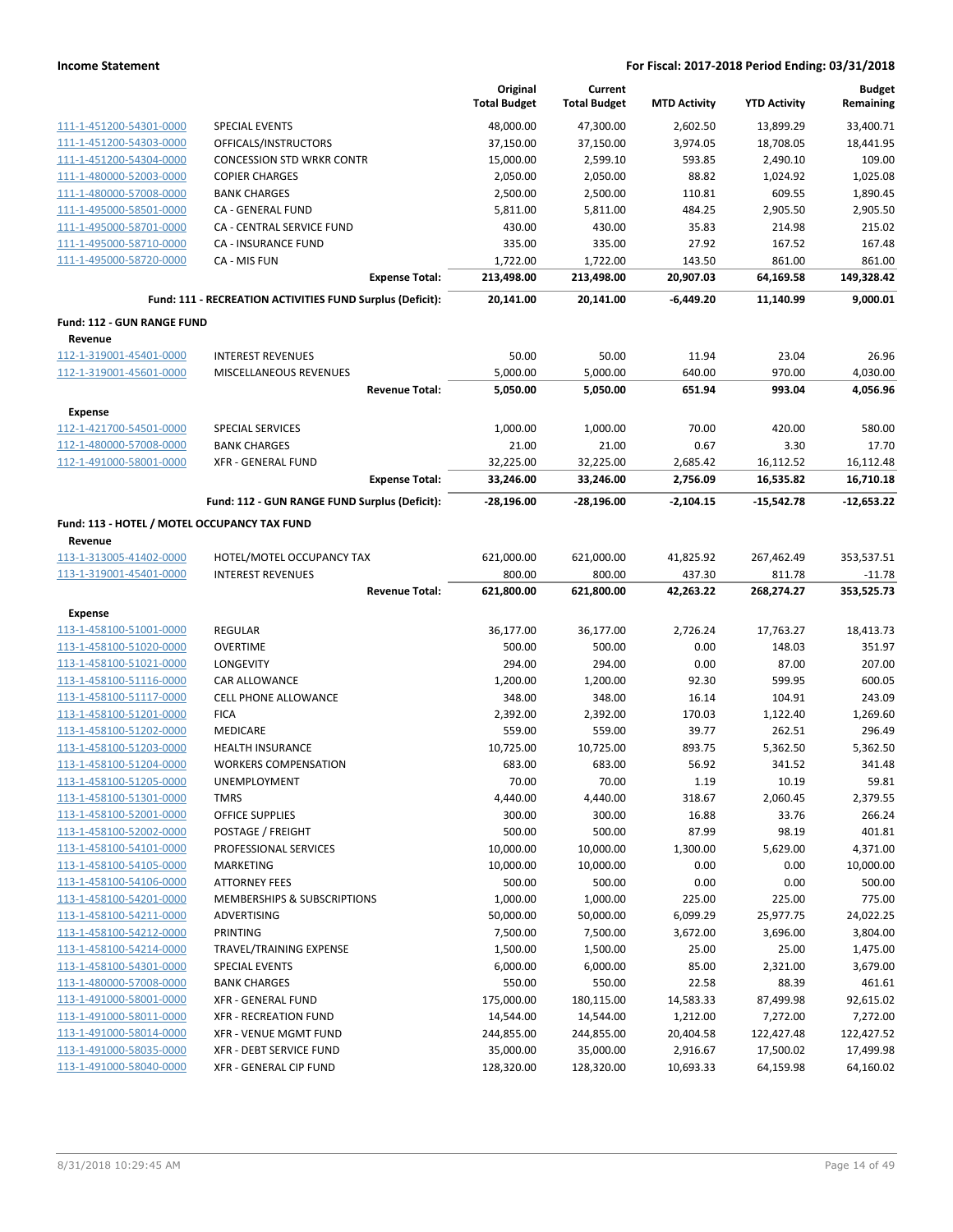|                                   |                                                                 | Original<br><b>Total Budget</b> | Current<br><b>Total Budget</b> | <b>MTD Activity</b> | <b>YTD Activity</b> | <b>Budget</b><br>Remaining |
|-----------------------------------|-----------------------------------------------------------------|---------------------------------|--------------------------------|---------------------|---------------------|----------------------------|
| 113-1-491000-58101-0000           | <b>TRANSFER TO UTILITY FUND</b>                                 | 45,000.00                       | 45,000.00                      | 3,750.00            | 22,500.00           | 22,500.00                  |
|                                   | <b>Expense Total:</b>                                           | 787,957.00                      | 793,072.00                     | 69,408.66           | 387,316.28          | 405,755.72                 |
|                                   | Fund: 113 - HOTEL / MOTEL OCCUPANCY TAX FUND Surplus (Deficit): | $-166, 157.00$                  | $-171,272.00$                  | $-27,145.44$        | $-119,042.01$       | -52,229.99                 |
| Fund: 114 - VENUE MANAGEMENT FUND |                                                                 |                                 |                                |                     |                     |                            |
| Revenue                           |                                                                 |                                 |                                |                     |                     |                            |
| 114-1-319010-45306-0000           | <b>CONCESSIONS</b>                                              | 2,000.00                        | 2,000.00                       | 22.02               | 363.33              | 1,636.67                   |
| 114-1-319030-45506-0000           | <b>AUDITORIUM RENTALS</b>                                       | 24,300.00                       | 24,300.00                      | 2,137.50            | 11,850.00           | 12,450.00                  |
| 114-1-319031-45505-0000           | <b>CIVIC CENTER RENTALS</b>                                     | 40,000.00                       | 40,000.00                      | 3,174.00            | 20,698.00           | 19,302.00                  |
| 114-1-319032-44509-0000           | SPECIAL EVENTS/SPONSORS                                         | 65,000.00                       | 65,000.00                      | 0.00                | 700.00              | 64,300.00                  |
| 114-1-319033-45307-0000           | <b>TICKET SALES</b>                                             | 100,000.00                      | 100,000.00                     | 79,131.25           | 79,131.25           | 20,868.75                  |
| 114-1-323001-46008-0000           | <b>XFR - TOURISM FUND</b>                                       | 244,855.00                      | 244,855.00                     | 20,404.58           | 122,427.48          | 122,427.52                 |
|                                   | <b>Revenue Total:</b>                                           | 476,155.00                      | 476,155.00                     | 104,869.35          | 235,170.06          | 240,984.94                 |
| Expense                           |                                                                 |                                 |                                |                     |                     |                            |
| 114-1-457100-51001-0000           | <b>REGULAR SALARIES</b>                                         | 23,639.00                       | 23,639.00                      | 1,818.40            | 11,959.69           | 11,679.31                  |
| 114-1-457100-51020-0000           | <b>OVERTIME</b>                                                 | 8,000.00                        | 8,000.00                       | 0.00                | 307.86              | 7,692.14                   |
| 114-1-457100-51021-0000           | LONGEVITY                                                       | 174.00                          | 174.00                         | 0.00                | 87.00               | 87.00                      |
| 114-1-457100-51116-0000           | CAR ALLOWANCE                                                   | 1,200.00                        | 1,200.00                       | 92.32               | 600.08              | 599.92                     |
| 114-1-457100-51117-0000           | <b>CELL PHONE ALLOWANCE</b>                                     | 348.00                          | 348.00                         | 16.16               | 105.04              | 242.96                     |
| 114-1-457100-51201-0000           | <b>FICA</b>                                                     | 1,567.00                        | 1,567.00                       | 119.16              | 827.51              | 739.49                     |
| 114-1-457100-51202-0000           | <b>MEDICARE</b>                                                 | 366.00                          | 366.00                         | 27.86               | 193.51              | 172.49                     |
| 114-1-457100-51203-0000           | <b>HEALTH INSURANCE</b>                                         | 5,363.00                        | 5,363.00                       | 446.92              | 2,681.52            | 2,681.48                   |
| 114-1-457100-51204-0000           | <b>WORKERS COMPENSATION</b>                                     | 647.00                          | 647.00                         | 53.92               | 323.52              | 323.48                     |
| 114-1-457100-51205-0000           | STATE UNEMPLOYMENT                                              | 35.00                           | 35.00                          | 1.01                | 5.19                | 29.81                      |
| 114-1-457100-51301-0000           | <b>TMRS</b>                                                     | 2,909.00                        | 2,909.00                       | 234.62              | 1,554.05            | 1,354.95                   |
| 114-1-457100-51401-0000           | <b>CONTRA - SALARIES</b>                                        | 0.00                            | 0.00                           | 1,279.73            | 0.00                | 0.00                       |
| 114-1-457100-52001-0000           | <b>OFFICE SUPPLIES</b>                                          | 500.00                          | 500.00                         | 0.00                | 0.00                | 500.00                     |
| 114-1-457100-52002-0000           | POSTAGE / FREIGHT                                               | 200.00                          | 200.00                         | 111.49              | 337.22              | $-137.22$                  |
| 114-1-457100-52201-0000           | MINOR TOOLS & EQUIPMENT                                         | 2,500.00                        | 2,500.00                       | 44.96               | 384.96              | 2,115.04                   |
| 114-1-457100-52403-0000           | <b>RESALE ITEMS</b>                                             | 1,500.00                        | 1,500.00                       | 0.00                | 0.00                | 1,500.00                   |
| 114-1-457100-53702-0000           | AUDTIORIUM MAINTENANCE                                          | 8,000.00                        | 8,000.00                       | 178.85              | 396.18              | 7,603.82                   |
| 114-1-457100-53704-0000           | <b>CIVIC CENTER</b>                                             | 5,000.00                        | 5,000.00                       | 170.81              | 736.05              | 4,263.95                   |
| 114-1-457100-54001-0000           | <b>TELEPHONE CHARGES</b>                                        | 100.00                          | 100.00                         | 0.00                | 0.00                | 100.00                     |
| 114-1-457100-54005-0000           | <b>CIVIC CENTER UTILITY CHARGES</b>                             | 24,413.00                       | 24,413.00                      | 2,422.26            | 13,501.90           | 10,911.10                  |
| 114-1-457100-54105-0000           | <b>MARKETING</b>                                                | 3,000.00                        | 3,000.00                       | 545.37              | 1,131.12            | 1,868.88                   |
| 114-1-457100-54106-0000           | <b>ATTORNEY FEES</b>                                            | 500.00                          | 500.00                         | 0.00                | 0.00                | 500.00                     |
| 114-1-457100-54201-0000           | MEMBERSHIPS & SUBSCRIPTIONS                                     | 2,000.00                        | 2,000.00                       | 0.00                | 1,182.00            | 818.00                     |
| 114-1-457100-54205-0000           | <b>BUSINESS MEALS</b>                                           | 250.00                          | 250.00                         | 0.00                | 0.00                | 250.00                     |
| 114-1-457100-54211-0000           | ADVERTISING                                                     | 12,000.00                       | 12,000.00                      | 693.75              | 7,856.73            | 4,143.27                   |
| 114-1-457100-54214-0000           | TRAVEL & TRAINING                                               | 1,000.00                        | 1,000.00                       | 0.00                | 0.00                | 1,000.00                   |
| 114-1-457100-54301-0000           | <b>SPECIAL EVENTS</b>                                           | 102,500.00                      | 102,500.00                     | 13,029.03           | 63,861.23           | 38,638.77                  |
| 114-1-480000-52003-0000           | <b>COPIER CHARGES</b>                                           | 3,600.00                        | 3,600.00                       | 88.82               | 1,024.93            | 2,575.07                   |
| 114-1-480000-57008-0000           | <b>BANK CHARGES</b>                                             | 2,500.00                        | 2,500.00                       | 61.66               | 969.44              | 1,530.56                   |
| 114-1-495000-58501-0000           | CA - GENERAL FUND                                               | 14,129.00                       | 14,129.00                      | 1,177.42            | 7,064.52            | 7,064.48                   |
| 114-1-495000-58701-0000           | CA - CENTRAL SERVICE FUND                                       | 16,076.00                       | 16,076.00                      | 1,339.67            | 8,038.02            | 8,037.98                   |
| 114-1-495000-58710-0000           | CA - INSURANCE FUND                                             | 593.00                          | 593.00                         | 49.42               | 296.52              | 296.48                     |
| 114-1-495000-58720-0000           | CA - MIS FUN                                                    | 2,543.00                        | 2,543.00                       | 211.92              | 1,271.52            | 1,271.48                   |
|                                   | <b>Expense Total:</b>                                           | 247,152.00                      | 247,152.00                     | 24,215.53           | 126,697.31          | 120,454.69                 |
|                                   | Fund: 114 - VENUE MANAGEMENT FUND Surplus (Deficit):            | 229,003.00                      | 229,003.00                     | 80,653.82           | 108,472.75          | 120,530.25                 |
| Fund: 116 - ROADWAY IMPACT FEE 1  |                                                                 |                                 |                                |                     |                     |                            |
| Revenue                           |                                                                 |                                 |                                |                     |                     |                            |
| 116-1-319001-45401-0000           | <b>INTEREST REVENUES</b>                                        | 0.00                            | 0.00                           | 11.64               | 21.35               | $-21.35$                   |
|                                   | <b>Revenue Total:</b>                                           | 0.00                            | 0.00                           | 11.64               | 21.35               | -21.35                     |
| <b>Expense</b>                    |                                                                 |                                 |                                |                     |                     |                            |
| 116-1-480000-57008-0000           | <b>BANK CHARGES</b>                                             | 0.00                            | 0.00                           | 0.59                | 2.12                | $-2.12$                    |
|                                   | <b>Expense Total:</b>                                           | 0.00                            | 0.00                           | 0.59                | 2.12                | $-2.12$                    |
|                                   | Fund: 116 - ROADWAY IMPACT FEE 1 Surplus (Deficit):             | 0.00                            | 0.00                           | 11.05               | 19.23               | $-19.23$                   |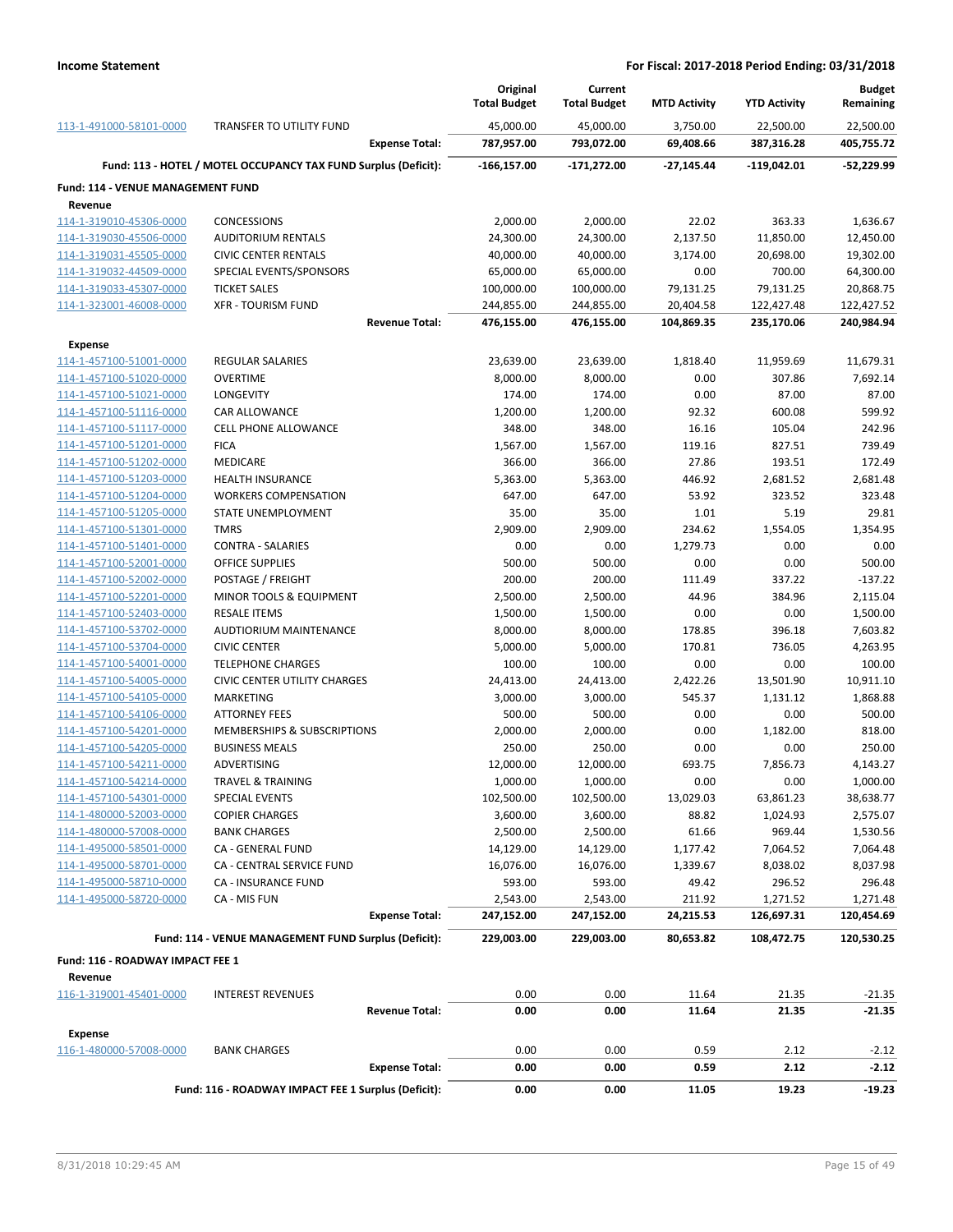| <b>Income Statement</b>                                   |                                                                           | For Fiscal: 2017-2018 Period Ending: 03/31/2018 |                                |                     |                            |                            |  |
|-----------------------------------------------------------|---------------------------------------------------------------------------|-------------------------------------------------|--------------------------------|---------------------|----------------------------|----------------------------|--|
|                                                           |                                                                           | Original<br><b>Total Budget</b>                 | Current<br><b>Total Budget</b> | <b>MTD Activity</b> | <b>YTD Activity</b>        | <b>Budget</b><br>Remaining |  |
| Fund: 117 - ROADWAY IMPACT FEE 2                          |                                                                           |                                                 |                                |                     |                            |                            |  |
| Revenue                                                   |                                                                           |                                                 |                                |                     |                            |                            |  |
| 117-1-319001-45401-0000                                   | <b>INTEREST REVENUES</b>                                                  | 0.00                                            | 0.00                           | 0.06                | 0.11                       | $-0.11$                    |  |
|                                                           | <b>Revenue Total:</b>                                                     | 0.00                                            | 0.00                           | 0.06                | 0.11                       | $-0.11$                    |  |
|                                                           | Fund: 117 - ROADWAY IMPACT FEE 2 Total:                                   | 0.00                                            | 0.00                           | 0.06                | 0.11                       | $-0.11$                    |  |
| Fund: 118 - ROADWAY IMPACT FEE 3                          |                                                                           |                                                 |                                |                     |                            |                            |  |
| Revenue                                                   |                                                                           |                                                 |                                |                     |                            |                            |  |
| 118-1-319001-45401-0000                                   | <b>INTEREST REVENUES</b>                                                  | 0.00                                            | 0.00                           | 0.10                | 0.19                       | $-0.19$                    |  |
|                                                           | <b>Revenue Total:</b>                                                     | 0.00                                            | 0.00                           | 0.10                | 0.19                       | $-0.19$                    |  |
|                                                           | Fund: 118 - ROADWAY IMPACT FEE 3 Total:                                   | 0.00                                            | 0.00                           | 0.10                | 0.19                       | $-0.19$                    |  |
|                                                           | <b>Fund: 123 - PTRAIN - POLICE REIMBURSEMENT GRANTS &amp; CONT EDUCAT</b> |                                                 |                                |                     |                            |                            |  |
| Revenue                                                   |                                                                           |                                                 |                                |                     |                            |                            |  |
| 123-1-310001-43104-0000                                   | <b>GRANTS / LEOSE</b>                                                     | 0.00                                            | 0.00                           | 0.00                | 4,462.94                   | -4,462.94                  |  |
| 123-1-319001-45401-0000                                   | <b>INTEREST REVENUES</b>                                                  | 0.00                                            | 0.00                           | 10.89               | 19.30                      | $-19.30$                   |  |
|                                                           | <b>Revenue Total:</b>                                                     | 0.00                                            | 0.00                           | 10.89               | 4,482.24                   | -4,482.24                  |  |
| <b>Expense</b>                                            |                                                                           |                                                 |                                |                     |                            |                            |  |
| 123-1-421210-54214-0000                                   | <b>TRAVEL &amp; TRAINING</b>                                              | 0.00                                            | 0.00                           | 1,399.42            | 1,999.42                   | $-1,999.42$                |  |
| 123-1-421230-54214-0000                                   | <b>TRAVEL &amp; TRAINING</b>                                              | 0.00                                            | 0.00                           | 510.00              | 976.65                     | $-976.65$                  |  |
| 123-1-480000-57008-0000                                   | <b>BANK CHARGES</b>                                                       | 0.00                                            | 0.00                           | 0.52                | 1.61                       | $-1.61$                    |  |
|                                                           | <b>Expense Total:</b>                                                     | 0.00                                            | 0.00                           | 1,909.94            | 2,977.68                   | $-2,977.68$                |  |
|                                                           | Fund: 123 - PTRAIN - POLICE REIMBURSEMENT GRANTS & CONT EDUCAT Sur        | 0.00                                            | 0.00                           | $-1.899.05$         | 1,504.56                   | $-1.504.56$                |  |
| <b>Fund: 125 - TRAINING &amp; HUMANITIES TEXAS GRANTS</b> |                                                                           |                                                 |                                |                     |                            |                            |  |
| <b>Expense</b>                                            |                                                                           |                                                 |                                |                     |                            |                            |  |
| 125-1-455100-52402-0000                                   | <b>BASIC PROGRAM EXPENSE</b>                                              | 0.00                                            | 0.00                           | 313.14              | 313.14                     | $-313.14$                  |  |
|                                                           | <b>Expense Total:</b>                                                     | 0.00                                            | 0.00                           | 313.14              | 313.14                     | $-313.14$                  |  |
|                                                           | Fund: 125 - TRAINING & HUMANITIES TEXAS GRANTS Total:                     | 0.00                                            | 0.00                           | 313.14              | 313.14                     | $-313.14$                  |  |
| <b>Fund: 140 - DEBT SERVICE FUND</b>                      |                                                                           |                                                 |                                |                     |                            |                            |  |
| Revenue                                                   |                                                                           |                                                 |                                |                     |                            |                            |  |
| 140-1-311001-41101-0000                                   | REAL PROPERTY TAXES                                                       | 4,408,785.00                                    | 4,408,785.00                   | 85,071.91           | 4,313,422.55               | 95,362.45                  |  |
| 140-1-311002-41102-0000                                   | <b>DELINQUENT TAXES</b>                                                   | 39,000.00                                       | 39,000.00                      | 5,812.10            | 26,851.58                  | 12,148.42                  |  |
| 140-1-319001-45401-0000                                   | <b>INTEREST REVENUES</b>                                                  | 2,100.00                                        | 2,100.00                       | 416.18              | 942.38                     | 1,157.62                   |  |
| 140-1-319001-45601-0000                                   | MISCELLANEOUS REVENUES                                                    | 3,000.00                                        | 3,000.00                       | 0.00                | 0.00                       | 3,000.00                   |  |
| 140-1-323001-46008-0000                                   | <b>XFR - TOURISM FUND</b>                                                 | 35,000.00                                       | 35,000.00                      | 2,916.67            | 17,500.02                  | 17,499.98                  |  |
| 140-1-323001-46100-0000                                   | <b>XFR - UTILITY FUND</b>                                                 | 1,532,906.25                                    | 1,532,906.25                   | 127,742.19          | 766,453.14                 | 766,453.11                 |  |
| 140-1-323001-46107-0000                                   | <b>XFR - AIRPORT FUND</b>                                                 | 52,000.00                                       | 52,000.00                      | 4,333.33            | 25,999.98                  | 26,000.02                  |  |
|                                                           | <b>Revenue Total:</b>                                                     | 6,072,791.25                                    | 6,072,791.25                   | 226,292.38          | 5,151,169.65               | 921,621.60                 |  |
| <b>Expense</b>                                            |                                                                           |                                                 |                                |                     |                            |                            |  |
| 140-1-471100-56105-0000                                   | 2010 CO - PRINCIPAL                                                       | 205,000.00                                      | 205,000.00                     | 0.00                | 205,000.00                 | 0.00                       |  |
| 140-1-471100-56106-0000                                   | 2013 CO PRINCIPAL                                                         | 240,000.00                                      | 240,000.00                     | 0.00                | 240,000.00                 | 0.00                       |  |
| 140-1-471100-56306-0000                                   | 2010 GO REFUND PRINCIPAL                                                  | 630,000.00                                      | 630,000.00                     | 0.00                | 630,000.00                 | 0.00                       |  |
| 140-1-471100-56308-0000                                   | 2011 GO REFUND PRINCIPAL                                                  | 1,070,000.00                                    | 1,070,000.00                   | 0.00                | 1,070,000.00               | 0.00                       |  |
| 140-1-471100-56310-0000                                   | 2014 GO REFUND PRINCIPAL                                                  | 178,000.00                                      | 178,000.00                     | 0.00                | 178,000.00                 | 0.00                       |  |
| 140-1-471100-56311-0000<br>140-1-471100-56312-0000        | 2014 GENERAL OBLIGATIONS PRINCIPAL                                        | 295,000.00                                      | 295,000.00                     | 0.00                | 295,000.00                 | 0.00<br>0.00               |  |
| 140-1-471100-56313-0000                                   | 2015 GENERAL OBLIGATIONS PRINCIPAL<br>2017 GO REFUND PRINCIPAL            | 448,000.00<br>1,605,000.00                      | 448,000.00<br>1,605,000.00     | 0.00<br>0.00        | 448,000.00<br>1,605,000.00 | 0.00                       |  |
| 140-1-471200-56205-0000                                   | 2010 CO - INTEREST                                                        | 186,462.50                                      | 186,462.50                     | 0.00                | 94,768.75                  | 91,693.75                  |  |
| 140-1-471200-56206-0000                                   | 2013 CO INTEREST                                                          | 26,166.00                                       | 26,166.00                      | 0.00                | 14,151.00                  | 12,015.00                  |  |
| 140-1-471200-56406-0000                                   | 2010 GO REFUND INTEREST                                                   | 324,347.50                                      | 324,347.50                     | 0.00                | 146,572.16                 | 177,775.34                 |  |
| 140-1-471200-56408-0000                                   | 2011 GO REFUND INTEREST                                                   | 122,557.50                                      | 122,557.50                     | 0.00                | 0.00                       | 122,557.50                 |  |
| 140-1-471200-56409-0000                                   | 2014 GENERAL OBLIGATIONS - INTEREST                                       | 109,991.75                                      | 109,991.75                     | 0.00                | 56,861.75                  | 53,130.00                  |  |
| 140-1-471200-56410-0000                                   | 2015 GO - INTEREST                                                        | 153,801.20                                      | 153,801.20                     | 0.00                | 79,543.80                  | 74,257.40                  |  |
| 140-1-471200-56411-0000                                   | 2014 GO REFUND INTEREST                                                   | 28,740.00                                       | 28,740.00                      | 0.00                | 11,190.67                  | 17,549.33                  |  |
| 140-1-471200-56413-0000                                   | 2017 GO REFUND INTEREST                                                   | 405,625.00                                      | 405,625.00                     | 0.00                | 222,875.00                 | 182,750.00                 |  |
| 140-1-475100-56002-0000                                   | <b>AGENT FEE</b>                                                          | 1,500.00                                        | 1,500.00                       | 0.00                | 1,000.00                   | 500.00                     |  |
| 140-1-475100-56005-0000                                   | ARBITRAGE                                                                 | 12,500.00                                       | 12,500.00                      | 0.00                | 5,100.00                   | 7,400.00                   |  |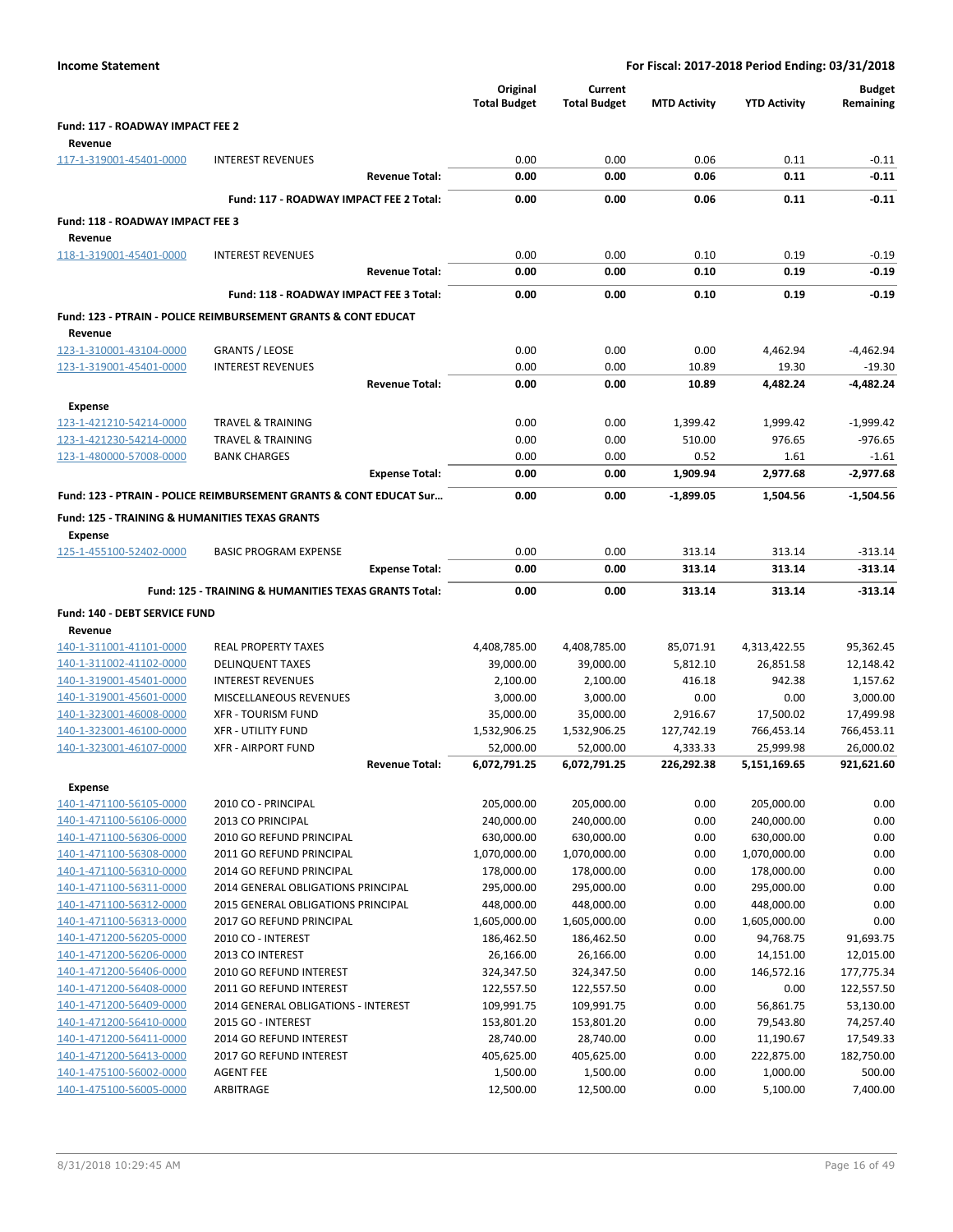|                                                         |                                                                 | Original<br><b>Total Budget</b> | Current<br><b>Total Budget</b> | <b>MTD Activity</b> | <b>YTD Activity</b> | <b>Budget</b><br>Remaining |
|---------------------------------------------------------|-----------------------------------------------------------------|---------------------------------|--------------------------------|---------------------|---------------------|----------------------------|
| 140-1-480000-57008-0000                                 | <b>BANK CHARGES</b>                                             | 1,900.00                        | 1,900.00                       | 37.31               | 239.62              | 1,660.38                   |
|                                                         | <b>Expense Total:</b>                                           | 6,044,591.45                    | 6,044,591.45                   | 37.31               | 5,303,302.75        | 741,288.70                 |
|                                                         | Fund: 140 - DEBT SERVICE FUND Surplus (Deficit):                | 28,199.80                       | 28,199.80                      | 226,255.07          | $-152, 133.10$      | 180,332.90                 |
| Fund: 160 - GENERAL CAPITAL IMPROVEMENT FUND<br>Revenue |                                                                 |                                 |                                |                     |                     |                            |
| 160-1-310002-45608-0000                                 | PROJ REIMBURSEMENTS                                             | 0.00                            | 0.00                           | 500.00              | 500.00              | $-500.00$                  |
| 160-1-310002-45611-0000                                 | <b>DONATIONS FOR PROJECTS</b>                                   | 0.00                            | 0.00                           | 0.00                | 4,928.00            | $-4,928.00$                |
| 160-1-314004-41808-0000                                 | FRANCHISE FEES/CABLE-SICFA                                      | 25,000.00                       | 25,000.00                      | 0.00                | 6,651.62            | 18,348.38                  |
| 160-1-319001-45401-0000                                 | <b>INTEREST REVENUES</b>                                        | 15,000.00                       | 15,000.00                      | 1,789.71            | 7,572.46            | 7,427.54                   |
| 160-1-323001-46001-0000                                 | <b>XFR - GENERAL FUND</b>                                       | 2,977,923.00                    | 2,977,923.00                   | 248,160.25          | 1,488,961.50        | 1,488,961.50               |
| 160-1-323001-46008-0000                                 | <b>XFR - TOURISM FUND</b>                                       | 128,320.00                      | 128,320.00                     | 10,693.33           | 64,159.98           | 64,160.02                  |
|                                                         | <b>Revenue Total:</b>                                           | 3,146,243.00                    | 3,146,243.00                   | 261,143.29          | 1,572,773.56        | 1,573,469.44               |
| <b>Expense</b>                                          |                                                                 |                                 |                                |                     |                     |                            |
| 160-1-421210-54214-0000                                 | TRAVEL/TRAINING                                                 | 0.00                            | 0.00                           | $-350.00$           | 0.00                | 0.00                       |
| 160-1-421210-55201-0000                                 | <b>EQUIPMENT PURCHASES</b>                                      | 0.00                            | 0.00                           | $-546.42$           | 1,203.00            | $-1,203.00$                |
| 160-1-421240-55207-0000                                 | RADIO COMMUNICATION EQUIP                                       | 600,000.00                      | 600,000.00                     | 0.00                | 0.00                | 600,000.00                 |
| 160-1-422200-55201-0000                                 | <b>EQUIPMENT PURCHASES</b>                                      | 48,248.00                       | 48,248.00                      | 0.00                | 0.00                | 48,248.00                  |
| 160-1-431200-53304-0000                                 | STREET IMPROV PROGRAM                                           | 1,800,000.00                    | 1,725,000.00                   | 0.00                | 54.00               | 1,724,946.00               |
| 160-1-431200-55002-0000                                 | <b>IMPROVEMENTS</b>                                             | 200,000.00                      | 200,000.00                     | 0.00                | 0.00                | 200,000.00                 |
| 160-1-431600-55102-0000                                 | <b>STREETS</b>                                                  | 9,750.00                        | 9,750.00                       | 0.00                | 0.00                | 9,750.00                   |
| 160-1-451100-55012-0000                                 | <b>CONSTRUCTION</b>                                             | 0.00                            | 0.00                           | 2,000.00            | 2,000.00            | $-2,000.00$                |
| 160-1-456100-55204-0000                                 | <b>OLD TOWN GREENVILLE</b>                                      | 0.00                            | 0.00                           | 0.00                | 0.00                | 0.00                       |
| 160-1-457100-55203-0000                                 | <b>FURNITURE/OFFICE EQUIP</b>                                   | 0.00                            | 0.00                           | 0.00                | 5,000.00            | $-5,000.00$                |
| 160-1-480000-55002-0000                                 | <b>IMPROVEMENTS</b>                                             | 435,000.00                      | 435,000.00                     | 1,628.31            | 1,628.31            | 433,371.69                 |
| 160-1-480000-55006-0000                                 | <b>AQUISITION</b>                                               | 0.00                            | 0.00                           | 0.00                | 1,432.00            | $-1,432.00$                |
| 160-1-480000-55007-0000                                 | ENG/ARCHITECTS/MGMT                                             | 0.00                            | 0.00                           | 17,201.25           | 58,851.25           | $-58,851.25$               |
| 160-1-480000-55012-0000                                 | <b>CONSTRUCTION</b>                                             | 0.00                            | 1,585,000.00                   | 0.00                | 1,502.65            | 1,583,497.35               |
| 160-1-480000-55201-0000                                 | <b>EQUIPMENT PURCHASES</b>                                      | 113,245.00                      | 113,245.00                     | 0.00                | 90,709.50           | 22,535.50                  |
| 160-1-480000-55203-0000                                 | <b>FURNITURE/OFFICE EQUIP</b>                                   | 0.00                            | 0.00                           | 678.09              | 6,711.66            | $-6,711.66$                |
| 160-1-480000-57008-0000                                 | <b>BANK CHARGES</b>                                             | 0.00                            | 0.00                           | 110.57              | 166.10              | $-166.10$                  |
|                                                         | <b>Expense Total:</b>                                           | 3,206,243.00                    | 4,716,243.00                   | 20,721.80           | 169,258.47          | 4,546,984.53               |
|                                                         | Fund: 160 - GENERAL CAPITAL IMPROVEMENT FUND Surplus (Deficit): | -60,000.00                      | $-1,570,000.00$                | 240,421.49          | 1,403,515.09        | -2,973,515.09              |
| Fund: 161 - STREET CONSTRUCTION FUND<br>Revenue         |                                                                 |                                 |                                |                     |                     |                            |
| 161-1-319001-45401-0000                                 | <b>INTEREST REVENUES</b>                                        | 500.00                          | 500.00                         | 749.95              | 1,375.27            | $-875.27$                  |
|                                                         | <b>Revenue Total:</b>                                           | 500.00                          | 500.00                         | 749.95              | 1,375.27            | -875.27                    |
|                                                         |                                                                 |                                 |                                |                     |                     |                            |
| Expense<br>161-1-480000-57008-0000                      | <b>BANK CHARGES</b>                                             | 0.00                            | 0.00                           | 38.00               | 136.46              | -136.46                    |
|                                                         | <b>Expense Total:</b>                                           | 0.00                            | 0.00                           | 38.00               | 136.46              | -136.46                    |
|                                                         | Fund: 161 - STREET CONSTRUCTION FUND Surplus (Deficit):         | 500.00                          | 500.00                         | 711.95              | 1,238.81            | $-738.81$                  |
|                                                         |                                                                 |                                 |                                |                     |                     |                            |
| Fund: 164 - 2013 CO CAPITAL FUND                        |                                                                 |                                 |                                |                     |                     |                            |
| Revenue                                                 |                                                                 |                                 |                                |                     |                     |                            |
| 164-1-319001-45401-0000                                 | <b>INTEREST REVENUES</b><br><b>Revenue Total:</b>               | 200.00                          | 200.00                         | 30.60               | 64.01               | 135.99                     |
|                                                         |                                                                 | 200.00                          | 200.00                         | 30.60               | 64.01               | 135.99                     |
| <b>Expense</b>                                          |                                                                 |                                 |                                |                     |                     |                            |
| 164-1-480000-57008-0000                                 | <b>BANK CHARGES</b>                                             | 0.00                            | 0.00                           | 1.43                | 5.11                | $-5.11$                    |
|                                                         | <b>Expense Total:</b>                                           | 0.00                            | 0.00                           | 1.43                | 5.11                | $-5.11$                    |
|                                                         | Fund: 164 - 2013 CO CAPITAL FUND Surplus (Deficit):             | 200.00                          | 200.00                         | 29.17               | 58.90               | 141.10                     |
| Fund: 165 - 2014 GO FUND                                |                                                                 |                                 |                                |                     |                     |                            |
| Revenue                                                 |                                                                 |                                 |                                |                     |                     |                            |
| 165-1-319001-45401-0000                                 | <b>INTEREST REVENUES</b>                                        | 50,000.00                       | 50,000.00                      | 975.85              | 4,939.62            | 45,060.38                  |
|                                                         | <b>Revenue Total:</b>                                           | 50,000.00                       | 50,000.00                      | 975.85              | 4,939.62            | 45,060.38                  |
|                                                         | Fund: 165 - 2014 GO FUND Total:                                 | 50,000.00                       | 50,000.00                      | 975.85              | 4,939.62            | 45,060.38                  |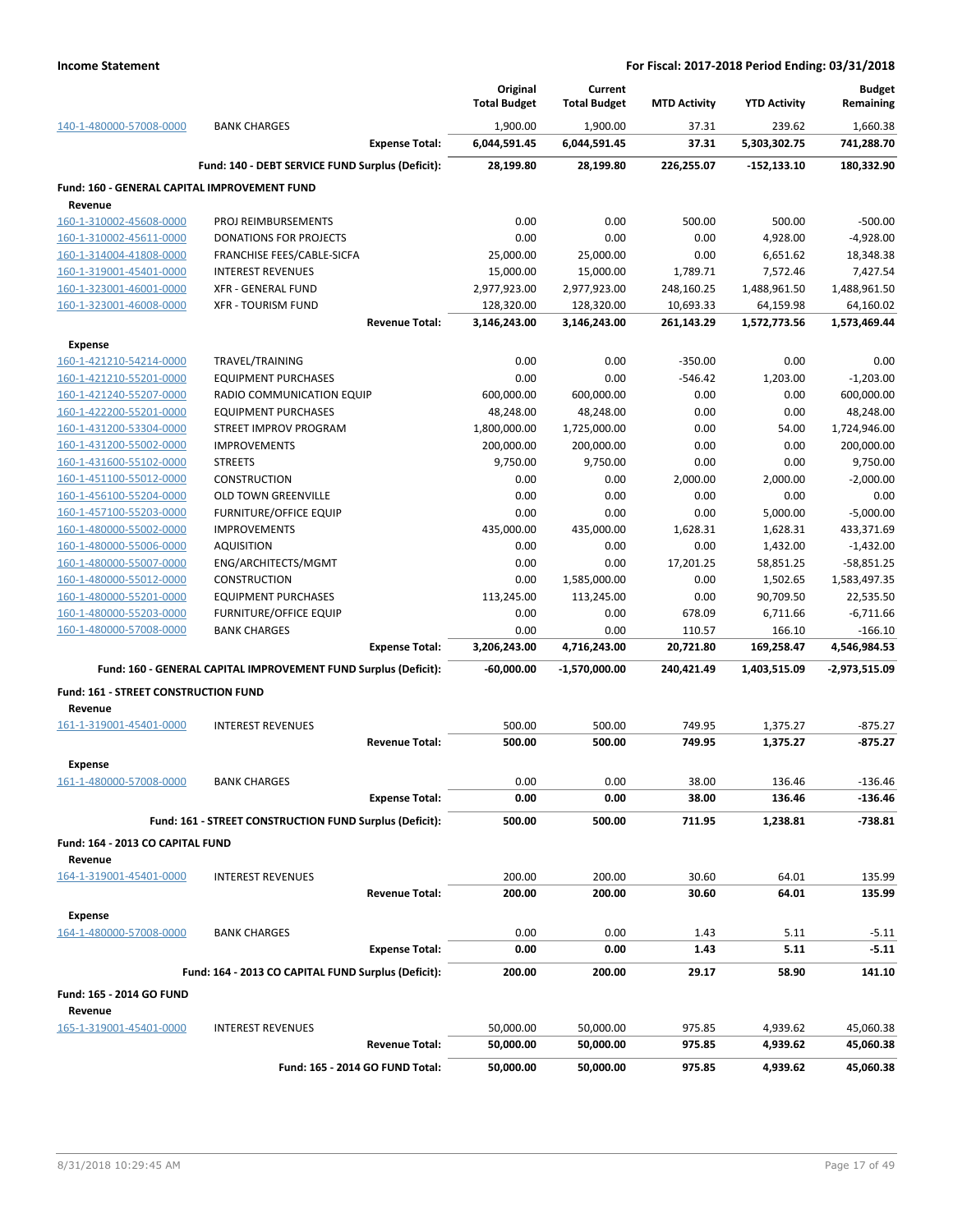|                                                    |                                                                     |                       | Original<br><b>Total Budget</b> | Current<br><b>Total Budget</b> | <b>MTD Activity</b> | <b>YTD Activity</b>    | <b>Budget</b><br>Remaining |
|----------------------------------------------------|---------------------------------------------------------------------|-----------------------|---------------------------------|--------------------------------|---------------------|------------------------|----------------------------|
| <b>Fund: 171 - MAIN STREET SPECIAL REVENUE</b>     |                                                                     |                       |                                 |                                |                     |                        |                            |
| Revenue<br>171-1-310001-43104-0000                 | <b>GRANT REVENUE - OTHER</b>                                        |                       | 0.00                            | 0.00                           | 0.00                | 25,000.00              | $-25,000.00$               |
|                                                    |                                                                     | <b>Revenue Total:</b> | 0.00                            | 0.00                           | 0.00                | 25,000.00              | $-25,000.00$               |
| <b>Expense</b>                                     |                                                                     |                       |                                 |                                |                     |                        |                            |
| 171-1-456100-54111-0000                            | <b>GRANT MANAGEMENT</b>                                             |                       | 0.00                            | 23,000.00                      | 0.00                | 0.00                   | 23,000.00                  |
| 171-1-456100-54501-0000                            | <b>SPECIAL SERVICES</b>                                             |                       | 0.00                            | 0.00                           | 0.00                | 3,433.00               | $-3,433.00$                |
| 171-1-456100-55012-0000                            | <b>CONSTRUCTION</b>                                                 |                       | 0.00                            | 52,000.00                      | 0.00                | 0.00                   | 52,000.00                  |
|                                                    |                                                                     | <b>Expense Total:</b> | 0.00                            | 75,000.00                      | 0.00                | 3,433.00               | 71,567.00                  |
|                                                    | Fund: 171 - MAIN STREET SPECIAL REVENUE Surplus (Deficit):          |                       | 0.00                            | -75,000.00                     | 0.00                | 21,567.00              | $-96,567.00$               |
| Fund: 172 - MINOR GRANTS FUND                      |                                                                     |                       |                                 |                                |                     |                        |                            |
| Revenue                                            |                                                                     |                       |                                 |                                |                     |                        |                            |
| 172-1-310001-43108-0000                            | <b>GRANTS / LIBRARY GRANT</b>                                       |                       | 0.00                            | 0.00                           | 0.00                | 6,744.00               | $-6,744.00$                |
| 172-1-310002-45611-0000                            | <b>DONATIONS</b>                                                    |                       | 15,000.00                       | 15,000.00                      | 0.00                | 0.00                   | 15,000.00                  |
|                                                    |                                                                     | <b>Revenue Total:</b> | 15,000.00                       | 15,000.00                      | 0.00                | 6,744.00               | 8,256.00                   |
| <b>Expense</b>                                     |                                                                     |                       |                                 |                                |                     |                        |                            |
| 172-1-455100-52402-0000                            | <b>BASIC PROGRAM EXPENSE</b>                                        |                       | 0.00<br>0.00                    | 0.00                           | 264.25<br>264.25    | 2,695.00               | $-2,695.00$                |
|                                                    |                                                                     | <b>Expense Total:</b> |                                 | 0.00                           |                     | 2,695.00               | $-2,695.00$                |
|                                                    | Fund: 172 - MINOR GRANTS FUND Surplus (Deficit):                    |                       | 15,000.00                       | 15,000.00                      | -264.25             | 4,049.00               | 10,951.00                  |
| Fund: 175 - JUSTICE ASSISTANCE GRANT - JAG         |                                                                     |                       |                                 |                                |                     |                        |                            |
| Revenue                                            |                                                                     |                       |                                 |                                |                     |                        |                            |
| 175-1-310001-43102-0000                            | <b>GRANTS / GRANT REVENUE</b>                                       | <b>Revenue Total:</b> | 0.00<br>0.00                    | 0.00<br>0.00                   | 0.00<br>0.00        | 13,731.00<br>13,731.00 | $-13,731.00$<br>-13,731.00 |
|                                                    |                                                                     |                       |                                 |                                |                     |                        |                            |
|                                                    | Fund: 175 - JUSTICE ASSISTANCE GRANT - JAG Total:                   |                       | 0.00                            | 0.00                           | 0.00                | 13,731.00              | -13,731.00                 |
| Fund: 200 - WATER / WASTEWATER FUND                |                                                                     |                       |                                 |                                |                     |                        |                            |
| Revenue                                            |                                                                     |                       |                                 | 0.00                           | 0.00                |                        |                            |
| 200-2-318003-42304-0000<br>200-2-318003-44302-0000 | <b>BACKFLOW INSPECTION FEES</b><br>WATER REVENUES / SERVICE CHARGES |                       | 0.00<br>64,000.00               | 64,000.00                      | 13,452.00           | 2,156.95<br>51,502.65  | $-2,156.95$<br>12,497.35   |
| 200-2-318003-44304-0000                            | NEW SERVICES - WATER                                                |                       | 20,000.00                       | 20,000.00                      | 0.00                | 0.00                   | 20,000.00                  |
| 200-2-318003-44305-0000                            | LATE CHARGES - WATER                                                |                       | 49,000.00                       | 49,000.00                      | 2,876.28            | 23,970.06              | 25,029.94                  |
| 200-2-318003-44306-0000                            | WATER REVENUES / WATER REREAD                                       |                       | 0.00                            | 0.00                           | 5.00                | 10.00                  | $-10.00$                   |
| 200-2-318003-44312-0000                            | <b>METER TAMPERING</b>                                              |                       | 6,000.00                        | 6,000.00                       | 625.00              | 2,000.00               | 4,000.00                   |
| 200-2-318003-45103-0000                            | <b>GEUS RAW WATER CONSUMPTN</b>                                     |                       | 100,000.00                      | 100,000.00                     | 0.00                | 89,559.97              | 10,440.03                  |
| 200-2-318004-42303-0000                            | <b>WASTE HAULER PERMITS</b>                                         |                       | 3,500.00                        | 3,500.00                       | 0.00                | 1,700.00               | 1,800.00                   |
| 200-2-318004-44307-0000                            | <b>NEW SERVICES - SEWER</b>                                         |                       | 7,000.00                        | 7,000.00                       | 0.00                | 4,125.00               | 2,875.00                   |
| 200-2-318004-44309-0000                            | SEWER REVENUES / SERVICE CHARGES                                    |                       | 55,000.00                       | 55,000.00                      | 3,558.25            | 25,825.67              | 29,174.33                  |
| 200-2-318004-44310-0000                            | LATE CHARGES - SEWER                                                |                       | 45,000.00                       | 45,000.00                      | 2,919.05            | 21,841.65              | 23,158.35                  |
| 200-2-318004-44318-0000                            | LATE CHARGES - WASTEHAULERS                                         |                       | 0.00                            | 0.00                           | 278.25              | 1,468.00               | $-1,468.00$                |
| 200-2-318004-45106-0000                            | L-3 COMM COD DISCHARGE                                              |                       | 126,360.00                      | 126,360.00                     | 10,530.00           | 63,180.00              | 63,180.00                  |
| 200-2-318004-45201-0000                            | SEWER REV/ SEWER HAULER FEES                                        |                       | 400,000.00                      | 400,000.00                     | 43,100.50           | 206,897.00             | 193,103.00                 |
| 200-2-319003-45101-0000                            | WATER REVENUES / METERED SALES                                      |                       | 6,701,679.00                    | 6,701,679.00                   | 505,847.20          | 3,258,744.22           | 3,442,934.78               |
| 200-2-319004-45104-0000                            | <b>SEWER COLLECTION FEES</b>                                        |                       | 5,577,131.00                    | 5,577,131.00                   | 520,771.33          | 2,892,202.35           | 2,684,928.65               |
| 200-2-319004-45105-0000                            | SEWER REVENUES / EPA REVENUE                                        |                       | 0.00                            | 0.00                           | 102.86              | 281.10                 | $-281.10$                  |
| 200-2-320003-45305-0000                            | <b>AUCTION PROCEEDS</b>                                             |                       | 5,000.00                        | 5,000.00                       | 0.00                | 0.00                   | 5,000.00                   |
| 200-2-320003-45401-0000                            | <b>INTEREST REVENUES</b>                                            |                       | 5,000.00                        | 5,000.00                       | 3,111.09            | 5,670.68               | $-670.68$                  |
| 200-2-320003-45601-0000                            | MISCELLANEOUS REVENUES                                              |                       | 3,500.00                        | 3,500.00                       | 231.84              | 231.84                 | 3,268.16                   |
| 200-2-323001-58013-0000                            | <b>XFR - TOURISM FUND</b>                                           |                       | 45,000.00                       | 45,000.00                      | 3,750.00            | 22,500.00              | 22,500.00                  |
|                                                    |                                                                     | <b>Revenue Total:</b> | 13,213,170.00                   | 13,213,170.00                  | 1,111,158.65        | 6,673,867.14           | 6,539,302.86               |
| <b>Expense</b>                                     |                                                                     |                       |                                 |                                |                     |                        |                            |
| 200-2-436100-51001-0000                            | REGULAR SALARIES                                                    |                       | 70,780.00                       | 70,780.00                      | 5,456.64            | 35,007.87              | 35,772.13                  |
| 200-2-436100-51020-0000                            | <b>OVERTIME</b>                                                     |                       | 282.00                          | 282.00                         | 0.00                | 0.00                   | 282.00                     |
| 200-2-436100-51021-0000                            | <b>LONGEVITY</b>                                                    |                       | 840.00                          | 840.00                         | 0.00                | 840.00                 | 0.00                       |
| 200-2-436100-51101-0000                            | <b>CERTIFICATION PAY</b>                                            |                       | 600.00                          | 600.00                         | 0.00                | 0.00                   | 600.00                     |
| 200-2-436100-51117-0000                            | <b>CELL PHONE ALLOWANCE</b>                                         |                       | 432.00                          | 432.00                         | 33.22               | 215.93                 | 216.07                     |
| 200-2-436100-51201-0000                            | <b>FICA</b>                                                         |                       | 4,522.00                        | 4,522.00                       | 336.06              | 2,209.26               | 2,312.74                   |
| 200-2-436100-51202-0000                            | MEDICARE                                                            |                       | 1,058.00                        | 1,058.00                       | 78.60               | 516.71                 | 541.29                     |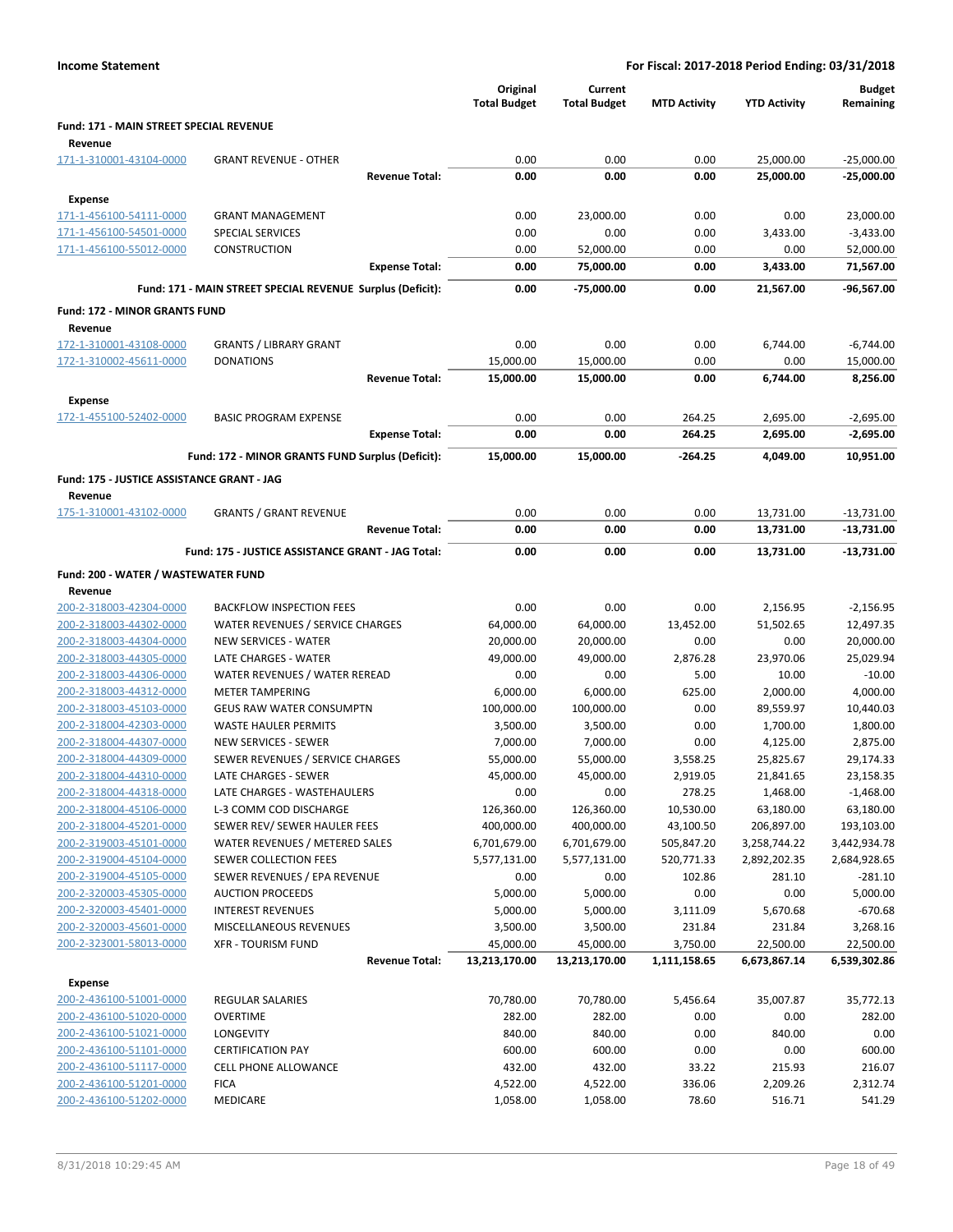200-2-436100-51203-0000 200-2-436100-51204-0000 200-2-436100-51205-0000 200-2-436100-51301-0000 200-2-436100-52001-0000 200-2-436100-52002-0000 200-2-436100-52305-0000 200-2-436100-53402-0000 200-2-436100-54001-0000 200-2-436100-54002-0000 200-2-436100-54101-0000 200-2-436100-54106-0000 200-2-436100-54201-0000 200-2-436100-54214-0000 200-2-436200-51001-0000 200-2-436200-51020-0000 200-2-436200-51021-0000 200-2-436200-51101-0000 200-2-436200-51117-0000 200-2-436200-51201-0000 200-2-436200-51202-0000 200-2-436200-51203-0000 200-2-436200-51204-0000 200-2-436200-51205-0000 200-2-436200-51301-0000 200-2-436200-51401-0000 200-2-436200-52001-0000 200-2-436200-52002-0000 200-2-436200-52101-0000 200-2-436200-52104-0000 200-2-436200-52105-0000 200-2-436200-52106-0000 200-2-436200-52201-0000 200-2-436200-52202-0000 200-2-436200-52203-0000 200-2-436200-52301-0000 200-2-436200-53201-0000 200-2-436200-53202-0000 200-2-436200-53203-0000 200-2-436200-53205-0000 200-2-436200-53310-0000 200-2-436200-53402-0000 200-2-436200-53403-0000 200-2-436200-53404-0000 200-2-436200-53605-0000 200-2-436200-53606-0000 200-2-436200-54001-0000 200-2-436200-54002-0000 200-2-436200-54201-0000 200-2-436200-54208-0000 200-2-436200-54212-0000 200-2-436200-54214-0000 200-2-436200-54219-0000 200-2-436200-54410-0000 200-2-436300-51001-0000 200-2-436300-51020-0000 200-2-436300-51021-0000 200-2-436300-51101-0000 200-2-436300-51117-0000

|                                                                     | Original<br><b>Total Budget</b> | Current               |                     |                     | <b>Budget</b>         |
|---------------------------------------------------------------------|---------------------------------|-----------------------|---------------------|---------------------|-----------------------|
|                                                                     |                                 | <b>Total Budget</b>   | <b>MTD Activity</b> | <b>YTD Activity</b> | Remaining             |
| <b>HEALTH INSURANCE</b>                                             | 21,450.00                       | 21,450.00             | 1,787.50            | 10,725.00           | 10,725.00             |
| <b>WORKERS COMPENSATION</b>                                         | 343.00                          | 343.00                | 28.58               | 171.48              | 171.52                |
| STATE UNEMPLOYMENT                                                  | 141.00                          | 141.00                | 5.15                | 16.11               | 124.89                |
| <b>TMRS</b>                                                         | 8,395.00                        | 8,395.00              | 637.92              | 4,104.38            | 4,290.62              |
| <b>OFFICE SUPPLIES</b>                                              | 500.00                          | 500.00                | 0.00                | 0.00                | 500.00                |
| POSTAGE / FREIGHT                                                   | 7,500.00                        | 7,500.00              | 22.13               | 32.43               | 7,467.57              |
| PUBLIC EDUCATION                                                    | 3,400.00                        | 3,400.00              | 0.00                | 0.00                | 3,400.00              |
| <b>BUILDING MAINTENANCE</b>                                         | 500.00                          | 500.00                | 195.03              | 890.67              | $-390.67$             |
| <b>TELEPHONE CHARGES</b>                                            | 4,000.08                        | 4,000.08              | 71.30               | 440.32              | 3,559.76              |
| <b>UTILITY CHARGES</b>                                              | 26,821.00                       | 26,821.00             | 3,101.57            | 15,559.35           | 11,261.65             |
| PROFESSIONAL SERVICES                                               | 2,000.00                        | 2,000.00              | 0.00                | 1,750.00            | 250.00                |
| <b>ATTORNEY FEES</b>                                                | 3,400.00                        | 3,400.00              | 0.00                | 0.00                | 3,400.00              |
| MEMBERSHIPS & SUBSCRIPTIONS                                         | 350.00                          | 350.00                | 0.00                | 0.00                | 350.00                |
| <b>TRAVEL &amp; TRAINING</b>                                        | 500.00                          | 500.00                | 0.00                | 0.00                | 500.00                |
| REGULAR SALARIES                                                    | 310,359.00                      | 310,359.00            | 22,867.28           | 149,014.65          | 161,344.35            |
| <b>OVERTIME</b>                                                     | 13,962.00                       | 13,962.00             | 112.08              | 10,856.24           | 3,105.76              |
| LONGEVITY                                                           | 3,174.00                        | 3,174.00              | 0.00                | 2,934.00            | 240.00                |
| <b>CERTIFICATION PAY</b>                                            | 3,000.00                        | 3,000.00              | 230.78              | 1,500.07            | 1,499.93              |
| <b>CELL PHONE ALLOWANCE</b>                                         | 432.00                          | 432.00                | 33.22               | 215.93              | 216.07                |
| <b>FICA</b>                                                         | 20,514.00                       | 20,514.00             | 1,329.52            | 9,570.41            | 10,943.59             |
| MEDICARE                                                            | 4,798.00                        | 4,798.00              | 310.94              | 2,238.25            | 2,559.75              |
| <b>HEALTH INSURANCE</b>                                             | 85,800.00                       | 85,800.00             | 7,150.00            | 42,900.00           | 42,900.00             |
| <b>WORKERS COMPENSATION</b>                                         | 11,447.00                       | 11,447.00             | 953.92              | 5,723.52            | 5,723.48              |
| <b>STATE UNEMPLOYMENT</b>                                           | 623.00                          | 623.00                | 17.08               | 70.51               | 552.49                |
| <b>TMRS</b>                                                         | 37,190.00                       | 37,190.00             | 2,700.88            | 18,684.73           | 18,505.27             |
| <b>CONTRA - SALARIES</b>                                            | 0.00                            | 0.00                  | 0.00                | $-802.72$           | 802.72                |
| <b>OFFICE SUPPLIES</b>                                              | 500.00                          | 500.00                | 190.26              | 426.40              | 73.60                 |
| POSTAGE / FREIGHT                                                   | 2,302.00                        | 2,302.00              | 1.23                | 5.59                | 2,296.41              |
| JANITORIAL SUPPLIES                                                 | 1,999.00                        | 1,999.00              | 0.00                | $-706.50$           | 2,705.50              |
| <b>WEARING APPAREL</b>                                              | 4,848.00                        | 4,848.00              | 422.97              | 1,525.28            | 3,322.72              |
| <b>LABORATORY</b>                                                   | 14,432.00                       | 14,432.00             | 2,324.25            | 9,094.04            | 5,337.96              |
| <b>CHEMICAL SUPPLIES</b>                                            | 298,400.00                      | 298,400.00            | 15,959.85           | 104,225.44          | 194,174.56            |
| MINOR TOOLS & EQUIPMENT                                             | 1,475.00                        | 1,475.00              | 78.13               | 409.64              | 1,065.36              |
| <b>MECHANICAL SUPPLIES</b>                                          | 1,591.00                        | 1,591.00              | 1,235.83            | 3,238.89            | $-1,647.89$           |
| <b>MOTOR VEHICLE FUEL</b>                                           | 5,500.00                        | 5,500.00              | 400.29              | 1,938.73            | 3,561.27              |
| <b>SAFETY SUPPLIES</b>                                              | 1,500.00                        | 1,500.00              | 0.00                | 451.32              | 1,048.68              |
| FURNITURE & OFFICE EQUIPMENT                                        | 250.00                          | 250.00                | 0.00                | 0.00                | 250.00                |
| MACHINE, TOOLS & IMPLMNTS                                           | 2,130.00                        | 2,130.00              | 2,498.00            | 4,496.79            | $-2,366.79$           |
| <b>INSTRUMENTS &amp; APPARATUS</b>                                  | 6,524.00                        | 6,524.00              | 238.72              | 238.72              | 6,285.28              |
| <b>MOTOR VEHICLES</b>                                               | 3,200.00                        | 3,200.00              | 0.00                | 35.88               | 3,164.12              |
| RESVRS/STRG TANKS/ST PIPE                                           | 20,070.00<br>1,400.00           | 20,070.00<br>1,400.00 | 45.08<br>0.00       | 318.37              | 19,751.63<br>1,182.49 |
| <b>BUILDING MAINTENANCE</b><br><b>HEATING &amp; COOLING SYSTEMS</b> |                                 |                       | 0.00                | 217.51<br>0.00      | 3,700.00              |
| STRUCTURES / EXTERIOR STRUCTURES                                    | 3,700.00<br>500.00              | 3,700.00<br>500.00    | 0.00                | 503.41              | $-3.41$               |
| STRUCTURES / FILTRATION PLANT                                       | 31,210.00                       | 31,210.00             | 2,497.11            | 21,199.06           | 10,010.94             |
| <b>MAINT - GROUNDS</b>                                              | 340.00                          | 340.00                | 52.00               | 52.00               | 288.00                |
| <b>TELEPHONE CHARGES</b>                                            | 15,500.00                       | 15,500.00             | 1,116.61            | 5,988.85            | 9,511.15              |
| UTILITY CHARGES                                                     | 360,000.00                      | 360,000.00            | 60,858.76           | 235,146.36          | 124,853.64            |
| <b>MEMBERSHIPS &amp; SUBSCRIPTIONS</b>                              | 1,721.00                        | 1,721.00              | 0.00                | 75.00               | 1,646.00              |
| <b>LABORATORY WORK</b>                                              | 21,720.00                       | 21,720.00             | 4,879.80            | 10,293.45           | 11,426.55             |
| PRINTING                                                            | 700.00                          | 700.00                | 0.00                | 0.00                | 700.00                |
| <b>TRAVEL &amp; TRAINING</b>                                        | 5,330.00                        | 5,330.00              | 0.00                | 1,725.00            | 3,605.00              |
| SABINE RIVER AUTHORITY                                              | 1,049,386.80                    | 1,049,386.80          | 88,148.50           | 432,347.39          | 617,039.41            |
| PERMITS/FEES                                                        | 23,300.00                       | 23,300.00             | 0.00                | 25,793.60           | $-2,493.60$           |
| REGULAR SALARIES                                                    | 386,158.00                      | 386,158.00            | 27,624.70           | 187,292.66          | 198,865.34            |
| <b>OVERTIME</b>                                                     | 46,034.00                       | 46,034.00             | 2,694.12            | 35,004.05           | 11,029.95             |
| LONGEVITY                                                           | 5,840.00                        | 5,840.00              | 0.00                | 5,348.00            | 492.00                |
| <b>CERTIFICATION PAY</b>                                            | 900.00                          | 900.00                | 46.16               | 300.04              | 599.96                |
| CELL PHONE ALLOWANCE                                                | 216.00                          | 216.00                | 16.62               | 108.03              | 107.97                |
|                                                                     |                                 |                       |                     |                     |                       |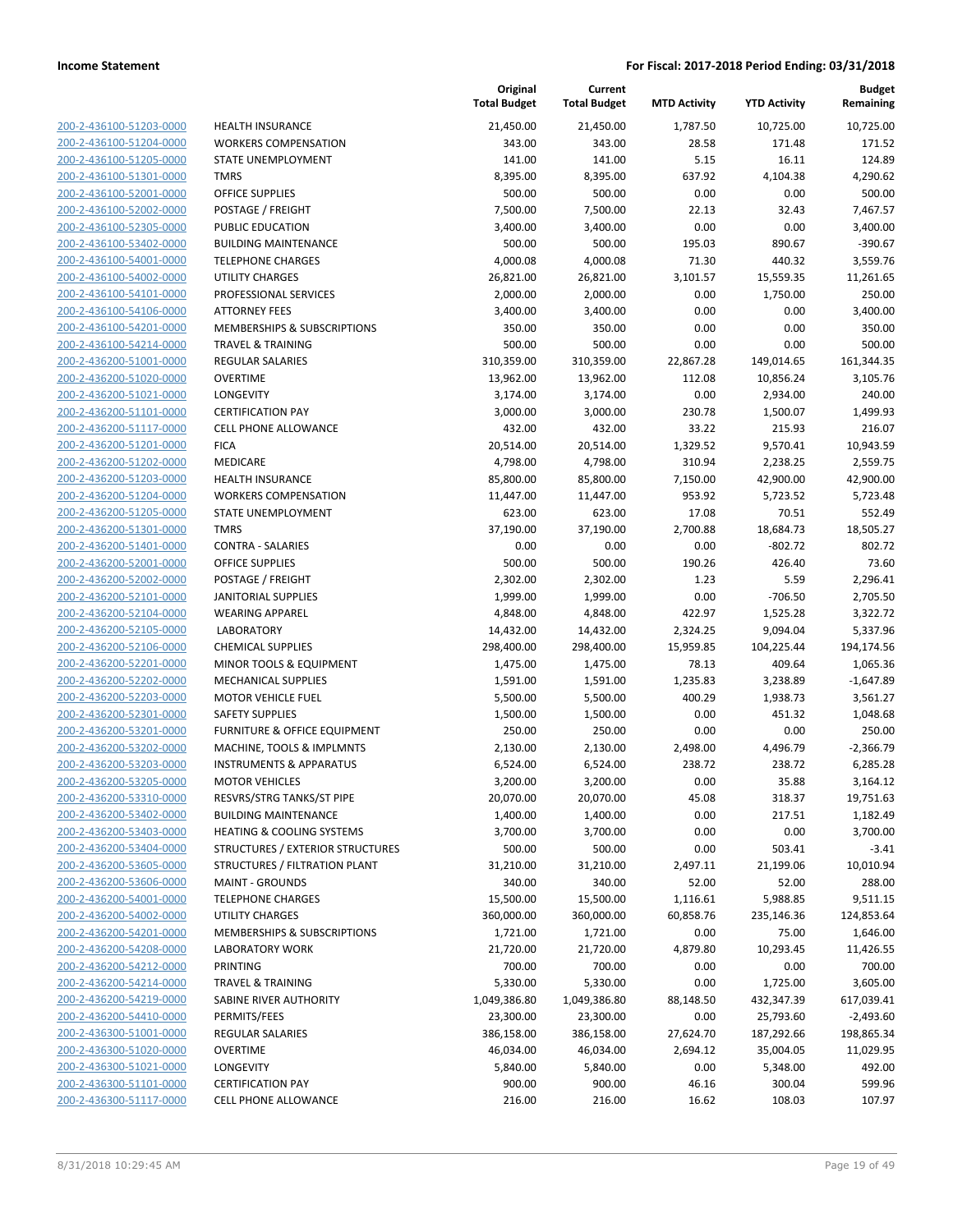| 200-2-436300-51201-0000 | FIC/       |
|-------------------------|------------|
| 200-2-436300-51202-0000 | MEI        |
| 200-2-436300-51203-0000 | HEA        |
| 200-2-436300-51204-0000 | <b>WO</b>  |
| 200-2-436300-51205-0000 | <b>STA</b> |
| 200-2-436300-51301-0000 | <b>TMI</b> |
| 200-2-436300-51401-0000 | COI        |
|                         | OFF        |
| 200-2-436300-52001-0000 |            |
| 200-2-436300-52002-0000 | <b>POS</b> |
| 200-2-436300-52005-0000 | PRII       |
| 200-2-436300-52103-0000 | MEI        |
| 200-2-436300-52104-0000 | WE.        |
| 200-2-436300-52106-0000 | CHE        |
| 200-2-436300-52201-0000 | MIN        |
| 200-2-436300-52203-0000 | мo         |
| 200-2-436300-52303-0000 | TRA        |
| 200-2-436300-53201-0000 | FUR        |
| 200-2-436300-53202-0000 | MA         |
| 200-2-436300-53205-0000 | MO         |
| 200-2-436300-53207-0000 | Rad        |
| 200-2-436300-53210-0000 | FIRE       |
| 200-2-436300-53211-0000 | ME.        |
| 200-2-436300-53306-0000 | WA         |
| 200-2-436300-54001-0000 | TEL        |
| 200-2-436300-54214-0000 | <b>TRA</b> |
| 200-2-437200-51001-0000 | REC        |
| 200-2-437200-51020-0000 | OVE        |
| 200-2-437200-51021-0000 | LON        |
| 200-2-437200-51101-0000 | CER        |
| 200-2-437200-51117-0000 | CEL        |
| 200-2-437200-51201-0000 | FIC/       |
| 200-2-437200-51202-0000 | MEI        |
| 200-2-437200-51203-0000 | HEA        |
| 200-2-437200-51204-0000 | wo         |
| 200-2-437200-51205-0000 | STA        |
| 200-2-437200-51301-0000 | <b>TMI</b> |
| 200-2-437200-51401-0000 | COI        |
| 200-2-437200-52001-0000 | OFF        |
| 200-2-437200-52103-0000 | MEI        |
| 200-2-437200-52104-0000 | WE.        |
| 200-2-437200-52106-0000 | CHE        |
| 200-2-437200-52107-0000 | BO1        |
| 200-2-437200-52201-0000 | MIN        |
| 200-2-437200-52203-0000 | мo         |
| 200-2-437200-52303-0000 | TRA        |
| 200-2-437200-53202-0000 | MA         |
| 200-2-437200-53205-0000 | MO         |
| 200-2-437200-53207-0000 | rad        |
| 200-2-437200-53309-0000 | SAN        |
| 200-2-437200-53311-0000 | LIFT       |
| 200-2-437200-54001-0000 | TEL        |
| 200-2-437200-54002-0000 | UTI        |
| 200-2-437200-54214-0000 | TRA        |
| 200-2-437300-51001-0000 | REC        |
| 200-2-437300-51020-0000 | ovi        |
| 200-2-437300-51021-0000 | LON        |
|                         | CER        |
| 200-2-437300-51101-0000 | CEL        |
| 200-2-437300-51117-0000 |            |
| 200-2-437300-51201-0000 | FIC/       |

|                         |                              | Original<br><b>Total Budget</b> | Current<br><b>Total Budget</b> | <b>MTD Activity</b> | <b>YTD Activity</b> | <b>Budget</b><br>Remaining |
|-------------------------|------------------------------|---------------------------------|--------------------------------|---------------------|---------------------|----------------------------|
| 200-2-436300-51201-0000 | <b>FICA</b>                  | 27,179.00                       | 27,179.00                      | 1,785.44            | 13,661.85           | 13,517.15                  |
| 200-2-436300-51202-0000 | MEDICARE                     | 6,356.00                        | 6,356.00                       | 417.56              | 3,195.14            | 3,160.86                   |
| 200-2-436300-51203-0000 | HEALTH INSURANCE             | 123,338.00                      | 123,338.00                     | 10,278.17           | 61,669.02           | 61,668.98                  |
| 200-2-436300-51204-0000 | <b>WORKERS COMPENSATION</b>  | 14,947.00                       | 14,947.00                      | 1,245.58            | 7,473.48            | 7,473.52                   |
| 200-2-436300-51205-0000 | STATE UNEMPLOYMENT           | 869.00                          | 869.00                         | 19.98               | 93.59               | 775.41                     |
| 200-2-436300-51301-0000 | <b>TMRS</b>                  | 49,704.00                       | 49,704.00                      | 3,467.44            | 25,795.88           | 23,908.12                  |
| 200-2-436300-51401-0000 | <b>CONTRA - SALARIES</b>     | 0.00                            | 0.00                           | $-2,603.26$         | $-10,957.76$        | 10,957.76                  |
| 200-2-436300-52001-0000 | <b>OFFICE SUPPLIES</b>       | 300.00                          | 300.00                         | 0.00                | 222.47              | 77.53                      |
| 200-2-436300-52002-0000 | POSTAGE / FREIGHT            | 50.00                           | 50.00                          | 0.00                | 0.00                | 50.00                      |
| 200-2-436300-52005-0000 | PRINTED MATERIALS            | 100.00                          | 100.00                         | 0.00                | 0.00                | 100.00                     |
| 200-2-436300-52103-0000 | <b>MEETING SUPPLIES</b>      | 100.00                          | 100.00                         | 0.00                | 71.00               | 29.00                      |
| 200-2-436300-52104-0000 | <b>WEARING APPAREL</b>       | 15,000.00                       | 15,000.00                      | 98.99               | 6,274.76            | 8,725.24                   |
| 200-2-436300-52106-0000 | <b>CHEMICAL SUPPLIES</b>     | 500.00                          | 500.00                         | 0.00                | 0.00                | 500.00                     |
| 200-2-436300-52201-0000 | MINOR TOOLS & EQUIPMENT      | 8,500.00                        | 8,500.00                       | 1,290.34            | 4,262.53            | 4,237.47                   |
| 200-2-436300-52203-0000 | <b>MOTOR VEHICLE FUEL</b>    | 25,000.00                       | 25,000.00                      | 2,377.17            | 12,638.09           | 12,361.91                  |
| 200-2-436300-52303-0000 | <b>TRAINING SUPPLIES</b>     | 200.00                          | 200.00                         | 0.00                | 0.00                | 200.00                     |
| 200-2-436300-53201-0000 | FURNITURE & OFFICE EQUIPMENT | 100.00                          | 100.00                         | 0.00                | 0.00                | 100.00                     |
| 200-2-436300-53202-0000 | MACHINE, TOOLS & IMPLMNTS    | 5,000.00                        | 5,000.00                       | 82.52               | 1,707.48            | 3,292.52                   |
| 200-2-436300-53205-0000 | <b>MOTOR VEHICLES</b>        | 30,000.00                       | 30,000.00                      | 1,334.51            | 5,428.03            | 24,571.97                  |
| 200-2-436300-53207-0000 | RADIO/COMMUNICATIONS         | 4,500.00                        | 4,500.00                       | 0.00                | 4,554.66            | $-54.66$                   |
| 200-2-436300-53210-0000 | <b>FIRE HYDRANTS</b>         | 8,000.00                        | 8,000.00                       | 0.00                | 8,016.35            | $-16.35$                   |
| 200-2-436300-53211-0000 | <b>METERS &amp; SETTINGS</b> | 70,000.00                       | 70,000.00                      | 17,471.64           | 26,585.43           | 43,414.57                  |
| 200-2-436300-53306-0000 | <b>WATER MAINS</b>           | 165,000.00                      | 165,000.00                     | 16,563.16           | 87,548.74           | 77,451.26                  |
| 200-2-436300-54001-0000 | <b>TELEPHONE CHARGES</b>     | 1,800.00                        | 1,800.00                       | 134.01              | 799.12              | 1,000.88                   |
| 200-2-436300-54214-0000 | <b>TRAVEL &amp; TRAINING</b> | 4,000.00                        | 4,000.00                       | 2,066.99            | 2,570.99            | 1,429.01                   |
| 200-2-437200-51001-0000 | <b>REGULAR SALARIES</b>      | 367,484.00                      | 367,484.00                     | 29,311.33           | 189,066.45          | 178,417.55                 |
| 200-2-437200-51020-0000 | <b>OVERTIME</b>              | 56,917.00                       | 56,917.00                      | 4,162.49            | 37,770.94           | 19,146.06                  |
| 200-2-437200-51021-0000 | LONGEVITY                    | 14,102.00                       | 14,102.00                      | 0.00                | 13,772.00           | 330.00                     |
| 200-2-437200-51101-0000 | <b>CERTIFICATION PAY</b>     | 1,500.00                        | 1,500.00                       | 92.30               | 599.95              | 900.05                     |
| 200-2-437200-51117-0000 | <b>CELL PHONE ALLOWANCE</b>  | 216.00                          | 216.00                         | 16.60               | 107.90              | 108.10                     |
| 200-2-437200-51201-0000 | <b>FICA</b>                  | 27,084.00                       | 27,084.00                      | 2,034.44            | 14,668.77           | 12,415.23                  |
| 200-2-437200-51202-0000 | MEDICARE                     | 6,334.00                        | 6,334.00                       | 475.79              | 3,430.58            | 2,903.42                   |
| 200-2-437200-51203-0000 | HEALTH INSURANCE             | 123,338.00                      | 123,338.00                     | 10,278.17           | 61,669.02           | 61,668.98                  |
| 200-2-437200-51204-0000 | <b>WORKERS COMPENSATION</b>  | 10,501.00                       | 10,501.00                      | 875.08              | 5,250.48            | 5,250.52                   |
| 200-2-437200-51205-0000 | STATE UNEMPLOYMENT           | 799.00                          | 799.00                         | 19.62               | 90.27               | 708.73                     |
| 200-2-437200-51301-0000 | <b>TMRS</b>                  | 49,527.00                       | 49,527.00                      | 3,839.42            | 27,105.00           | 22,422.00                  |
| 200-2-437200-51401-0000 | <b>CONTRA - SALARIES</b>     | 0.00                            | 0.00                           | $-392.86$           | $-692.77$           | 692.77                     |
| 200-2-437200-52001-0000 | <b>OFFICE SUPPLIES</b>       | 300.00                          | 300.00                         | 296.67              | 438.53              | $-138.53$                  |
| 200-2-437200-52103-0000 | <b>MEETING SUPPLIES</b>      | 150.00                          | 150.00                         | 0.00                | 0.00                | 150.00                     |
| 200-2-437200-52104-0000 | <b>WEARING APPAREL</b>       | 15,000.00                       | 15,000.00                      | 0.00                | 4,525.55            | 10,474.45                  |
| 200-2-437200-52106-0000 | <b>CHEMICAL SUPPLIES</b>     | 2,400.00                        | 2,400.00                       | 0.00                | 0.00                | 2,400.00                   |
| 200-2-437200-52107-0000 | <b>BOTANICAL SUPPLIES</b>    | 400.00                          | 400.00                         | 0.00                | 0.00                | 400.00                     |
| 200-2-437200-52201-0000 | MINOR TOOLS & EQUIPMENT      | 6,500.00                        | 6,500.00                       | 235.47              | 1,609.03            | 4,890.97                   |
| 200-2-437200-52203-0000 | <b>MOTOR VEHICLE FUEL</b>    | 24,030.00                       | 24,030.00                      | 2,738.80            | 10,852.91           | 13,177.09                  |
| 200-2-437200-52303-0000 | <b>TRAINING SUPPLIES</b>     | 150.00                          | 150.00                         | 0.00                | 0.00                | 150.00                     |
| 200-2-437200-53202-0000 | MACHINE, TOOLS & IMPLMNTS    | 4,965.00                        | 4,965.00                       | 0.00                | 1,373.20            | 3,591.80                   |
| 200-2-437200-53205-0000 | <b>MOTOR VEHICLES</b>        | 21,000.00                       | 21,000.00                      | 2,553.72            | 5,199.79            | 15,800.21                  |
| 200-2-437200-53207-0000 | RADIO/COMMUNICATIONS         | 3,000.00                        | 3,000.00                       | 0.00                | 1,060.00            | 1,940.00                   |
| 200-2-437200-53309-0000 | SANITARY SEWER & TCEQ SSO    | 69,000.00                       | 69,000.00                      | 14,025.12           | 41,983.62           | 27,016.38                  |
| 200-2-437200-53311-0000 | <b>LIFT STATIONS</b>         | 22,500.00                       | 22,500.00                      | 258.11              | 6,403.57            | 16,096.43                  |
| 200-2-437200-54001-0000 | <b>TELEPHONE CHARGES</b>     | 5,500.00                        | 5,500.00                       | 402.98              | 2,097.25            | 3,402.75                   |
| 200-2-437200-54002-0000 | UTILITY CHARGES              | 27,000.00                       | 27,000.00                      | 3,082.08            | 13,946.00           | 13,054.00                  |
| 200-2-437200-54214-0000 | <b>TRAVEL &amp; TRAINING</b> | 3,000.00                        | 3,000.00                       | 111.00              | 1,528.00            | 1,472.00                   |
| 200-2-437300-51001-0000 | <b>REGULAR SALARIES</b>      | 489,292.00                      | 489,292.00                     | 35,849.12           | 238,487.04          | 250,804.96                 |
| 200-2-437300-51020-0000 | <b>OVERTIME</b>              | 36,000.00                       | 36,000.00                      | 2,489.54            | 21,212.25           | 14,787.75                  |
| 200-2-437300-51021-0000 | LONGEVITY                    | 15,432.00                       | 15,432.00                      | 0.00                | 15,432.00           | 0.00                       |
| 200-2-437300-51101-0000 | <b>CERTIFICATION PAY</b>     | 7,200.00                        | 7,200.00                       | 415.38              | 2,838.45            | 4,361.55                   |
| 200-2-437300-51117-0000 | CELL PHONE ALLOWANCE         | 1,296.00                        | 1,296.00                       | 33.22               | 215.93              | 1,080.07                   |
| 200-2-437300-51201-0000 | <b>FICA</b>                  | 33,822.00                       | 33,822.00                      | 2,260.20            | 16,551.97           | 17,270.03                  |
|                         |                              |                                 |                                |                     |                     |                            |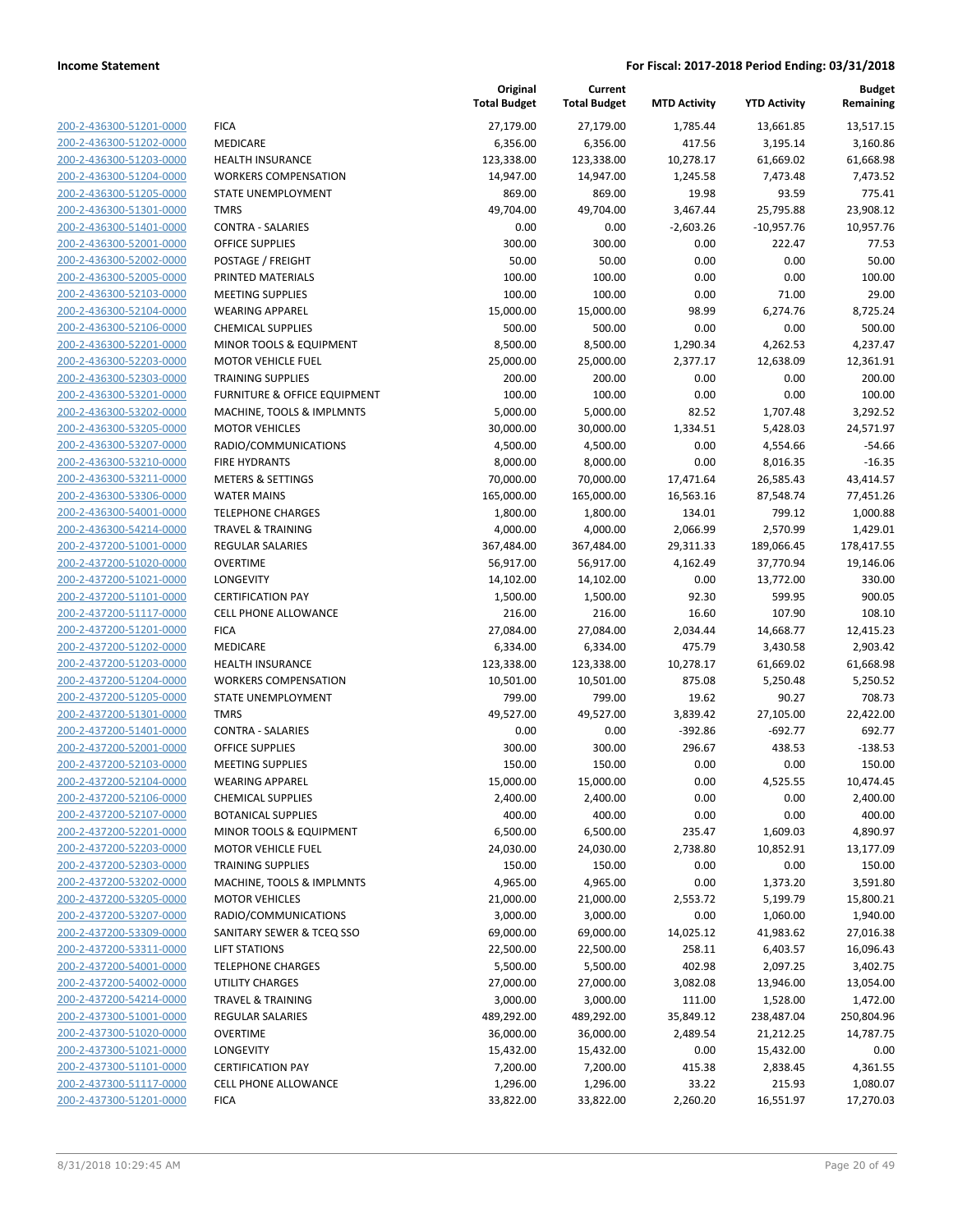|                         |                                                        | Original<br><b>Total Budget</b> | Current<br><b>Total Budget</b> | <b>MTD Activity</b> | <b>YTD Activity</b> | <b>Budget</b><br>Remaining |
|-------------------------|--------------------------------------------------------|---------------------------------|--------------------------------|---------------------|---------------------|----------------------------|
| 200-2-437300-51202-0000 | MEDICARE                                               | 7,910.00                        | 7,910.00                       | 528.60              | 3,871.02            | 4,038.98                   |
| 200-2-437300-51203-0000 | <b>HEALTH INSURANCE</b>                                | 128,700.00                      | 128,700.00                     | 10,725.00           | 64,350.00           | 64,350.00                  |
| 200-2-437300-51204-0000 | <b>WORKERS COMPENSATION</b>                            | 11,807.00                       | 11,807.00                      | 983.92              | 5,903.52            | 5,903.48                   |
| 200-2-437300-51205-0000 | STATE UNEMPLOYMENT                                     | 844.00                          | 844.00                         | 17.76               | 98.19               | 745.81                     |
| 200-2-437300-51301-0000 | <b>TMRS</b>                                            | 62,788.00                       | 62,788.00                      | 4,507.06            | 31,944.64           | 30,843.36                  |
| 200-2-437300-52001-0000 | <b>OFFICE SUPPLIES</b>                                 | 600.00                          | 600.00                         | 139.98              | 195.14              | 404.86                     |
| 200-2-437300-52002-0000 | POSTAGE / FREIGHT                                      | 600.00                          | 600.00                         | 90.79               | 150.09              | 449.91                     |
| 200-2-437300-52005-0000 | PRINTED MATERIALS                                      | 1,200.00                        | 1,200.00                       | 0.00                | 24.00               | 1,176.00                   |
| 200-2-437300-52101-0000 | <b>JANITORIAL SUPPLIES</b>                             | 1,650.00                        | 1,650.00                       | 0.00                | 698.91              | 951.09                     |
| 200-2-437300-52102-0000 | REFERENCE SUPPLIES                                     | 500.00                          | 500.00                         | 0.00                | 0.00                | 500.00                     |
| 200-2-437300-52104-0000 | <b>WEARING APPAREL</b>                                 | 11,000.00                       | 11,000.00                      | 0.00                | 1,753.45            | 9,246.55                   |
| 200-2-437300-52105-0000 | <b>LABORATORY</b>                                      | 15,000.00                       | 15,000.00                      | 307.00              | 3,974.66            | 11,025.34                  |
| 200-2-437300-52106-0000 | <b>CHEMICAL SUPPLIES</b>                               | 52,000.00                       | 52,000.00                      | 6,552.00            | 26,728.00           | 25,272.00                  |
| 200-2-437300-52107-0000 | <b>BOTANICAL SUPPLIES</b>                              | 900.00                          | 900.00                         | 0.00                | 0.00                | 900.00                     |
| 200-2-437300-52201-0000 | MINOR TOOLS & EQUIPMENT                                | 6,300.00                        | 6,300.00                       | 36.67               | 2,320.13            | 3,979.87                   |
| 200-2-437300-52202-0000 | <b>MECHANICAL SUPPLIES</b>                             | 18,400.00                       | 18,400.00                      | 1,537.78            | 13,303.86           | 5,096.14                   |
| 200-2-437300-52203-0000 | <b>MOTOR VEHICLE FUEL</b>                              | 5,500.00                        | 5,500.00                       | 225.61              | 2,804.34            | 2,695.66                   |
| 200-2-437300-52301-0000 | <b>SAFETY SUPPLIES</b>                                 | 2,300.00                        | 2,300.00                       | 383.87              | 1,067.08            | 1,232.92                   |
| 200-2-437300-53202-0000 | MACHINE, TOOLS & IMPLMNTS                              | 60,000.00                       | 60,000.00                      | 1,075.00            | 25,392.55           | 34,607.45                  |
| 200-2-437300-53203-0000 | <b>INSTRUMENTS &amp; APPARATUS</b>                     | 6,000.00                        | 6,000.00                       | 2,046.35            | 2,215.30            | 3,784.70                   |
| 200-2-437300-53205-0000 | <b>MOTOR VEHICLES</b>                                  | 5,000.00                        | 5,000.00                       | 1,562.50            | 1,844.46            | 3,155.54                   |
| 200-2-437300-53402-0000 | <b>BUILDING MAINTENANCE</b>                            | 6,000.00                        | 6,000.00                       | 4,400.00            | 4,561.42            | 1,438.58                   |
| 200-2-437300-54001-0000 | <b>TELEPHONE CHARGES</b>                               | 6,000.00                        | 6,000.00                       | 396.51              | 2,429.31            | 3,570.69                   |
| 200-2-437300-54002-0000 | <b>UTILITY CHARGES</b>                                 | 400,000.00                      | 400,000.00                     | 30,312.66           | 189,619.90          | 210,380.10                 |
| 200-2-437300-54201-0000 | MEMBERSHIPS & SUBSCRIPTIONS                            | 12,000.00                       | 12,000.00                      | 2,658.09            | 7,632.88            | 4,367.12                   |
| 200-2-437300-54208-0000 | <b>LABORATORY WORK</b>                                 | 12,400.00                       | 12,400.00                      | 550.00              | 3,358.25            | 9,041.75                   |
| 200-2-437300-54214-0000 | <b>TRAVEL &amp; TRAINING</b>                           | 4,900.00                        | 4,900.00                       | 46.75               | 1,321.64            | 3,578.36                   |
| 200-2-437300-54403-0000 | <b>DISPOSAL CHARGES</b>                                | 95,000.00                       | 95,000.00                      | 10,520.19           | 50,170.74           | 44,829.26                  |
| 200-2-437300-54410-0000 | PERMITS/FEES                                           | 74,000.00                       | 74,000.00                      | 161.00              | 37,786.32           | 36,213.68                  |
| 200-2-471200-56406-0000 | SERIES 2010 GO REF INTRST                              | 0.00                            | 0.00                           | 0.00                | 16,318.26           | $-16,318.26$               |
| 200-2-471200-56408-0000 | 2011 GO REFUND INTEREST                                | 0.00                            | 0.00                           | 0.00                | 40,370.67           | $-40,370.67$               |
| 200-2-471200-56607-0000 | 08 REV BONDS - INTEREST                                | 325,075.00                      | 325,075.00                     | 0.00                | 122,689.42          | 202,385.58                 |
| 200-2-471200-56609-0000 | 2018 REV BONDS - INTEREST                              | 350,588.00                      | 350,588.00                     | 0.00                | 0.00                | 350,588.00                 |
| 200-2-475100-56002-0000 | MISCELLANEOUS DEBT EXP / AGENT FEE                     | 750.00                          | 750.00                         | 0.00                | 550.00              | 200.00                     |
| 200-2-475100-56005-0000 | ARBITRAGE                                              | 1,750.00                        | 1,750.00                       | 0.00                | 1,750.00            | 0.00                       |
| 200-2-480000-52003-0000 | <b>COPIER CHARGES</b>                                  | 10,600.00                       | 10,600.00                      | 759.83              | 3,860.47            | 6,739.53                   |
| 200-2-480000-52006-0000 | <b>COPIER PAPER</b>                                    | 500.00                          | 500.00                         | 63.00               | 125.96              | 374.04                     |
| 200-2-480000-54002-0000 | <b>UTILITY CHARGES</b>                                 | 3,000.00                        | 3,000.00                       | 1,070.55            | 5,721.55            | $-2,721.55$                |
| 200-2-480000-54226-0000 | <b>INSURANCE EXPENSE</b>                               | 41,390.00                       | 41,390.00                      | 0.00                | 41,656.50           | $-266.50$                  |
| 200-2-480000-57002-0000 | <b>BAD DEBT EXPENSE</b>                                | 34,327.00                       | 34,327.00                      | 0.00                | 0.00                | 34,327.00                  |
| 200-2-480000-57005-0000 | <b>ACCRUED VAC &amp; SICK PAY</b>                      | 30,000.00                       | 30,000.00                      | 0.00                | 4,485.25            | 25,514.75                  |
| 200-2-480000-57008-0000 | <b>BANK CHARGES</b>                                    | 30,000.00                       | 30,000.00                      | 1,850.22            | 13,132.07           | 16,867.93                  |
| 200-2-491000-58001-0000 | <b>XFR - GENERAL FUND</b>                              | 0.00                            | 0.00                           | 107,591.60          | 645,845.22          | $-645,845.22$              |
| 200-2-491000-58037-0000 | XFR - DEBT SERVICE FUND                                | 1,532,906.25                    | 1,532,906.25                   | 127,742.19          | 766,453.14          | 766,453.11                 |
| 200-2-491000-58112-0000 | TX CDBG GRANT FUND                                     | 0.00                            | 31,205.00                      | 0.00                | 31,205.00           | 0.00                       |
| 200-2-491000-58120-0000 | XFR - UTILITY CIP FUND                                 | 363,117.00                      | 363,117.00                     | 30,259.75           | 181,558.50          | 181,558.50                 |
| 200-2-495000-58580-0000 | CA - GENERAL FUND - GENERAL GOVERNMENT                 | 318,332.00                      | 318,332.00                     | 26,527.67           | 159,166.02          | 159,165.98                 |
| 200-2-495000-58581-0000 | CA - GENERAL FUND - PUBLIC WORKS                       | 162,430.00                      | 162,430.00                     | 13,535.83           | 81,214.98           | 81,215.02                  |
| 200-2-495000-58701-0000 | CA - CENTRAL SERVICE FUND                              | 208,949.00                      | 208,949.00                     | 17,412.42           | 104,474.52          | 104,474.48                 |
| 200-2-495000-58710-0000 | CA - INSURANCE FUND                                    | 102,895.00                      | 102,895.00                     | 8,574.58            | 51,447.48           | 51,447.52                  |
| 200-2-495000-58720-0000 | CA - MIS FUN                                           | 97,623.00                       | 97,623.00                      | 8,135.25            | 48,811.50           | 48,811.50                  |
| 200-2-495000-58900-0000 | <b>CA - ELECTRIC FUND</b>                              | 608,011.00                      | 608,011.00                     | 50,667.58           | 304,005.48          | 304,005.52                 |
|                         | <b>Expense Total:</b>                                  | 10,205,614.13                   | 10,236,819.13                  | 904,237.98          | 5,513,044.42        | 4,723,774.71               |
|                         | Fund: 200 - WATER / WASTEWATER FUND Surplus (Deficit): | 3,007,555.87                    | 2,976,350.87                   | 206,920.67          | 1,160,822.72        | 1,815,528.15               |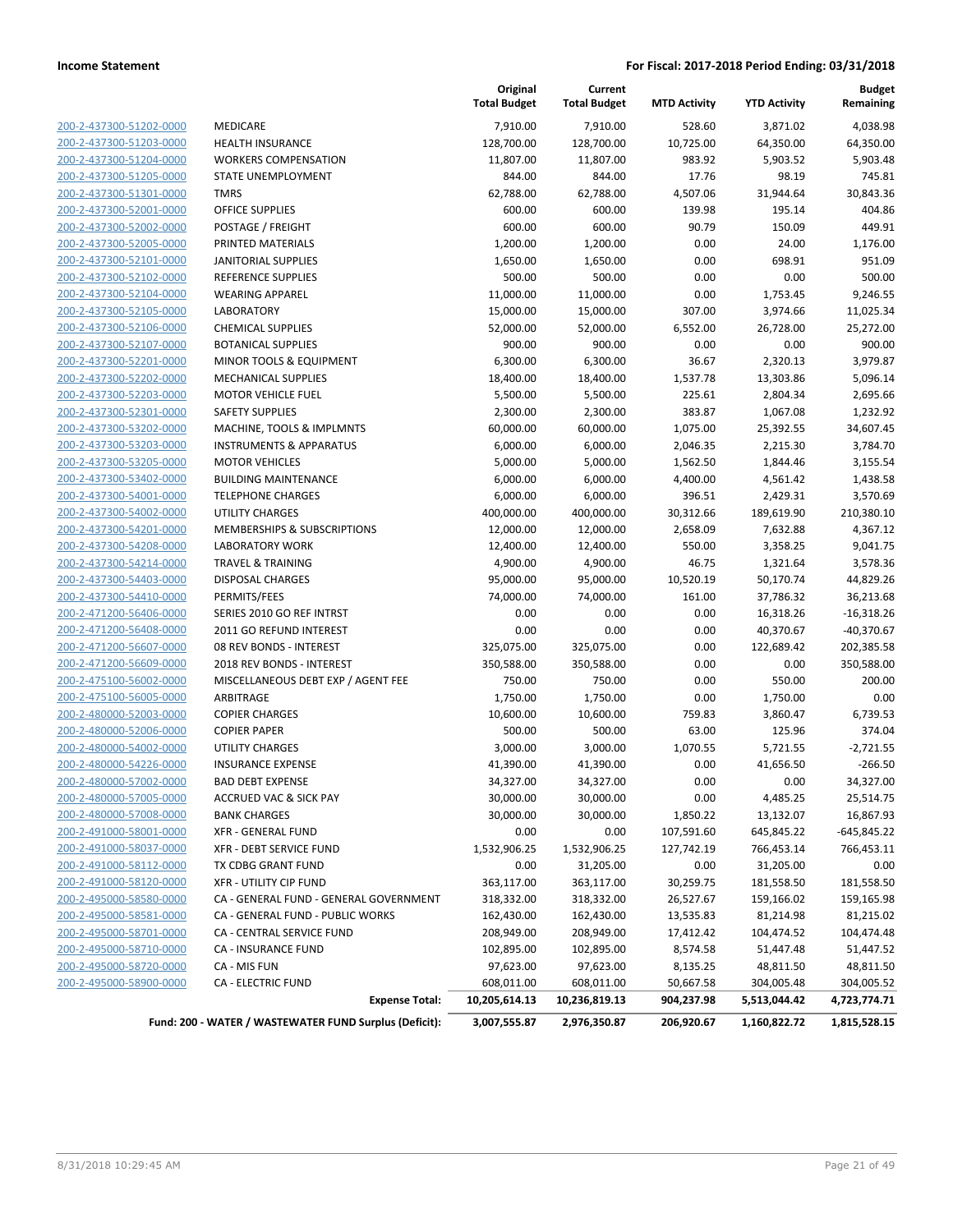|                                                |                                                                  |                       | Original<br><b>Total Budget</b> | Current<br><b>Total Budget</b> | <b>MTD Activity</b> | <b>YTD Activity</b> | <b>Budget</b><br>Remaining |
|------------------------------------------------|------------------------------------------------------------------|-----------------------|---------------------------------|--------------------------------|---------------------|---------------------|----------------------------|
| <b>Fund: 210 - WATER IMPACT FEES</b>           |                                                                  |                       |                                 |                                |                     |                     |                            |
| Revenue                                        |                                                                  |                       |                                 |                                |                     |                     |                            |
| 210-2-319001-45401-0000                        | <b>INTEREST REVENUES</b>                                         |                       | 0.00                            | 0.00                           | 0.03                | 0.05                | $-0.05$                    |
|                                                |                                                                  | <b>Revenue Total:</b> | 0.00                            | 0.00                           | 0.03                | 0.05                | $-0.05$                    |
|                                                | Fund: 210 - WATER IMPACT FEES Total:                             |                       | 0.00                            | 0.00                           | 0.03                | 0.05                | $-0.05$                    |
| <b>Fund: 211 - WASTEWATER IMPACT FEES</b>      |                                                                  |                       |                                 |                                |                     |                     |                            |
| Revenue                                        |                                                                  |                       |                                 |                                |                     |                     |                            |
| 211-2-319001-45401-0000                        | <b>INTEREST REVENUES</b>                                         |                       | 0.00                            | 0.00                           | 1.65                | 3.03                | $-3.03$                    |
|                                                |                                                                  | <b>Revenue Total:</b> | 0.00                            | 0.00                           | 1.65                | 3.03                | $-3.03$                    |
|                                                |                                                                  |                       |                                 |                                |                     |                     |                            |
| <b>Expense</b>                                 |                                                                  |                       | 10.00                           |                                | 0.09                |                     |                            |
| 211-2-480000-57008-0000                        | <b>BANK CHARGES</b>                                              | <b>Expense Total:</b> | 10.00                           | 10.00<br>10.00                 | 0.09                | 0.31<br>0.31        | 9.69<br>9.69               |
|                                                |                                                                  |                       |                                 |                                |                     |                     |                            |
|                                                | Fund: 211 - WASTEWATER IMPACT FEES Surplus (Deficit):            |                       | $-10.00$                        | $-10.00$                       | 1.56                | 2.72                | $-12.72$                   |
| Revenue                                        | Fund: 212 - TX COMMUNITY DEV SWR SYSTEM IMPROV PROG GRANT        |                       |                                 |                                |                     |                     |                            |
| 212-2-310001-43105-0000                        | MISCELLANEOUS / GRANTS                                           |                       | 0.00                            | 275,000.00                     | 0.00                | 0.00                | 275,000.00                 |
| 212-2-323001-46100-0000                        | <b>XFR - UTILITY FUND</b>                                        |                       | 0.00                            | 31,205.00                      | 0.00                | 31,205.00           | 0.00                       |
|                                                |                                                                  | <b>Revenue Total:</b> | 0.00                            | 306,205.00                     | 0.00                | 31,205.00           | 275,000.00                 |
| <b>Expense</b>                                 |                                                                  |                       |                                 |                                |                     |                     |                            |
| 212-2-431700-51401-0000                        | <b>CONTRA - SALARIES</b>                                         |                       | 0.00                            | 23,795.00                      | 0.00                | 0.00                | 23,795.00                  |
| 212-2-436300-55007-0000                        | ENG/ARCHITECTS/MGMT                                              |                       | 0.00                            | 31,205.00                      | 0.00                | 7,450.00            | 23,755.00                  |
| 212-2-436300-55012-0000                        | <b>CONSTRUCTION</b>                                              |                       | 0.00                            | 275,000.00                     | 0.00                | 0.00                | 275,000.00                 |
|                                                |                                                                  | <b>Expense Total:</b> | 0.00                            | 330,000.00                     | 0.00                | 7,450.00            | 322,550.00                 |
|                                                | Fund: 212 - TX COMMUNITY DEV SWR SYSTEM IMPROV PROG GRANT Surplu |                       | 0.00                            | $-23,795.00$                   | 0.00                | 23,755.00           | -47,550.00                 |
|                                                |                                                                  |                       |                                 |                                |                     |                     |                            |
| Fund: 216 - UTILIITY CIP FUND<br>Revenue       |                                                                  |                       |                                 |                                |                     |                     |                            |
| 216-2-319001-45401-0000                        | <b>INTEREST REVENUES</b>                                         |                       | 5,000.00                        | 5,000.00                       | 5,216.32            | 9,571.38            | $-4,571.38$                |
| 216-2-319001-47221-0000                        | <b>BOND PROCEEDS</b>                                             |                       | 13,000,000.00                   | 13,000,000.00                  | 0.00                | 0.00                | 13,000,000.00              |
| 216-2-323001-46100-0000                        | <b>XFR - UTILITY FUND</b>                                        |                       | 363,117.00                      | 363,117.00                     | 30,259.75           | 181,558.50          | 181,558.50                 |
|                                                |                                                                  | <b>Revenue Total:</b> | 13,368,117.00                   | 13,368,117.00                  | 35,476.07           | 191,129.88          | 13,176,987.12              |
|                                                |                                                                  |                       |                                 |                                |                     |                     |                            |
| <b>Expense</b><br>216-2-436200-53310-0000      | RESVRS/STRG TANKS/ST PIPE                                        |                       | 3,900,000.00                    | 3,900,000.00                   | 0.00                | 0.00                | 3,900,000.00               |
| 216-2-436200-53312-0000                        | WATER LINE EASEMENTS                                             |                       | 50,000.00                       | 0.00                           | 0.00                | 0.00                | 0.00                       |
| 216-2-436200-55002-0000                        | <b>IMPROVEMENTS</b>                                              |                       | 0.00                            | 331,000.00                     | 0.00                | 46.75               | 330,953.25                 |
| 216-2-436200-55106-0000                        | <b>WATER PUMPS</b>                                               |                       | 0.00                            | 50,000.00                      | 0.00                | 0.00                | 50,000.00                  |
| 216-2-436300-55105-0000                        | <b>WATER MAINS</b>                                               |                       | 1,472,600.00                    | 1,904,769.00                   | 47,400.00           | 119,100.00          | 1,785,669.00               |
| 216-2-436300-55201-0000                        | <b>EQUIPMENT PURCHASES</b>                                       |                       | 79,000.00                       | 79,000.00                      | 0.00                | 49,975.48           | 29,024.52                  |
| 216-2-437200-55002-0000                        | <b>IMPROVEMENTS</b>                                              |                       | 7,510,000.00                    | 33,800.00                      | 0.00                | 0.00                | 33,800.00                  |
| 216-2-437200-55201-0000                        | <b>EQUIPMENT PURCHASES</b>                                       |                       | 405,367.00                      | 405,367.00                     | 0.00                | 0.00                | 405,367.00                 |
| 216-2-437300-55002-0000                        | <b>IMPROVEMENTS</b>                                              |                       | 78,750.00                       | 78,750.00                      | 0.00                | 67,051.20           | 11,698.80                  |
| 216-2-437300-55110-0000                        | <b>LIFT STATIONS</b>                                             |                       | 0.00                            | 7,510,000.00                   | 0.00                | 7,024.01            | 7,502,975.99               |
| 216-2-480000-57008-0000                        | <b>BANK CHARGES</b>                                              |                       | 4,000.00                        | 4,000.00                       | 264.62              | 955.33              | 3,044.67                   |
|                                                |                                                                  | <b>Expense Total:</b> | 13,499,717.00                   | 14,296,686.00                  | 47,664.62           | 244,152.77          | 14,052,533.23              |
|                                                | Fund: 216 - UTILIITY CIP FUND Surplus (Deficit):                 |                       | $-131,600.00$                   | -928,569.00                    | -12,188.55          | -53,022.89          | $-875,546.11$              |
| <b>Fund: 217 - WASTEWATER RECLAMATION FUND</b> |                                                                  |                       |                                 |                                |                     |                     |                            |
| Revenue                                        |                                                                  |                       |                                 |                                |                     |                     |                            |
| 217-2-319001-45401-0000                        | <b>INTEREST REVENUES</b>                                         |                       | 5,000.00                        | 5,000.00                       | 946.68              | 4,683.43            | 316.57                     |
|                                                |                                                                  | <b>Revenue Total:</b> | 5,000.00                        | 5,000.00                       | 946.68              | 4,683.43            | 316.57                     |
|                                                | Fund: 217 - WASTEWATER RECLAMATION FUND Total:                   |                       |                                 |                                |                     |                     |                            |
|                                                |                                                                  |                       | 5,000.00                        | 5,000.00                       | 946.68              | 4,683.43            | 316.57                     |
| Fund: 300 - AIRPORT FUND                       |                                                                  |                       |                                 |                                |                     |                     |                            |
| Revenue                                        |                                                                  |                       |                                 |                                |                     |                     |                            |
| 300-2-319001-44315-0000                        | <b>AIRPORT FUEL FEES</b>                                         |                       | 1,000.00                        | 1,000.00                       | 0.00                | 172.96              | 827.04                     |
| 300-2-319001-44316-0000                        | PARKING & TIE DOWN/MISC.                                         |                       | 400.00                          | 400.00                         | 0.00                | 1,288.46            | $-888.46$                  |
| 300-2-319001-45401-0000                        | <b>INTEREST REVENUES</b>                                         |                       | 0.00                            | 0.00                           | 275.52              | $-4,274.35$         | 4,274.35                   |
| 300-2-321001-45507-0000                        | L-3 COMM LEASE                                                   |                       | 639,217.00                      | 639,217.00                     | 50,566.01           | 319,608.48          | 319,608.52                 |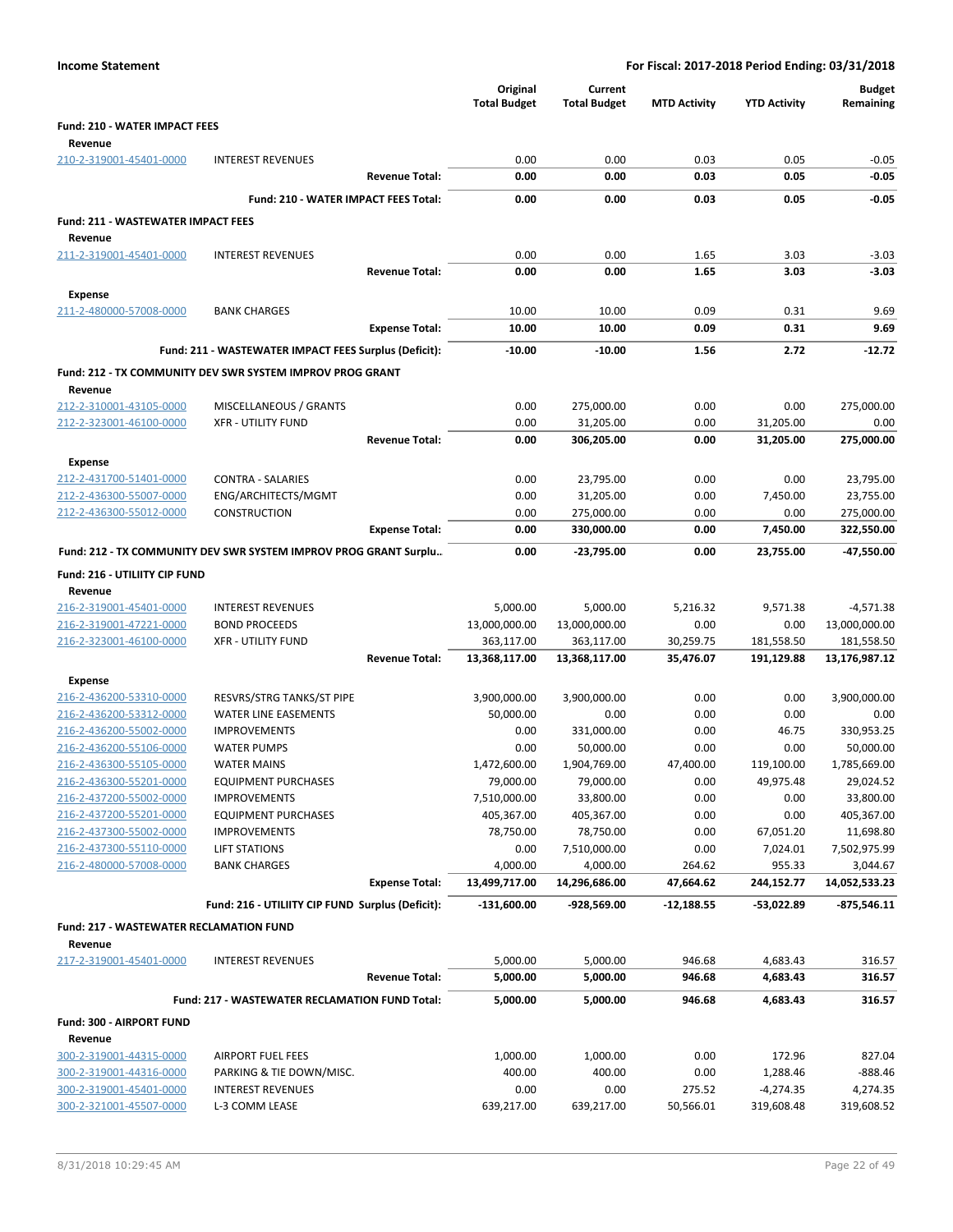|                                                    |                                                             | Original<br><b>Total Budget</b> | Current<br><b>Total Budget</b> | <b>MTD Activity</b> | <b>YTD Activity</b> | <b>Budget</b><br>Remaining |
|----------------------------------------------------|-------------------------------------------------------------|---------------------------------|--------------------------------|---------------------|---------------------|----------------------------|
| 300-2-321001-45508-0000                            | AIR EVAC HANGAR FEES                                        | 8,101.00                        | 8,101.00                       | 1,350.18            | 4,815.95            | 3,285.05                   |
| 300-2-321001-45509-0000                            | BLUE SKY T-HANGAR & LA ND LEASES                            | 4,769.00                        | 4,769.00                       | 0.00                | 0.00                | 4,769.00                   |
| 300-2-321001-45510-0000                            | ARKOMA - HORIZONS AHEAD LEASE                               | 46,800.00                       | 46,800.00                      | 4,008.00            | 24,048.00           | 22,752.00                  |
| 300-2-321001-45513-0000                            | MAJORS FLYING CLUB LAND LEASE                               | 1,396.00                        | 1,396.00                       | 116.33              | 697.98              | 698.02                     |
| 300-2-321001-45515-0000                            | TEXSAN AVIATION LAND LEASE                                  | 972.00                          | 972.00                         | 0.00                | 972.00              | 0.00                       |
| 300-2-321001-45516-0000                            | MFC PARTNERS LAND LEASE                                     | 1,260.00                        | 1,260.00                       | 0.00                | 0.00                | 1,260.00                   |
| 300-2-321001-45517-0000                            | INNOVATION FIRST MAINT HANGAR                               | 16,825.00                       | 16,825.00                      | 0.00                | 0.00                | 16,825.00                  |
|                                                    | <b>Revenue Total:</b>                                       | 720,740.00                      | 720,740.00                     | 56,316.04           | 347,329.48          | 373,410.52                 |
| Expense                                            |                                                             |                                 |                                |                     |                     |                            |
| 300-2-438100-51001-0000                            | REGULAR SALARIES                                            | 47,704.00                       | 47,704.00                      | 3,657.76            | 23,539.68           | 24,164.32                  |
| 300-2-438100-51021-0000                            | LONGEVITY                                                   | 150.00                          | 150.00                         | 0.00                | 150.00              | 0.00                       |
| 300-2-438100-51117-0000                            | <b>CELL PHONE ALLOWANCE</b>                                 | 432.00                          | 432.00                         | 33.24               | 216.06              | 215.94                     |
| 300-2-438100-51201-0000                            | <b>FICA</b>                                                 | 2,994.00                        | 2,994.00                       | 228.84              | 1,482.13            | 1,511.87                   |
| 300-2-438100-51202-0000                            | MEDICARE                                                    | 700.00                          | 700.00                         | 53.52               | 346.63              | 353.37                     |
| 300-2-438100-51203-0000                            | <b>HEALTH INSURANCE</b>                                     | 10,725.00                       | 10,725.00                      | 893.75              | 5,362.50            | 5,362.50                   |
| 300-2-438100-51204-0000                            | <b>WORKERS COMPENSATION</b>                                 | 978.00                          | 978.00                         | 81.50               | 489.00              | 489.00                     |
| 300-2-438100-51205-0000                            | STATE UNEMPLOYMENT                                          | 141.00                          | 141.00                         | 1.62                | 9.02                | 131.98                     |
| 300-2-438100-51301-0000                            | <b>TMRS</b>                                                 | 5,558.00                        | 5,558.00                       | 428.90              | 2,721.39            | 2,836.61                   |
| 300-2-438100-52001-0000                            | <b>OFFICE SUPPLIES</b>                                      | 150.00                          | 150.00                         | 139.70              | 174.69              | $-24.69$                   |
| 300-2-438100-52002-0000                            | POSTAGE / FREIGHT                                           | 50.00                           | 50.00                          | 1.58                | 1.58                | 48.42                      |
| 300-2-438100-52107-0000                            | <b>BOTANICAL SUPPLIES</b>                                   | 150.00                          | 150.00                         | 0.00                | 0.00                | 150.00                     |
| 300-2-438100-52201-0000                            | MINOR TOOLS & EQUIPMENT                                     | 100.00                          | 100.00                         | 12.40               | 19.69               | 80.31                      |
| 300-2-438100-53202-0000                            | MACHINE, TOOLS & IMPLMNTS                                   | 100.00                          | 100.00                         | 0.00                | 0.00                | 100.00                     |
| 300-2-438100-53205-0000                            | <b>MOTOR VEHICLES</b>                                       | 1,000.00                        | 1,000.00                       | 533.77              | 1,011.62            | $-11.62$                   |
| 300-2-438100-53303-0000                            | MAINT - STREET /ALLEY/APRN/RNWY                             | 1,500.00                        | 1,500.00                       | 5,755.30            | 5,755.30            | $-4,255.30$                |
| 300-2-438100-53402-0000                            | <b>BUILDING MAINTENANCE</b>                                 | 7,000.00                        | 7,000.00                       | 767.55              | 1,546.35            | 5,453.65                   |
| 300-2-438100-54001-0000                            | <b>TELEPHONE CHARGES</b>                                    | 1,000.00                        | 1,000.00                       | 151.34              | 884.07              | 115.93                     |
| 300-2-438100-54002-0000                            | <b>UTILITY CHARGES</b>                                      | 15,000.00                       | 15,000.00                      | 1,144.58            | 7,693.98            | 7,306.02                   |
| 300-2-438100-54105-0000                            | <b>MARKETING</b>                                            | 2,500.00                        | 2,500.00<br>200.00             | 0.00                | 104.00              | 2,396.00<br>100.00         |
| 300-2-438100-54201-0000<br>300-2-438100-54214-0000 | MEMBERSHIPS & SUBSCRIPTIONS<br><b>TRAVEL &amp; TRAINING</b> | 200.00<br>1,000.00              | 1,000.00                       | 0.00<br>0.00        | 100.00<br>0.00      | 1,000.00                   |
| 300-2-438100-54408-0000                            | OTHER / INSURANCE EXPENSE                                   | 15,000.00                       | 15,000.00                      | 0.00                | 3,456.00            | 11,544.00                  |
| 300-2-438100-54410-0000                            | PERMITS/FEES                                                | 500.00                          | 500.00                         | 0.00                | 276.00              | 224.00                     |
| 300-2-480000-52003-0000                            | <b>COPIER CHARGES</b>                                       | 0.00                            | 0.00                           | 126.47              | 126.47              | $-126.47$                  |
| 300-2-480000-57008-0000                            | <b>BANK CHARGES</b>                                         | 8,000.00                        | 8,000.00                       | 13.24               | 975.83              | 7,024.17                   |
| 300-2-491000-58035-0000                            | <b>XFR - DEBT SERVICE FUND</b>                              | 52,000.00                       | 52,000.00                      | 4,333.33            | 25,999.98           | 26,000.02                  |
|                                                    | <b>Expense Total:</b>                                       | 174,632.00                      | 174,632.00                     | 18,358.39           | 82,441.97           | 92,190.03                  |
|                                                    | Fund: 300 - AIRPORT FUND Surplus (Deficit):                 |                                 | 546,108.00                     |                     | 264,887.51          | 281,220.49                 |
|                                                    |                                                             | 546,108.00                      |                                | 37,957.65           |                     |                            |
| Fund: 320 - AIRPORT TXDOT GRANT                    |                                                             |                                 |                                |                     |                     |                            |
| Expense<br>320-2-491000-58127-0000                 | <b>AIRPORT CIP FUND</b>                                     | 0.00                            | 0.00                           | 0.00                | 14,975.00           | $-14,975.00$               |
|                                                    | <b>Expense Total:</b>                                       | 0.00                            | 0.00                           | 0.00                | 14,975.00           | $-14,975.00$               |
|                                                    |                                                             |                                 |                                |                     |                     |                            |
|                                                    | Fund: 320 - AIRPORT TXDOT GRANT Total:                      | 0.00                            | 0.00                           | 0.00                | 14,975.00           | $-14,975.00$               |
| Fund: 360 - AIRPORT CAPITAL FUND<br>Revenue        |                                                             |                                 |                                |                     |                     |                            |
| 360-2-319001-44315-0000                            | <b>AIRPORT - FUEL FEES</b>                                  | 58,000.00                       | 58,000.00                      | 0.00                | 30,986.11           | 27,013.89                  |
| 360-2-319001-45401-0000                            | <b>INTEREST REVENUES</b>                                    | 4,000.00                        | 4,000.00                       | 6,145.14            | 12,721.63           | $-8,721.63$                |
| 360-2-324001-46108-0000                            | XFRS - AIRPORT TXDOT GRANT FUND                             | 0.00                            | 0.00                           | 0.00                | 14,975.00           | $-14,975.00$               |
|                                                    | <b>Revenue Total:</b>                                       | 62,000.00                       | 62,000.00                      | 6,145.14            | 58,682.74           | 3,317.26                   |
| <b>Expense</b>                                     |                                                             |                                 |                                |                     |                     |                            |
| 360-2-438100-55007-0000                            | ENG/ARCHITECTS/MGMT                                         | 0.00                            | 0.00                           | 0.00                | 5,601.71            | $-5,601.71$                |
| 360-2-438100-55008-0000                            | <b>SURVEYING</b>                                            | 0.00                            | 0.00                           | 0.00                | 4,775.00            | $-4,775.00$                |
| 360-2-438100-55012-0000                            | <b>CONSTRUCTION</b>                                         | 0.00                            | 0.00                           | 0.00                | 245,621.00          | $-245,621.00$              |
| 360-2-480000-57008-0000                            | <b>BANK CHARGES</b>                                         | 1,500.00                        | 1,500.00                       | 311.53              | 866.99              | 633.01                     |
|                                                    | <b>Expense Total:</b>                                       | 1,500.00                        | 1,500.00                       | 311.53              | 256,864.70          | -255,364.70                |
|                                                    | Fund: 360 - AIRPORT CAPITAL FUND Surplus (Deficit):         | 60,500.00                       | 60,500.00                      | 5,833.61            | $-198,181.96$       | 258,681.96                 |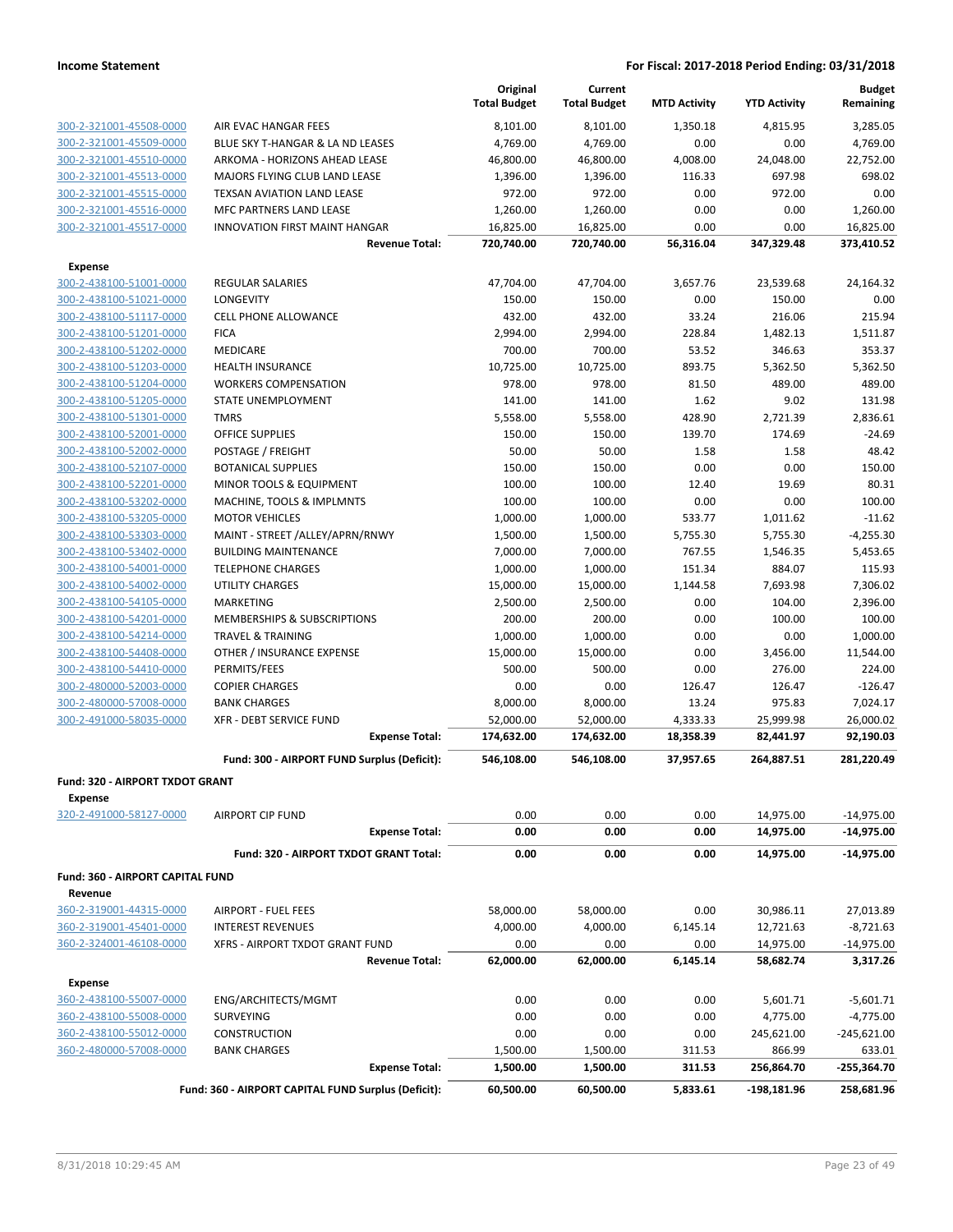|                                                    |                                                    | Original<br><b>Total Budget</b> | Current<br><b>Total Budget</b> | <b>MTD Activity</b> | <b>YTD Activity</b> | <b>Budget</b><br>Remaining |
|----------------------------------------------------|----------------------------------------------------|---------------------------------|--------------------------------|---------------------|---------------------|----------------------------|
| Fund: 362 - AIRPORT FBO FUEL                       |                                                    |                                 |                                |                     |                     |                            |
| Revenue                                            |                                                    |                                 |                                |                     |                     |                            |
| 362-2-319001-44315-0000                            | <b>AIRPORT - FUEL FEES</b>                         | 0.00                            | 0.00                           | 27,115.49           | 189,294.50          | $-189,294.50$              |
| 362-2-319001-44316-0000                            | AIRPORT - PARKING, TIE DOWNS, & RAMP FE            | 0.00                            | 0.00                           | 465.00              | 2,140.00            | $-2,140.00$                |
| 362-2-319001-44320-0000                            | AIRPORT - OIL                                      | 0.00                            | 0.00                           | 368.47              | 1,855.79            | $-1,855.79$                |
| 362-2-319001-44321-0000                            | <b>AIRPORT - CHARTS</b>                            | 0.00                            | 0.00                           | 0.00                | 120.90              | $-120.90$                  |
| 362-2-319001-44322-0000                            | AIRPORT - PILOT SUPPLIES                           | 0.00                            | 0.00                           | 9.75                | 297.35              | $-297.35$                  |
| 362-2-319001-45401-0000                            | <b>INTEREST REVENUES</b>                           | 60.00                           | 60.00                          | 51.06               | 83.31               | $-23.31$                   |
|                                                    | <b>Revenue Total:</b>                              | 60.00                           | 60.00                          | 28,009.77           | 193,791.85          | -193,731.85                |
| <b>Expense</b>                                     |                                                    |                                 |                                |                     |                     |                            |
| 362-2-438100-52221-0000                            | <b>AIRPORT - FUEL FEES</b>                         | 0.00                            | 0.00                           | 0.00                | 83,012.24           | $-83,012.24$               |
| 362-2-438100-52222-0000                            | AIRPORT - OIL                                      | 0.00                            | 0.00                           | 691.15              | 2,308.26            | $-2,308.26$                |
| 362-2-438100-52422-0000                            | AIRPORT - PILOT SUPPLIES                           | 0.00                            | 0.00                           | 116.36              | 694.91              | $-694.91$                  |
| 362-2-438100-57003-0000                            | <b>CREDIT CARD FEES</b>                            | 0.00                            | 0.00                           | $-1,545.56$         | 3,535.55            | $-3,535.55$                |
| 362-2-480000-57008-0000                            | <b>BANK CHARGES</b>                                | 50.00                           | 50.00                          | 2.01                | 10.64               | 39.36                      |
| 362-2-491000-58125-0000                            | <b>XFR - AIRPORT FUND</b>                          | 0.00                            | 0.00                           | 0.00                | 1,288.46            | $-1,288.46$                |
| 362-2-491000-58127-0000                            | <b>AIRPORT CIP FUND</b>                            | 0.00                            | 0.00                           | 0.00                | 30,986.11           | $-30,986.11$               |
|                                                    | <b>Expense Total:</b>                              | 50.00                           | 50.00                          | -736.04             | 121,836.17          | $-121,786.17$              |
|                                                    | Fund: 362 - AIRPORT FBO FUEL Surplus (Deficit):    | 10.00                           | 10.00                          | 28,745.81           | 71,955.68           | $-71,945.68$               |
| Fund: 400 - GOLF FUND                              |                                                    |                                 |                                |                     |                     |                            |
| Revenue                                            |                                                    |                                 |                                |                     |                     |                            |
| 400-2-319001-45601-0000                            | MISCELLANEOUS REVENUES                             | 0.00                            | 0.00                           | 0.00                | 25.86               | $-25.86$                   |
| 400-2-319001-45604-0000                            | OTHER REVENUE / OVER/SHORT                         | 50.00                           | 50.00                          | 0.12                | 6.83                | 43.17                      |
| 400-2-319005-44510-0000                            | <b>GREENS FEES</b>                                 | 120,000.00                      | 120,000.00                     | 8,949.00            | 39,874.12           | 80,125.88                  |
| 400-2-319006-45308-0000                            | PRO SHOP CONCESSIONS                               | 9,100.00                        | 9,100.00                       | 765.74              | 2,885.95            | 6,214.05                   |
| 400-2-319007-45309-0000                            | <b>MERCHANDISE SALES</b>                           | 8,051.00                        | 8,051.00                       | 825.01              | 3,510.43            | 4,540.57                   |
| 400-2-319008-45511-0000                            | <b>CART RENTALS</b>                                | 67,000.00                       | 67,000.00                      | 5,132.17            | 22,836.40           | 44,163.60                  |
| 400-2-319009-45512-0000                            | <b>GOLF LEASES / MEMBERSHIPS</b>                   | 68,000.00                       | 68,000.00                      | 1,654.38            | 10,237.82           | 57,762.18                  |
|                                                    | <b>Revenue Total:</b>                              | 272,201.00                      | 272,201.00                     | 17,326.42           | 79,377.41           | 192,823.59                 |
| <b>Expense</b>                                     |                                                    |                                 |                                |                     |                     |                            |
| 400-2-451250-51001-0000                            | <b>REGULAR SALARIES</b>                            | 105,899.00                      | 105,899.00                     | 7,188.68            | 47,019.87           | 58,879.13                  |
| 400-2-451250-51020-0000                            | <b>OVERTIME</b>                                    | 5,050.00                        | 5,050.00                       | 43.05               | 357.63              | 4,692.37                   |
| 400-2-451250-51021-0000                            | LONGEVITY                                          | 8,154.00                        | 8,154.00                       | 0.00                | 6,514.00            | 1,640.00                   |
| 400-2-451250-51101-0000                            | <b>CERTIFICATION PAY</b>                           | 600.00                          | 600.00                         | 46.16               | 300.04              | 299.96                     |
| 400-2-451250-51117-0000                            | <b>CELL PHONE ALLOWANCE</b>                        | 696.00                          | 696.00                         | 53.54               | 348.01              | 347.99                     |
| 400-2-451250-51201-0000                            | <b>FICA</b>                                        | 7,313.00                        | 7,313.00                       | 440.71              | 3,435.66            | 3,877.34                   |
| 400-2-451250-51202-0000                            | MEDICARE                                           | 1,710.00                        | 1,710.00                       | 103.07              | 803.50              | 906.50                     |
| 400-2-451250-51203-0000                            | <b>HEALTH INSURANCE</b>                            | 10,725.00                       | 10,725.00                      | 893.75              | 5,362.50            | 5,362.50                   |
| 400-2-451250-51204-0000                            | <b>WORKERS COMPENSATION</b>                        | 3,385.00                        | 3,385.00                       | 282.08              | 1,692.48            | 1,692.52                   |
| 400-2-451250-51205-0000                            | STATE UNEMPLOYMENT                                 | 412.00                          | 412.00                         | 2.69                | 25.77               | 386.23                     |
| 400-2-451250-51301-0000                            | <b>TMRS</b>                                        | 10,492.00                       | 10,492.00                      | 747.76              | 5,178.31            | 5,313.69                   |
| 400-2-451250-52001-0000                            | OFFICE SUPPLIES                                    | 800.00                          | 800.00                         | 0.00                | 68.99               | 731.01                     |
| 400-2-451250-52101-0000                            | <b>JANITORIAL SUPPLIES</b>                         | 600.00                          | 600.00                         | 154.42              | 199.22              | 400.78                     |
| 400-2-451250-52104-0000                            | <b>WEARING APPAREL</b>                             | 500.00                          | 500.00                         | 0.00                | 0.00                | 500.00                     |
| 400-2-451250-52107-0000                            | <b>BOTANICAL SUPPLIES</b>                          | 8,600.00                        | 8,600.00                       | 960.00              | 1,312.53            | 7,287.47                   |
| 400-2-451250-52201-0000                            | MINOR TOOLS & EQUIPMENT                            | 800.00                          | 800.00                         | 0.00                | 23.25               | 776.75                     |
| 400-2-451250-52203-0000<br>400-2-451250-52401-0000 | <b>MOTOR VEHICLE FUEL</b><br>RECREATIONAL SUPPLIES | 1,600.00                        | 1,600.00                       | 84.28               | 337.53              | 1,262.47<br>500.00         |
| 400-2-451250-52403-0000                            | <b>RESALE ITEMS</b>                                | 500.00<br>15,000.00             | 500.00<br>12,700.00            | 0.00<br>679.06      | 0.00<br>3,181.51    | 9,518.49                   |
| 400-2-451250-53202-0000                            | MACHINE, TOOLS & IMPLMNTS                          | 6,000.00                        | 3,950.00                       | 0.00                | 630.44              | 3,319.56                   |
| 400-2-451250-53205-0000                            | <b>MOTOR VEHICLES</b>                              | 400.00                          | 400.00                         | 16.92               | 16.92               | 383.08                     |
| 400-2-451250-53307-0000                            | <b>IRRIGATION</b>                                  | 1,500.00                        | 1,500.00                       | 0.00                | 0.00                | 1,500.00                   |
| 400-2-451250-53402-0000                            | <b>BUILDING MAINTENANCE</b>                        | 1,450.00                        | 1,600.00                       | 0.00                | 131.90              | 1,468.10                   |
| 400-2-451250-54001-0000                            | <b>TELEPHONE CHARGES</b>                           | 1,000.00                        | 1,000.00                       | 55.38               | 344.01              | 655.99                     |
| 400-2-451250-54002-0000                            | UTILITY CHARGES                                    | 11,000.00                       | 11,000.00                      | 828.02              | 5,012.09            | 5,987.91                   |
| 400-2-451250-54201-0000                            | MEMBERSHIPS & SUBSCRIPTIONS                        | 765.00                          | 765.00                         | 40.00               | 365.00              | 400.00                     |
| 400-2-451250-54214-0000                            | <b>TRAVEL &amp; TRAINING</b>                       | 2,100.00                        | 2,100.00                       | 0.00                | 0.00                | 2,100.00                   |
| 400-2-451250-54226-0000                            | <b>INSURANCE EXPENSE</b>                           | 300.00                          | 500.00                         | 0.00                | 500.00              | 0.00                       |
|                                                    |                                                    |                                 |                                |                     |                     |                            |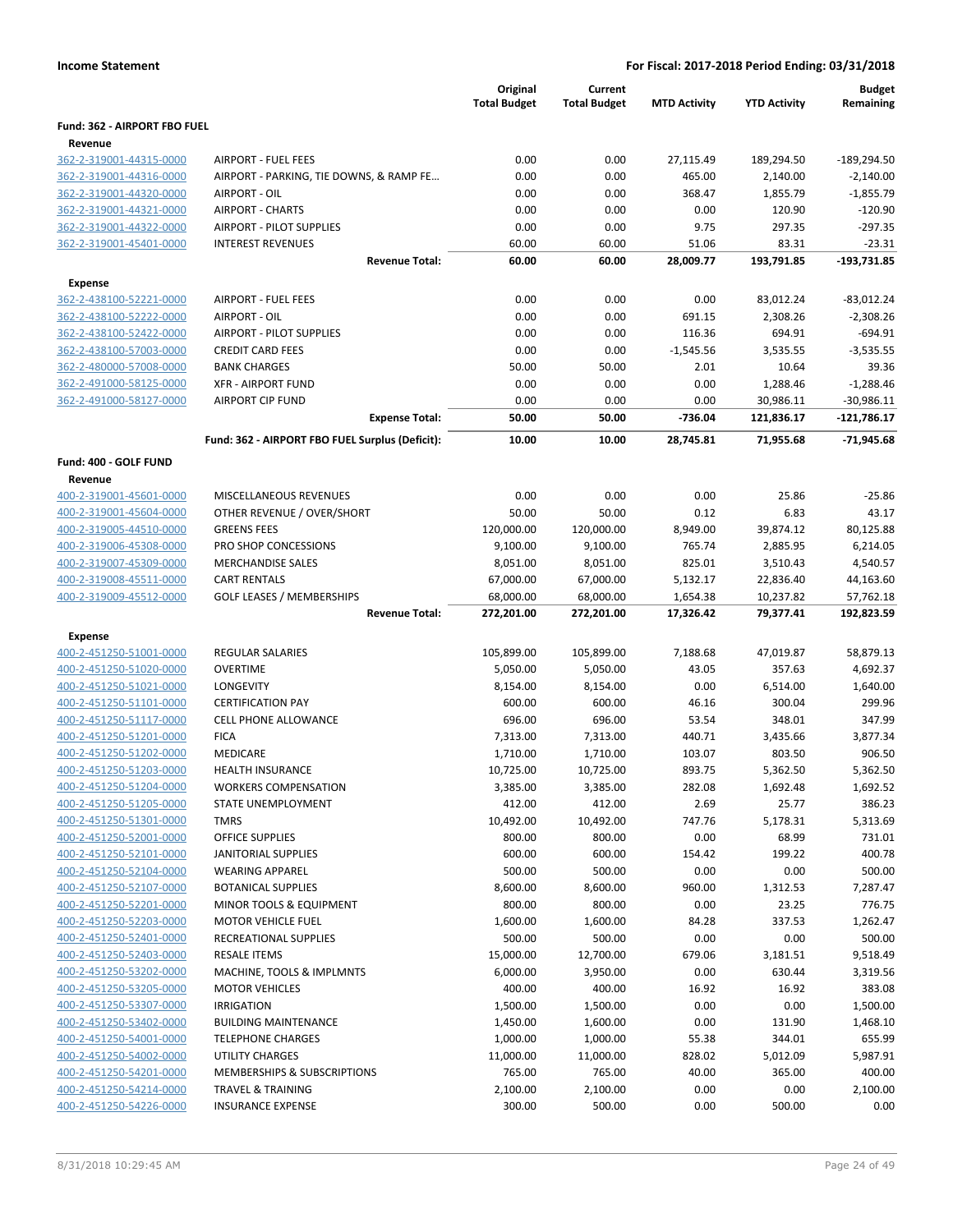|                                                    |                                                 | Original<br><b>Total Budget</b> | Current<br><b>Total Budget</b> | <b>MTD Activity</b>   | <b>YTD Activity</b>   | <b>Budget</b><br>Remaining |
|----------------------------------------------------|-------------------------------------------------|---------------------------------|--------------------------------|-----------------------|-----------------------|----------------------------|
| 400-2-451250-54909-0000                            | <b>GOLF CART LEASE EXPENSE</b>                  | 31,000.00                       | 31,000.00                      | 2.203.59              | 15,925.74             | 15,074.26                  |
| 400-2-480000-52003-0000                            | <b>COPIER CHARGES</b>                           | 0.00                            | 750.00                         | 126.47                | 126.47                | 623.53                     |
| 400-2-480000-57005-0000                            | <b>ACCRUED VAC &amp; SICK PAY</b>               | 0.00                            | 2,050.00                       | 0.00                  | 2,049.84              | 0.16                       |
| 400-2-480000-57008-0000                            | <b>BANK CHARGES</b>                             | 3,000.00                        | 4,200.00                       | 412.38                | 1,851.88              | 2,348.12                   |
| 400-2-491000-58204-0000                            | <b>VEHICLE/EQUIP REPLACEMENT</b>                | 34,317.00                       | 34,317.00                      | 2,859.75              | 17,158.50             | 17,158.50                  |
|                                                    | <b>Expense Total:</b>                           | 275,668.00                      | 275,668.00                     | 18,221.76             | 120,273.59            | 155,394.41                 |
|                                                    | Fund: 400 - GOLF FUND Surplus (Deficit):        | $-3,467.00$                     | $-3,467.00$                    | $-895.34$             | -40,896.18            | 37,429.18                  |
| <b>Fund: 500 - SANITATION FUND</b>                 |                                                 |                                 |                                |                       |                       |                            |
| Revenue                                            |                                                 |                                 |                                |                       |                       |                            |
| 500-2-318001-44314-0000                            | <b>LATE CHARGES</b><br><b>INTEREST REVENUES</b> | 91,000.00                       | 91,000.00<br>1,500.00          | 6,175.84              | 43,889.73             | 47,110.27                  |
| 500-2-319001-45401-0000<br>500-2-319020-44313-0000 | <b>FUEL SURCHARGE</b>                           | 1,500.00<br>146,000.00          | 146,000.00                     | 2,039.92<br>13,757.07 | 3,944.10<br>72,419.12 | $-2,444.10$<br>73,580.88   |
| 500-2-319020-45107-0000                            | <b>COLLECTION CHARGES</b>                       | 2,165,000.00                    | 2,165,000.00                   | 203,168.23            | 1,086,210.91          | 1,078,789.09               |
| 500-2-319021-45108-0000                            | <b>DISPOSAL CHARGES</b>                         | 1,299,000.00                    | 1,299,000.00                   | 120,081.36            | 637,182.43            | 661,817.57                 |
| 500-2-319022-45612-0000                            | REG HH HAZ WASTE COL CTR                        | 12,500.00                       | 12,500.00                      | 0.00                  | 15,450.00             | $-2,950.00$                |
| 500-2-324001-46612-0000                            | CA - SANITATION FD COL & FUEL                   | 151,000.00                      | 151,000.00                     | 13,846.29             | 73,985.23             | 77,014.77                  |
| 500-2-324001-46614-0000                            | CA - SANITATION FD-DISPOSAL                     | 86,000.00                       | 86,000.00                      | 7,664.77              | 40,682.63             | 45,317.37                  |
|                                                    | <b>Revenue Total:</b>                           | 3,952,000.00                    | 3,952,000.00                   | 366,733.48            | 1,973,764.15          | 1,978,235.85               |
| <b>Expense</b>                                     |                                                 |                                 |                                |                       |                       |                            |
| 500-2-432300-54412-0000                            | <b>COLLECTION CHARGES</b>                       | 2,150,198.00                    | 2,150,198.00                   | 179,785.05            | 707,671.86            | 1,442,526.14               |
| 500-2-432400-54403-0000                            | <b>DISPOSAL CHARGES</b>                         | 980,448.00                      | 980,448.00                     | 71,848.81             | 371,638.94            | 608,809.06                 |
| 500-2-432500-51401-0000                            | <b>CONTRA - SALARIES</b>                        | 8,000.00                        | 8,000.00                       | 0.00                  | 0.00                  | 8,000.00                   |
| 500-2-432500-54002-0000                            | UTILITY CHARGES                                 | 2,500.00                        | 2,500.00                       | 167.64                | 1,020.99              | 1,479.01                   |
| 500-2-432500-54403-0000                            | <b>DISPOSAL CHARGES</b>                         | 16,000.00                       | 16,000.00                      | 0.00                  | $-1,597.02$           | 17,597.02                  |
| 500-2-442200-51001-0000                            | REGULAR SALARIES                                | 107,916.00                      | 107,916.00                     | 6,494.24              | 45,853.98             | 62,062.02                  |
| 500-2-442200-51020-0000                            | <b>OVERTIME</b>                                 | 2,148.00                        | 2,148.00                       | 112.00                | 382.86                | 1,765.14                   |
| 500-2-442200-51021-0000                            | LONGEVITY                                       | 1,290.00                        | 1,290.00                       | 0.00                  | 828.00                | 462.00                     |
| 500-2-442200-51101-0000                            | <b>CERTIFICATION PAY</b>                        | 600.00                          | 600.00                         | 46.16                 | 300.04                | 299.96                     |
| 500-2-442200-51117-0000                            | CELL PHONE ALLOWANCE                            | 0.00                            | 0.00                           | 46.16                 | 300.04                | $-300.04$                  |
| 500-2-442200-51201-0000                            | <b>FICA</b>                                     | 6,927.00                        | 6,927.00                       | 415.31                | 2,955.23              | 3,971.77                   |
| 500-2-442200-51202-0000                            | <b>MEDICARE</b>                                 | 1,620.00                        | 1,620.00                       | 97.13                 | 691.14                | 928.86                     |
| 500-2-442200-51203-0000                            | <b>HEALTH INSURANCE</b>                         | 10,725.00                       | 10,725.00                      | 893.75                | 5,362.50              | 5,362.50                   |
| 500-2-442200-51204-0000                            | <b>WORKERS COMPENSATION</b>                     | 2,860.00                        | 2,860.00                       | 238.33                | 1,429.98              | 1,430.02                   |
| 500-2-442200-51205-0000                            | STATE UNEMPLOYMENT                              | 563.00                          | 563.00                         | 6.70                  | 34.16                 | 528.84                     |
| 500-2-442200-51301-0000                            | <b>TMRS</b>                                     | 12,860.00                       | 12,860.00                      | 778.36                | 5,416.50              | 7,443.50                   |
| 500-2-442200-52203-0000                            | <b>MOTOR VEHICLE FUEL</b>                       | 4,000.00                        | 4,000.00                       | 254.59                | 1,237.56              | 2,762.44                   |
| 500-2-442200-53202-0000                            | MACHINE, TOOLS & IMPLMNTS                       | 5,175.00                        | 5,175.00                       | 70.00                 | 1,704.81              | 3,470.19                   |
| 500-2-442200-53205-0000                            | <b>MOTOR VEHICLES</b>                           | 2,500.00                        | 2,500.00                       | 164.49                | 204.21                | 2,295.79                   |
| 500-2-442200-55201-0000                            | <b>EQUIPMENT PURCHASES</b>                      | 487.25                          | 487.25                         | 0.00                  | 0.00                  | 487.25                     |
| 500-2-480000-54901-0000                            | <b>RENTALS / LEASES</b>                         | 32,250.00                       | 32,250.00                      | 0.00                  | 32,249.19             | 0.81                       |
| 500-2-480000-57005-0000                            | <b>ACCRUED VAC &amp; SICK PAY</b>               | 1,000.00                        | 1,000.00                       | 0.00                  | 0.00                  | 1,000.00                   |
| 500-2-480000-57007-0000                            | <b>COMMUNITY SERVICES</b>                       | 34,050.00                       | 34,050.00                      | 0.00                  | 6,725.00              | 27,325.00                  |
| 500-2-480000-57008-0000                            | <b>BANK CHARGES</b>                             | 10,000.00                       | 10,000.00                      | 658.60                | 4,211.76              | 5,788.24                   |
| 500-2-491000-58001-0000                            | <b>XFR - GENERAL FUND</b>                       | 208,605.00                      | 208,605.00                     | 22,005.48             | 117,127.89            | 91,477.11                  |
| 500-2-491000-58204-0000                            | XFR - VEHICLE/EQUIP REPLACEMENT                 | 36,850.00                       | 36,850.00                      | 3,070.83              | 18,424.98             | 18,425.02                  |
| 500-2-495000-58501-0000                            | CA - GENERAL FUND                               | 30,488.00                       | 30,488.00                      | 2,540.67              | 15,244.02             | 15,243.98                  |
| 500-2-495000-58701-0000                            | CA - CENTRAL SERVICE FUND                       | 4,901.00                        | 4,901.00                       | 408.42                | 2,450.52              | 2,450.48                   |
| 500-2-495000-58710-0000                            | CA - INSURANCE FUND                             | 4,310.00                        | 4,310.00                       | 359.17                | 2,155.02              | 2,154.98                   |
| 500-2-495000-58720-0000                            | CA - MIS FUN                                    | 5,200.00                        | 5,200.00                       | 433.33                | 2,599.98              | 2,600.02                   |
| 500-2-495000-58900-0000                            | <b>CA - ELECTRIC FUND</b>                       | 86,601.00                       | 86,601.00                      | 7,216.75              | 43,300.50             | 43,300.50                  |
|                                                    | <b>Expense Total:</b>                           | 3,771,072.25                    | 3,771,072.25                   | 298,111.97            | 1,389,924.64          | 2,381,147.61               |
|                                                    | Fund: 500 - SANITATION FUND Surplus (Deficit):  | 180,927.75                      | 180,927.75                     | 68,621.51             | 583,839.51            | -402,911.76                |
| Fund: 601 - CENTRAL SERVICE FUND                   |                                                 |                                 |                                |                       |                       |                            |
| Revenue                                            |                                                 |                                 |                                |                       |                       |                            |
| 601-2-324001-46501-0000                            | CA - GENERAL FUND                               | 566,819.00                      | 566,819.00                     | 47,234.92             | 283,409.52            | 283,409.48                 |
| 601-2-324001-46506-0000                            | CA - RECREATION FUND                            | 430.00                          | 430.00                         | 35.83                 | 214.98                | 215.02                     |
| 601-2-324001-46509-0000                            | CA - VENUE MGMT FUND                            | 16,076.00                       | 16,076.00                      | 1,339.67              | 8,038.02              | 8,037.98                   |
| 601-2-324001-46611-0000                            | CA - UTILITY FUND                               | 208,949.00                      | 208,949.00                     | 17,412.42             | 104,474.52            | 104,474.48                 |
|                                                    |                                                 |                                 |                                |                       |                       |                            |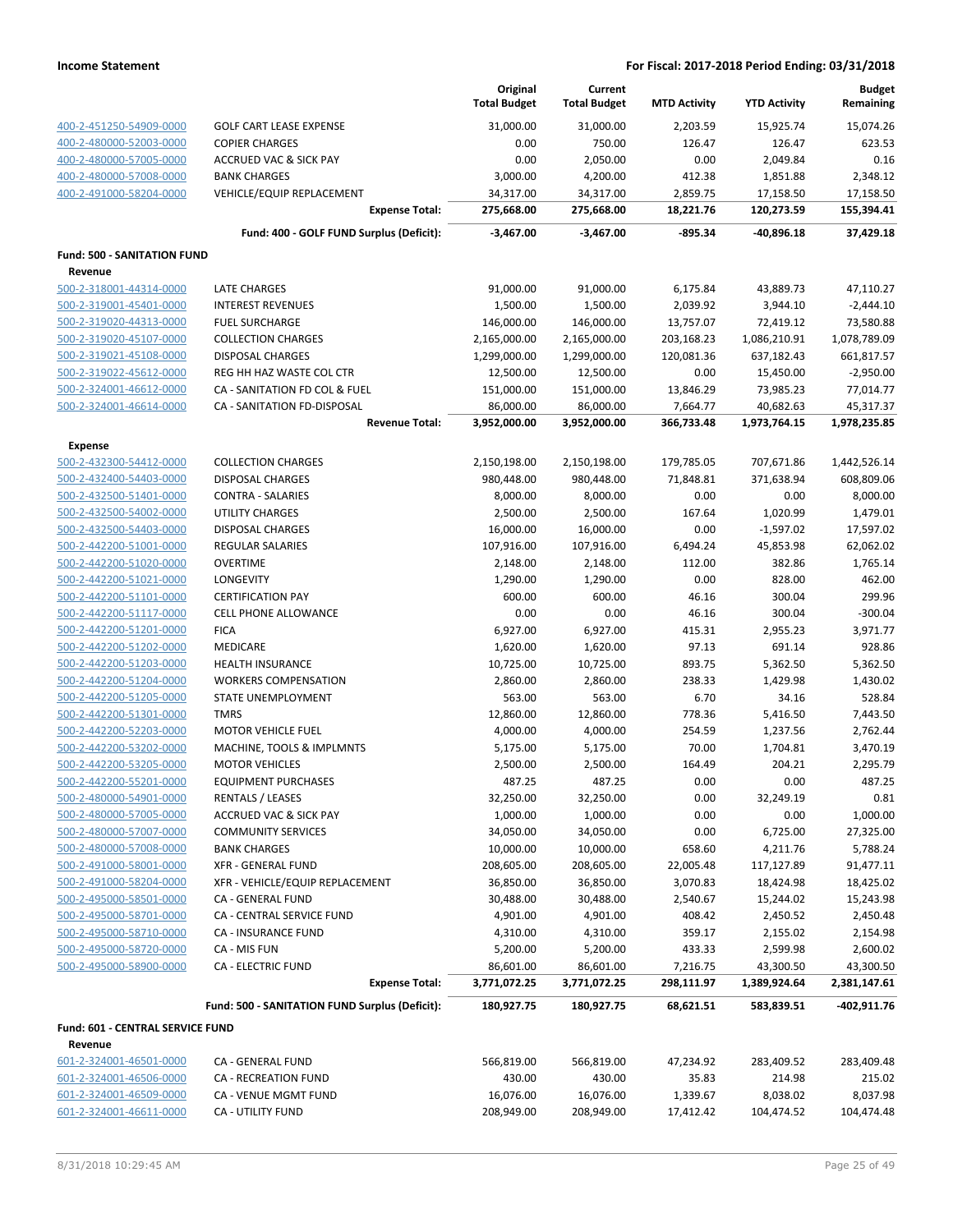|                         |                                    | Original<br><b>Total Budget</b> | Current<br><b>Total Budget</b> | <b>MTD Activity</b> | <b>YTD Activity</b> | <b>Budget</b><br>Remaining |
|-------------------------|------------------------------------|---------------------------------|--------------------------------|---------------------|---------------------|----------------------------|
| 601-2-324001-46614-0000 | CA - SANITATION FUND COLLECTION    | 4,901.00                        | 4,901.00                       | 408.42              | 2,450.52            | 2,450.48                   |
| 601-2-324009-46901-0000 | <b>CA - ELECTRIC UTILITY</b>       | 77,602.00                       | 77,602.00                      | 6,466.83            | 38,800.98           | 38,801.02                  |
| 601-2-324009-46906-0000 | <b>CA - CABLE UTILITY</b>          | 14,768.00                       | 14,768.00                      | 1,230.67            | 7,384.02            | 7,383.98                   |
|                         | <b>Revenue Total:</b>              | 889,545.00                      | 889,545.00                     | 74,128.76           | 444,772.56          | 444,772.44                 |
| <b>Expense</b>          |                                    |                                 |                                |                     |                     |                            |
| 601-2-461100-51001-0000 | <b>REGULAR SALARIES</b>            | 239,821.00                      | 239,821.00                     | 17,315.45           | 114,022.35          | 125,798.65                 |
| 601-2-461100-51020-0000 | <b>OVERTIME</b>                    | 10,000.00                       | 10,000.00                      | 492.23              | 3,082.38            | 6,917.62                   |
| 601-2-461100-51021-0000 | <b>LONGEVITY</b>                   | 6,220.00                        | 6,220.00                       | 0.00                | 6,148.00            | 72.00                      |
| 601-2-461100-51101-0000 | <b>CERTIFICATION PAY</b>           | 1,200.00                        | 1,200.00                       | 92.32               | 600.08              | 599.92                     |
| 601-2-461100-51117-0000 | <b>CELL PHONE ALLOWANCE</b>        | 432.00                          | 432.00                         | 33.22               | 215.93              | 216.07                     |
| 601-2-461100-51201-0000 | <b>FICA</b>                        | 16,397.00                       | 16,397.00                      | 1,039.29            | 7,918.37            | 8,478.63                   |
| 601-2-461100-51202-0000 | <b>MEDICARE</b>                    | 3,835.00                        | 3,835.00                       | 243.06              | 1,851.88            | 1,983.12                   |
| 601-2-461100-51203-0000 | <b>HEALTH INSURANCE</b>            | 64,350.00                       | 64,350.00                      | 5,362.50            | 32,175.00           | 32,175.00                  |
| 601-2-461100-51204-0000 | <b>WORKERS COMPENSATION</b>        | 8,502.00                        | 8,502.00                       | 708.50              | 4,251.00            | 4,251.00                   |
| 601-2-461100-51205-0000 | STATE UNEMPLOYMENT                 | 703.00                          | 703.00                         | 17.25               | 52.02               | 650.98                     |
| 601-2-461100-51301-0000 | <b>TMRS</b>                        | 29,044.00                       | 29,044.00                      | 1,851.05            | 13,608.60           | 15,435.40                  |
| 601-2-461100-51401-0000 | <b>CONTRA - SALARIES</b>           | 0.00                            | 0.00                           | $-911.30$           | $-3,604.30$         | 3,604.30                   |
| 601-2-461100-52001-0000 | <b>OFFICE SUPPLIES</b>             | 150.00                          | 150.00                         | 0.00                | 129.32              | 20.68                      |
| 601-2-461100-52002-0000 | POSTAGE / FREIGHT                  | 20.00                           | 20.00                          | 0.00                | 8.70                | 11.30                      |
| 601-2-461100-52101-0000 | <b>JANITORIAL SUPPLIES</b>         | 15,000.00                       | 15,000.00                      | 646.77              | 5,705.85            | 9,294.15                   |
| 601-2-461100-52104-0000 | <b>WEARING APPAREL</b>             | 3,200.00                        | 3,200.00                       | 440.95              | 1,352.64            | 1,847.36                   |
| 601-2-461100-52201-0000 | <b>MINOR TOOLS &amp; EQUIPMENT</b> | 1,900.00                        | 1,900.00                       | 330.61              | 797.80              | 1,102.20                   |
| 601-2-461100-52203-0000 | <b>MOTOR VEHICLE FUEL</b>          | 4,000.00                        | 4,000.00                       | 283.55              | 1,144.03            | 2,855.97                   |
| 601-2-461100-53201-0000 | FURNITURE & OFFICE EQUIPMENT       | 500.00                          | 500.00                         | 0.00                | 0.00                | 500.00                     |
| 601-2-461100-53205-0000 | <b>MOTOR VEHICLES</b>              | 1,300.00                        | 1,300.00                       | 0.00                | 47.05               | 1,252.95                   |
| 601-2-461100-53302-0000 | <b>WALKS &amp; PARKING LOTS</b>    | 2,500.00                        | 2,500.00                       | 0.00                | 1,367.49            | 1,132.51                   |
| 601-2-461100-53406-0000 | <b>CITY HALL</b>                   | 30,000.00                       | 30,000.00                      | 1,844.36            | 21,071.49           | 8,928.51                   |
| 601-2-461100-53407-0000 | <b>ANIMAL SHELTER</b>              | 4,000.00                        | 4,000.00                       | 0.00                | 5,271.15            | $-1,271.15$                |
| 601-2-461100-53408-0000 | <b>FLEET MAINTENANCE</b>           | 2,000.00                        | 2,000.00                       | 0.00                | 253.24              | 1,746.76                   |
| 601-2-461100-53501-0000 | POLICE & COURTS BLDG               | 25,000.00                       | 25,000.00                      | 8,733.73            | 20,629.33           | 4,370.67                   |
| 601-2-461100-53503-0000 | FIRE ADMINISTRATION                | 1,000.00                        | 1,000.00                       | 0.00                | 104.85              | 895.15                     |
| 601-2-461100-53504-0000 | <b>FIRE STATION 1</b>              | 1,500.00                        | 1,500.00                       | 0.00                | 1,649.74            | $-149.74$                  |
| 601-2-461100-53505-0000 | <b>FIRE STATION 2</b>              | 3,000.00                        | 3,000.00                       | 283.00              | 408.09              | 2,591.91                   |
| 601-2-461100-53506-0000 | <b>FIRE STATION 3</b>              | 2,500.00                        | 2,500.00                       | 0.00                | 617.97              | 1,882.03                   |
| 601-2-461100-53507-0000 | <b>FIRE STATION 4</b>              | 2,500.00                        | 2,500.00                       | 4,634.55            | 5,436.27            | $-2,936.27$                |
| 601-2-461100-53601-0000 | <b>ANNEX</b>                       | 2,000.00                        | 2,000.00                       | 73.75               | 1,302.57            | 697.43                     |
| 601-2-461100-53602-0000 | <b>SERVICE CENTER</b>              | 6,000.00                        | 6,000.00                       | 0.00                | 5,076.72            | 923.28                     |
| 601-2-461100-53603-0000 | <b>WATER TREATMENT BLDG</b>        | 1,000.00                        | 1,000.00                       | 0.00                | 0.00                | 1,000.00                   |
| 601-2-461100-53604-0000 | <b>WASTEWATER TRTMNT BLDG</b>      | 500.00                          | 500.00                         | 0.00                | 107.00              | 393.00                     |
| 601-2-461100-53701-0000 | LIBRARY                            | 10,000.00                       | 10,000.00                      | 2,691.01            | 2,729.12            | 7,270.88                   |
| 601-2-461100-53703-0000 | REECY DAVIS REC CENTER             | 12,444.00                       | 12,444.00                      | 310.24              | 16,310.47           | $-3,866.47$                |
| 601-2-461100-53706-0000 | SPORTSPARK                         | 1,000.00                        | 1,000.00                       | 0.00                | 359.15              | 640.85                     |
| 601-2-461100-54001-0000 | <b>TELEPHONE CHARGES</b>           | 3,500.00                        | 3,500.00                       | 328.82              | 1,968.72            | 1,531.28                   |
| 601-2-461100-54002-0000 | UTILITY CHARGES                    | 99,658.00                       | 99,658.00                      | 17,410.32           | 54,036.63           | 45,621.37                  |
| 601-2-461100-54112-0000 | ALARM MONITOR SERVICE              | 13,526.00                       | 13,526.00                      | 0.00                | 12,202.00           | 1,324.00                   |
| 601-2-461200-51001-0000 | <b>REGULAR SALARIES</b>            | 140,794.00                      | 140,794.00                     | 8,146.56            | 64,632.88           | 76,161.12                  |
| 601-2-461200-51020-0000 | <b>OVERTIME</b>                    | 3,226.00                        | 3,226.00                       | 0.00                | 2,174.53            | 1,051.47                   |
| 601-2-461200-51021-0000 | <b>LONGEVITY</b>                   | 2,616.00                        | 2,616.00                       | 0.00                | 2,616.00            | 0.00                       |
| 601-2-461200-51101-0000 | <b>CERTIFICATION PAY</b>           | 2,400.00                        | 2,400.00                       | 138.48              | 1,107.84            | 1,292.16                   |
| 601-2-461200-51117-0000 | <b>CELL PHONE ALLOWANCE</b>        | 960.00                          | 960.00                         | 106.14              | 560.71              | 399.29                     |
| 601-2-461200-51201-0000 | <b>FICA</b>                        | 9,296.00                        | 9,296.00                       | 474.44              | 4,313.45            | 4,982.55                   |
| 601-2-461200-51202-0000 | <b>MEDICARE</b>                    | 2,174.00                        | 2,174.00                       | 110.96              | 1,008.81            | 1,165.19                   |
| 601-2-461200-51203-0000 | <b>HEALTH INSURANCE</b>            | 42,900.00                       | 42,900.00                      | 3,575.00            | 21,450.00           | 21,450.00                  |
| 601-2-461200-51204-0000 | <b>WORKERS COMPENSATION</b>        | 6,554.00                        | 6,554.00                       | 546.17              | 3,277.02            | 3,276.98                   |
| 601-2-461200-51205-0000 | STATE UNEMPLOYMENT                 | 281.00                          | 281.00                         | 6.97                | 31.23               | 249.77                     |
| 601-2-461200-51301-0000 | <b>TMRS</b>                        | 17,257.00                       | 17,257.00                      | 975.04              | 8,493.03            | 8,763.97                   |
| 601-2-461200-52001-0000 | <b>OFFICE SUPPLIES</b>             | 100.00                          | 100.00                         | 29.95               | 95.94               | 4.06                       |
| 601-2-461200-52002-0000 | POSTAGE / FREIGHT                  | 50.00                           | 50.00                          | 0.00                | 0.00                | 50.00                      |
| 601-2-461200-52104-0000 | <b>WEARING APPAREL</b>             | 2,900.00                        | 2,900.00                       | 130.00              | 1,067.47            | 1,832.53                   |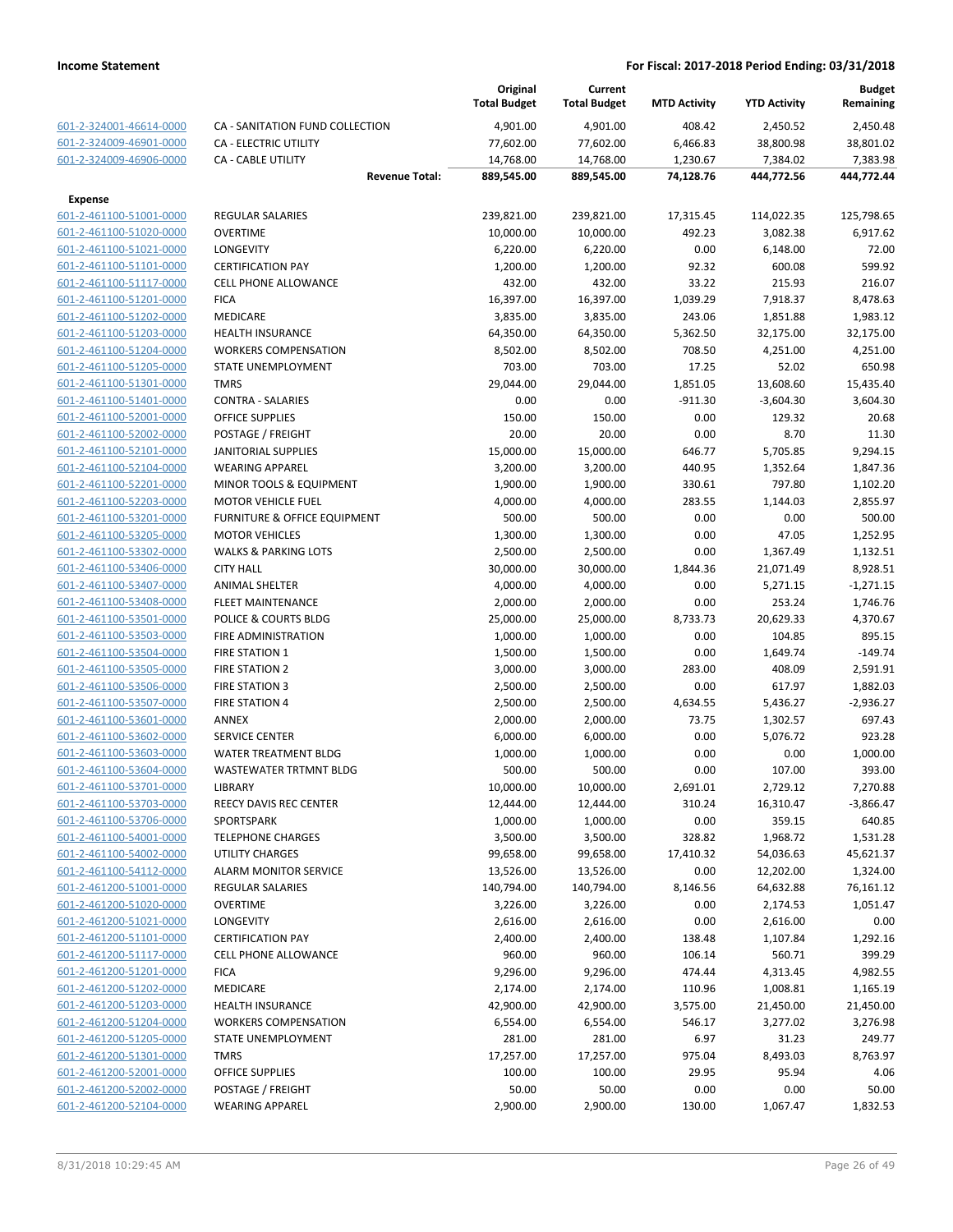|                                              |                                                     | Original<br><b>Total Budget</b> | Current<br><b>Total Budget</b> | <b>MTD Activity</b> | <b>YTD Activity</b> | <b>Budget</b><br>Remaining |
|----------------------------------------------|-----------------------------------------------------|---------------------------------|--------------------------------|---------------------|---------------------|----------------------------|
| 601-2-461200-52106-0000                      | <b>CHEMICAL SUPPLIES</b>                            | 500.00                          | 500.00                         | 0.00                | 0.00                | 500.00                     |
| 601-2-461200-52201-0000                      | MINOR TOOLS & EQUIPMENT                             | 3,000.00                        | 3,000.00                       | 31.00               | 842.10              | 2,157.90                   |
| 601-2-461200-52202-0000                      | <b>MECHANICAL SUPPLIES</b>                          | 10,000.00                       | 10,000.00                      | 303.67              | 5,165.52            | 4,834.48                   |
| 601-2-461200-52203-0000                      | <b>MOTOR VEHICLE FUEL</b>                           | 3,500.00                        | 3,500.00                       | 195.14              | 1,432.36            | 2.067.64                   |
| 601-2-461200-53202-0000                      | MACHINE, TOOLS & IMPLMNTS                           | 4,500.00                        | 4,500.00                       | 0.00                | 3,495.00            | 1,005.00                   |
| 601-2-461200-53205-0000                      | <b>MOTOR VEHICLES</b>                               | 1,500.00                        | 1,500.00                       | 51.07               | 794.78              | 705.22                     |
| 601-2-461200-53402-0000                      | <b>BUILDING MAINTENANCE</b>                         | 500.00                          | 500.00                         | 0.00                | 0.00                | 500.00                     |
| 601-2-461200-54001-0000                      | <b>TELEPHONE CHARGES</b>                            | 1,500.00                        | 1,500.00                       | 118.18              | 689.03              | 810.97                     |
| 601-2-461200-54002-0000                      | <b>UTILITY CHARGES</b>                              | 11,000.00                       | 11,000.00                      | 1,210.69            | 7,470.35            | 3,529.65                   |
| 601-2-461200-54201-0000                      | MEMBERSHIPS & SUBSCRIPTIONS                         | 1,500.00                        | 1,500.00                       | 0.00                | 0.00                | 1,500.00                   |
| 601-2-461200-54214-0000                      | <b>TRAVEL &amp; TRAINING</b>                        | 4,000.00                        | 4,000.00                       | 71.00               | 142.00              | 3,858.00                   |
| 601-2-480000-52006-0000                      | <b>COPIER PAPER</b>                                 | 0.00                            | 0.00                           | 0.00                | 62.96               | $-62.96$                   |
| 601-2-480000-57004-0000                      | <b>INVENTORY LOSS/GAIN</b>                          | 0.00                            | 0.00                           | 28.72               | 2,469.41            | $-2,469.41$                |
| 601-2-480000-57005-0000                      | ACCRD VAC/SICK PAY EXP                              | 0.00                            | 0.00                           | 0.00                | 12,688.44           | $-12,688.44$               |
|                                              | <b>Expense Total:</b>                               | 903,210.00                      | 903,210.00                     | 80,504.41           | 486,489.56          | 416,720.44                 |
|                                              | Fund: 601 - CENTRAL SERVICE FUND Surplus (Deficit): | $-13,665.00$                    | -13,665.00                     | -6,375.65           | $-41,717.00$        | 28,052.00                  |
| <b>Fund: 602 - INSURANCE FUND</b><br>Revenue |                                                     |                                 |                                |                     |                     |                            |
| 602-2-319001-43211-0000                      | PRIOR YEAR INS REIMB                                | 0.00                            | 0.00                           | 0.00                | 18,837.00           | $-18,837.00$               |
| 602-2-322001-43201-0000                      | <b>EMPLOYEE PORTION</b>                             | 640,791.00                      | 640,791.00                     | 265,464.51          | 1,560,866.21        | $-920,075.21$              |
| 602-2-322001-43202-0000                      | <b>CITY PORTION-HEALTH</b>                          | 2,673,737.50                    | 2,673,737.50                   | 1,674.81            | 10,143.72           | 2,663,593.78               |
| 602-2-322001-43203-0000                      | CITY PORTION-WORK COMP                              | 294,394.00                      | 294,394.00                     | 25,958.64           | 155,751.84          | 138,642.16                 |
| 602-2-322001-43204-0000                      | <b>CITY PORTION-TWC FUTA</b>                        | 231.00                          | 231.00                         | 19.26               | 115.56              | 115.44                     |
| 602-2-322001-43205-0000                      | <b>GEUS EMPLOYEE PORTION</b>                        | 320,395.00                      | 320,395.00                     | 23,150.61           | 120,318.81          | 200,076.19                 |
| 602-2-322001-43206-0000                      | <b>GEUS PORTION-HEALTH</b>                          | 1,426,425.00                    | 1,426,425.00                   | 114,400.46          | 686,402.76          | 740,022.24                 |
| 602-2-322001-43207-0000                      | <b>GEUS PORTION-WORK COMP</b>                       | 69,876.00                       | 69,876.00                      | 6,583.81            | 39,502.86           | 30,373.14                  |
| 602-2-322001-48610-0000                      | OTHER REV / CITY EMPL-DEPENDENT CARE                | 23,607.00                       | 23,607.00                      | 1,929.11            | 11,689.11           | 11,917.89                  |
| 602-2-324001-46501-0000                      | CA - GENERAL FUND                                   | 241,157.00                      | 241,157.00                     | 20,096.42           | 120,578.52          | 120,578.48                 |
| 602-2-324001-46506-0000                      | <b>CA - RECREATION FUND</b>                         | 335.00                          | 335.00                         | 27.92               | 167.52              | 167.48                     |
| 602-2-324001-46509-0000                      | CA - VENUE MGMT FUND                                | 593.00                          | 593.00                         | 49.42               | 296.52              | 296.48                     |
| 602-2-324001-46611-0000                      | <b>CA - UTILITY FUND</b>                            | 102,895.00                      | 102,895.00                     | 8,574.58            | 51,447.48           | 51,447.52                  |
| 602-2-324001-46614-0000                      | CA - SANITATION FUND COLLECTION                     | 4,310.00                        | 4,310.00                       | 359.17              | 2,155.02            | 2,154.98                   |
| 602-2-324009-46612-0000                      | <b>CA - ELECTRIC UTILITY</b>                        | 25,521.00                       | 25,521.00                      | 2,126.75            | 12,760.50           | 12,760.50                  |
| 602-2-324009-46613-0000                      | <b>CA - CABLE UTILITY</b>                           | 5,451.00                        | 5,451.00                       | 454.25              | 2,725.50            | 2,725.50                   |
|                                              | <b>Revenue Total:</b>                               | 5,829,718.50                    | 5,829,718.50                   | 470,869.72          | 2,793,758.93        | 3,035,959.57               |
| <b>Expense</b><br>602-2-462100-54101-0000    | PROFESSIONAL SERVICES                               | 15,000.00                       | 15,000.00                      | 833.00              | 14,414.43           | 585.57                     |
| 602-2-462100-54801-0000                      | <b>WELLNESS PROGRAM</b>                             | 10,000.00                       | 10,000.00                      | 0.00                | 2,900.00            | 7,100.00                   |
| 602-2-462100-54809-0000                      | HEALTH AND DENTAL / PREMIUMS                        | 4,686,998.00                    | 4,686,998.00                   | 637,220.59          | 2,488,391.57        | 2,198,606.43               |
| 602-2-462100-54810-0000                      | RETIREE INSURANCE PREMIUM                           | 100,000.00                      | 100,000.00                     | 16,642.97           | 35,019.38           | 64,980.62                  |
| 602-2-462100-54812-0000                      | LONG TERM DISABILITY                                | 53,500.00                       | 53,500.00                      | 3,872.73            | 23,377.69           | 30,122.31                  |
| 602-2-462100-54813-0000                      | LIFE / AD & D INSURANCE                             | 28,000.00                       | 28,000.00                      | 1,529.94            | 7,942.89            | 20,057.11                  |
| 602-2-462100-54820-0000                      | AIR EVAC PREMIUMS                                   | 18,540.00                       | 18,540.00                      | 35.00               | 18,618.00           | $-78.00$                   |
| 602-2-462100-54821-0000                      | <b>WORKERS' COMPENSATION</b>                        | 401,026.00                      | 401,026.00                     | 0.00                | 393,005.48          | 8,020.52                   |
| 602-2-462100-54822-0000                      | STATE UNEMPLOYMENT INS.                             | 0.00                            | 0.00                           | $-0.02$             | $-0.16$             | 0.16                       |
| 602-2-462100-54823-0000                      | HEALTH CARE-125 FLEX PLAN                           | 12,000.00                       | 12,000.00                      | $-98.97$            | 5,396.04            | 6,603.96                   |
| 602-2-480000-54101-0000                      | PROFESSIONAL SERVICES                               | 95,000.00                       | 95,000.00                      | 10,450.35           | 39,743.11           | 55,256.89                  |
| 602-2-480000-54226-0000                      | PROP INSURANCE EXP                                  | 240,000.00                      | 240,000.00                     | 2,017.32            | 241,825.19          | $-1,825.19$                |
| 602-2-480000-57008-0000                      | <b>BANK CHARGES</b>                                 | 150.00                          | 150.00                         | 0.00                | 0.00                | 150.00                     |
|                                              | <b>Expense Total:</b>                               | 5,660,214.00                    | 5,660,214.00                   | 672,502.91          | 3,270,633.62        | 2,389,580.38               |
|                                              | Fund: 602 - INSURANCE FUND Surplus (Deficit):       | 169,504.50                      | 169,504.50                     | -201,633.19         | -476,874.69         | 646,379.19                 |
| Fund: 604 - MIS FUND<br>Revenue              |                                                     |                                 |                                |                     |                     |                            |
| 604-2-324001-46501-0000                      | CA - GENERAL FUND                                   | 622,258.00                      | 622,258.00                     | 51,854.83           | 311,128.98          | 311,129.02                 |
| 604-2-324001-46506-0000                      | CA - RECREATION FUND                                | 1,722.00                        | 1,722.00                       | 143.50              | 861.00              | 861.00                     |
| 604-2-324001-46509-0000                      | CA - VENUE MGMT FUND                                | 2,543.00                        | 2,543.00                       | 211.92              | 1,271.52            | 1,271.48                   |
| 604-2-324001-46611-0000                      | CA - UTILITY FUND                                   | 97,623.00                       | 97,623.00                      | 8,135.25            | 48,811.50           | 48,811.50                  |
| 604-2-324001-46614-0000                      | CA - SANITATION FUND COLLECTION                     | 5,200.00                        | 5,200.00                       | 433.33              | 2,599.98            | 2,600.02                   |
|                                              |                                                     |                                 |                                |                     |                     |                            |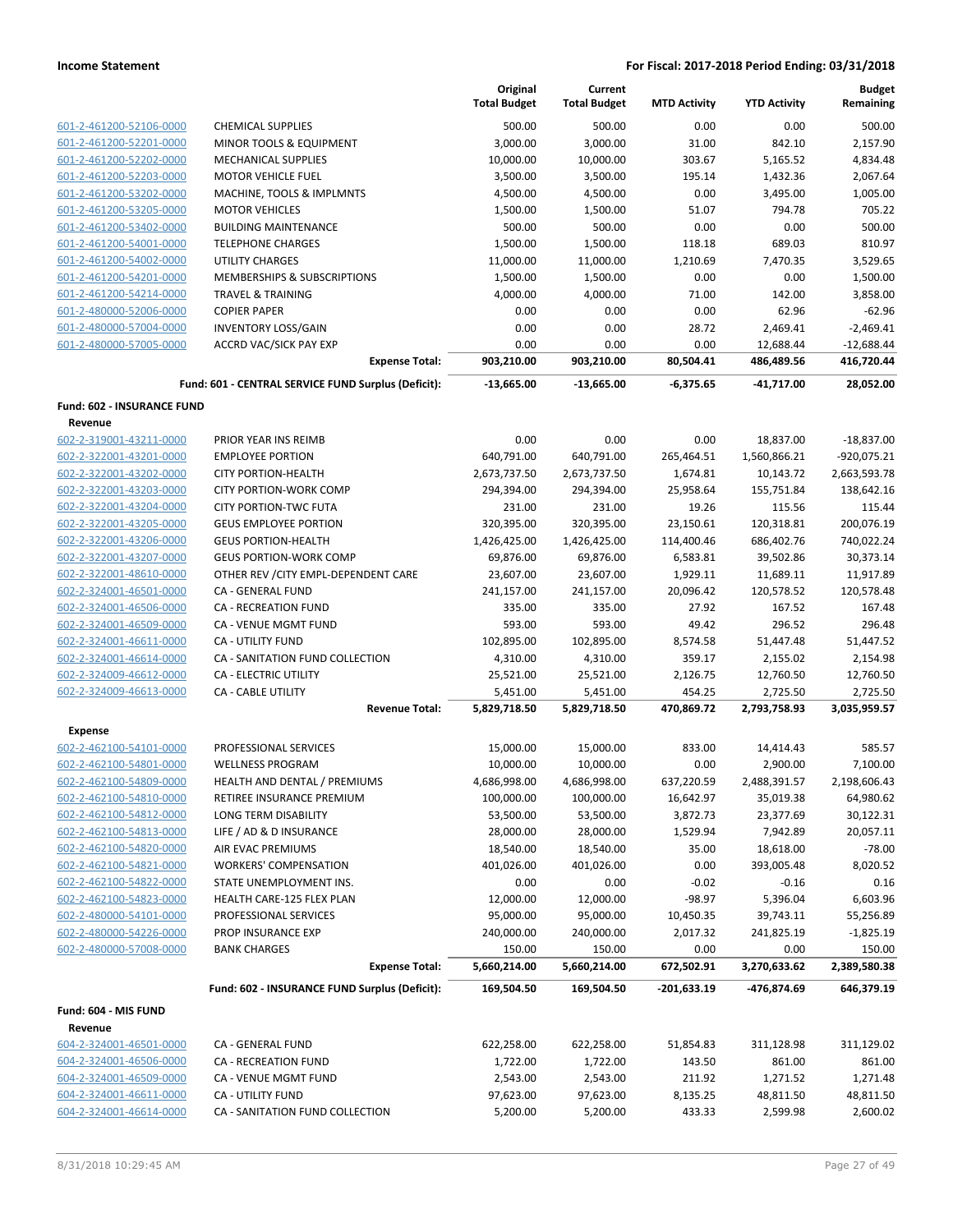|                                                    |                                                          |                       | Original<br><b>Total Budget</b> | Current<br><b>Total Budget</b> | <b>MTD Activity</b> | <b>YTD Activity</b>   | <b>Budget</b><br>Remaining |
|----------------------------------------------------|----------------------------------------------------------|-----------------------|---------------------------------|--------------------------------|---------------------|-----------------------|----------------------------|
| 604-2-324009-46901-0000                            | <b>CA - ELECTRIC UTILITY</b>                             |                       | 87,605.00                       | 87,605.00                      | 7,300.42            | 43,802.52             | 43,802.48                  |
| 604-2-324009-46906-0000                            | CA - CABLE UTILITY                                       |                       | 14,162.00                       | 14,162.00                      | 1,180.17            | 7,081.02              | 7,080.98                   |
|                                                    |                                                          | <b>Revenue Total:</b> | 831,113.00                      | 831,113.00                     | 69,259.42           | 415,556.52            | 415,556.48                 |
| <b>Expense</b>                                     |                                                          |                       |                                 |                                |                     |                       |                            |
| 604-2-441400-52002-0000                            | POSTAGE / FREIGHT                                        |                       | 80.00                           | 80.00                          | 0.00                | 0.00                  | 80.00                      |
| 604-2-441400-54001-0000                            | <b>TELEPHONE CHARGES</b>                                 |                       | 400.00                          | 400.00                         | 27.69               | 171.99                | 228.01                     |
| 604-2-441400-54002-0000                            | <b>UTILITY CHARGES</b>                                   |                       | 950.00                          | 950.00                         | 123.13              | 687.20                | 262.80                     |
| 604-2-441400-54101-0000                            | PROFESSIONAL SERVICES                                    |                       | 20,000.00                       | 6,843.25                       | 0.00                | 800.00                | 6,043.25                   |
| 604-2-465100-51001-0000                            | <b>REGULAR SALARIES</b>                                  |                       | 210,052.00                      | 210,052.00                     | 16,291.48           | 104,690.08            | 105,361.92                 |
| 604-2-465100-51020-0000                            | <b>OVERTIME</b>                                          |                       | 5,000.00                        | 5,000.00                       | 324.69              | 2,338.32              | 2,661.68                   |
| 604-2-465100-51021-0000                            | LONGEVITY                                                |                       | 4,420.00                        | 4,420.00                       | 0.00                | 4,420.00              | 0.00                       |
| 604-2-465100-51116-0000                            | CAR ALLOWANCE                                            |                       | 3,600.00                        | 3,600.00                       | 276.92              | 1,799.98              | 1,800.02                   |
| 604-2-465100-51117-0000                            | <b>CELL PHONE ALLOWANCE</b>                              |                       | 2,880.00                        | 2,880.00                       | 221.52              | 1,439.88              | 1,440.12                   |
| 604-2-465100-51201-0000                            | <b>FICA</b>                                              |                       | 15,115.00                       | 15,115.00                      | 1,022.14            | 6,891.81              | 8,223.19                   |
| 604-2-465100-51202-0000                            | MEDICARE                                                 |                       | 3,535.00                        | 3,535.00                       | 239.05              | 1,611.78              | 1,923.22                   |
| 604-2-465100-51203-0000                            | <b>HEALTH INSURANCE</b>                                  |                       | 32,175.00                       | 32,175.00                      | 2,681.25            | 16,087.50             | 16,087.50                  |
| 604-2-465100-51204-0000                            | <b>WORKERS COMPENSATION</b>                              |                       | 667.00                          | 667.00                         | 55.58               | 333.48                | 333.52                     |
| 604-2-465100-51205-0000                            | STATE UNEMPLOYMENT                                       |                       | 231.00                          | 231.00                         | 0.00                | 27.01                 | 203.99                     |
| 604-2-465100-51301-0000                            | <b>TMRS</b>                                              |                       | 28,060.00                       | 28,060.00                      | 1,988.72            | 13,048.15             | 15,011.85                  |
| 604-2-465100-52002-0000                            | POSTAGE / FREIGHT                                        |                       | 50.00                           | 50.00                          | 0.00                | 0.00                  | 50.00                      |
| 604-2-465100-52004-0000<br>604-2-465100-52201-0000 | <b>COMPUTER SUPPLIES</b>                                 |                       | 2,500.00<br>750.00              | 2,500.00<br>750.00             | 0.00<br>0.00        | 0.00                  | 2,500.00<br>750.00         |
| 604-2-465100-52203-0000                            | MINOR TOOLS & EQUIPMENT<br><b>MOTOR VEHICLE FUEL</b>     |                       | 600.00                          | 600.00                         | 44.56               | 0.00<br>139.73        | 460.27                     |
| 604-2-465100-53205-0000                            | <b>MOTOR VEHICLES</b>                                    |                       | 800.00                          | 800.00                         | 0.00                | 0.00                  | 800.00                     |
| 604-2-465100-53209-0000                            | HARDWARE/SOFTWARE                                        |                       | 317,890.00                      | 289,290.00                     | 28,193.14           | 211,517.97            | 77,772.03                  |
| 604-2-465100-54001-0000                            | <b>TELEPHONE CHARGES</b>                                 |                       | 9,225.00                        | 9,225.00                       | 820.02              | 4,309.00              | 4,916.00                   |
| 604-2-465100-54101-0000                            | PROFESSIONAL SERVICES                                    |                       | 8,000.00                        | 8,000.00                       | 0.00                | 0.00                  | 8,000.00                   |
| 604-2-465100-54103-0000                            | CONSULTING                                               |                       | 4,000.00                        | 4,000.00                       | 0.00                | 0.00                  | 4,000.00                   |
| 604-2-465100-54214-0000                            | <b>TRAVEL &amp; TRAINING</b>                             |                       | 5,000.00                        | 5,000.00                       | 581.60              | 1,506.60              | 3,493.40                   |
| 604-2-465100-54901-0000                            | RENTALS / LEASES                                         |                       | 25,000.00                       | 25,000.00                      | 3,589.06            | 10,764.80             | 14,235.20                  |
| 604-2-465100-54908-0000                            | LEASE PURCHASE PAYMENTS                                  |                       | 21,000.00                       | 21,000.00                      | 0.00                | 20,467.75             | 532.25                     |
| 604-2-465100-55205-0000                            | COMPUTER EQUIPMENT / SOFTWARE                            |                       | 134,500.00                      | 8,250.75                       | 0.00                | 8,250.75              | 0.00                       |
| 604-2-480000-55205-0000                            | <b>COMPUTER EQUIPMENT</b>                                |                       | 0.00                            | 168,006.00                     | 0.00                | 0.00                  | 168,006.00                 |
|                                                    |                                                          | <b>Expense Total:</b> | 856,480.00                      | 856,480.00                     | 56,480.55           | 411,303.78            | 445,176.22                 |
|                                                    | Fund: 604 - MIS FUND Surplus (Deficit):                  |                       | $-25,367.00$                    | $-25.367.00$                   | 12.778.87           | 4,252.74              | $-29,619.74$               |
| Fund: 660 - VEHICLE REPLACEMENT FUND               |                                                          |                       |                                 |                                |                     |                       |                            |
| Revenue                                            |                                                          |                       |                                 |                                |                     |                       |                            |
| 660-2-319001-45401-0000                            | <b>INTEREST REVENUES</b>                                 |                       | 5,000.00                        | 5,000.00                       | 1,101.50            | 9,738.92              | $-4,738.92$                |
| 660-2-322001-47205-0000                            | EQUIPMENT LEASES / GENERAL FUND                          |                       | 65,037.00                       | 65,037.00                      | 5,419.72            | 32,518.32             | 32,518.68                  |
| 660-2-323001-46001-0000                            | <b>XFR - GENERAL FUND</b>                                |                       | 679,144.00                      | 679,144.00                     | 56,595.33           | 339,571.98            | 339,572.02                 |
| 660-2-323001-46111-0000                            | XFR - GOLF COURSE FUND                                   |                       | 34,317.00                       | 34,317.00                      | 2,859.75            | 17,158.50             | 17,158.50                  |
| 660-2-323001-46113-0000                            | <b>XFR - SANITATION FUND</b>                             |                       | 36,850.00                       | 36,850.00                      | 3,070.83            | 18,424.98             | 18,425.02                  |
|                                                    |                                                          | <b>Revenue Total:</b> | 820,348.00                      | 820,348.00                     | 69,047.13           | 417,412.70            | 402,935.30                 |
| <b>Expense</b>                                     |                                                          |                       |                                 |                                |                     |                       |                            |
| 660-2-421210-55202-0000                            | <b>VEHICLES</b>                                          |                       | 23,000.00                       | 23,000.00                      | 0.00                | 21,630.00             | 1,370.00                   |
| 660-2-421230-55202-0000                            | <b>VEHICLES</b>                                          |                       | 148,218.00                      | 148,218.00                     | 11,563.29           | 42,208.68             | 106,009.32                 |
| 660-2-422200-54908-0000                            | LEASE PURCHASE PAYMENTS                                  |                       | 65,037.00                       | 65,037.00                      | 5,419.72            | 32,518.32             | 32,518.68                  |
| 660-2-422200-55202-0000                            | <b>VEHICLES</b>                                          |                       | 600,000.00                      | 600,000.00                     | 0.00                | 540,594.00            | 59,406.00                  |
| 660-2-431200-55201-0000                            | <b>EQUIPMENT PURCHASES</b>                               |                       | 30,000.00                       | 30,000.00                      | 0.00                | 0.00                  | 30,000.00                  |
| 660-2-431200-55202-0000                            | <b>VEHICLES</b>                                          |                       | 111,926.00                      | 111,926.00                     | 84,005.00           | 84,005.00             | 27,921.00                  |
| 660-2-437200-55202-0000                            | <b>VEHICLES</b>                                          |                       | 0.00                            | 0.00                           | 0.00                | 5,425.00              | $-5,425.00$                |
| 660-2-441300-55202-0000<br>660-2-442200-55201-0000 | <b>VEHICLES</b>                                          |                       | 16,000.00                       | 16,000.00                      | 0.00<br>0.00        | 0.00                  | 16,000.00                  |
| 660-2-451250-55201-0000                            | <b>EQUIPMENT PURCHASES</b><br><b>EQUIPMENT PURCHASES</b> |                       | 36,850.00<br>29,317.00          | 36,850.00<br>29,317.00         | 0.00                | 6,949.00<br>29,316.69 | 29,901.00<br>0.31          |
| 660-2-480000-57008-0000                            | <b>BANK CHARGES</b>                                      |                       | 0.00                            | 0.00                           | 0.00                | 2.94                  | $-2.94$                    |
|                                                    |                                                          | <b>Expense Total:</b> | 1,060,348.00                    | 1,060,348.00                   | 100,988.01          | 762,649.63            | 297,698.37                 |
|                                                    | Fund: 660 - VEHICLE REPLACEMENT FUND Surplus (Deficit):  |                       | $-240,000.00$                   | $-240,000.00$                  | $-31,940.88$        | -345,236.93           | 105,236.93                 |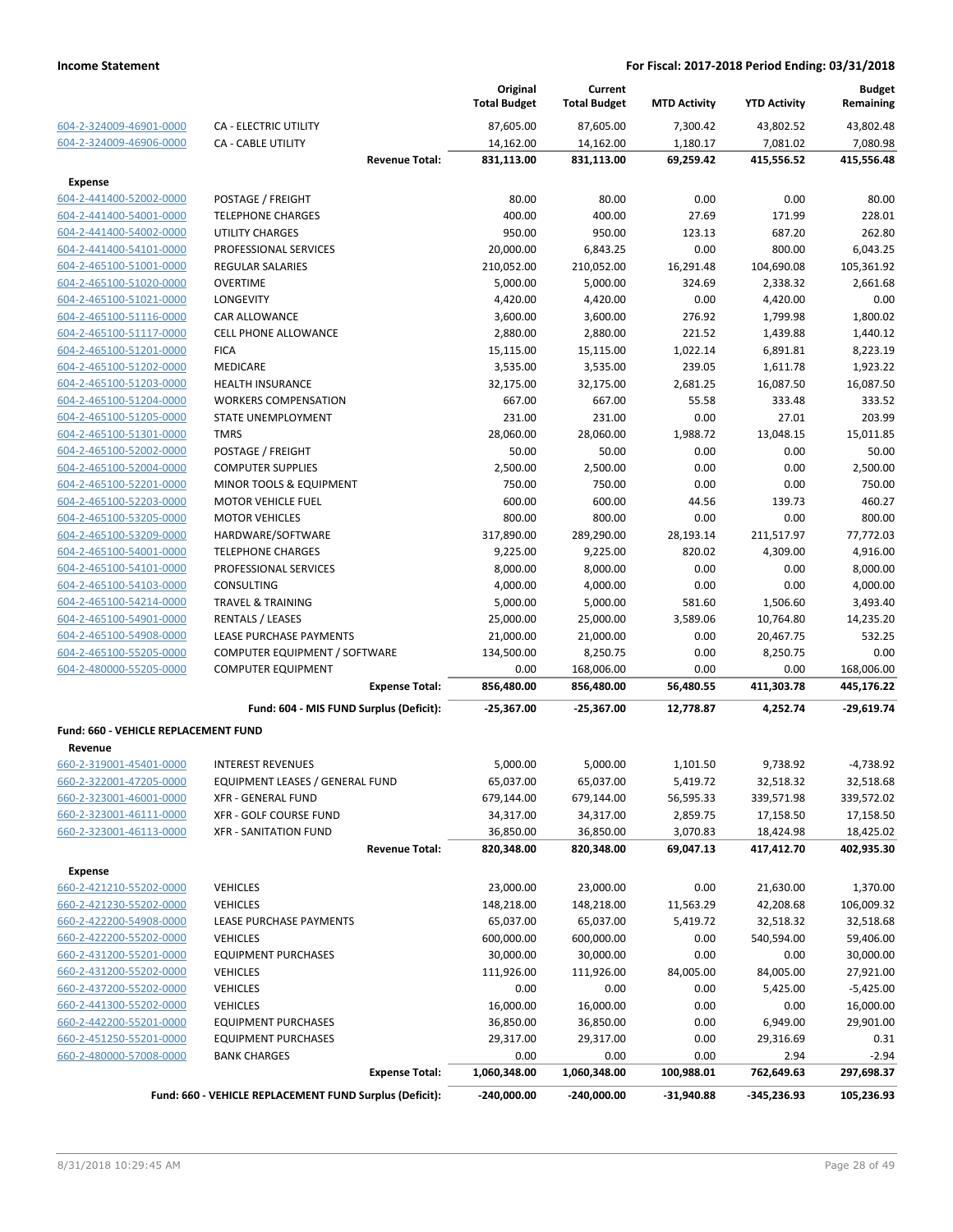| <b>Income Statement</b>                            |                                                            |                                 |                                | For Fiscal: 2017-2018 Period Ending: 03/31/2018 |                      |                            |
|----------------------------------------------------|------------------------------------------------------------|---------------------------------|--------------------------------|-------------------------------------------------|----------------------|----------------------------|
|                                                    |                                                            | Original<br><b>Total Budget</b> | Current<br><b>Total Budget</b> | <b>MTD Activity</b>                             | <b>YTD Activity</b>  | <b>Budget</b><br>Remaining |
| Fund: 800 - SPENCE FUND                            |                                                            |                                 |                                |                                                 |                      |                            |
| Revenue                                            |                                                            |                                 |                                |                                                 |                      |                            |
| 800-3-319001-45401-0000                            | <b>INTEREST REVENUES</b>                                   | 600.00                          | 600.00                         | 732.80                                          | 3,646.51             | $-3,046.51$                |
|                                                    | <b>Revenue Total:</b>                                      | 600.00                          | 600.00                         | 732.80                                          | 3,646.51             | $-3,046.51$                |
| Expense                                            |                                                            |                                 |                                |                                                 |                      |                            |
| 800-3-495000-58501-0000                            | CA - GENERAL FUND                                          | 600.00                          | 600.00                         | 50.00                                           | 300.00               | 300.00                     |
|                                                    | <b>Expense Total:</b>                                      | 600.00                          | 600.00                         | 50.00                                           | 300.00               | 300.00                     |
|                                                    | Fund: 800 - SPENCE FUND Surplus (Deficit):                 | 0.00                            | 0.00                           | 682.80                                          | 3,346.51             | $-3,346.51$                |
| <b>Fund: 801 - JONES LIBRARY TRUST</b>             |                                                            |                                 |                                |                                                 |                      |                            |
| Revenue                                            |                                                            |                                 |                                |                                                 |                      |                            |
| 801-3-319001-45401-0000                            | <b>INTEREST REVENUES</b>                                   | 10.00                           | 10.00                          | 13.67                                           | 25.06                | $-15.06$                   |
|                                                    | <b>Revenue Total:</b>                                      | 10.00                           | 10.00                          | 13.67                                           | 25.06                | $-15.06$                   |
| <b>Expense</b>                                     |                                                            |                                 |                                |                                                 |                      |                            |
| 801-3-480000-57008-0000                            | <b>BANK CHARGES</b>                                        | 0.00                            | 0.00                           | 0.69                                            | 2.41                 | $-2.41$                    |
|                                                    | <b>Expense Total:</b>                                      | 0.00                            | 0.00                           | 0.69                                            | 2.41                 | $-2.41$                    |
|                                                    | Fund: 801 - JONES LIBRARY TRUST Surplus (Deficit):         | 10.00                           | 10.00                          | 12.98                                           | 22.65                | $-12.65$                   |
| Fund: 809 - GREENVILLE IDC (L-3)                   |                                                            |                                 |                                |                                                 |                      |                            |
| Revenue                                            |                                                            |                                 |                                |                                                 |                      |                            |
| 809-3-319001-45609-0000                            | INTERGOVERNMENTAL / IDC GREENVILLE                         | 0.00                            | 0.00                           | 490,513.55                                      | 3,370,394.82         | $-3,370,394.82$            |
|                                                    | <b>Revenue Total:</b>                                      | 0.00                            | 0.00                           | 490,513.55                                      | 3,370,394.82         | -3,370,394.82              |
| <b>Expense</b>                                     |                                                            |                                 |                                |                                                 |                      |                            |
| 809-3-438100-55320-0000                            | <b>CONSTRUCTION PROJECTS</b>                               | 0.00                            | 0.00                           | 490,513.55                                      | 3,369,606.88         | $-3,369,606.88$            |
|                                                    | <b>Expense Total:</b>                                      | 0.00                            | 0.00                           | 490,513.55                                      | 3,369,606.88         | -3,369,606.88              |
|                                                    | Fund: 809 - GREENVILLE IDC (L-3) Surplus (Deficit):        | 0.00                            | 0.00                           | 0.00                                            | 787.94               | -787.94                    |
|                                                    |                                                            |                                 |                                |                                                 |                      |                            |
| <b>Fund: 810 - SEIZURE FUNDS - STATE RULES</b>     |                                                            |                                 |                                |                                                 |                      |                            |
| Revenue<br>810-3-319001-45401-0000                 | <b>INTEREST REVENUES</b>                                   | 148.00                          | 148.00                         | 233.55                                          | $-396.00$            | 544.00                     |
| 810-3-322001-46802-0000                            | HB65 SEIZURES-CONTRIBUTNS                                  | 0.00                            | 0.00                           | 0.00                                            | 1,788.93             | $-1,788.93$                |
|                                                    | <b>Revenue Total:</b>                                      | 148.00                          | 148.00                         | 233.55                                          | 1,392.93             | $-1,244.93$                |
| <b>Expense</b>                                     |                                                            |                                 |                                |                                                 |                      |                            |
| 810-3-480000-57008-0000                            | <b>BANK CHARGES</b>                                        | 0.00                            | 0.00                           | 11.84                                           | 107.09               | $-107.09$                  |
|                                                    | <b>Expense Total:</b>                                      | 0.00                            | 0.00                           | 11.84                                           | 107.09               | -107.09                    |
|                                                    |                                                            | 148.00                          | 148.00                         | 221.71                                          |                      | $-1,137.84$                |
|                                                    | Fund: 810 - SEIZURE FUNDS - STATE RULES Surplus (Deficit): |                                 |                                |                                                 | 1,285.84             |                            |
| Fund: 811 - SEIZURE FUNDS - FED RULES              |                                                            |                                 |                                |                                                 |                      |                            |
| Revenue                                            |                                                            |                                 |                                |                                                 |                      |                            |
| 811-3-319001-45401-0000<br>811-3-322001-46803-0000 | <b>INTEREST REVENUES</b><br>FED SEIZURES-CONTRIBUTION      | 100.00<br>0.00                  | 100.00<br>0.00                 | 146.88<br>25,570.54                             | 262.65<br>25,570.54  | $-162.65$<br>$-25,570.54$  |
|                                                    | <b>Revenue Total:</b>                                      | 100.00                          | 100.00                         | 25,717.42                                       | 25,833.19            | -25,733.19                 |
|                                                    |                                                            |                                 |                                |                                                 |                      |                            |
| Expense<br>811-3-480000-57008-0000                 | <b>BANK CHARGES</b>                                        | 0.00                            | 0.00                           | 7.22                                            | 25.45                | $-25.45$                   |
|                                                    | <b>Expense Total:</b>                                      | 0.00                            | 0.00                           | 7.22                                            | 25.45                | $-25.45$                   |
|                                                    |                                                            |                                 |                                |                                                 |                      |                            |
|                                                    | Fund: 811 - SEIZURE FUNDS - FED RULES Surplus (Deficit):   | 100.00                          | 100.00                         | 25,710.20                                       | 25,807.74            | -25,707.74                 |
|                                                    | Fund: 820 - TIRZ FUND (Tax Increment Reinvestment Zone)    |                                 |                                |                                                 |                      |                            |
| Revenue                                            |                                                            |                                 |                                |                                                 |                      |                            |
| 820-3-311001-41101-0000                            | REAL PROPERTY TAXES - CITY                                 | 396,103.00                      | 396,103.00                     | 19,830.81                                       | 351,962.05           | 44,140.95                  |
| 820-3-311001-41111-0000                            | REAL PROPERTY TAXES - COUNTY                               | 125,000.00                      | 125,000.00                     | 108,815.52                                      | 108,815.52           | 16,184.48                  |
| 820-3-311001-41112-0000                            | REAL PROPERTY TAXES - HOSPITAL                             | 100,000.00                      | 100,000.00                     | 0.00                                            | 4,753.14             | 95,246.86                  |
| 820-3-311002-41102-0000<br>820-3-319001-45401-0000 | <b>DELINQUENT TAXES</b><br><b>INTEREST REVENUES</b>        | 330.00<br>3,000.00              | 330.00<br>3,000.00             | 59.98<br>1,516.20                               | 3,319.80<br>2,704.10 | $-2,989.80$<br>295.90      |
|                                                    | <b>Revenue Total:</b>                                      | 624,433.00                      | 624,433.00                     | 130,222.51                                      | 471,554.61           | 152,878.39                 |
|                                                    |                                                            |                                 |                                |                                                 |                      |                            |
| <b>Expense</b><br>820-3-416100-54101-0000          | PROFESSIONAL SERVICES                                      | 0.00                            | 0.00                           | 6,387.50                                        | 6,387.50             | $-6,387.50$                |
| 820-3-416100-55002-0000                            | <b>IMPROVEMENTS</b>                                        | 114,822.11                      | 114,822.11                     | 0.00                                            | 0.00                 | 114,822.11                 |
|                                                    |                                                            |                                 |                                |                                                 |                      |                            |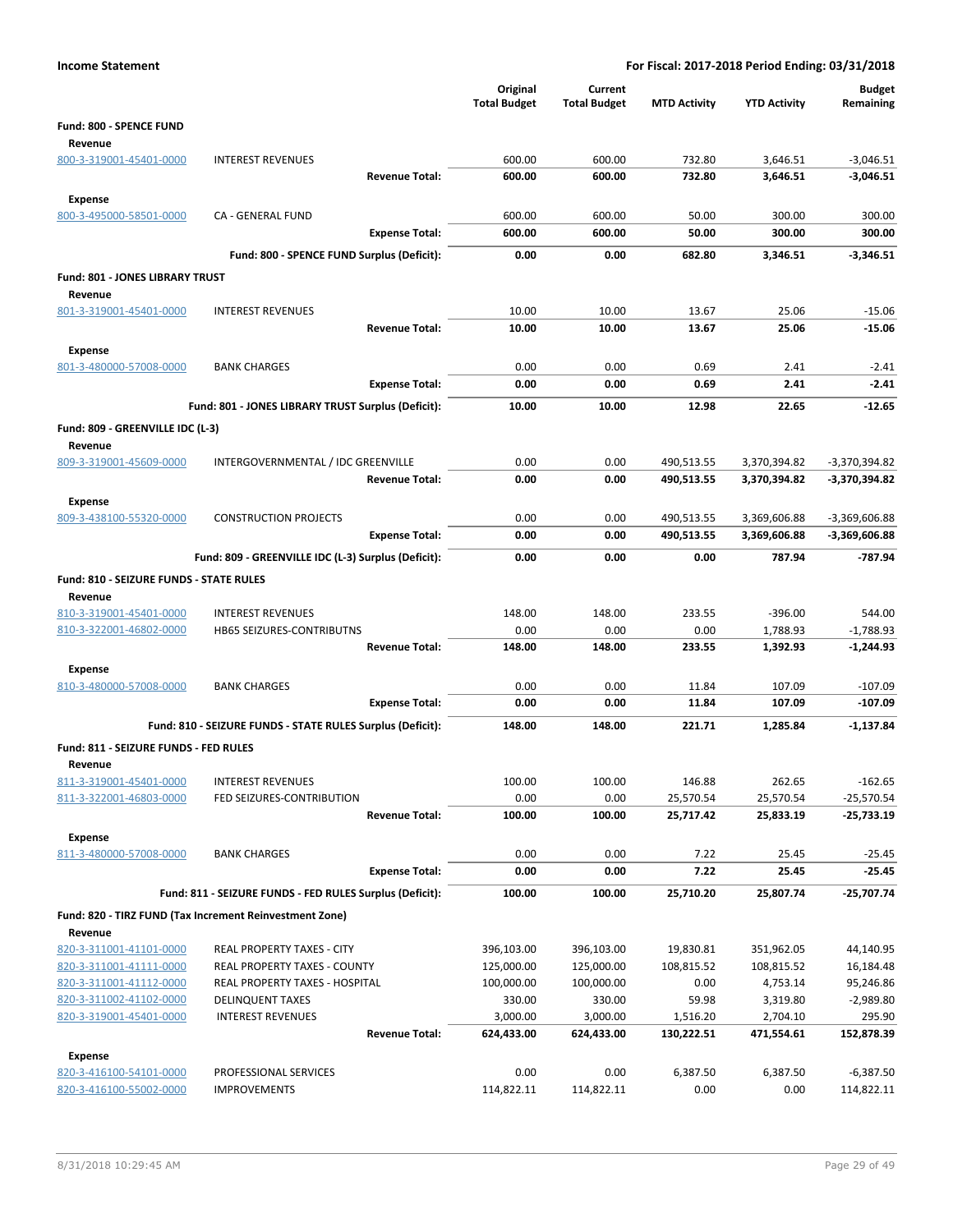|                                     |                                                                            | Original            | Current             |                     |                     | <b>Budget</b> |
|-------------------------------------|----------------------------------------------------------------------------|---------------------|---------------------|---------------------|---------------------|---------------|
|                                     |                                                                            | <b>Total Budget</b> | <b>Total Budget</b> | <b>MTD Activity</b> | <b>YTD Activity</b> | Remaining     |
| 820-3-480000-57008-0000             | <b>BANK CHARGES</b>                                                        | 0.00                | 0.00                | 73.18               | 223.66              | $-223.66$     |
|                                     | <b>Expense Total:</b>                                                      | 114,822.11          | 114,822.11          | 6,460.68            | 6,611.16            | 108,210.95    |
|                                     | Fund: 820 - TIRZ FUND (Tax Increment Reinvestment Zone) Surplus (Deficit): | 509,610.89          | 509.610.89          | 123,761.83          | 464,943.45          | 44,667.44     |
|                                     |                                                                            |                     |                     |                     |                     |               |
| Fund: 899 - POOLED CASH             |                                                                            |                     |                     |                     |                     |               |
| Revenue                             |                                                                            |                     |                     |                     |                     |               |
| 899-8-319001-45401-0000             | <b>INTEREST REVENUES</b>                                                   | 0.00                | 0.00                | 0.00                | $-0.02$             | 0.02          |
|                                     | <b>Revenue Total:</b>                                                      | 0.00                | 0.00                | 0.00                | $-0.02$             | 0.02          |
|                                     | Fund: 899 - POOLED CASH Total:                                             | 0.00                | 0.00                | 0.00                | $-0.02$             | 0.02          |
| Fund: 910 - ELECTRIC OPERATING FUND |                                                                            |                     |                     |                     |                     |               |
| Revenue                             |                                                                            |                     |                     |                     |                     |               |
| 910-9-000000-49001-4400             | METERED SALES - RESIDENTIAL                                                | 11,658,700.00       | 11,658,700.00       | 931,460.23          | 5,747,997.71        | 5,910,702.29  |
| 910-9-000000-49010-4421             | METERED SALES - GS-NO DEMAND                                               | 838,069.00          | 838,069.00          | 76,514.11           | 387,870.77          | 450,198.23    |
| 910-9-000000-49020-4422             | METERED SALES - GS-DEMAND                                                  | 17,950,587.00       | 17,950,587.00       | 1,464,014.57        | 8,521,240.86        | 9,429,346.14  |
| 910-9-000000-49030-4424             | METERED SALES - GS-PRIMARY                                                 | 405,628.00          | 405,628.00          | 29,427.74           | 182,911.88          | 222,716.12    |
| 910-9-000000-49040-4440             | <b>METERED SALES - STREET LIGHTS</b>                                       | 227,871.00          | 227,871.00          | 17,586.16           | 113,123.80          | 114,747.20    |
| 910-9-000000-49050-4400             | <b>FUEL ADJUSTMENT</b>                                                     | 15,425,459.00       | 15,425,459.00       | 1,098,622.34        | 6,819,016.25        | 8,606,442.75  |
| 910-9-000000-49057-4490             | POWER COST RECOVERY                                                        | 0.00                | 0.00                | 4.99                | 34.79               | $-34.79$      |
| 910-9-000000-49058-4400             | <b>REGULATORY CHARGE</b>                                                   |                     |                     |                     |                     |               |
|                                     |                                                                            | 734,961.00          | 734,961.00          | 63,164.65           | 368,238.75          | 366,722.25    |
| 910-9-000000-49140-4490             | <b>VAPOR LIGHT REVENUES</b>                                                | 170,000.00          | 170,000.00          | 14,806.43           | 78,611.06           | 91,388.94     |
| 910-9-000000-49201-4510             | LATE CHARGES                                                               | 280,000.00          | 280,000.00          | 21,556.62           | 110,947.15          | 169,052.85    |
| 910-9-000000-49209-4511             | SERVICE CHARGES - CLEARING                                                 | 0.00                | 0.00                | $-25.00$            | $-40.00$            | 40.00         |
| 910-9-000000-49210-4511             | <b>ELECTRIC SERVICE CHARGES</b>                                            | 75,000.00           | 75,000.00           | 6,094.34            | 41,224.20           | 33,775.80     |
| 910-9-000000-49211-4511             | VAPOR LIGHT SERVICE CHARGES                                                | 500.00              | 500.00              | 25.00               | 300.00              | 200.00        |
| 910-9-000000-49212-4511             | <b>SAW POLES SERVICE CHARGES</b>                                           | 700.00              | 700.00              | 60.00               | 760.00              | $-60.00$      |
| 910-9-000000-49213-4511             | AMPY SERVICE CHARGES                                                       | 45,850.00           | 45,850.00           | 3,652.58            | 20,517.48           | 25,332.52     |
| 910-9-000000-49220-4512             | <b>RE-READ CHARGES</b>                                                     | 10.00               | 10.00               | 20.00               | 50.00               | $-40.00$      |
| 910-9-000000-49230-4512             | <b>METER TESTING CHARGES</b>                                               | 10.00               | 10.00               | 0.00                | 0.00                | 10.00         |
| 910-9-000000-49301-4490             | METERED SALES - 5% XFER to GENERAL FUND                                    | 2,332,420.00        | 2,332,420.00        | 184,690.02          | 1,110,488.13        | 1,221,931.87  |
| 910-9-000000-49307-4490             | METERED SALES - 1% XFER to GBOD                                            | 466,484.00          | 466,484.00          | 36,940.14           | 222,110.06          | 244,373.94    |
| 910-9-000000-49410-4564             | <b>CUSTOMER AID TO CONSTRUCTION</b>                                        | 510,000.00          | 510,000.00          | 12,312.89           | 132,854.10          | 377,145.90    |
| 910-9-000000-49420-4564             | UNDERGROUND SERVICE                                                        | 10,000.00           | 10,000.00           | 522.50              | 9,981.25            | 18.75         |
| 910-9-000000-49430-4564             | <b>RELOCATION OF SERVICE</b>                                               | 100.00              | 100.00              | 0.00                | 0.00                | 100.00        |
| 910-9-000000-49440-4564             | <b>OVERTIME SERVICES</b>                                                   | 100.00              | 100.00              | 0.00                | 0.00                | 100.00        |
| 910-9-000000-49450-4564             | <b>ACCIDENTS</b>                                                           | 1,000.00            | 1,000.00            | 1,407.63            | 18,154.18           | $-17,154.18$  |
| 910-9-000000-49455-4564             | <b>INSURANCE REIMBURSEMENTS</b>                                            | 0.00                | 0.00                | 2,410.00            | 2,410.00            | $-2,410.00$   |
| 910-9-000000-49460-4564             | <b>METER DAMAGE</b>                                                        | 100.00              | 100.00              | 0.00                | 175.00              | $-75.00$      |
| 910-9-000000-49470-4564             | OTHER REIMBURSEMENTS                                                       | 100.00              | 100.00              | 0.00                | 0.00                | 100.00        |
| 910-9-000000-49480-4564             | <b>METER BASES</b>                                                         | 7,000.00            | 7,000.00            | 187.03              | 562.06              | 6,437.94      |
| 910-9-000000-49490-4564             | <b>MATERIAL SALES</b>                                                      | 20,000.00           | 20,000.00           | 0.00                | 9,099.02            | 10,900.98     |
| 910-9-000000-49520-4470             | <b>ENERGY SALES</b>                                                        | 6,287,000.00        | 6,287,000.00        | 112,275.06          | 607,853.92          | 5,679,146.08  |
| 910-9-000000-49521-4470             | <b>RUC REVENUES</b>                                                        | 3,200.00            | 3,200.00            | $-0.02$             | 667.41              | 2,532.59      |
| 910-9-000000-49530-4572             | TCR AUCTION PROCEEDS                                                       | 480,000.00          | 480,000.00          | 41,154.67           | 254,521.93          | 225,478.07    |
| 910-9-000000-49540-4572             | <b>BLACK START REVENUES</b>                                                | 510,000.00          | 510,000.00          | 43,550.12           | 255,831.69          | 254,168.31    |
| 910-9-000000-49560-4571             | <b>TCOS REVENUES</b>                                                       | 485,000.00          | 485,000.00          | 50,679.44           | 185,810.99          | 299,189.01    |
| 910-9-000000-49601-4540             | POLE USE REVENUES                                                          | 27,035.00           | 27,035.00           | 854.12              | 854.12              | 26,180.88     |
| 910-9-000000-49602-4118             |                                                                            |                     |                     |                     |                     |               |
|                                     | EPA ALLOWANCE SALES                                                        | 1.00                | 1.00                | 0.00                | 0.00                | 1.00          |
| 910-9-000000-49699-4116             | OTHER GAINS/LOSSES                                                         | 20,000.00           | 20,000.00           | 0.00                | 0.00                | 20,000.00     |
| 910-9-000000-49700-4990             | REDEMPTION OF LONG TERM DEBT                                               | 490,000.00          | 490,000.00          | 0.00                | 0.00                | 490,000.00    |
| 910-9-000000-49701-4567             | XFER FROM COG - GEN FUND                                                   | 687,973.00          | 687,973.00          | 57,884.33           | 347,305.98          | 340,667.02    |
| 910-9-000000-49754-4994             | XFER FROM 950 - BILLING                                                    | 77,556.00           | 77,556.00           | 6,463.00            | 38,778.00           | 38,778.00     |
| 910-9-000000-49755-4995             | XFER FROM 950 - CASHIERS                                                   | 57,928.00           | 57,928.00           | 4,827.33            | 28,963.98           | 28,964.02     |
| 910-9-000000-49759-4545             | XFER FROM 950 FOR POLE USE                                                 | 18,800.00           | 18,800.00           | 0.00                | 18,800.00           | 0.00          |
| 910-9-000000-49801-4190             | <b>INTEREST INCOME</b>                                                     | 20,000.00           | 20,000.00           | 11,620.71           | 20,538.45           | $-538.45$     |
| 910-9-000000-49809-4190             | INTEREST ON ERCOT COLLATERAL                                               | 200.00              | 200.00              | 0.00                | 0.00                | 200.00        |
|                                     | <b>Revenue Total:</b>                                                      | 60,325,342.00       | 60,325,342.00       | 4,294,763.73        | 25,658,564.97       | 34,666,777.03 |
| <b>Expense</b>                      |                                                                            |                     |                     |                     |                     |               |
| 910-9-901000-51001-5000             | REGULAR SALARIES                                                           | 519,749.00          | 519,749.00          | 39,132.15           | 255,235.93          | 264,513.07    |
| 910-9-901000-51020-5000             | <b>OVERTIME</b>                                                            | 70,000.00           | 70,000.00           | 4,674.72            | 39,919.71           | 30,080.29     |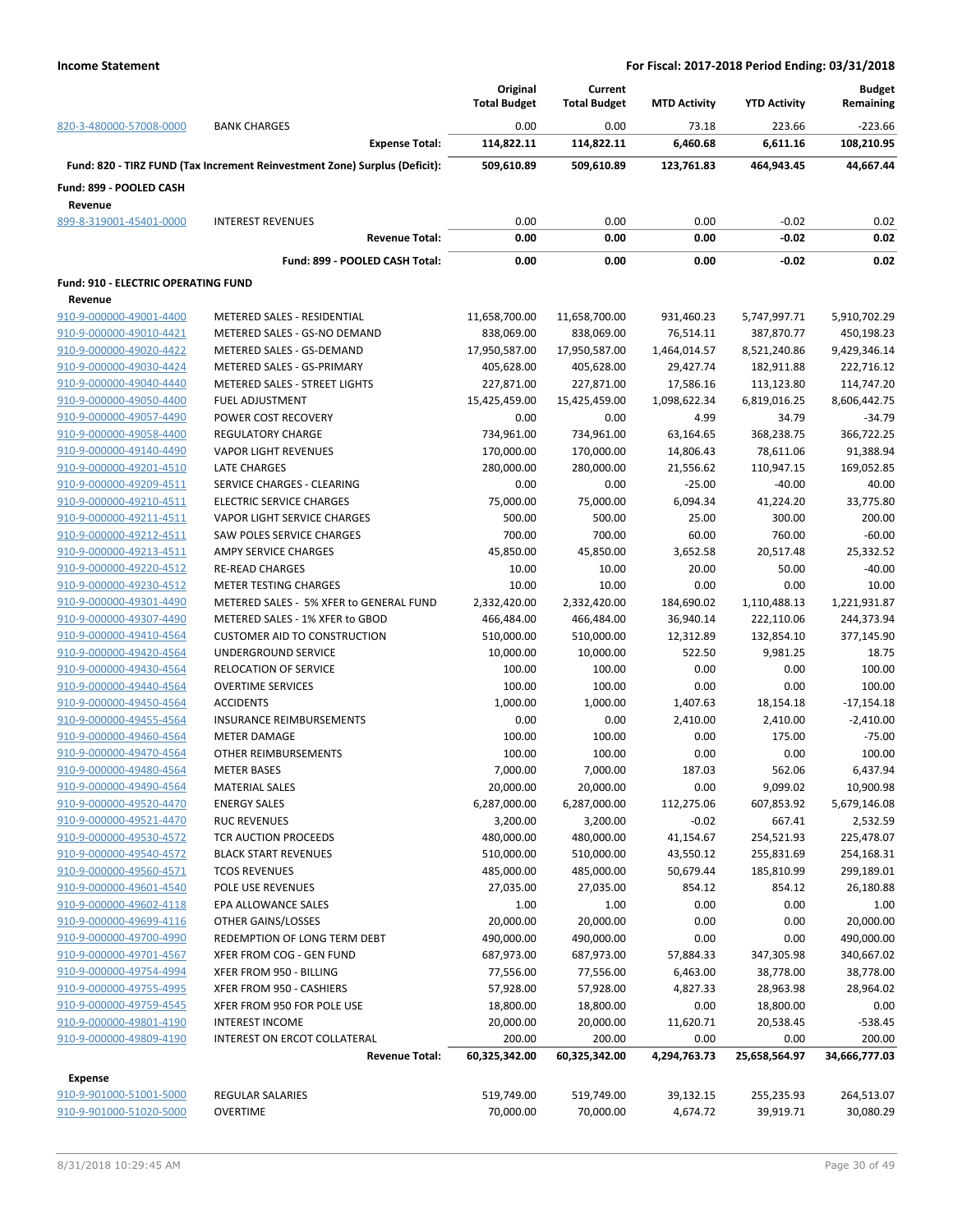| 910-9-901000-51115-5000                            |
|----------------------------------------------------|
| 910-9-901000-51116-5000                            |
| 910-9-901000-51117-5000                            |
| 910-9-901000-51201-5000                            |
| 910-9-901000-51202-5000                            |
| 910-9-901000-51203-5000                            |
| 910-9-901000-51204-5000                            |
| 910-9-901000-51205-5000                            |
| 910-9-901000-51301-5000                            |
| 910-9-901001-59020-5010                            |
| 910-9-901001-59021-5010                            |
| 910-9-901008-59110-5080                            |
| 910-9-901008-59112-5080                            |
| 910-9-901008-59121-5080                            |
| <u>910-9-901008-59125-5080</u>                     |
| 910-9-901008-59141-5080                            |
| 910-9-901008-59144-5080                            |
| 910-9-901008-59146-5080                            |
| 910-9-901015-51001-5150                            |
| 910-9-901015-51020-5150                            |
| 910-9-901015-51115-5150                            |
| 910-9-901015-51116-5150                            |
| 910-9-901015-51201-5150                            |
| 910-9-901015-51202-5150                            |
| 910-9-901015-51203-5150                            |
| 910-9-901015-51204-5150                            |
| 910-9-901015-51205-5150                            |
| 910-9-901015-51301-5150                            |
| 910-9-901015-59201-5150                            |
| <u>910-9-901015-59205-5150</u>                     |
| 910-9-901015-59290-5150<br>910-9-901015-59291-5150 |
| 910-9-901015-59292-5150                            |
| 910-9-901015-59293-5150                            |
| <u>910-9-901090-59312-9900</u>                     |
| 910-9-901146-51001-5460                            |
| 910-9-901146-51020-5460                            |
| 910-9-901146-51115-5460                            |
| 910-9-901146-51116-5460                            |
| 910-9-901146-51117-5460                            |
| 910-9-901146-51201-5460                            |
| 910-9-901146-51202-5460                            |
| 910-9-901146-51203-5460                            |
| 910-9-901146-51204-5460                            |
| <u>910-9-901146-51205-5460</u>                     |
| 910-9-901146-51301-5460                            |
| 910-9-901147-59020-5470                            |
| 910-9-901151-59110-5501                            |
| 910-9-901151-59112-5501                            |
| <u>910-9-901151-59121-5501</u>                     |
| 910-9-901151-59125-5501                            |
| 910-9-901151-59141-5501                            |
| 910-9-901151-59144-5501                            |
| 910-9-901151-59146-5501                            |
| <u>910-9-901154-51001-5541</u>                     |
| 910-9-901154-51020-5541                            |
| 910-9-901154-51115-5541                            |
| 910-9-901154-51116-5541                            |
| 910-9-901154-51201-5541                            |
|                                                    |

|                         |                                           | Original<br><b>Total Budget</b> | Current<br><b>Total Budget</b> | <b>MTD Activity</b> | <b>YTD Activity</b> | <b>Budget</b><br>Remaining |
|-------------------------|-------------------------------------------|---------------------------------|--------------------------------|---------------------|---------------------|----------------------------|
| 910-9-901000-51115-5000 | <b>CLOTHING ALLOWANCE</b>                 | 2,000.00                        | 2,000.00                       | 962.50              | 1,736.23            | 263.77                     |
| 910-9-901000-51116-5000 | CAR ALLOWANCE                             | 1,950.00                        | 1,950.00                       | 300.00              | 1,950.00            | 0.00                       |
| 910-9-901000-51117-5000 | CELL PHONE ALLOWANCE                      | 623.00                          | 623.00                         | 47.92               | 311.48              | 311.52                     |
| 910-9-901000-51201-5000 | <b>FICA</b>                               | 36,726.00                       | 36,726.00                      | 2,479.34            | 16,895.65           | 19,830.35                  |
| 910-9-901000-51202-5000 | MEDICARE                                  | 8,618.00                        | 8,618.00                       | 579.84              | 3,951.39            | 4,666.61                   |
| 910-9-901000-51203-5000 | <b>HEALTH INSURANCE</b>                   | 78,293.00                       | 78,293.00                      | 6,524.42            | 39,146.52           | 39,146.48                  |
| 910-9-901000-51204-5000 | <b>WORKERS COMPENSATION</b>               | 8,102.00                        | 8,102.00                       | 675.17              | 4,051.02            | 4,050.98                   |
| 910-9-901000-51205-5000 | UNEMPLOYMENT                              | 1,314.00                        | 1,314.00                       | 0.93                | 71.54               | 1,242.46                   |
| 910-9-901000-51301-5000 | <b>TMRS</b>                               | 68,406.00                       | 68,406.00                      | 5,242.64            | 33,928.87           | 34,477.13                  |
| 910-9-901001-59020-5010 | <b>NATURAL GAS</b>                        | 474,175.00                      | 474,175.00                     | 15,312.34           | 40,954.78           | 433,220.22                 |
| 910-9-901001-59021-5010 | <b>FUEL OIL</b>                           | 50,000.00                       | 0.00                           | 0.00                | 0.00                | 0.00                       |
| 910-9-901008-59110-5080 | <b>GEUS OPERATIONS</b>                    | 31,400.00                       | 31,400.00                      | 924.59              | 8,782.04            | 22,617.96                  |
| 910-9-901008-59112-5080 | SAFETY                                    | 10,500.00                       | 10,500.00                      | 0.00                | 1,690.68            | 8,809.32                   |
| 910-9-901008-59121-5080 | <b>MECHANICAL SUPPLIES</b>                | 20,500.00                       | 20,500.00                      | 190.04              | 3,178.95            | 17,321.05                  |
| 910-9-901008-59125-5080 | <b>CHEMICAL &amp; LABORATORY SUPPLIES</b> | 65,500.00                       | 65,500.00                      | 2,345.52            | 14,124.29           | 51,375.71                  |
| 910-9-901008-59141-5080 | UTILITY BILLS                             | 300,000.00                      | 300,000.00                     | 14,290.12           | 164,027.09          | 135,972.91                 |
| 910-9-901008-59144-5080 | MISCELLANEOUS SERVICES                    | 167,800.00                      | 164,800.00                     | 1,190.00            | 42,495.35           | 122,304.65                 |
| 910-9-901008-59146-5080 | TRAINING AND/OR TRAVEL                    | 10,000.00                       | 10,000.00                      | 582.32              | 632.32              | 9,367.68                   |
| 910-9-901015-51001-5150 | <b>REGULAR SALARIES</b>                   | 376,116.00                      | 376,116.00                     | 28,543.48           | 184,101.98          | 192,014.02                 |
| 910-9-901015-51020-5150 | <b>OVERTIME</b>                           | 30,000.00                       | 30,000.00                      | 1,326.40            | 14,373.45           | 15,626.55                  |
| 910-9-901015-51115-5150 | <b>CLOTHING ALLOWANCE</b>                 | 2,200.00                        | 2,200.00                       | 825.00              | 2,067.76            | 132.24                     |
| 910-9-901015-51116-5150 | CAR ALLOWANCE                             | 1,950.00                        | 1,950.00                       | 300.00              | 1,950.00            | 0.00                       |
| 910-9-901015-51201-5150 | <b>FICA</b>                               | 25,436.00                       | 25,436.00                      | 1,664.36            | 11,272.63           | 14,163.37                  |
| 910-9-901015-51202-5150 | MEDICARE                                  | 5,949.00                        | 5,949.00                       | 389.24              | 2,636.34            | 3,312.66                   |
| 910-9-901015-51203-5150 | <b>HEALTH INSURANCE</b>                   | 75,075.00                       | 75,075.00                      | 6,256.25            | 37,537.50           | 37,537.50                  |
| 910-9-901015-51204-5150 | <b>WORKERS COMPENSATION</b>               | 6,106.00                        | 6,106.00                       | 508.83              | 3,052.98            | 3,053.02                   |
| 910-9-901015-51205-5150 | UNEMPLOYMENT                              | 1,260.00                        | 1,260.00                       | 8.66                | 65.64               | 1,194.36                   |
| 910-9-901015-51301-5150 | <b>TMRS</b>                               | 47,222.00                       | 47,222.00                      | 3,601.62            | 22,911.68           | 24,310.32                  |
| 910-9-901015-59201-5150 | <b>BUILDING MAINTENANCE</b>               | 15,000.00                       | 15,000.00                      | 890.66              | 4,834.73            | 10,165.27                  |
| 910-9-901015-59205-5150 | <b>EQUIPMENT MAINTENANCE</b>              | 4,500.00                        | 4,500.00                       | 720.34              | 970.16              | 3,529.84                   |
| 910-9-901015-59290-5150 | GENERAL PLANT EQUIPMENT MAINTENANCE       | 30,000.00                       | 30,000.00                      | 1,028.76            | 3,564.11            | 26,435.89                  |
| 910-9-901015-59291-5150 | UNIT 1 MAINTENANCE                        | 80,500.00                       | 102,500.00                     | 1,451.75            | 12,180.66           | 90,319.34                  |
| 910-9-901015-59292-5150 | UNIT 2 MAINTENANCE                        | 709,000.00                      | 709,000.00                     | 0.00                | 3,382.06            | 705,617.94                 |
| 910-9-901015-59293-5150 | UNIT 3 MAINTENANCE                        | 211,500.00                      | 239,500.00                     | 14,454.25           | 37,502.35           | 201,997.65                 |
| 910-9-901090-59312-9900 | <b>BOILER PLANT EQUIPMENT</b>             | 35,000.00                       | 35,000.00                      | 0.00                | 0.00                | 35,000.00                  |
| 910-9-901146-51001-5460 | <b>REGULAR SALARIES</b>                   | 519,749.00                      | 519,749.00                     | 39,132.15           | 255,235.92          | 264,513.08                 |
| 910-9-901146-51020-5460 | <b>OVERTIME</b>                           | 68,500.00                       | 68,500.00                      | 4,674.41            | 39,919.09           | 28,580.91                  |
| 910-9-901146-51115-5460 | <b>CLOTHING ALLOWANCE</b>                 | 2,000.00                        | 2,000.00                       | 962.50              | 1,736.23            | 263.77                     |
| 910-9-901146-51116-5460 | CAR ALLOWANCE                             | 1,950.00                        | 1,950.00                       | 0.00                | 0.00                | 1,950.00                   |
| 910-9-901146-51117-5460 | CELL PHONE ALLOWANCE                      | 623.00                          | 623.00                         | 47.88               | 311.22              | 311.78                     |
| 910-9-901146-51201-5460 | <b>FICA</b>                               | 36,633.00                       | 36,633.00                      | 2,778.65            | 18,378.58           | 18,254.42                  |
| 910-9-901146-51202-5460 | MEDICARE                                  | 8,596.00                        | 8,596.00                       | 649.85              | 4,298.24            | 4,297.76                   |
| 910-9-901146-51203-5460 | <b>HEALTH INSURANCE</b>                   | 78,293.00                       | 78,293.00                      | 6,524.42            | 39,146.52           | 39,146.48                  |
| 910-9-901146-51204-5460 | <b>WORKERS COMPENSATION</b>               | 8,102.00                        | 8,102.00                       | 675.17              | 4,051.02            | 4,050.98                   |
| 910-9-901146-51205-5460 | UNEMPLOYMENT                              | 1,314.00                        | 1,314.00                       | 0.60                | 59.59               | 1,254.41                   |
| 910-9-901146-51301-5460 | <b>TMRS</b>                               | 68,234.00                       | 68,234.00                      | 5,207.76            | 33,706.75           | 34,527.25                  |
| 910-9-901147-59020-5470 | <b>NATURAL GAS</b>                        | 300,000.00                      | 300,000.00                     | 10,011.16           | 92,272.24           | 207,727.76                 |
| 910-9-901151-59110-5501 | <b>GEUS OPERATIONS</b>                    | 2,500.00                        | 2,500.00                       | 0.00                | 34.95               | 2,465.05                   |
| 910-9-901151-59112-5501 | <b>SAFETY PROGRAM</b>                     | 950.00                          | 950.00                         | 0.00                | 0.00                | 950.00                     |
| 910-9-901151-59121-5501 | <b>MECHANICAL SUPPLIES</b>                | 4,000.00                        | 4,000.00                       | 0.00                | 301.38              | 3,698.62                   |
| 910-9-901151-59125-5501 | <b>CHEMICAL &amp; LABORATORY</b>          | 6,000.00                        | 6,000.00                       | 0.00                | 0.00                | 6,000.00                   |
| 910-9-901151-59141-5501 | UTILITY BILLS                             | 1,500.00                        | 1,500.00                       | 7.71                | 40.68               | 1,459.32                   |
| 910-9-901151-59144-5501 | MISCELLANEOUS SERVICES                    | 33,500.00                       | 36,500.00                      | 0.00                | 6,498.86            | 30,001.14                  |
| 910-9-901151-59146-5501 | TRAINING AND/OR TRAVEL                    | 4,500.00                        | 4,500.00                       | 0.00                | 0.00                | 4,500.00                   |
| 910-9-901154-51001-5541 | <b>REGULAR SALARIES</b>                   | 376,116.00                      | 376,116.00                     | 28,543.48           | 184,101.98          | 192,014.02                 |
| 910-9-901154-51020-5541 | <b>OVERTIME</b>                           | 30,000.00                       | 30,000.00                      | 1,326.40            | 14,373.45           | 15,626.55                  |
| 910-9-901154-51115-5541 | <b>CLOTHING ALLOWANCE</b>                 | 2,200.00                        | 2,200.00                       | 825.00              | 2,027.75            | 172.25                     |
| 910-9-901154-51116-5541 | CAR ALLOWANCE                             | 1,950.00                        | 1,950.00                       | 0.00                | 0.00                | 1,950.00                   |
| 910-9-901154-51201-5541 | <b>FICA</b>                               | 25,436.00                       | 25,436.00                      | 1,903.08            | 12,356.63           | 13,079.37                  |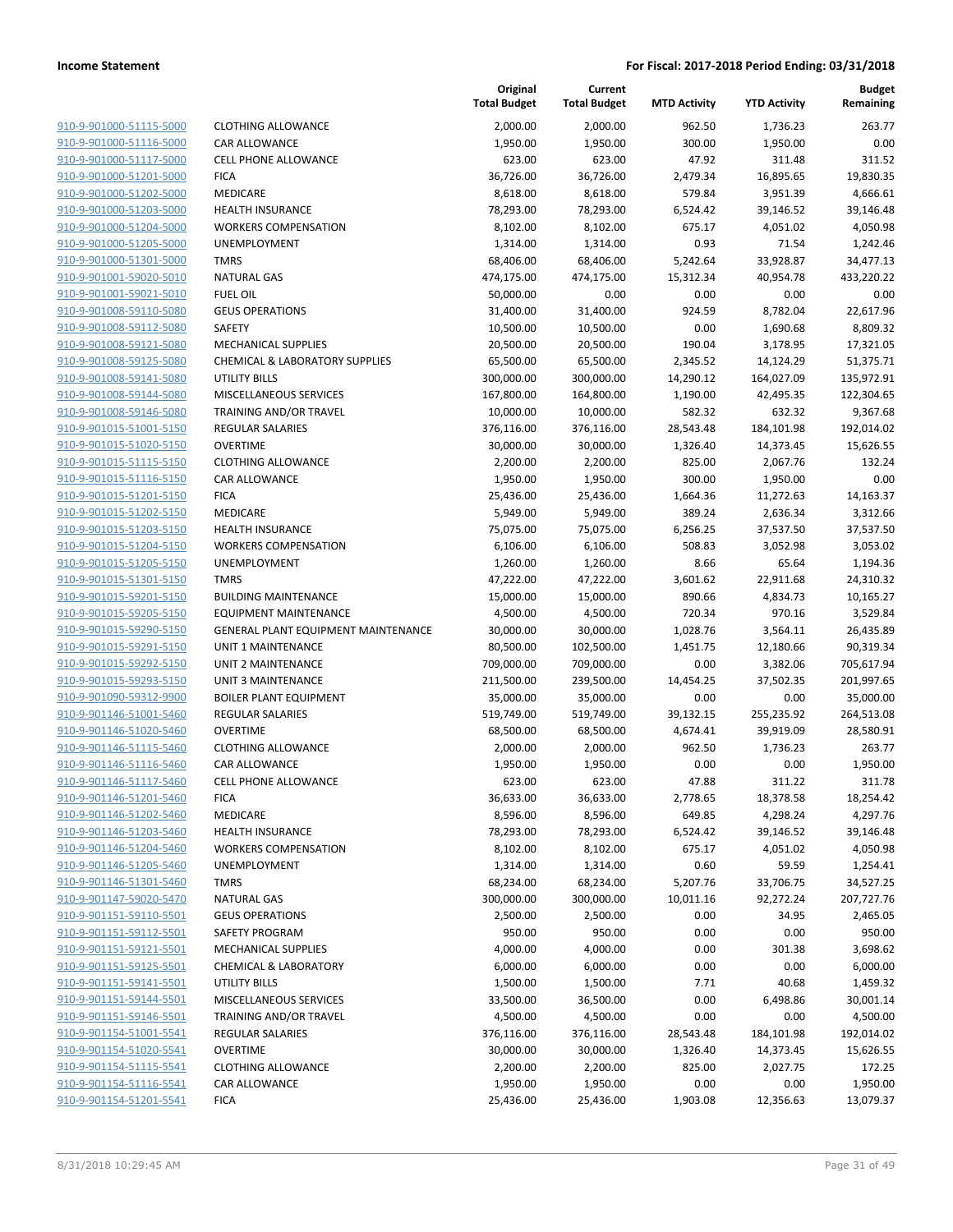|                         |                                     | Original<br><b>Total Budget</b> | Current<br><b>Total Budget</b> | <b>MTD Activity</b> | <b>YTD Activity</b> | <b>Budget</b><br>Remaining |
|-------------------------|-------------------------------------|---------------------------------|--------------------------------|---------------------|---------------------|----------------------------|
| 910-9-901154-51202-5541 | <b>MEDICARE</b>                     | 5,949.00                        | 5,949.00                       | 445.08              | 2,889.87            | 3,059.13                   |
| 910-9-901154-51203-5541 | <b>HEALTH INSURANCE</b>             | 75,075.00                       | 75,075.00                      | 6,256.25            | 37,537.50           | 37,537.50                  |
| 910-9-901154-51204-5541 | <b>WORKERS COMPENSATION</b>         | 6,106.00                        | 6,106.00                       | 508.83              | 3,052.98            | 3,053.02                   |
| 910-9-901154-51205-5541 | <b>UNEMPLOYMENT</b>                 | 1,260.00                        | 1,260.00                       | 5.67                | 58.15               | 1,201.85                   |
| 910-9-901154-51301-5541 | <b>TMRS</b>                         | 47,222.00                       | 47,222.00                      | 3,566.76            | 22,689.74           | 24,532.26                  |
| 910-9-901154-59201-5541 | <b>BUILDINGS MAINTENANCE</b>        | 10,000.00                       | 10,000.00                      | 564.90              | 1,600.93            | 8,399.07                   |
| 910-9-901154-59205-5541 | <b>EQUIPMENT MAINTENANCE</b>        | 6,000.00                        | 6,000.00                       | 0.00                | 519.22              | 5,480.78                   |
| 910-9-901154-59290-5541 | GENERAL PLANT EQUIPMENT MAINTENANCE | 18,000.00                       | 18,000.00                      | 0.00                | 10,242.77           | 7,757.23                   |
| 910-9-901154-59291-5541 | <b>UNIT 1 MAINTENANCE</b>           | 48,700.00                       | 39,467.00                      | 0.00                | 8,414.50            | 31,052.50                  |
| 910-9-901154-59292-5541 | UNIT 2 MAINTENANCE                  | 48,700.00                       | 39,467.00                      | 0.00                | 12,436.99           | 27,030.01                  |
| 910-9-901154-59293-5541 | <b>UNIT 3 MAINTENANCE</b>           | 48,700.00                       | 61,966.00                      | 0.00                | 21,265.86           | 40,700.14                  |
| 910-9-901190-59346-9900 | EP MISCELLANEOUS POWER PLANT EQUIPM | 0.00                            | 5,200.00                       | 0.00                | 0.00                | 5,200.00                   |
| 910-9-901200-59110-5502 | <b>GEUS OPERATIONS</b>              | 3,000.00                        | 3,000.00                       | 0.00                | 0.00                | 3,000.00                   |
| 910-9-901500-59040-5550 | TMPA FIXED COST                     | 10,782,738.00                   | 10,782,738.00                  | 901,310.80          | 5,431,936.80        | 5,350,801.20               |
| 910-9-901500-59041-5550 | AMORTIZE PREPAID SCRUBBER           | 317,742.00                      | 317,742.00                     | 26,478.50           | 158,871.00          | 158,871.00                 |
| 910-9-901500-59043-5550 | AMORTIZE PREPAID TMPA FIXED         | 1,232,154.00                    | 1,232,154.00                   | 102,679.50          | 616,077.00          | 616,077.00                 |
| 910-9-901500-59045-5550 | <b>GCSES ENERGY</b>                 | 1,999,984.00                    | 1,999,984.00                   | 0.00                | 0.00                | 1,999,984.00               |
| 910-9-901500-59050-5550 | DUKE WIND ENERGY                    | 3,294,900.00                    | 3,294,900.00                   | 464,793.22          | 1,261,126.91        | 2,033,773.09               |
| 910-9-901500-59051-5550 | <b>SOLAR ENERGY</b>                 | 2,121,563.00                    | 2,121,563.00                   | 225,275.56          | 833,856.68          | 1,287,706.32               |
| 910-9-901500-59052-5550 | OFF-SYSTEM NET PURCHASES            | 6,526,492.00                    | 6,526,492.00                   | 554,304.80          | 3,254,305.60        | 3,272,186.40               |
| 910-9-901500-59053-5550 | <b>ERCOT BALANCING ENERGY</b>       | 6,842,810.00                    | 6,842,810.00                   | 216,939.31          | 2,974,703.87        | 3,868,106.13               |
| 910-9-901500-59054-5550 | <b>ANCILLARY SERVICES</b>           | 145,000.00                      | 145,000.00                     | 54,590.58           | 368,600.20          | $-223,600.20$              |
| 910-9-901500-59055-5550 | <b>CONTROL CENTER COSTS</b>         | 222,000.00                      | 222,000.00                     | 18,500.00           | 111,000.00          | 111,000.00                 |
| 910-9-901500-59057-5550 | <b>ERCOT UPLIFT</b>                 | 450,000.00                      | 450,000.00                     | 44,417.30           | 208,083.83          | 241,916.17                 |
| 910-9-901500-59059-5550 | <b>EILS</b>                         | 80,000.00                       | 80,000.00                      | $-0.04$             | $-0.04$             | 80,000.04                  |
| 910-9-901500-59063-5550 | <b>ERCOT CONGESTION RIGHTS</b>      | $-675,000.00$                   | $-675,000.00$                  | 10,030.38           | $-26,253.11$        | $-648,746.89$              |
| 910-9-901500-59080-5550 | DEMAND SIDE RESPONSE                | 1,000.00                        | 1,000.00                       | 0.00                | 0.00                | 1,000.00                   |
| 910-9-901500-59099-5550 | <b>GARLAND CLEARING ACCOUNT</b>     | 0.00                            | 0.00                           | $-118,819.94$       | $-123,993.03$       | 123,993.03                 |
| 910-9-901600-51001-5750 | <b>REGULAR SALARIES</b>             | 162,490.00                      | 162,490.00                     | 12,499.20           | 81,063.20           | 81,426.80                  |
| 910-9-901600-51020-5750 | <b>OVERTIME</b>                     | 4,000.00                        | 4,000.00                       | 491.54              | 1,340.46            | 2,659.54                   |
| 910-9-901600-51116-5750 | CAR ALLOWANCE                       | 3,000.00                        | 3,000.00                       | 230.76              | 1,499.94            | 1,500.06                   |
| 910-9-901600-51117-5750 | CELL PHONE ALLOWANCE                | 864.00                          | 864.00                         | 66.46               | 431.99              | 432.01                     |
| 910-9-901600-51201-5750 | <b>FICA</b>                         | 10,562.00                       | 10,562.00                      | 739.65              | 4,761.66            | 5,800.34                   |
| 910-9-901600-51202-5750 | MEDICARE                            | 2,470.00                        | 2,470.00                       | 172.98              | 1,113.62            | 1,356.38                   |
| 910-9-901600-51203-5750 | <b>HEALTH INSURANCE</b>             | 21,450.00                       | 21,450.00                      | 1,787.50            | 10,725.00           | 10,725.00                  |
| 910-9-901600-51204-5750 | <b>WORKERS COMPENSATION</b>         | 445.00                          | 445.00                         | 37.08               | 222.48              | 222.52                     |
| 910-9-901600-51205-5750 | UNEMPLOYMENT                        | 360.00                          | 360.00                         | 0.00                | 18.01               | 341.99                     |
| 910-9-901600-51301-5750 | <b>TMRS</b>                         | 19,608.00                       | 19,608.00                      | 1,544.06            | 9,602.15            | 10,005.85                  |
| 910-9-901600-59110-5750 | <b>GEUS OPERATIONS</b>              | 49,700.00                       | 49,700.00                      | 7,153.43            | 22,090.37           | 27,609.63                  |
| 910-9-901600-59146-5750 | TRAINING AND/OR TRAVEL              | 3,000.00                        | 3,000.00                       | 365.40              | 2,373.07            | 626.93                     |
| 910-9-910120-51001-9200 | REGULAR SALARIES                    | 336,362.00                      | 336,362.00                     | 23,768.48           | 164,154.51          | 172,207.49                 |
| 910-9-910120-51020-9200 | <b>OVERTIME</b>                     | 200.00                          | 200.00                         | 0.00                | 63.18               | 136.82                     |
| 910-9-910120-51115-9200 | <b>CLOTHING ALLOWANCE</b>           | 250.00                          | 250.00                         | 137.50              | 217.50              | 32.50                      |
| 910-9-910120-51116-9200 | CAR ALLOWANCE                       | 8,950.00                        | 8,950.00                       | 688.46              | 4,519.22            | 4,430.78                   |
| 910-9-910120-51117-9200 | CELL PHONE ALLOWANCE                | 1,550.00                        | 1,550.00                       | 129.64              | 739.80              | 810.20                     |
| 910-9-910120-51201-9200 | <b>FICA</b>                         | 19,130.00                       | 19,130.00                      | 1,482.66            | 9,009.61            | 10,120.39                  |
| 910-9-910120-51202-9200 | MEDICARE                            | 5,036.00                        | 5,036.00                       | 346.75              | 2,706.26            | 2,329.74                   |
| 910-9-910120-51203-9200 | <b>HEALTH INSURANCE</b>             | 36,465.00                       | 36,465.00                      | 3,038.75            | 18,232.50           | 18,232.50                  |
| 910-9-910120-51204-9200 | <b>WORKERS COMPENSATION</b>         | 1,685.00                        | 1,685.00                       | 140.42              | 842.52              | 842.48                     |
| 910-9-910120-51205-9200 | <b>UNEMPLOYMENT</b>                 | 612.00                          | 612.00                         | 10.44               | 39.87               | 572.13                     |
| 910-9-910120-51301-9200 | <b>TMRS</b>                         | 39,975.00                       | 39,975.00                      | 2,872.93            | 21,775.57           | 18,199.43                  |
| 910-9-910121-59110-9210 | <b>GEUS OPERATIONS</b>              | 7,000.00                        | 7,000.00                       | 972.65              | 2,249.38            | 4,750.62                   |
| 910-9-910121-59116-9210 | <b>BUILDING OPERATIONS</b>          | 6,000.00                        | 6,000.00                       | 599.95              | 1,063.63            | 4,936.37                   |
| 910-9-910121-59141-9210 | <b>UTILITY BILLS</b>                | 81,000.00                       | 81,000.00                      | 6,637.12            | 42,005.89           | 38,994.11                  |
| 910-9-910121-59143-9210 | PROFESSIONAL SERVICES               | 185,000.00                      | 185,000.00                     | 20,691.40           | 42,931.59           | 142,068.41                 |
| 910-9-910121-59144-9210 | MISCELLANEOUS SERVICES              | 12,000.00                       | 12,000.00                      | 2,687.06            | 6,770.56            | 5,229.44                   |
| 910-9-910121-59193-9210 | <b>GEUS INTERNET SERVICE</b>        | 38,000.00                       | 38,000.00                      | 0.00                | 38,000.00           | 0.00                       |
| 910-9-910121-59198-9210 | <b>COLOCATION CHARGES</b>           | 9,979.00                        | 9,979.00                       | 0.00                | 9,979.00            | 0.00                       |
| 910-9-910132-59110-9302 | <b>GEUS OPERATIONS</b>              | 10,000.00                       | 10,000.00                      | 266.71              | 3,080.64            | 6,919.36                   |
|                         |                                     |                                 |                                |                     |                     |                            |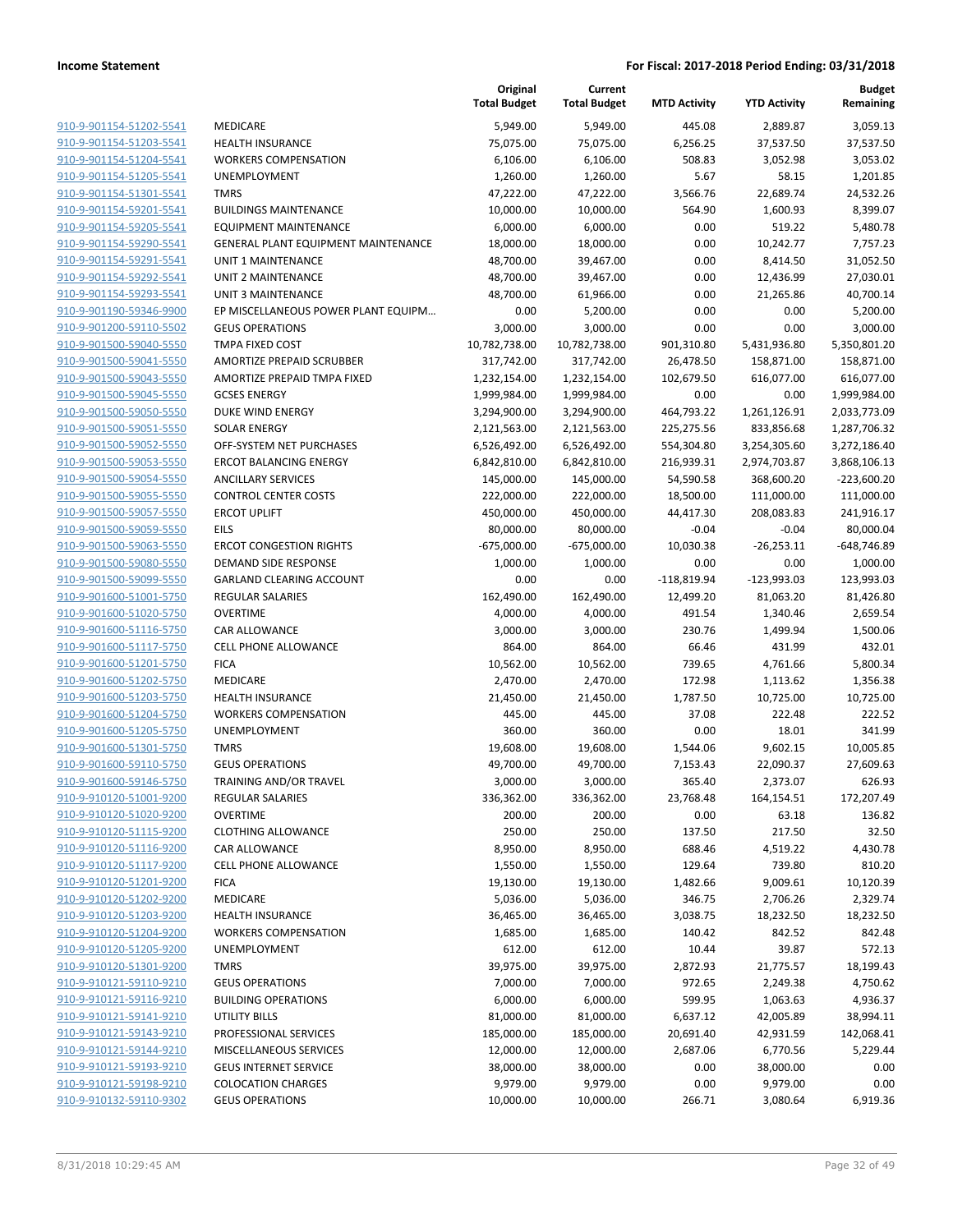|                                                    |                                                       | Original<br><b>Total Budget</b> | Current<br><b>Total Budget</b> | <b>MTD Activity</b> | <b>YTD Activity</b>     | <b>Budget</b><br>Remaining |
|----------------------------------------------------|-------------------------------------------------------|---------------------------------|--------------------------------|---------------------|-------------------------|----------------------------|
| 910-9-910132-59142-9302                            | <b>MEMBERSHIP FEES</b>                                | 56,000.00                       | 56,000.00                      | 0.00                | 2,000.00                | 54,000.00                  |
| 910-9-910132-59146-9302                            | TRAINING AND/OR TRAVEL                                | 4,000.00                        | 4,000.00                       | 0.00                | 442.31                  | 3,557.69                   |
| 910-9-910135-59200-9350                            | LANDSCAPING MAINTENANCE                               | 18,500.00                       | 18,500.00                      | 690.69              | 5,089.45                | 13,410.55                  |
| 910-9-910135-59201-9350                            | <b>BUILDING MAINTENANCE</b>                           | 35,700.00                       | 40,700.00                      | 3,506.52            | 16,298.23               | 24,401.77                  |
| 910-9-910135-59205-9350                            | <b>EQUIPMENT MAINTENANCE</b>                          | 1,000.00                        | 1,000.00                       | 0.00                | 107.26                  | 892.74                     |
| 910-9-910190-59390-9900                            | <b>STRUCTURES &amp; IMPROVEMENTS</b>                  | 10,000.00                       | 10,000.00                      | 0.00                | 0.00                    | 10,000.00                  |
| 910-9-911120-51001-9201                            | REGULAR SALARIES                                      | 361,071.00                      | 361,071.00                     | 27,096.36           | 160,489.93              | 200,581.07                 |
| 910-9-911120-51020-9201                            | <b>OVERTIME</b>                                       | 500.00                          | 500.00                         | 6.18                | 583.18                  | $-83.18$                   |
| 910-9-911120-51102-9201                            | <b>BILINGUAL PAY</b>                                  | 0.00                            | 0.00                           | 39.24               | 215.82                  | $-215.82$                  |
| 910-9-911120-51115-9201                            | <b>CLOTHING ALLOWANCE</b>                             | 400.00                          | 400.00                         | 233.76              | 382.63                  | 17.37                      |
| 910-9-911120-51117-9201                            | <b>CELL PHONE ALLOWANCE</b>                           | 1,639.00                        | 1,639.00                       | 110.38              | 577.65                  | 1,061.35                   |
| 910-9-911120-51201-9201                            | <b>FICA</b>                                           | 22,543.00                       | 22,543.00                      | 1,633.92            | 9,869.31                | 12,673.69                  |
| 910-9-911120-51202-9201                            | <b>MEDICARE</b>                                       | 5,273.00                        | 5,273.00                       | 382.13              | 2,308.14                | 2,964.86                   |
| 910-9-911120-51203-9201                            | <b>HEALTH INSURANCE</b>                               | 67,568.00                       | 67,568.00                      | 5,630.67            | 33,784.02               | 33,783.98                  |
| 910-9-911120-51204-9201                            | <b>WORKERS COMPENSATION</b>                           | 4,134.00                        | 4,134.00                       | 344.50              | 2,067.00                | 2,067.00                   |
| 910-9-911120-51205-9201                            | UNEMPLOYMENT                                          | 1,134.00                        | 1,134.00                       | 8.53                | 58.66                   | 1,075.34                   |
| 910-9-911120-51301-9201                            | <b>TMRS</b>                                           | 41,851.00                       | 41,851.00                      | 3,193.87            | 18,897.64               | 22,953.36                  |
| 910-9-911121-59110-9211                            | <b>GEUS OPERATIONS</b>                                | 36,250.00                       | 36,250.00                      | 925.40              | 13,770.64               | 22,479.36                  |
| 910-9-911121-59111-9211                            | MISCELLANEOUS OFFICE EXPENSES                         | 0.00                            | 0.00                           | 23.15               | $-399.73$               | 399.73                     |
| 910-9-911121-59187-9211                            | <b>EMPLOYEE RELATIONS</b>                             | 25,000.00                       | 25,000.00                      | 144.90              | 14,763.27               | 10,236.73                  |
| 910-9-911135-59205-9351                            | <b>EQUIPMENT MAINTENANCE</b>                          | 6,000.00                        | 6,000.00                       | 3,504.95            | 4,160.11                | 1,839.89                   |
| 910-9-913101-51001-9301                            | REGULAR SALARIES                                      | 205,046.00                      | 205,046.00                     | 15,817.61           | 102,541.69              | 102,504.31                 |
| 910-9-913101-51117-9301                            | <b>CELL PHONE ALLOWANCE</b>                           | 1,272.00                        | 1,272.00                       | 97.84               | 635.96                  | 636.04                     |
| 910-9-913101-51201-9301                            | <b>FICA</b>                                           | 12,792.00                       | 12,792.00                      | 949.36              | 6,083.10                | 6,708.90                   |
| 910-9-913101-51202-9301                            | <b>MEDICARE</b>                                       | 2,991.00                        | 2,991.00                       | 222.02              | 1,422.66                | 1,568.34                   |
| 910-9-913101-51203-9301                            | <b>HEALTH INSURANCE</b>                               | 32,175.00                       | 32,175.00                      | 2,681.25            | 16,087.50               | 16,087.50                  |
| 910-9-913101-51204-9301                            | <b>WORKERS COMPENSATION</b>                           | 561.00                          | 561.00                         | 46.75               | 280.50                  | 280.50                     |
| 910-9-913101-51205-9301                            | UNEMPLOYMENT                                          | 540.00                          | 540.00                         | 2.86                | 26.56                   | 513.44                     |
| 910-9-913101-51301-9301                            | <b>TMRS</b>                                           | 23,747.00                       | 23,747.00                      | 1,849.37            | 11,745.29               | 12,001.71                  |
| 910-9-913101-59110-9301                            | <b>GEUS OPERATIONS</b>                                | 21,000.00                       | 21,000.00                      | 481.94              | 4,507.35                | 16,492.65                  |
| 910-9-913101-59131-9301                            | NON-BAD DEBT WRITE OFFS                               | 4,000.00                        | 4,000.00                       | 161.66              | 418.99                  | 3,581.01                   |
| 910-9-913101-59160-9301                            | ADVERTISING                                           | 31,500.00                       | 31,500.00                      | 950.44              | 13,072.53               | 18,427.47                  |
| 910-9-913101-59164-9301                            | <b>CONSUMER INFORMATION</b>                           | 4,500.00                        | 4,500.00                       | 1,169.59            | 1,169.59                | 3,330.41                   |
| 910-9-913101-59167-9301<br>910-9-913101-59195-9301 | <b>ENERGY EFFICIENCY OPERATIONS</b>                   | 10,000.00                       | 10,000.00                      | 515.00              | 1,854.24                | 8,145.76                   |
| 910-9-913102-51001-9020                            | PUBLIC SERVICE BY GEUS C/I<br><b>REGULAR SALARIES</b> | 15,000.00<br>281,341.00         | 15,000.00<br>281,341.00        | 0.00<br>21,127.18   | 15,000.00<br>146,569.46 | 0.00<br>134,771.54         |
| 910-9-913102-51020-9020                            | <b>OVERTIME</b>                                       | 20,500.00                       | 20,500.00                      | 1,477.13            | 10,992.70               | 9,507.30                   |
| 910-9-913102-51115-9020                            | <b>CLOTHING ALLOWANCE</b>                             | 3,100.00                        | 3,100.00                       | 0.00                | 2,592.23                | 507.77                     |
| 910-9-913102-51117-9020                            | <b>CELL PHONE ALLOWANCE</b>                           | 1,300.00                        | 1,300.00                       | 99.66               | 647.79                  | 652.21                     |
| 910-9-913102-51201-9020                            | <b>FICA</b>                                           | 18,906.00                       | 18,906.00                      | 1,273.52            | 9,043.38                | 9,862.62                   |
| 910-9-913102-51202-9020                            | MEDICARE                                              | 4,421.00                        | 4,421.00                       | 297.84              | 2,114.98                | 2,306.02                   |
| 910-9-913102-51203-9020                            | <b>HEALTH INSURANCE</b>                               | 85,800.00                       | 85,800.00                      | 7,150.00            | 42,900.00               | 42,900.00                  |
| 910-9-913102-51204-9020                            | <b>WORKERS COMPENSATION</b>                           | 4,020.00                        | 4,020.00                       | 335.00              | 2,010.00                | 2,010.00                   |
| 910-9-913102-51205-9020                            | UNEMPLOYMENT                                          | 1,800.00                        | 1,800.00                       | 12.46               | 68.62                   | 1,731.38                   |
| 910-9-913102-51301-9020                            | <b>TMRS</b>                                           | 35,098.00                       | 35,098.00                      | 2,638.20            | 18,038.91               | 17,059.09                  |
| 910-9-913102-51401-9020                            | CONTRA - SALARIES                                     | 0.00                            | 0.00                           | 0.00                | $-6,361.94$             | 6,361.94                   |
| 910-9-913102-59110-9020                            | <b>GEUS OPERATIONS</b>                                | 40,550.00                       | 40,550.00                      | 1,788.62            | 17,507.56               | 23,042.44                  |
| 910-9-913102-59169-9020                            | PRE PAID METER COSTS                                  | 10,850.00                       | 10,850.00                      | 62.01               | 2,199.19                | 8,650.81                   |
| 910-9-913130-51001-9030                            | REGULAR SALARIES                                      | 248,518.00                      | 248,518.00                     | 19,961.79           | 128,124.80              | 120,393.20                 |
| 910-9-913130-51010-9030                            | PART TIME REGULAR                                     | 29,734.00                       | 29,734.00                      | 0.00                | 0.00                    | 29,734.00                  |
| 910-9-913130-51020-9030                            | <b>OVERTIME</b>                                       | 1,200.00                        | 1,200.00                       | 77.90               | 630.51                  | 569.49                     |
| 910-9-913130-51102-9030                            | <b>BILINGUAL PAY</b>                                  | 3,800.00                        | 3,800.00                       | 253.88              | 1,546.36                | 2,253.64                   |
| 910-9-913130-51201-9030                            | <b>FICA</b>                                           | 17,561.00                       | 17,561.00                      | 1,189.14            | 7,674.44                | 9,886.56                   |
| 910-9-913130-51202-9030                            | MEDICARE                                              | 4,108.00                        | 4,108.00                       | 278.11              | 1,794.84                | 2,313.16                   |
| 910-9-913130-51203-9030                            | <b>HEALTH INSURANCE</b>                               | 75,075.00                       | 75,075.00                      | 6,256.25            | 37,537.50               | 37,537.50                  |
| 910-9-913130-51204-9030                            | <b>WORKERS COMPENSATION</b>                           | 680.00                          | 680.00                         | 56.67               | 340.02                  | 339.98                     |
| 910-9-913130-51205-9030                            | UNEMPLOYMENT                                          | 1,260.00                        | 1,260.00                       | 16.62               | 58.61                   | 1,201.39                   |
| 910-9-913130-51301-9030                            | <b>TMRS</b>                                           | 29,180.00                       | 29,180.00                      | 2,358.11            | 14,824.86               | 14,355.14                  |
| 910-9-913130-59110-9030                            | <b>GEUS OPERATIONS</b>                                | 27,800.00                       | 27,800.00                      | 1,707.39            | 9,447.49                | 18,352.51                  |
|                                                    |                                                       |                                 |                                |                     |                         |                            |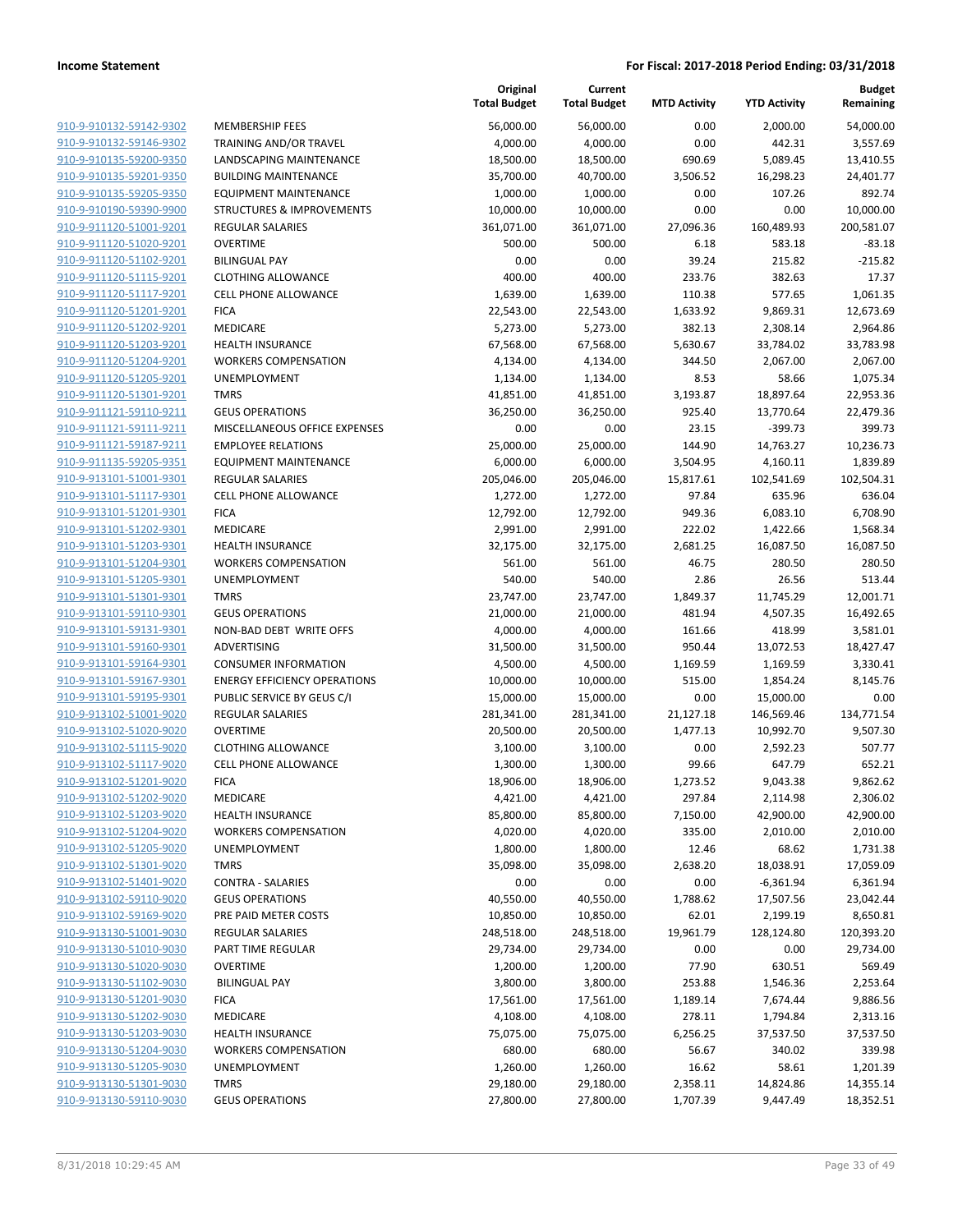| 910-9-913130-59166-9030                                   |
|-----------------------------------------------------------|
| 910-9-913131-51001-9031                                   |
| 910-9-913131-51020-9031                                   |
| <u>910-9-913131-51102-9031</u>                            |
| 910-9-913131-51201-9031                                   |
| 910-9-913131-51202-9031                                   |
| 910-9-913131-51203-9031                                   |
| 910-9-913131-51204-9031                                   |
| <u>910-9-913131-51205-9031</u>                            |
| 910-9-913131-51301-9031                                   |
| 910-9-913131-59110-9031                                   |
| 910-9-913134-51001-9034                                   |
| 910-9-913134-51020-9034                                   |
| <u>910-9-913134-51201-9034</u>                            |
| 910-9-913134-51202-9034                                   |
| 910-9-913134-51203-9034                                   |
| 910-9-913134-51204-9034                                   |
| 910-9-913134-51205-9034                                   |
| <u>910-9-913134-51301-9034</u>                            |
| 910-9-913134-59110-9034                                   |
| 910-9-913135-51001-9035                                   |
| 910-9-913135-51020-9035                                   |
| 910-9-913135-51102-9035                                   |
|                                                           |
| <u>910-9-913135-51201-9035</u><br>910-9-913135-51202-9035 |
|                                                           |
| 910-9-913135-51203-9035                                   |
| 910-9-913135-51204-9035                                   |
| 910-9-913135-51205-9035                                   |
| <u>910-9-913135-51301-9035</u>                            |
| 910-9-913135-51401-9035                                   |
| 910-9-913135-59110-9035                                   |
| 910-9-913135-59170-9035                                   |
| 910-9-913135-59172-9035                                   |
| <u>910-9-913135-59173-9035</u>                            |
| 910-9-913135-59174-9035                                   |
| 910-9-913135-59175-9035                                   |
| 910-9-913135-59179-9035                                   |
| 910-9-913136-51001-9036                                   |
| 910-9-913136-51020-9036                                   |
| 910-9-913136-51115-9036                                   |
| 910-9-913136-51201-9036                                   |
| 910-9-913136-51202-9036                                   |
| 910-9-913136-51203-9036                                   |
| 910-9-913136-51204-9036                                   |
| <u>910-9-913136-51205-9036</u>                            |
| 910-9-913136-51301-9036                                   |
| 910-9-913136-59110-9036                                   |
| 910-9-913136-59141-9036                                   |
| <u>910-9-913139-59780-9240</u>                            |
| <u>910-9-913139-59781-9250</u>                            |
| 910-9-913139-59902-9301                                   |
| 910-9-913139-59926-9301                                   |
| 910-9-913139-59927-9301                                   |
|                                                           |
| <u>910-9-913139-59928-9301</u>                            |
| 910-9-913159-59200-9353                                   |
| 910-9-913159-59201-9353                                   |
| 910-9-913159-59205-9353                                   |
| 910-9-930000-59060-5650                                   |
| <u>910-9-930000-59110-5600</u>                            |

| LOW INCOME ASSISTANCE              |
|------------------------------------|
| <b>REGULAR SALARIES</b>            |
| OVERTIME                           |
| <b>BILINGUAL PAY</b>               |
| <b>FICA</b>                        |
| MEDICARE                           |
| <b>HEALTH INSURANCE</b>            |
| <b>WORKERS COMPENSATION</b>        |
| <b>UNEMPLOYMENT</b>                |
| <b>TMRS</b>                        |
| <b>GEUS OPERATIONS</b>             |
| <b>REGULAR SALARIES</b>            |
| <b>OVERTIME</b>                    |
| <b>FICA</b>                        |
| MEDICARE                           |
| <b>HEALTH INSURANCE</b>            |
| <b>WORKERS COMPENSATION</b>        |
| <b>UNEMPLOYMENT</b>                |
| <b>TMRS</b>                        |
| <b>GEUS OPERATIONS</b>             |
| <b>REGULAR SALARIES</b>            |
| OVERTIME                           |
| <b>BILINGUAL PAY</b>               |
| <b>FICA</b>                        |
| MEDICARE                           |
| <b>HEALTH INSURANCE</b>            |
| <b>WORKERS COMPENSATION</b>        |
| <b>UNEMPLOYMENT</b><br><b>TMRS</b> |
| <b>CONTRA - SALARIES</b>           |
| <b>GEUS OPERATIONS</b>             |
| <b>CREDIT CARD FEES</b>            |
| <b>LOCKBOX OVER/SHORT</b>          |
| <b>ONLINE PAYMENT OVER/SHORT</b>   |
| <b>BANK RECS OVER/SHORT</b>        |
| <b>CASHIERS OVER/SHORT</b>         |
| <b>AMPY OVER/SHORT</b>             |
| REGULAR SALARIES                   |
| <b>OVERTIME</b>                    |
| <b>CLOTHING ALLOWANCE</b>          |
| <b>FICA</b>                        |
| MEDICARE                           |
| <b>HEALTH INSURANCE</b>            |
| <b>WORKERS COMPENSATION</b>        |
| <b>UNEMPLOYMENT</b>                |
| <b>TMRS</b>                        |
| <b>GEUS OPERATIONS</b>             |
| <b>UTILITY BILLS</b>               |
| <b>PROPERTY INSURANCE</b>          |
| <b>LIABILITY INSURANCE</b>         |
| XFER to COG - ADMIN EXPENSES       |
| XFER to COG - GARAGE               |
| XFER to COG - INSURANCE            |
| XFER to COG - IT                   |
| LANDSCAPING MAINTENANCE            |
| <b>BUILDINGS MAINTNANCE</b>        |
| <b>EQUIPMENT MAINTENANCE</b>       |
| <b>TRANSMISSION COSTS</b>          |
|                                    |

|                                                    |                                                           | Original<br><b>Total Budget</b> | Current<br><b>Total Budget</b> | <b>MTD Activity</b>     | <b>YTD Activity</b>   | <b>Budget</b><br>Remaining |
|----------------------------------------------------|-----------------------------------------------------------|---------------------------------|--------------------------------|-------------------------|-----------------------|----------------------------|
| 910-9-913130-59166-9030                            | LOW INCOME ASSISTANCE                                     | 15,000.00                       | 15,000.00                      | 400.00                  | 6,900.00              | 8,100.00                   |
| 910-9-913131-51001-9031                            | REGULAR SALARIES                                          | 43,472.00                       | 43,472.00                      | 3,401.60                | 22,077.62             | 21,394.38                  |
| 910-9-913131-51020-9031                            | <b>OVERTIME</b>                                           | 100.00                          | 100.00                         | 0.00                    | 0.00                  | 100.00                     |
| 910-9-913131-51102-9031                            | <b>BILINGUAL PAY</b>                                      | 600.00                          | 600.00                         | 46.14                   | 299.91                | 300.09                     |
| 910-9-913131-51201-9031                            | <b>FICA</b>                                               | 2,738.00                        | 2,738.00                       | 197.90                  | 1,339.83              | 1,398.17                   |
| 910-9-913131-51202-9031                            | MEDICARE                                                  | 640.00                          | 640.00                         | 46.28                   | 313.36                | 326.64                     |
| 910-9-913131-51203-9031                            | <b>HEALTH INSURANCE</b>                                   | 10,725.00                       | 10,725.00                      | 893.75                  | 5,362.50              | 5,362.50                   |
| 910-9-913131-51204-9031                            | <b>WORKERS COMPENSATION</b>                               | 119.00                          | 119.00                         | 9.92                    | 59.52                 | 59.48                      |
| 910-9-913131-51205-9031                            | UNEMPLOYMENT                                              | 180.00                          | 180.00                         | 2.10                    | 8.98                  | 171.02                     |
| 910-9-913131-51301-9031                            | <b>TMRS</b>                                               | 5,085.00                        | 5,085.00                       | 400.62                  | 2,547.30              | 2,537.70                   |
| 910-9-913131-59110-9031                            | <b>GEUS OPERATIONS</b>                                    | 15,500.00                       | 15,500.00                      | 916.65                  | 3,968.76              | 11,531.24                  |
| 910-9-913134-51001-9034                            | REGULAR SALARIES                                          | 123,822.00                      | 123,822.00                     | 8,511.30                | 55,317.54             | 68,504.46                  |
| 910-9-913134-51020-9034                            | <b>OVERTIME</b>                                           | 500.00                          | 500.00                         | 378.88                  | 3,350.17              | $-2,850.17$                |
| 910-9-913134-51201-9034                            | <b>FICA</b>                                               | 7,708.00                        | 7,708.00                       | 466.62                  | 3,206.86              | 4,501.14                   |
| 910-9-913134-51202-9034                            | MEDICARE                                                  | 1,802.00                        | 1,802.00                       | 109.12                  | 749.97                | 1,052.03                   |
| 910-9-913134-51203-9034                            | <b>HEALTH INSURANCE</b>                                   | 32,175.00                       | 32,175.00                      | 2,681.25                | 16,087.50             | 16,087.50                  |
| 910-9-913134-51204-9034                            | <b>WORKERS COMPENSATION</b>                               | 339.00                          | 339.00                         | 28.25                   | 169.50                | 169.50                     |
| 910-9-913134-51205-9034                            | <b>UNEMPLOYMENT</b>                                       | 540.00                          | 540.00                         | 5.14                    | 23.37                 | 516.63                     |
| 910-9-913134-51301-9034                            | <b>TMRS</b>                                               | 14,310.00                       | 14,310.00                      | 1,033.04                | 6,682.57              | 7,627.43                   |
| 910-9-913134-59110-9034                            | <b>GEUS OPERATIONS</b>                                    | 99,125.00                       | 99,125.00                      | 6,972.37                | 38,056.85             | 61,068.15                  |
| 910-9-913135-51001-9035                            | REGULAR SALARIES                                          | 150,717.00                      | 150,717.00                     | 10,852.94               | 65,981.70             | 84,735.30                  |
| 910-9-913135-51020-9035                            | <b>OVERTIME</b>                                           | 3,000.00                        | 3,000.00                       | 483.60                  | 3,994.80              | -994.80                    |
| 910-9-913135-51102-9035                            | <b>BILINGUAL PAY</b>                                      | 600.00                          | 600.00                         | 23.08                   | 92.32                 | 507.68                     |
| 910-9-913135-51201-9035                            | <b>FICA</b>                                               | 9,567.00                        | 9,567.00                       | 647.81                  | 4,104.33              | 5,462.67                   |
| 910-9-913135-51202-9035                            | MEDICARE                                                  | 2,237.00                        | 2,237.00                       | 151.50                  | 959.88                | 1,277.12                   |
| 910-9-913135-51203-9035                            | <b>HEALTH INSURANCE</b>                                   | 42,900.00                       | 42,900.00                      | 3,575.00                | 21,450.00             | 21,450.00                  |
| 910-9-913135-51204-9035                            | <b>WORKERS COMPENSATION</b>                               | 412.00                          | 412.00                         | 34.33                   | 205.98                | 206.02                     |
| 910-9-913135-51205-9035                            | UNEMPLOYMENT                                              | 720.00                          | 720.00                         | 8.30                    | 33.63                 | 686.37                     |
| 910-9-913135-51301-9035                            | <b>TMRS</b>                                               | 17,762.00                       | 17,762.00                      | 1,254.25                | 7,223.96              | 10,538.04                  |
| 910-9-913135-51401-9035                            | <b>CONTRA - SALARIES</b>                                  | 0.00                            | 0.00                           | 0.00                    | $-6,689.15$           | 6,689.15                   |
| 910-9-913135-59110-9035                            | <b>GEUS OPERATIONS</b>                                    | 24,650.00                       | 24,650.00                      | 2,713.17                | 11,170.72             | 13,479.28                  |
| 910-9-913135-59170-9035                            | <b>CREDIT CARD FEES</b>                                   | 90,000.00                       | 90,000.00                      | 6,340.84                | 44,106.60             | 45,893.40                  |
| 910-9-913135-59172-9035                            | LOCKBOX OVER/SHORT                                        | 500.00                          | 500.00                         | 0.00                    | 0.00                  | 500.00                     |
| 910-9-913135-59173-9035<br>910-9-913135-59174-9035 | <b>ONLINE PAYMENT OVER/SHORT</b>                          | 500.00<br>100.00                | 500.00<br>100.00               | 0.00                    | 0.00                  | 500.00<br>32,738.27        |
| 910-9-913135-59175-9035                            | <b>BANK RECS OVER/SHORT</b><br><b>CASHIERS OVER/SHORT</b> | 100.00                          | 100.00                         | $-32,638.27$<br>$-0.04$ | $-32,638.27$<br>26.05 | 73.95                      |
| 910-9-913135-59179-9035                            | <b>AMPY OVER/SHORT</b>                                    | 100.00                          | 100.00                         | 0.00                    | 0.00                  | 100.00                     |
| 910-9-913136-51001-9036                            | REGULAR SALARIES                                          | 30,930.00                       | 30,930.00                      | 2,379.20                | 15,441.60             | 15,488.40                  |
| 910-9-913136-51020-9036                            | <b>OVERTIME</b>                                           | 200.00                          | 200.00                         | 0.00                    | 0.00                  | 200.00                     |
| 910-9-913136-51115-9036                            | <b>CLOTHING ALLOWANCE</b>                                 | 250.00                          | 250.00                         | 137.50                  | 216.18                | 33.82                      |
| 910-9-913136-51201-9036                            | <b>FICA</b>                                               | 1,946.00                        | 1,946.00                       | 130.09                  | 820.65                | 1,125.35                   |
| 910-9-913136-51202-9036                            | MEDICARE                                                  | 455.00                          | 455.00                         | 30.43                   | 191.95                | 263.05                     |
| 910-9-913136-51203-9036                            | <b>HEALTH INSURANCE</b>                                   | 10,725.00                       | 10,725.00                      | 893.75                  | 5,362.50              | 5,362.50                   |
| 910-9-913136-51204-9036                            | <b>WORKERS COMPENSATION</b>                               | 1,038.00                        | 1,038.00                       | 86.50                   | 519.00                | 519.00                     |
| 910-9-913136-51205-9036                            | <b>UNEMPLOYMENT</b>                                       | 180.00                          | 180.00                         | 2.52                    | 7.28                  | 172.72                     |
| 910-9-913136-51301-9036                            | <b>TMRS</b>                                               | 3,612.00                        | 3,612.00                       | 292.44                  | 1,773.76              | 1,838.24                   |
| 910-9-913136-59110-9036                            | <b>GEUS OPERATIONS</b>                                    | 18,000.00                       | 18,000.00                      | 1,842.23                | 7,716.50              | 10,283.50                  |
| 910-9-913136-59141-9036                            | <b>UTILITY BILLS</b>                                      | 48,000.00                       | 48,000.00                      | 7,613.39                | 26,385.12             | 21,614.88                  |
| 910-9-913139-59780-9240                            | PROPERTY INSURANCE                                        | 10,000.00                       | 10,000.00                      | 0.00                    | 8,424.90              | 1,575.10                   |
| 910-9-913139-59781-9250                            | <b>LIABILITY INSURANCE</b>                                | 3,500.00                        | 3,500.00                       | 0.00                    | 3,690.59              | $-190.59$                  |
| 910-9-913139-59902-9301                            | XFER to COG - ADMIN EXPENSES                              | 91,562.00                       | 91,562.00                      | 7,630.08                | 45,780.48             | 45,781.52                  |
| 910-9-913139-59926-9301                            | XFER to COG - GARAGE                                      | 8,931.00                        | 8,931.00                       | 744.25                  | 4,465.50              | 4,465.50                   |
| 910-9-913139-59927-9301                            | XFER to COG - INSURANCE                                   | 6,671.00                        | 6,671.00                       | 555.91                  | 3,335.46              | 3,335.54                   |
| 910-9-913139-59928-9301                            | XFER to COG - IT                                          | 67,927.00                       | 67,927.00                      | 5,660.59                | 33,963.54             | 33,963.46                  |
| 910-9-913159-59200-9353                            | LANDSCAPING MAINTENANCE                                   | 3,000.00                        | 3,000.00                       | 215.00                  | 1,075.00              | 1,925.00                   |
| 910-9-913159-59201-9353                            | <b>BUILDINGS MAINTNANCE</b>                               | 19,500.00                       | 19,500.00                      | 233.00                  | 966.00                | 18,534.00                  |
| 910-9-913159-59205-9353                            | <b>EQUIPMENT MAINTENANCE</b>                              | 23,500.00                       | 23,500.00                      | 91.95                   | 908.19                | 22,591.81                  |
| 910-9-930000-59060-5650                            | <b>TRANSMISSION COSTS</b>                                 | 1,350,000.00                    | 1,350,000.00                   | 115,794.61              | 561,022.14            | 788,977.86                 |
| 910-9-930000-59110-5600                            | <b>GEUS OPERATIONS</b>                                    | 91,000.00                       | 91,000.00                      | 4,127.39                | 23,631.74             | 67,368.26                  |
|                                                    |                                                           |                                 |                                |                         |                       |                            |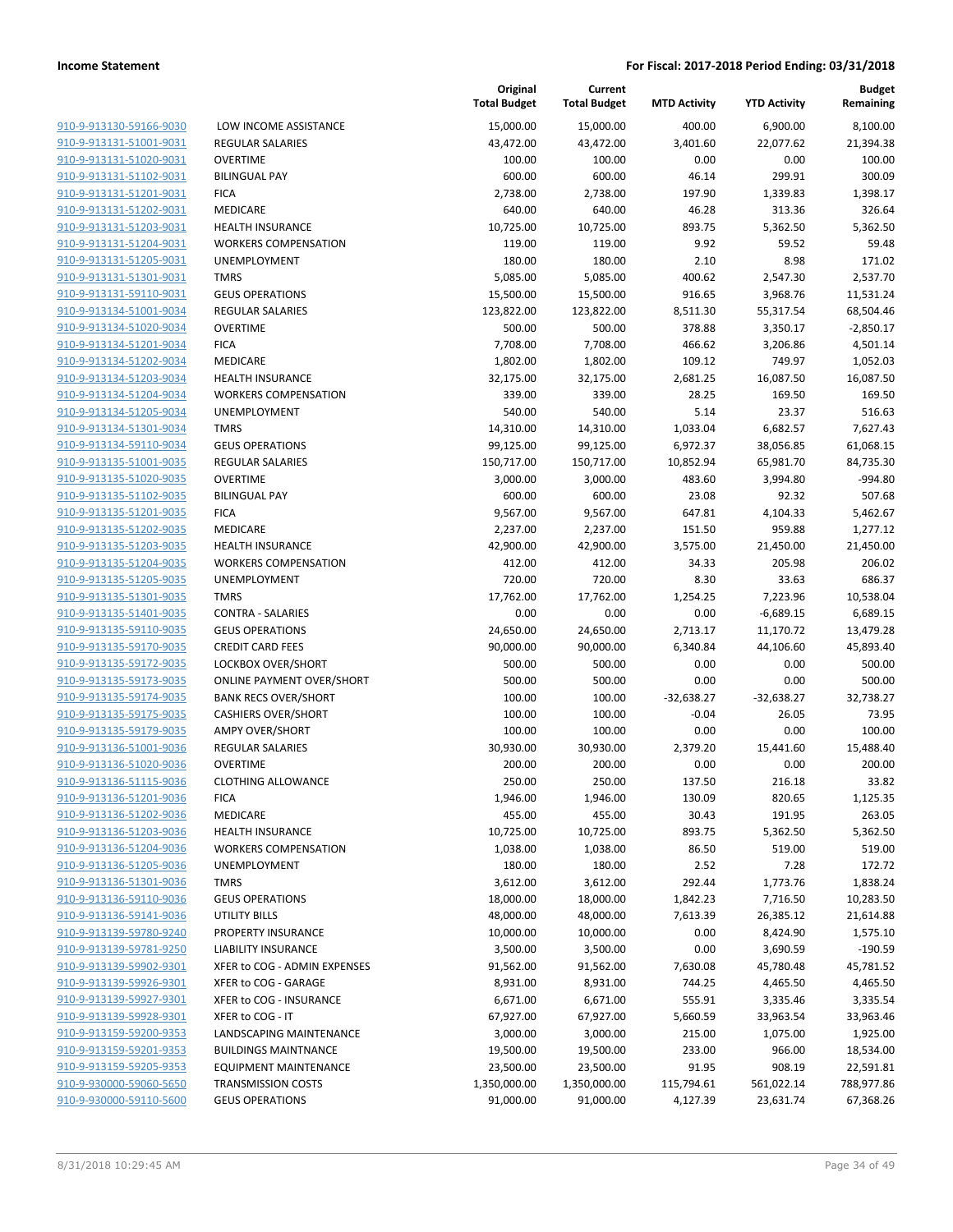| 910-9-930161-51001-5610<br><b>REGULAR SALARIES</b><br>276,472.00<br>276,472.00<br>21,146.77<br>160,960.48<br>910-9-930161-51020-5610<br><b>OVERTIME</b><br>30,000.00<br>30,000.00<br>2,010.51<br>19,936.64<br>910-9-930161-51116-5610<br>CAR ALLOWANCE<br>3,000.00<br>3,000.00<br>265.38<br>2,688.36<br>910-9-930161-51117-5610<br><b>CELL PHONE ALLOWANCE</b><br>648.00<br>648.00<br>49.83<br>398.64<br>910-9-930161-51201-5610<br><b>FICA</b><br>19,227.00<br>1,409.55<br>19,227.00<br>11,589.47<br>910-9-930161-51202-5610<br>MEDICARE<br>4,497.00<br>4,497.00<br>329.65<br>2,710.45<br>910-9-930161-51203-5610<br>46,922.00<br>46,922.00<br>3,910.17<br>23,461.02<br><b>HEALTH INSURANCE</b><br>910-9-930161-51204-5610<br>756.00<br>756.00<br>63.00<br>378.00<br><b>WORKERS COMPENSATION</b><br>910-9-930161-51205-5610<br>UNEMPLOYMENT<br>788.00<br>788.00<br>1.10<br>53.04<br>910-9-930161-51301-5610<br><b>TMRS</b><br>35,695.00<br>35,695.00<br>2,777.89<br>21,907.76<br>910-9-930161-59110-5610<br><b>GEUS OPERATIONS</b><br>18,100.00<br>18,100.00<br>671.42<br>2,613.02<br>910-9-930161-59146-5610<br>TRAINING AND/OR TRAVEL<br>32,000.00<br>32,000.00<br>3,252.10<br>12,310.21<br>910-9-930181-51001-5810<br><b>REGULAR SALARIES</b><br>149,415.00<br>149,415.00<br>8,770.29<br>55,663.78<br>910-9-930181-51020-5810<br><b>OVERTIME</b><br>30,000.00<br>30,000.00<br>1,329.91<br>12,135.05<br>910-9-930181-51117-5810<br>CELL PHONE ALLOWANCE<br>216.00<br>216.00<br>0.00<br>0.00<br>910-9-930181-51201-5810<br><b>FICA</b><br>11,137.00<br>11,137.00<br>626.21<br>4,726.91<br>910-9-930181-51202-5810<br>MEDICARE<br>2,605.00<br>2,605.00<br>146.45<br>1,105.48<br>910-9-930181-51203-5810<br><b>HEALTH INSURANCE</b><br>25,472.00<br>25,472.00<br>2,122.67<br>12,736.02<br>910-9-930181-51204-5810<br><b>WORKERS COMPENSATION</b><br>409.00<br>409.00<br>34.08<br>204.48<br>910-9-930181-51205-5810<br>UNEMPLOYMENT<br>428.00<br>428.00<br>0.94<br>14.95<br>910-9-930181-51301-5810<br><b>TMRS</b><br>20,676.00<br>20,676.00<br>1,173.63<br>8,657.73<br>910-9-930181-59110-5810<br><b>GEUS OPERATIONS</b><br>14,800.00<br>14,800.00<br>1,028.27<br>4,495.41<br>910-9-931080-51001-5800<br><b>REGULAR SALARIES</b><br>494,247.00<br>494,247.00<br>39,260.31<br>252,303.84<br>910-9-931080-51011-5800<br>PART TIME TEMPORARY<br>35,820.00<br>35,820.00<br>0.00<br>0.00<br>910-9-931080-51020-5800<br><b>OVERTIME</b><br>1,000.00<br>1,000.00<br>0.00<br>0.00<br>910-9-931080-51115-5800<br><b>CLOTHING ALLOWANCE</b><br>500.00<br>500.00<br>330.00<br>330.00<br>910-9-931080-51116-5800<br>300.00<br>CAR ALLOWANCE<br>3,900.00<br>3,900.00<br>1,950.00<br>910-9-931080-51117-5800<br><b>CELL PHONE ALLOWANCE</b><br>3,434.00<br>3,434.00<br>264.16<br>1,763.20 | <b>Budget</b><br>Remaining |
|-----------------------------------------------------------------------------------------------------------------------------------------------------------------------------------------------------------------------------------------------------------------------------------------------------------------------------------------------------------------------------------------------------------------------------------------------------------------------------------------------------------------------------------------------------------------------------------------------------------------------------------------------------------------------------------------------------------------------------------------------------------------------------------------------------------------------------------------------------------------------------------------------------------------------------------------------------------------------------------------------------------------------------------------------------------------------------------------------------------------------------------------------------------------------------------------------------------------------------------------------------------------------------------------------------------------------------------------------------------------------------------------------------------------------------------------------------------------------------------------------------------------------------------------------------------------------------------------------------------------------------------------------------------------------------------------------------------------------------------------------------------------------------------------------------------------------------------------------------------------------------------------------------------------------------------------------------------------------------------------------------------------------------------------------------------------------------------------------------------------------------------------------------------------------------------------------------------------------------------------------------------------------------------------------------------------------------------------------------------------------------------------------------------------------------------------------------------------------------------------------------------------------------------------------------------------------------------------------------------------------------------------------------------------------------------------------------------------------------------------------------------------------------|----------------------------|
|                                                                                                                                                                                                                                                                                                                                                                                                                                                                                                                                                                                                                                                                                                                                                                                                                                                                                                                                                                                                                                                                                                                                                                                                                                                                                                                                                                                                                                                                                                                                                                                                                                                                                                                                                                                                                                                                                                                                                                                                                                                                                                                                                                                                                                                                                                                                                                                                                                                                                                                                                                                                                                                                                                                                                                             | 115,511.52                 |
|                                                                                                                                                                                                                                                                                                                                                                                                                                                                                                                                                                                                                                                                                                                                                                                                                                                                                                                                                                                                                                                                                                                                                                                                                                                                                                                                                                                                                                                                                                                                                                                                                                                                                                                                                                                                                                                                                                                                                                                                                                                                                                                                                                                                                                                                                                                                                                                                                                                                                                                                                                                                                                                                                                                                                                             | 10,063.36                  |
|                                                                                                                                                                                                                                                                                                                                                                                                                                                                                                                                                                                                                                                                                                                                                                                                                                                                                                                                                                                                                                                                                                                                                                                                                                                                                                                                                                                                                                                                                                                                                                                                                                                                                                                                                                                                                                                                                                                                                                                                                                                                                                                                                                                                                                                                                                                                                                                                                                                                                                                                                                                                                                                                                                                                                                             | 311.64                     |
|                                                                                                                                                                                                                                                                                                                                                                                                                                                                                                                                                                                                                                                                                                                                                                                                                                                                                                                                                                                                                                                                                                                                                                                                                                                                                                                                                                                                                                                                                                                                                                                                                                                                                                                                                                                                                                                                                                                                                                                                                                                                                                                                                                                                                                                                                                                                                                                                                                                                                                                                                                                                                                                                                                                                                                             | 249.36                     |
|                                                                                                                                                                                                                                                                                                                                                                                                                                                                                                                                                                                                                                                                                                                                                                                                                                                                                                                                                                                                                                                                                                                                                                                                                                                                                                                                                                                                                                                                                                                                                                                                                                                                                                                                                                                                                                                                                                                                                                                                                                                                                                                                                                                                                                                                                                                                                                                                                                                                                                                                                                                                                                                                                                                                                                             | 7,637.53                   |
|                                                                                                                                                                                                                                                                                                                                                                                                                                                                                                                                                                                                                                                                                                                                                                                                                                                                                                                                                                                                                                                                                                                                                                                                                                                                                                                                                                                                                                                                                                                                                                                                                                                                                                                                                                                                                                                                                                                                                                                                                                                                                                                                                                                                                                                                                                                                                                                                                                                                                                                                                                                                                                                                                                                                                                             | 1,786.55                   |
|                                                                                                                                                                                                                                                                                                                                                                                                                                                                                                                                                                                                                                                                                                                                                                                                                                                                                                                                                                                                                                                                                                                                                                                                                                                                                                                                                                                                                                                                                                                                                                                                                                                                                                                                                                                                                                                                                                                                                                                                                                                                                                                                                                                                                                                                                                                                                                                                                                                                                                                                                                                                                                                                                                                                                                             | 23,460.98                  |
|                                                                                                                                                                                                                                                                                                                                                                                                                                                                                                                                                                                                                                                                                                                                                                                                                                                                                                                                                                                                                                                                                                                                                                                                                                                                                                                                                                                                                                                                                                                                                                                                                                                                                                                                                                                                                                                                                                                                                                                                                                                                                                                                                                                                                                                                                                                                                                                                                                                                                                                                                                                                                                                                                                                                                                             | 378.00                     |
|                                                                                                                                                                                                                                                                                                                                                                                                                                                                                                                                                                                                                                                                                                                                                                                                                                                                                                                                                                                                                                                                                                                                                                                                                                                                                                                                                                                                                                                                                                                                                                                                                                                                                                                                                                                                                                                                                                                                                                                                                                                                                                                                                                                                                                                                                                                                                                                                                                                                                                                                                                                                                                                                                                                                                                             | 734.96                     |
|                                                                                                                                                                                                                                                                                                                                                                                                                                                                                                                                                                                                                                                                                                                                                                                                                                                                                                                                                                                                                                                                                                                                                                                                                                                                                                                                                                                                                                                                                                                                                                                                                                                                                                                                                                                                                                                                                                                                                                                                                                                                                                                                                                                                                                                                                                                                                                                                                                                                                                                                                                                                                                                                                                                                                                             | 13,787.24                  |
|                                                                                                                                                                                                                                                                                                                                                                                                                                                                                                                                                                                                                                                                                                                                                                                                                                                                                                                                                                                                                                                                                                                                                                                                                                                                                                                                                                                                                                                                                                                                                                                                                                                                                                                                                                                                                                                                                                                                                                                                                                                                                                                                                                                                                                                                                                                                                                                                                                                                                                                                                                                                                                                                                                                                                                             | 15,486.98                  |
|                                                                                                                                                                                                                                                                                                                                                                                                                                                                                                                                                                                                                                                                                                                                                                                                                                                                                                                                                                                                                                                                                                                                                                                                                                                                                                                                                                                                                                                                                                                                                                                                                                                                                                                                                                                                                                                                                                                                                                                                                                                                                                                                                                                                                                                                                                                                                                                                                                                                                                                                                                                                                                                                                                                                                                             | 19,689.79                  |
|                                                                                                                                                                                                                                                                                                                                                                                                                                                                                                                                                                                                                                                                                                                                                                                                                                                                                                                                                                                                                                                                                                                                                                                                                                                                                                                                                                                                                                                                                                                                                                                                                                                                                                                                                                                                                                                                                                                                                                                                                                                                                                                                                                                                                                                                                                                                                                                                                                                                                                                                                                                                                                                                                                                                                                             | 93,751.22                  |
|                                                                                                                                                                                                                                                                                                                                                                                                                                                                                                                                                                                                                                                                                                                                                                                                                                                                                                                                                                                                                                                                                                                                                                                                                                                                                                                                                                                                                                                                                                                                                                                                                                                                                                                                                                                                                                                                                                                                                                                                                                                                                                                                                                                                                                                                                                                                                                                                                                                                                                                                                                                                                                                                                                                                                                             | 17,864.95                  |
|                                                                                                                                                                                                                                                                                                                                                                                                                                                                                                                                                                                                                                                                                                                                                                                                                                                                                                                                                                                                                                                                                                                                                                                                                                                                                                                                                                                                                                                                                                                                                                                                                                                                                                                                                                                                                                                                                                                                                                                                                                                                                                                                                                                                                                                                                                                                                                                                                                                                                                                                                                                                                                                                                                                                                                             | 216.00                     |
|                                                                                                                                                                                                                                                                                                                                                                                                                                                                                                                                                                                                                                                                                                                                                                                                                                                                                                                                                                                                                                                                                                                                                                                                                                                                                                                                                                                                                                                                                                                                                                                                                                                                                                                                                                                                                                                                                                                                                                                                                                                                                                                                                                                                                                                                                                                                                                                                                                                                                                                                                                                                                                                                                                                                                                             | 6,410.09                   |
|                                                                                                                                                                                                                                                                                                                                                                                                                                                                                                                                                                                                                                                                                                                                                                                                                                                                                                                                                                                                                                                                                                                                                                                                                                                                                                                                                                                                                                                                                                                                                                                                                                                                                                                                                                                                                                                                                                                                                                                                                                                                                                                                                                                                                                                                                                                                                                                                                                                                                                                                                                                                                                                                                                                                                                             | 1,499.52                   |
|                                                                                                                                                                                                                                                                                                                                                                                                                                                                                                                                                                                                                                                                                                                                                                                                                                                                                                                                                                                                                                                                                                                                                                                                                                                                                                                                                                                                                                                                                                                                                                                                                                                                                                                                                                                                                                                                                                                                                                                                                                                                                                                                                                                                                                                                                                                                                                                                                                                                                                                                                                                                                                                                                                                                                                             | 12,735.98                  |
|                                                                                                                                                                                                                                                                                                                                                                                                                                                                                                                                                                                                                                                                                                                                                                                                                                                                                                                                                                                                                                                                                                                                                                                                                                                                                                                                                                                                                                                                                                                                                                                                                                                                                                                                                                                                                                                                                                                                                                                                                                                                                                                                                                                                                                                                                                                                                                                                                                                                                                                                                                                                                                                                                                                                                                             | 204.52                     |
|                                                                                                                                                                                                                                                                                                                                                                                                                                                                                                                                                                                                                                                                                                                                                                                                                                                                                                                                                                                                                                                                                                                                                                                                                                                                                                                                                                                                                                                                                                                                                                                                                                                                                                                                                                                                                                                                                                                                                                                                                                                                                                                                                                                                                                                                                                                                                                                                                                                                                                                                                                                                                                                                                                                                                                             | 413.05                     |
|                                                                                                                                                                                                                                                                                                                                                                                                                                                                                                                                                                                                                                                                                                                                                                                                                                                                                                                                                                                                                                                                                                                                                                                                                                                                                                                                                                                                                                                                                                                                                                                                                                                                                                                                                                                                                                                                                                                                                                                                                                                                                                                                                                                                                                                                                                                                                                                                                                                                                                                                                                                                                                                                                                                                                                             | 12,018.27                  |
|                                                                                                                                                                                                                                                                                                                                                                                                                                                                                                                                                                                                                                                                                                                                                                                                                                                                                                                                                                                                                                                                                                                                                                                                                                                                                                                                                                                                                                                                                                                                                                                                                                                                                                                                                                                                                                                                                                                                                                                                                                                                                                                                                                                                                                                                                                                                                                                                                                                                                                                                                                                                                                                                                                                                                                             | 10,304.59                  |
|                                                                                                                                                                                                                                                                                                                                                                                                                                                                                                                                                                                                                                                                                                                                                                                                                                                                                                                                                                                                                                                                                                                                                                                                                                                                                                                                                                                                                                                                                                                                                                                                                                                                                                                                                                                                                                                                                                                                                                                                                                                                                                                                                                                                                                                                                                                                                                                                                                                                                                                                                                                                                                                                                                                                                                             | 241,943.16                 |
|                                                                                                                                                                                                                                                                                                                                                                                                                                                                                                                                                                                                                                                                                                                                                                                                                                                                                                                                                                                                                                                                                                                                                                                                                                                                                                                                                                                                                                                                                                                                                                                                                                                                                                                                                                                                                                                                                                                                                                                                                                                                                                                                                                                                                                                                                                                                                                                                                                                                                                                                                                                                                                                                                                                                                                             | 35,820.00                  |
|                                                                                                                                                                                                                                                                                                                                                                                                                                                                                                                                                                                                                                                                                                                                                                                                                                                                                                                                                                                                                                                                                                                                                                                                                                                                                                                                                                                                                                                                                                                                                                                                                                                                                                                                                                                                                                                                                                                                                                                                                                                                                                                                                                                                                                                                                                                                                                                                                                                                                                                                                                                                                                                                                                                                                                             | 1,000.00                   |
|                                                                                                                                                                                                                                                                                                                                                                                                                                                                                                                                                                                                                                                                                                                                                                                                                                                                                                                                                                                                                                                                                                                                                                                                                                                                                                                                                                                                                                                                                                                                                                                                                                                                                                                                                                                                                                                                                                                                                                                                                                                                                                                                                                                                                                                                                                                                                                                                                                                                                                                                                                                                                                                                                                                                                                             | 170.00                     |
|                                                                                                                                                                                                                                                                                                                                                                                                                                                                                                                                                                                                                                                                                                                                                                                                                                                                                                                                                                                                                                                                                                                                                                                                                                                                                                                                                                                                                                                                                                                                                                                                                                                                                                                                                                                                                                                                                                                                                                                                                                                                                                                                                                                                                                                                                                                                                                                                                                                                                                                                                                                                                                                                                                                                                                             | 1,950.00<br>1,670.80       |
| 910-9-931080-51201-5800<br><b>FICA</b><br>32,154.00<br>32,154.00<br>2,377.71<br>14,708.49                                                                                                                                                                                                                                                                                                                                                                                                                                                                                                                                                                                                                                                                                                                                                                                                                                                                                                                                                                                                                                                                                                                                                                                                                                                                                                                                                                                                                                                                                                                                                                                                                                                                                                                                                                                                                                                                                                                                                                                                                                                                                                                                                                                                                                                                                                                                                                                                                                                                                                                                                                                                                                                                                   | 17,445.51                  |
| 910-9-931080-51202-5800<br>MEDICARE<br>556.08<br>7,814.00<br>7,814.00<br>3,562.13                                                                                                                                                                                                                                                                                                                                                                                                                                                                                                                                                                                                                                                                                                                                                                                                                                                                                                                                                                                                                                                                                                                                                                                                                                                                                                                                                                                                                                                                                                                                                                                                                                                                                                                                                                                                                                                                                                                                                                                                                                                                                                                                                                                                                                                                                                                                                                                                                                                                                                                                                                                                                                                                                           | 4,251.87                   |
| 910-9-931080-51203-5800<br><b>HEALTH INSURANCE</b><br>57,915.00<br>57,915.00<br>4,826.25<br>28,957.50                                                                                                                                                                                                                                                                                                                                                                                                                                                                                                                                                                                                                                                                                                                                                                                                                                                                                                                                                                                                                                                                                                                                                                                                                                                                                                                                                                                                                                                                                                                                                                                                                                                                                                                                                                                                                                                                                                                                                                                                                                                                                                                                                                                                                                                                                                                                                                                                                                                                                                                                                                                                                                                                       | 28,957.50                  |
| 910-9-931080-51204-5800<br>147.33<br><b>WORKERS COMPENSATION</b><br>1,768.00<br>1,768.00<br>883.98                                                                                                                                                                                                                                                                                                                                                                                                                                                                                                                                                                                                                                                                                                                                                                                                                                                                                                                                                                                                                                                                                                                                                                                                                                                                                                                                                                                                                                                                                                                                                                                                                                                                                                                                                                                                                                                                                                                                                                                                                                                                                                                                                                                                                                                                                                                                                                                                                                                                                                                                                                                                                                                                          | 884.02                     |
| 910-9-931080-51205-5800<br>UNEMPLOYMENT<br>972.00<br>972.00<br>3.21<br>52.04                                                                                                                                                                                                                                                                                                                                                                                                                                                                                                                                                                                                                                                                                                                                                                                                                                                                                                                                                                                                                                                                                                                                                                                                                                                                                                                                                                                                                                                                                                                                                                                                                                                                                                                                                                                                                                                                                                                                                                                                                                                                                                                                                                                                                                                                                                                                                                                                                                                                                                                                                                                                                                                                                                | 919.96                     |
| 910-9-931080-51301-5800<br>57,905.00<br><b>TMRS</b><br>57,905.00<br>4,293.29<br>27,178.65                                                                                                                                                                                                                                                                                                                                                                                                                                                                                                                                                                                                                                                                                                                                                                                                                                                                                                                                                                                                                                                                                                                                                                                                                                                                                                                                                                                                                                                                                                                                                                                                                                                                                                                                                                                                                                                                                                                                                                                                                                                                                                                                                                                                                                                                                                                                                                                                                                                                                                                                                                                                                                                                                   | 30,726.35                  |
| 910-9-931080-59110-5800<br><b>GEUS OPERATIONS</b><br>21,800.00<br>27,300.00<br>1,153.92<br>9,218.50                                                                                                                                                                                                                                                                                                                                                                                                                                                                                                                                                                                                                                                                                                                                                                                                                                                                                                                                                                                                                                                                                                                                                                                                                                                                                                                                                                                                                                                                                                                                                                                                                                                                                                                                                                                                                                                                                                                                                                                                                                                                                                                                                                                                                                                                                                                                                                                                                                                                                                                                                                                                                                                                         | 18,081.50                  |
| 910-9-931080-59205-5800<br><b>EQUIPMENT MAINTENANCE</b><br>5,650.00<br>5,650.00<br>59.88<br>463.13                                                                                                                                                                                                                                                                                                                                                                                                                                                                                                                                                                                                                                                                                                                                                                                                                                                                                                                                                                                                                                                                                                                                                                                                                                                                                                                                                                                                                                                                                                                                                                                                                                                                                                                                                                                                                                                                                                                                                                                                                                                                                                                                                                                                                                                                                                                                                                                                                                                                                                                                                                                                                                                                          | 5,186.87                   |
| 910-9-931088-51001-5880<br><b>REGULAR SALARIES</b><br>82,930.00<br>82,930.00<br>6,369.60<br>40,910.40                                                                                                                                                                                                                                                                                                                                                                                                                                                                                                                                                                                                                                                                                                                                                                                                                                                                                                                                                                                                                                                                                                                                                                                                                                                                                                                                                                                                                                                                                                                                                                                                                                                                                                                                                                                                                                                                                                                                                                                                                                                                                                                                                                                                                                                                                                                                                                                                                                                                                                                                                                                                                                                                       | 42,019.60                  |
| 910-9-931088-51201-5880<br><b>FICA</b><br>351.86<br>5,142.00<br>5,142.00<br>2,288.85                                                                                                                                                                                                                                                                                                                                                                                                                                                                                                                                                                                                                                                                                                                                                                                                                                                                                                                                                                                                                                                                                                                                                                                                                                                                                                                                                                                                                                                                                                                                                                                                                                                                                                                                                                                                                                                                                                                                                                                                                                                                                                                                                                                                                                                                                                                                                                                                                                                                                                                                                                                                                                                                                        | 2,853.15                   |
| 910-9-931088-51202-5880<br>MEDICARE<br>1,202.00<br>1,202.00<br>82.28<br>535.27                                                                                                                                                                                                                                                                                                                                                                                                                                                                                                                                                                                                                                                                                                                                                                                                                                                                                                                                                                                                                                                                                                                                                                                                                                                                                                                                                                                                                                                                                                                                                                                                                                                                                                                                                                                                                                                                                                                                                                                                                                                                                                                                                                                                                                                                                                                                                                                                                                                                                                                                                                                                                                                                                              | 666.73                     |
| 910-9-931088-51203-5880<br><b>HEALTH INSURANCE</b><br>21,450.00<br>21,450.00<br>1,787.50<br>10,725.00                                                                                                                                                                                                                                                                                                                                                                                                                                                                                                                                                                                                                                                                                                                                                                                                                                                                                                                                                                                                                                                                                                                                                                                                                                                                                                                                                                                                                                                                                                                                                                                                                                                                                                                                                                                                                                                                                                                                                                                                                                                                                                                                                                                                                                                                                                                                                                                                                                                                                                                                                                                                                                                                       | 10,725.00                  |
| 910-9-931088-51204-5880<br><b>WORKERS COMPENSATION</b><br>227.00<br>227.00<br>18.92<br>113.52                                                                                                                                                                                                                                                                                                                                                                                                                                                                                                                                                                                                                                                                                                                                                                                                                                                                                                                                                                                                                                                                                                                                                                                                                                                                                                                                                                                                                                                                                                                                                                                                                                                                                                                                                                                                                                                                                                                                                                                                                                                                                                                                                                                                                                                                                                                                                                                                                                                                                                                                                                                                                                                                               | 113.48                     |
| 910-9-931088-51205-5880<br>360.00<br>360.00<br>5.26<br>17.98<br>UNEMPLOYMENT                                                                                                                                                                                                                                                                                                                                                                                                                                                                                                                                                                                                                                                                                                                                                                                                                                                                                                                                                                                                                                                                                                                                                                                                                                                                                                                                                                                                                                                                                                                                                                                                                                                                                                                                                                                                                                                                                                                                                                                                                                                                                                                                                                                                                                                                                                                                                                                                                                                                                                                                                                                                                                                                                                | 342.02                     |
| 910-9-931088-51301-5880<br><b>TMRS</b><br>9,545.00<br>9,545.00<br>740.14<br>4,657.84                                                                                                                                                                                                                                                                                                                                                                                                                                                                                                                                                                                                                                                                                                                                                                                                                                                                                                                                                                                                                                                                                                                                                                                                                                                                                                                                                                                                                                                                                                                                                                                                                                                                                                                                                                                                                                                                                                                                                                                                                                                                                                                                                                                                                                                                                                                                                                                                                                                                                                                                                                                                                                                                                        | 4,887.16                   |
| 910-9-931088-59110-5880<br><b>GEUS OPERATIONS</b><br>4,360.00<br>4,360.00<br>249.91<br>381.90                                                                                                                                                                                                                                                                                                                                                                                                                                                                                                                                                                                                                                                                                                                                                                                                                                                                                                                                                                                                                                                                                                                                                                                                                                                                                                                                                                                                                                                                                                                                                                                                                                                                                                                                                                                                                                                                                                                                                                                                                                                                                                                                                                                                                                                                                                                                                                                                                                                                                                                                                                                                                                                                               | 3,978.10                   |
| 910-9-931092-51001-9202<br>REGULAR SALARIES<br>103,101.00<br>103,101.00<br>7,981.28<br>51,733.27<br>910-9-931092-51117-9202<br><b>CELL PHONE ALLOWANCE</b><br>1,632.00                                                                                                                                                                                                                                                                                                                                                                                                                                                                                                                                                                                                                                                                                                                                                                                                                                                                                                                                                                                                                                                                                                                                                                                                                                                                                                                                                                                                                                                                                                                                                                                                                                                                                                                                                                                                                                                                                                                                                                                                                                                                                                                                                                                                                                                                                                                                                                                                                                                                                                                                                                                                      | 51,367.73                  |
| 1,632.00<br>125.54<br>816.01<br>910-9-931092-51201-9202<br><b>FICA</b><br>6,493.00<br>6,493.00<br>460.80<br>3,038.71                                                                                                                                                                                                                                                                                                                                                                                                                                                                                                                                                                                                                                                                                                                                                                                                                                                                                                                                                                                                                                                                                                                                                                                                                                                                                                                                                                                                                                                                                                                                                                                                                                                                                                                                                                                                                                                                                                                                                                                                                                                                                                                                                                                                                                                                                                                                                                                                                                                                                                                                                                                                                                                        | 815.99<br>3,454.29         |
| 910-9-931092-51202-9202<br>MEDICARE<br>1,519.00<br>107.76<br>710.65<br>1,519.00                                                                                                                                                                                                                                                                                                                                                                                                                                                                                                                                                                                                                                                                                                                                                                                                                                                                                                                                                                                                                                                                                                                                                                                                                                                                                                                                                                                                                                                                                                                                                                                                                                                                                                                                                                                                                                                                                                                                                                                                                                                                                                                                                                                                                                                                                                                                                                                                                                                                                                                                                                                                                                                                                             | 808.35                     |
| 910-9-931092-51203-9202<br><b>HEALTH INSURANCE</b><br>18,233.00<br>18,233.00<br>1,519.42<br>9,116.52                                                                                                                                                                                                                                                                                                                                                                                                                                                                                                                                                                                                                                                                                                                                                                                                                                                                                                                                                                                                                                                                                                                                                                                                                                                                                                                                                                                                                                                                                                                                                                                                                                                                                                                                                                                                                                                                                                                                                                                                                                                                                                                                                                                                                                                                                                                                                                                                                                                                                                                                                                                                                                                                        | 9,116.48                   |
| 910-9-931092-51204-9202<br><b>WORKERS COMPENSATION</b><br>282.00<br>282.00<br>23.50<br>141.00                                                                                                                                                                                                                                                                                                                                                                                                                                                                                                                                                                                                                                                                                                                                                                                                                                                                                                                                                                                                                                                                                                                                                                                                                                                                                                                                                                                                                                                                                                                                                                                                                                                                                                                                                                                                                                                                                                                                                                                                                                                                                                                                                                                                                                                                                                                                                                                                                                                                                                                                                                                                                                                                               | 141.00                     |
| 910-9-931092-51205-9202<br><b>UNEMPLOYMENT</b><br>306.00<br>306.00<br>1.49<br>15.58                                                                                                                                                                                                                                                                                                                                                                                                                                                                                                                                                                                                                                                                                                                                                                                                                                                                                                                                                                                                                                                                                                                                                                                                                                                                                                                                                                                                                                                                                                                                                                                                                                                                                                                                                                                                                                                                                                                                                                                                                                                                                                                                                                                                                                                                                                                                                                                                                                                                                                                                                                                                                                                                                         | 290.42                     |
| 910-9-931092-51301-9202<br><b>TMRS</b><br>12,055.00<br>12,055.00<br>942.02<br>5,982.02                                                                                                                                                                                                                                                                                                                                                                                                                                                                                                                                                                                                                                                                                                                                                                                                                                                                                                                                                                                                                                                                                                                                                                                                                                                                                                                                                                                                                                                                                                                                                                                                                                                                                                                                                                                                                                                                                                                                                                                                                                                                                                                                                                                                                                                                                                                                                                                                                                                                                                                                                                                                                                                                                      | 6,072.98                   |
| 910-9-931092-59110-9212<br><b>GEUS OPERATIONS</b><br>12,500.00<br>12,500.00<br>850.84<br>2,306.56                                                                                                                                                                                                                                                                                                                                                                                                                                                                                                                                                                                                                                                                                                                                                                                                                                                                                                                                                                                                                                                                                                                                                                                                                                                                                                                                                                                                                                                                                                                                                                                                                                                                                                                                                                                                                                                                                                                                                                                                                                                                                                                                                                                                                                                                                                                                                                                                                                                                                                                                                                                                                                                                           | 10,193.44                  |
| 910-9-931092-59130-9212<br>PHONE MANAGEMENT SERVICE<br>66,900.00<br>66,900.00<br>11,120.00<br>33,360.00                                                                                                                                                                                                                                                                                                                                                                                                                                                                                                                                                                                                                                                                                                                                                                                                                                                                                                                                                                                                                                                                                                                                                                                                                                                                                                                                                                                                                                                                                                                                                                                                                                                                                                                                                                                                                                                                                                                                                                                                                                                                                                                                                                                                                                                                                                                                                                                                                                                                                                                                                                                                                                                                     | 33,540.00                  |
| 910-9-931093-59205-9352<br>8,000.00<br>2,500.00<br>3,266.00<br>3,753.00<br>EQUIPMENT MAINTENANCE - IT                                                                                                                                                                                                                                                                                                                                                                                                                                                                                                                                                                                                                                                                                                                                                                                                                                                                                                                                                                                                                                                                                                                                                                                                                                                                                                                                                                                                                                                                                                                                                                                                                                                                                                                                                                                                                                                                                                                                                                                                                                                                                                                                                                                                                                                                                                                                                                                                                                                                                                                                                                                                                                                                       | $-1,253.00$                |
| 910-9-931099-59391-9900<br>FURNITURE & OFFICE EQUIPMENT<br>0.00<br>0.00<br>0.00<br>0.00                                                                                                                                                                                                                                                                                                                                                                                                                                                                                                                                                                                                                                                                                                                                                                                                                                                                                                                                                                                                                                                                                                                                                                                                                                                                                                                                                                                                                                                                                                                                                                                                                                                                                                                                                                                                                                                                                                                                                                                                                                                                                                                                                                                                                                                                                                                                                                                                                                                                                                                                                                                                                                                                                     | 0.00                       |
| 910-9-931462-51001-5620<br><b>REGULAR SALARIES</b><br>61,763.00<br>61,763.00<br>4,904.80<br>31,809.60                                                                                                                                                                                                                                                                                                                                                                                                                                                                                                                                                                                                                                                                                                                                                                                                                                                                                                                                                                                                                                                                                                                                                                                                                                                                                                                                                                                                                                                                                                                                                                                                                                                                                                                                                                                                                                                                                                                                                                                                                                                                                                                                                                                                                                                                                                                                                                                                                                                                                                                                                                                                                                                                       | 29,953.40                  |
| 910-9-931462-51115-5620<br><b>CLOTHING ALLOWANCE</b><br>150.00<br>150.00<br>68.75<br>68.75                                                                                                                                                                                                                                                                                                                                                                                                                                                                                                                                                                                                                                                                                                                                                                                                                                                                                                                                                                                                                                                                                                                                                                                                                                                                                                                                                                                                                                                                                                                                                                                                                                                                                                                                                                                                                                                                                                                                                                                                                                                                                                                                                                                                                                                                                                                                                                                                                                                                                                                                                                                                                                                                                  | 81.25                      |
| 910-9-931462-51117-5620<br><b>CELL PHONE ALLOWANCE</b><br>480.00<br>480.00<br>36.92<br>239.98                                                                                                                                                                                                                                                                                                                                                                                                                                                                                                                                                                                                                                                                                                                                                                                                                                                                                                                                                                                                                                                                                                                                                                                                                                                                                                                                                                                                                                                                                                                                                                                                                                                                                                                                                                                                                                                                                                                                                                                                                                                                                                                                                                                                                                                                                                                                                                                                                                                                                                                                                                                                                                                                               | 240.02                     |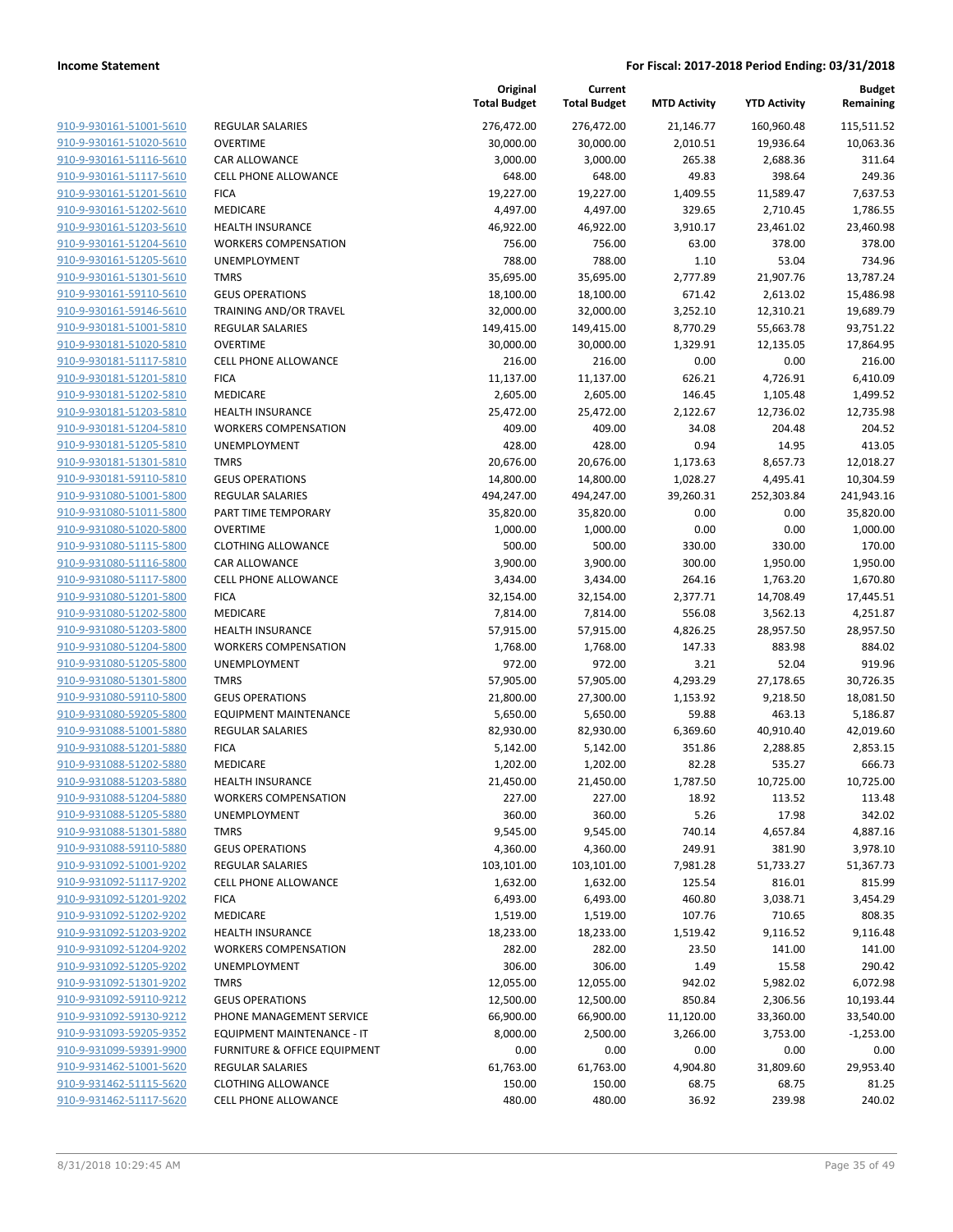|                                                    |                                     | Original<br><b>Total Budget</b> | Current<br><b>Total Budget</b> | <b>MTD Activity</b> | <b>YTD Activity</b> | <b>Budget</b><br>Remaining |
|----------------------------------------------------|-------------------------------------|---------------------------------|--------------------------------|---------------------|---------------------|----------------------------|
| 910-9-931462-51201-5620                            | <b>FICA</b>                         | 3,852.00                        | 3,852.00                       | 271.72              | 1,770.02            | 2,081.98                   |
| 910-9-931462-51202-5620                            | MEDICARE                            | 905.00                          | 905.00                         | 63.55               | 413.99              | 491.01                     |
| 910-9-931462-51203-5620                            | <b>HEALTH INSURANCE</b>             | 5,363.00                        | 5,363.00                       | 446.92              | 2,681.52            | 2,681.48                   |
| 910-9-931462-51204-5620                            | <b>WORKERS COMPENSATION</b>         | 1,035.00                        | 1,035.00                       | 86.25               | 517.50              | 517.50                     |
| 910-9-931462-51205-5620                            | <b>UNEMPLOYMENT</b>                 | 90.00                           | 90.00                          | 0.00                | 4.94                | 85.06                      |
| 910-9-931462-51301-5620                            | <b>TMRS</b>                         | 7,181.00                        | 7,181.00                       | 582.21              | 3,656.33            | 3,524.67                   |
| 910-9-931462-59110-5620                            | <b>GEUS OPERATIONS</b>              | 16,420.00                       | 16,420.00                      | 389.96              | 6,188.10            | 10,231.90                  |
| 910-9-931462-59198-5620                            | <b>COLOCATION CHARGES</b>           | 9,979.00                        | 9,979.00                       | 0.00                | 9,979.00            | 0.00                       |
| 910-9-931462-59199-5620                            | LEASE OF DARK FIBER                 | 206,520.00                      | 206,520.00                     | 0.00                | 206,520.00          | 0.00                       |
| 910-9-931470-51001-5700                            | <b>REGULAR SALARIES</b>             | 74,535.00                       | 74,535.00                      | 5,786.40            | 37,538.83           | 36,996.17                  |
| 910-9-931470-51020-5700                            | <b>OVERTIME</b>                     | 2,600.00                        | 2,600.00                       | 132.41              | 2,498.77            | 101.23                     |
| 910-9-931470-51115-5700                            | <b>CLOTHING ALLOWANCE</b>           | 500.00                          | 500.00                         | 0.00                | 495.68              | 4.32                       |
| 910-9-931470-51117-5700                            | <b>CELL PHONE ALLOWANCE</b>         | 432.00                          | 432.00                         | 33.24               | 216.06              | 215.94                     |
| 910-9-931470-51201-5700                            | <b>FICA</b>                         | 4,840.00                        | 4,840.00                       | 316.71              | 2,203.79            | 2,636.21                   |
| 910-9-931470-51202-5700                            | MEDICARE                            | 1,132.00                        | 1,132.00                       | 74.08               | 515.43              | 616.57                     |
| 910-9-931470-51203-5700                            | <b>HEALTH INSURANCE</b>             | 10,725.00                       | 10,725.00                      | 893.75              | 5,362.50            | 5,362.50                   |
| 910-9-931470-51204-5700                            | <b>WORKERS COMPENSATION</b>         | 1,226.00                        | 1,226.00                       | 102.17              | 613.02              | 612.98                     |
| 910-9-931470-51205-5700                            | <b>UNEMPLOYMENT</b>                 | 180.00                          | 180.00                         | 0.00                | 9.97                | 170.03                     |
| 910-9-931470-51301-5700                            | <b>TMRS</b>                         | 8,985.00                        | 8,985.00                       | 691.63              | 4,577.76            | 4,407.24                   |
| 910-9-931470-59205-5700                            | <b>EQUIPMENT MAINTENANCE</b>        | 4,850.00                        | 4,850.00                       | 102.72              | 621.01              | 4,228.99                   |
| 910-9-931470-59253-5700                            | TRANSMISSION SUBSTATION MAINT       | 40,000.00                       | 35,000.00                      | 132.25              | 2,481.14            | 32,518.86                  |
| 910-9-931490-59353-9900                            | <b>TRANSMISSION SUBSTATIONS</b>     | 200,000.00                      | 200,000.00                     | 8,433.22            | 12,892.10           | 187,107.90                 |
| 910-9-931491-51001-9911                            | <b>REGULAR SALARIES</b>             | 5,000.00                        | 5,000.00                       | 0.00                | 0.00                | 5,000.00                   |
| 910-9-931491-51201-9911                            | <b>FICA</b>                         | 310.00                          | 310.00                         | 0.00                | 0.00                | 310.00                     |
| 910-9-931491-51202-9911                            | MEDICARE                            | 73.00                           | 73.00                          | 0.00                | 0.00                | 73.00                      |
| 910-9-931491-51301-9911                            | <b>TMRS</b>                         | 576.00                          | 576.00                         | 0.00                | 0.00                | 576.00                     |
| 910-9-931528-51001-5820                            | <b>REGULAR SALARIES</b>             | 61,763.00                       | 61,763.00                      | 4,904.80            | 31,809.60           | 29,953.40                  |
| 910-9-931528-51115-5820                            | <b>CLOTHING ALLOWANCE</b>           | 150.00                          | 150.00                         | 68.75               | 68.75               | 81.25                      |
| 910-9-931528-51117-5820                            | <b>CELL PHONE ALLOWANCE</b>         | 480.00                          | 480.00                         | 36.92               | 239.98              | 240.02                     |
| 910-9-931528-51201-5820                            | <b>FICA</b>                         | 3,852.00                        | 3,852.00                       | 310.65              | 1,991.30            | 1,860.70                   |
| 910-9-931528-51202-5820                            | MEDICARE                            | 905.00                          | 905.00                         | 72.65               | 465.74              | 439.26                     |
| 910-9-931528-51203-5820                            | <b>HEALTH INSURANCE</b>             | 5,363.00                        | 5,363.00                       | 446.92              | 2,681.52            | 2,681.48                   |
| 910-9-931528-51204-5820                            | <b>WORKERS COMPENSATION</b>         | 1,035.00                        | 1,035.00                       | 86.25               | 517.50              | 517.50                     |
| 910-9-931528-51205-5820                            | UNEMPLOYMENT                        | 90.00                           | 90.00                          | 0.00                | 4.06                | 85.94                      |
| 910-9-931528-51301-5820                            | <b>TMRS</b>                         | 7,181.00                        | 7,181.00                       | 582.21              | 3,656.33            | 3,524.67                   |
| 910-9-931528-59110-5820                            | <b>GEUS OPERATIONS</b>              | 15,700.00                       | 15,700.00                      | 630.05              | 4,205.50            | 11,494.50                  |
| 910-9-931529-51001-5920                            | REGULAR SALARIES                    | 74,535.00                       | 74,535.00                      | 5,786.40            | 37,538.83           | 36,996.17                  |
| 910-9-931529-51020-5920                            | <b>OVERTIME</b>                     | 3,000.00                        | 3,000.00                       | 132.41              | 2,498.77            | 501.23                     |
| 910-9-931529-51115-5920<br>910-9-931529-51117-5920 | <b>CLOTHING ALLOWANCE</b>           | 500.00                          | 500.00                         | 0.00                | 495.68              | 4.32                       |
|                                                    | <b>CELL PHONE ALLOWANCE</b>         | 432.00                          | 432.00                         | 33.20               | 215.80              | 216.20                     |
| 910-9-931529-51201-5920<br>910-9-931529-51202-5920 | <b>FICA</b><br>MEDICARE             | 4,865.00<br>1,138.00            | 4,865.00<br>1,138.00           | 369.03<br>86.30     | 2,495.73<br>583.66  | 2,369.27<br>554.34         |
| 910-9-931529-51203-5920                            | <b>HEALTH INSURANCE</b>             | 10,725.00                       | 10,725.00                      | 893.75              | 5,362.50            | 5,362.50                   |
| 910-9-931529-51204-5920                            | <b>WORKERS COMPENSATION</b>         | 1,226.00                        | 1,226.00                       | 102.17              | 613.02              | 612.98                     |
| 910-9-931529-51205-5920                            | <b>UNEMPLOYMENT</b>                 | 180.00                          | 180.00                         | 0.00                | 8.02                | 171.98                     |
| 910-9-931529-51301-5920                            | <b>TMRS</b>                         | 9,031.00                        | 9,031.00                       | 691.63              | 4,577.73            | 4,453.27                   |
| 910-9-931529-59205-5920                            | <b>EQUIPMENT MAINTENANCE</b>        | 5,950.00                        | 11,584.00                      | 0.00                | 2,099.27            | 9,484.73                   |
| 910-9-931529-59262-5920                            | DISTRIBUTION SUBSTATION MAINTENANCE | 28,000.00                       | 22,366.00                      | 4,556.37            | 5,353.83            | 17,012.17                  |
| 910-9-931590-59362-9900                            | <b>DISTRIBUTION SUBSTATIONS</b>     | 638,000.00                      | 738,000.00                     | 24,253.66           | 104,257.53          | 633,742.47                 |
| 910-9-931591-51001-9912                            | <b>REGULAR SALARIES</b>             | 5,000.00                        | 5,000.00                       | 0.00                | 0.00                | 5,000.00                   |
| 910-9-931591-51201-9912                            | <b>FICA</b>                         | 310.00                          | 310.00                         | 0.00                | 0.00                | 310.00                     |
| 910-9-931591-51202-9912                            | MEDICARE                            | 73.00                           | 73.00                          | 0.00                | 0.00                | 73.00                      |
| 910-9-931591-51301-9912                            | <b>TMRS</b>                         | 576.00                          | 576.00                         | 0.00                | 0.00                | 576.00                     |
| 910-9-932467-51001-5671                            | REGULAR SALARIES                    | 65,616.00                       | 65,616.00                      | 3,123.40            | 46,670.99           | 18,945.01                  |
| 910-9-932467-51011-5671                            | PART TIME TEMPORARY                 | 35,120.00                       | 35,120.00                      | 0.00                | 0.00                | 35,120.00                  |
| 910-9-932467-51020-5671                            | <b>OVERTIME</b>                     | 7,800.00                        | 7,800.00                       | 0.00                | 3,261.77            | 4,538.23                   |
| 910-9-932467-51115-5671                            | <b>CLOTHING ALLOWANCE</b>           | 550.00                          | 550.00                         | 0.00                | 533.12              | 16.88                      |
| 910-9-932467-51201-5671                            | <b>FICA</b>                         | 6,763.00                        | 6,763.00                       | 175.76              | 2,987.69            | 3,775.31                   |
| 910-9-932467-51202-5671                            | MEDICARE                            | 1,582.00                        | 1,582.00                       | 41.10               | 698.73              | 883.27                     |
|                                                    |                                     |                                 |                                |                     |                     |                            |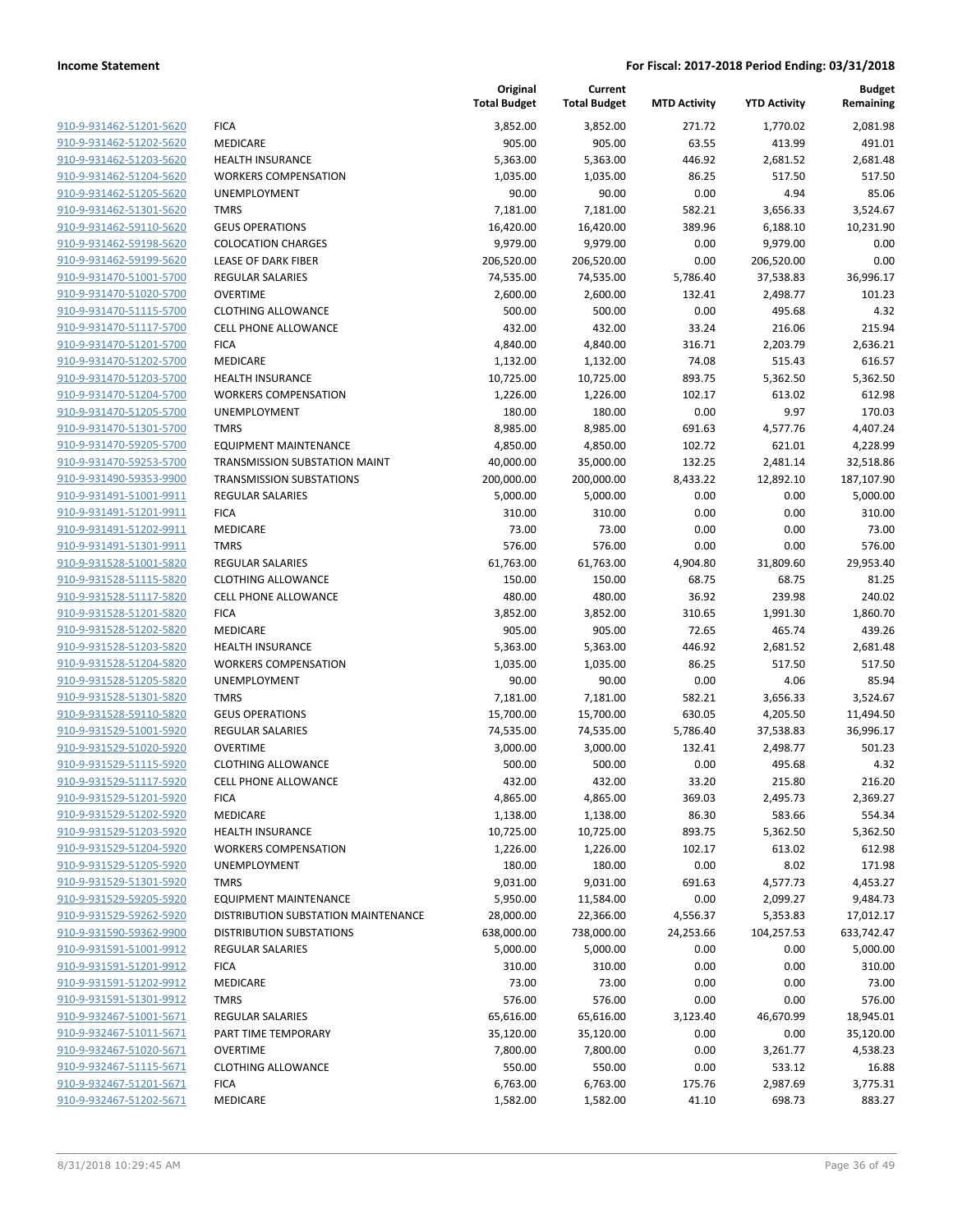| 910-9-932467-51203-5671        |
|--------------------------------|
| 910-9-932467-51204-5671        |
| 910-9-932467-51205-5671        |
| 910-9-932467-51301-5671        |
| 910-9-932467-59110-5671        |
| 910-9-932474-51001-5740        |
| 910-9-932474-51020-5740        |
| 910-9-932474-51115-5740        |
| 910-9-932474-51201-5740        |
| 910-9-932474-51202-5740        |
| <u>910-9-932474-51203-5740</u> |
| 910-9-932474-51204-5740        |
| 910-9-932474-51205-5740        |
| 910-9-932474-51301-5740        |
| 910-9-932474-59257-5740        |
| 910-9-932490-59356-9900        |
| 910-9-932491-51001-9913        |
| <u>910-9-932491-51201-9913</u> |
| <u>910-9-932491-51202-9913</u> |
| 910-9-932491-51301-9913        |
| 910-9-932500-51001-5801        |
| 910-9-932500-51115-5801        |
| 910-9-932500-51117-5801        |
| 910-9-932500-51201-5801        |
| <u>910-9-932500-51202-5801</u> |
| 910-9-932500-51203-5801        |
| 910-9-932500-51204-5801        |
| 910-9-932500-51205-5801        |
| 910-9-932500-51301-5801        |
| <u>910-9-932500-59110-5801</u> |
| 910-9-932500-59112-5801        |
| 910-9-932500-59146-5801        |
| 910-9-932503-51001-5830        |
| 910-9-932503-51020-5830        |
| <u>910-9-932503-51115-5830</u> |
| 910-9-932503-51117-5830        |
| 910-9-932503-51201-5830        |
| 910-9-932503-51202-5830        |
| <u>910-9-932503-51203-5830</u> |
| 910-9-932503-51204-5830        |
| 910-9-932503-51205-5830        |
| 910-9-932503-51301-5830        |
| 910-9-932503-59110-5830        |
| 910-9-932504-51001-5840        |
| <u>910-9-932504-51020-5840</u> |
| 910-9-932504-51115-5840        |
| 910-9-932504-51117-5840        |
| 910-9-932504-51201-5840        |
| 910-9-932504-51202-5840        |
| <u>910-9-932504-51203-5840</u> |
| 910-9-932504-51204-5840        |
| 910-9-932504-51205-5840        |
| 910-9-932504-51301-5840        |
| 910-9-932504-59110-5840        |
| <u>910-9-932505-51001-5850</u> |
| 910-9-932505-51201-5850        |
| 910-9-932505-51202-5850        |
| 910-9-932505-51301-5850        |
| <u>910-9-932505-59110-5850</u> |
|                                |

|                         |                                | Original<br><b>Total Budget</b> | Current<br><b>Total Budget</b> | <b>MTD Activity</b> | <b>YTD Activity</b> | <b>Budget</b><br>Remaining |
|-------------------------|--------------------------------|---------------------------------|--------------------------------|---------------------|---------------------|----------------------------|
| 910-9-932467-51203-5671 | <b>HEALTH INSURANCE</b>        | 10,725.00                       | 10,725.00                      | 893.75              | 5,362.50            | 5,362.50                   |
| 910-9-932467-51204-5671 | <b>WORKERS COMPENSATION</b>    | 1,146.00                        | 1,146.00                       | 95.50               | 573.00              | 573.00                     |
| 910-9-932467-51205-5671 | UNEMPLOYMENT                   | 180.00                          | 180.00                         | 0.00                | 5.27                | 174.73                     |
| 910-9-932467-51301-5671 | <b>TMRS</b>                    | 8,514.00                        | 8,514.00                       | 362.93              | 3,819.67            | 4,694.33                   |
| 910-9-932467-59110-5671 | <b>GEUS OPERATIONS</b>         | 16,000.00                       | 16,000.00                      | 76.99               | 5,773.56            | 10,226.44                  |
| 910-9-932474-51001-5740 | REGULAR SALARIES               | 65,616.00                       | 65,616.00                      | 3,378.07            | 23,381.83           | 42,234.17                  |
| 910-9-932474-51020-5740 | <b>OVERTIME</b>                | 7,800.00                        | 7,800.00                       | 763.88              | 2,902.74            | 4,897.26                   |
| 910-9-932474-51115-5740 | <b>CLOTHING ALLOWANCE</b>      | 550.00                          | 550.00                         | 0.00                | 504.43              | 45.57                      |
| 910-9-932474-51201-5740 | <b>FICA</b>                    | 4,586.00                        | 4,586.00                       | 229.77              | 1,478.03            | 3,107.97                   |
| 910-9-932474-51202-5740 | MEDICARE                       | 1,073.00                        | 1,073.00                       | 53.74               | 345.67              | 727.33                     |
| 910-9-932474-51203-5740 | <b>HEALTH INSURANCE</b>        | 10,725.00                       | 10,725.00                      | 893.75              | 5,362.50            | 5,362.50                   |
| 910-9-932474-51204-5740 | <b>WORKERS COMPENSATION</b>    | 1,146.00                        | 1,146.00                       | 95.50               | 573.00              | 573.00                     |
| 910-9-932474-51205-5740 | UNEMPLOYMENT                   | 180.00                          | 180.00                         | 0.00                | 7.62                | 172.38                     |
| 910-9-932474-51301-5740 | <b>TMRS</b>                    | 8,514.00                        | 8,514.00                       | 481.29              | 3,000.16            | 5,513.84                   |
| 910-9-932474-59257-5740 | TRANSMISSION LINE MAINTENANCE  | 41,700.00                       | 41,700.00                      | 1,737.05            | 10,662.48           | 31,037.52                  |
| 910-9-932490-59356-9900 | <b>GEUS TRANSMISSION LINES</b> | 603,495.00                      | 603,495.00                     | 1,380.94            | 568,594.65          | 34,900.35                  |
| 910-9-932491-51001-9913 | REGULAR SALARIES               | 12,000.00                       | 12,000.00                      | 0.00                | 572.72              | 11,427.28                  |
| 910-9-932491-51201-9913 | <b>FICA</b>                    | 744.00                          | 744.00                         | 0.00                | 35.51               | 708.49                     |
| 910-9-932491-51202-9913 | <b>MEDICARE</b>                | 174.00                          | 174.00                         | 0.00                | 8.30                | 165.70                     |
| 910-9-932491-51301-9913 | <b>TMRS</b>                    | 1,381.00                        | 1,381.00                       | 0.00                | 64.03               | 1,316.97                   |
| 910-9-932500-51001-5801 | <b>REGULAR SALARIES</b>        | 122,803.00                      | 122,803.00                     | 9,446.40            | 61,220.00           | 61,583.00                  |
| 910-9-932500-51115-5801 | <b>CLOTHING ALLOWANCE</b>      | 250.00                          | 250.00                         | 137.50              | 228.25              | 21.75                      |
| 910-9-932500-51117-5801 | <b>CELL PHONE ALLOWANCE</b>    | 636.00                          | 636.00                         | 48.92               | 317.98              | 318.02                     |
| 910-9-932500-51201-5801 | <b>FICA</b>                    | 7,669.00                        | 7,669.00                       | 565.94              | 3,656.40            | 4,012.60                   |
| 910-9-932500-51202-5801 | <b>MEDICARE</b>                | 1,794.00                        | 1,794.00                       | 132.36              | 855.12              | 938.88                     |
| 910-9-932500-51203-5801 | <b>HEALTH INSURANCE</b>        | 10,725.00                       | 10,725.00                      | 893.75              | 5,362.50            | 5,362.50                   |
| 910-9-932500-51204-5801 | <b>WORKERS COMPENSATION</b>    | 1,994.00                        | 1,994.00                       | 166.17              | 997.02              | 996.98                     |
| 910-9-932500-51205-5801 | UNEMPLOYMENT                   | 180.00                          | 180.00                         | 0.00                | 9.00                | 171.00                     |
| 910-9-932500-51301-5801 | <b>TMRS</b>                    | 14,237.00                       | 14,237.00                      | 1,119.34            | 7,021.29            | 7,215.71                   |
| 910-9-932500-59110-5801 | <b>GEUS OPERATIONS</b>         | 8,960.00                        | 8,960.00                       | 959.44              | 3,267.64            | 5,692.36                   |
| 910-9-932500-59112-5801 | SAFETY                         | 49,730.00                       | 49,730.00                      | 2,300.42            | 21,800.80           | 27,929.20                  |
| 910-9-932500-59146-5801 | TRAINING AND/OR TRAVEL         | 27,000.00                       | 27,000.00                      | 5,370.00            | 11,895.00           | 15,105.00                  |
| 910-9-932503-51001-5830 | REGULAR SALARIES               | 177,243.00                      | 177,243.00                     | 9,752.57            | 69,730.63           | 107,512.37                 |
| 910-9-932503-51020-5830 | <b>OVERTIME</b>                | 10,500.00                       | 10,500.00                      | 576.16              | 5,123.92            | 5,376.08                   |
| 910-9-932503-51115-5830 | <b>CLOTHING ALLOWANCE</b>      | 1,200.00                        | 1,200.00                       | 68.75               | 1,114.00            | 86.00                      |
| 910-9-932503-51117-5830 | <b>CELL PHONE ALLOWANCE</b>    | 318.00                          | 318.00                         | 24.46               | 97.84               | 220.16                     |
| 910-9-932503-51201-5830 | <b>FICA</b>                    | 11,734.00                       | 11,734.00                      | 580.76              | 6,237.07            | 5,496.93                   |
| 910-9-932503-51202-5830 | MEDICARE                       | 2,745.00                        | 2,745.00                       | 135.82              | 1,458.66            | 1,286.34                   |
| 910-9-932503-51203-5830 | <b>HEALTH INSURANCE</b>        | 26,813.00                       | 26,813.00                      | 2,234.42            | 13,406.52           | 13,406.48                  |
| 910-9-932503-51204-5830 | <b>WORKERS COMPENSATION</b>    | 3,129.00                        | 3,129.00                       | 260.75              | 1,564.50            | 1,564.50                   |
| 910-9-932503-51205-5830 | UNEMPLOYMENT                   | 450.00                          | 450.00                         | 0.00                | 15.86               | 434.14                     |
| 910-9-932503-51301-5830 | <b>TMRS</b>                    | 21,784.00                       | 21,784.00                      | 1,211.03            | 12,170.81           | 9,613.19                   |
| 910-9-932503-59110-5830 | <b>GEUS OPERATIONS</b>         | 81,000.00                       | 81,000.00                      | 5,544.32            | 22,631.99           | 58,368.01                  |
| 910-9-932504-51001-5840 | REGULAR SALARIES               | 177,243.00                      | 177,243.00                     | 9,752.57            | 69,530.63           | 107,712.37                 |
| 910-9-932504-51020-5840 | <b>OVERTIME</b>                | 10,500.00                       | 10,500.00                      | 576.16              | 5,123.92            | 5,376.08                   |
| 910-9-932504-51115-5840 | <b>CLOTHING ALLOWANCE</b>      | 1,200.00                        | 1,200.00                       | 68.75               | 1,114.00            | 86.00                      |
| 910-9-932504-51117-5840 | <b>CELL PHONE ALLOWANCE</b>    | 318.00                          | 318.00                         | 24.46               | 97.84               | 220.16                     |
| 910-9-932504-51201-5840 | <b>FICA</b>                    | 11,734.00                       | 11,734.00                      | 646.16              | 4,638.91            | 7,095.09                   |
| 910-9-932504-51202-5840 | MEDICARE                       | 2,745.00                        | 2,745.00                       | 151.12              | 1,084.92            | 1,660.08                   |
| 910-9-932504-51203-5840 | <b>HEALTH INSURANCE</b>        | 26,813.00                       | 26,813.00                      | 2,234.42            | 13,406.52           | 13,406.48                  |
| 910-9-932504-51204-5840 | <b>WORKERS COMPENSATION</b>    | 3,129.00                        | 3,129.00                       | 260.75              | 1,564.50            | 1,564.50                   |
| 910-9-932504-51205-5840 | UNEMPLOYMENT                   | 450.00                          | 450.00                         | 0.00                | 13.79               | 436.21                     |
| 910-9-932504-51301-5840 | <b>TMRS</b>                    | 21,784.00                       | 21,784.00                      | 1,211.03            | 8,502.79            | 13,281.21                  |
| 910-9-932504-59110-5840 | <b>GEUS OPERATIONS</b>         | 72,000.00                       | 72,000.00                      | 2,833.65            | 21,090.44           | 50,909.56                  |
| 910-9-932505-51001-5850 | REGULAR SALARIES               | 1,000.00                        | 1,000.00                       | 0.00                | 0.00                | 1,000.00                   |
| 910-9-932505-51201-5850 | <b>FICA</b>                    | 62.00                           | 62.00                          | 0.00                | 0.00                | 62.00                      |
| 910-9-932505-51202-5850 | MEDICARE                       | 15.00                           | 15.00                          | 0.00                | 0.00                | 15.00                      |
| 910-9-932505-51301-5850 | <b>TMRS</b>                    | 115.00                          | 115.00                         | 0.00                | 0.00                | 115.00                     |
| 910-9-932505-59110-5850 | <b>GEUS OPERATIONS</b>         | 500.00                          | 500.00                         | 0.00                | 0.00                | 500.00                     |
|                         |                                |                                 |                                |                     |                     |                            |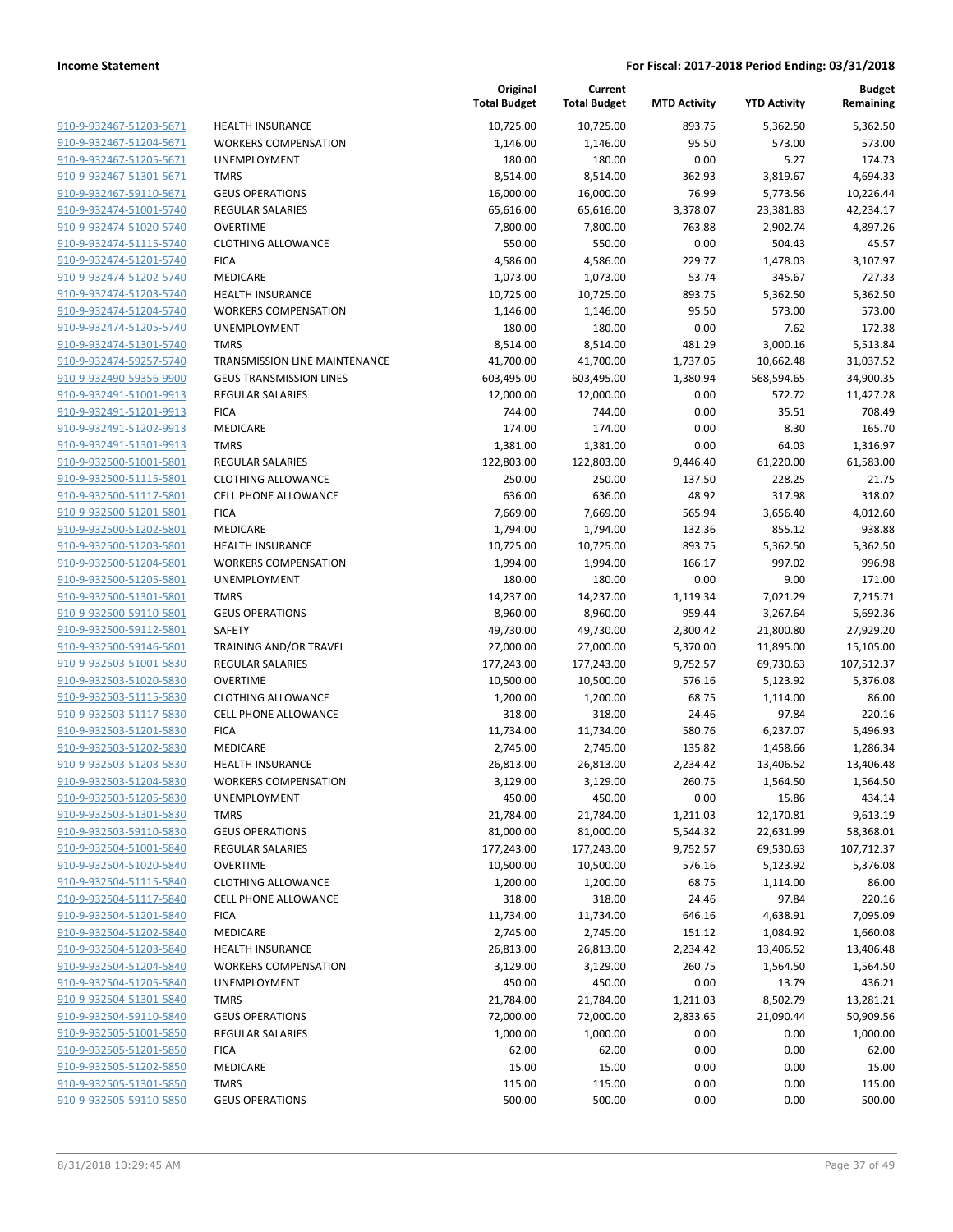|                         |                                      | Original<br><b>Total Budget</b> | Current<br><b>Total Budget</b> | <b>MTD Activity</b> | <b>YTD Activity</b> | <b>Budget</b><br>Remaining |
|-------------------------|--------------------------------------|---------------------------------|--------------------------------|---------------------|---------------------|----------------------------|
| 910-9-932506-51001-5860 | <b>REGULAR SALARIES</b>              | 76,203.00                       | 76,203.00                      | 6,168.32            | 39,534.40           | 36,668.60                  |
| 910-9-932506-51020-5860 | <b>OVERTIME</b>                      | 1,000.00                        | 1,000.00                       | 0.00                | 1,165.23            | $-165.23$                  |
| 910-9-932506-51115-5860 | <b>CLOTHING ALLOWANCE</b>            | 500.00                          | 500.00                         | 0.00                | 549.68              | $-49.68$                   |
| 910-9-932506-51117-5860 | CELL PHONE ALLOWANCE                 | 432.00                          | 432.00                         | 33.22               | 215.93              | 216.07                     |
| 910-9-932506-51201-5860 | <b>FICA</b>                          | 4,845.00                        | 4,845.00                       | 381.16              | 2,533.57            | 2,311.43                   |
| 910-9-932506-51202-5860 | MEDICARE                             | 1,133.00                        | 1,133.00                       | 89.15               | 592.54              | 540.46                     |
| 910-9-932506-51203-5860 | <b>HEALTH INSURANCE</b>              | 10,725.00                       | 10,725.00                      | 893.75              | 5,362.50            | 5,362.50                   |
| 910-9-932506-51204-5860 | <b>WORKERS COMPENSATION</b>          | 1,318.00                        | 1,318.00                       | 109.83              | 658.98              | 659.02                     |
| 910-9-932506-51205-5860 | UNEMPLOYMENT                         | 180.00                          | 180.00                         | 0.00                | 8.68                | 171.32                     |
| 910-9-932506-51301-5860 | <b>TMRS</b>                          | 8,993.00                        | 8,993.00                       | 720.62              | 4,657.35            | 4,335.65                   |
| 910-9-932506-59110-5860 | <b>GEUS OPERATIONS</b>               | 13,800.00                       | 13,800.00                      | 713.16              | 4,801.13            | 8,998.87                   |
| 910-9-932507-51001-5870 | <b>REGULAR SALARIES</b>              | 1,000.00                        | 1,000.00                       | 0.00                | 0.00                | 1,000.00                   |
| 910-9-932507-51201-5870 | <b>FICA</b>                          | 62.00                           | 62.00                          | 0.00                | 0.00                | 62.00                      |
| 910-9-932507-51202-5870 | MEDICARE                             | 15.00                           | 15.00                          | 0.00                | 0.00                | 15.00                      |
| 910-9-932507-51301-5870 | <b>TMRS</b>                          | 115.00                          | 115.00                         | 0.00                | 0.00                | 115.00                     |
| 910-9-932507-59110-5870 | <b>GEUS OPERATIONS</b>               | 400.00                          | 400.00                         | 0.00                | 0.00                | 400.00                     |
| 910-9-932509-59147-5890 | <b>RENT</b>                          | 200.00                          | 200.00                         | 0.00                | 0.00                | 200.00                     |
| 910-9-932510-51001-5900 | <b>REGULAR SALARIES</b>              | 59,779.00                       | 59,779.00                      | 4,598.40            | 29,759.20           | 30,019.80                  |
| 910-9-932510-51020-5900 | <b>OVERTIME</b>                      | 10,000.00                       | 10,000.00                      | 369.16              | 3,816.84            | 6,183.16                   |
| 910-9-932510-51102-5900 | <b>BILINGUAL PAY</b>                 | 600.00                          | 600.00                         | 46.16               | 300.04              | 299.96                     |
| 910-9-932510-51115-5900 | <b>CLOTHING ALLOWANCE</b>            | 500.00                          | 500.00                         | 0.00                | 480.68              | 19.32                      |
| 910-9-932510-51201-5900 | <b>FICA</b>                          | 4,394.00                        | 4,394.00                       | 264.27              | 1,830.00            | 2,564.00                   |
| 910-9-932510-51202-5900 | MEDICARE                             | 1,028.00                        | 1,028.00                       | 61.81               | 428.00              | 600.00                     |
| 910-9-932510-51203-5900 | <b>HEALTH INSURANCE</b>              | 10,725.00                       | 10,725.00                      | 893.75              | 5,362.50            | 5,362.50                   |
| 910-9-932510-51204-5900 | <b>WORKERS COMPENSATION</b>          | 970.00                          | 970.00                         | 80.83               | 484.98              | 485.02                     |
| 910-9-932510-51205-5900 | UNEMPLOYMENT                         | 180.00                          | 180.00                         | 0.00                | 9.00                | 171.00                     |
| 910-9-932510-51301-5900 | <b>TMRS</b>                          | 8,159.00                        | 8,159.00                       | 582.60              | 3,853.17            | 4,305.83                   |
| 910-9-932510-59205-5900 | <b>EQUIPMENT MAINTENANCE</b>         | 67,000.00                       | 67,000.00                      | 3,734.98            | 12,105.99           | 54,894.01                  |
| 910-9-932514-51001-5941 | <b>REGULAR SALARIES</b>              | 329,680.00                      | 329,680.00                     | 28,120.69           | 199,895.51          | 129,784.49                 |
| 910-9-932514-51020-5941 | <b>OVERTIME</b>                      | 50,000.00                       | 50,000.00                      | 2,518.12            | 22,924.45           | 27,075.55                  |
| 910-9-932514-51102-5941 | <b>BILINGUAL PAY</b>                 | 1,200.00                        | 1,200.00                       | 69.24               | 507.76              | 692.24                     |
| 910-9-932514-51115-5941 | <b>CLOTHING ALLOWANCE</b>            | 5,500.00                        | 5,500.00                       | 0.00                | 4,586.23            | 913.77                     |
| 910-9-932514-51201-5941 | <b>FICA</b>                          | 23,955.00                       | 23,955.00                      | 1,741.00            | 13,050.18           | 10,904.82                  |
| 910-9-932514-51202-5941 | MEDICARE                             | 5,603.00                        | 5,603.00                       | 407.17              | 3,052.08            | 2,550.92                   |
| 910-9-932514-51203-5941 | <b>HEALTH INSURANCE</b>              | 128,700.00                      | 128,700.00                     | 10,725.00           | 64,350.00           | 64,350.00                  |
| 910-9-932514-51204-5941 | <b>WORKERS COMPENSATION</b>          | 7,673.00                        | 7,673.00                       | 639.42              | 3,836.52            | 3,836.48                   |
| 910-9-932514-51205-5941 | <b>UNEMPLOYMENT</b>                  | 2,160.00                        | 2,160.00                       | 8.66                | 66.90               | 2,093.10                   |
| 910-9-932514-51301-5941 | <b>TMRS</b>                          | 44,472.00                       | 44,472.00                      | 3,565.59            | 25,461.60           | 19,010.40                  |
| 910-9-932514-51401-5941 | <b>CONTRA - SALARIES</b>             | 0.00                            | 0.00                           | 0.00                | $-3,108.72$         | 3,108.72                   |
| 910-9-932514-59275-5941 | POLES, OH, UG & SERVICES MAINTENANCE | 188,500.00                      | 188,500.00                     | 8,758.15            | 53,807.20           | 134,692.80                 |
| 910-9-932515-51001-5950 | REGULAR SALARIES                     | 5,000.00                        | 5,000.00                       | 0.00                | 0.00                | 5,000.00                   |
| 910-9-932515-51201-5950 | <b>FICA</b>                          | 310.00                          | 310.00                         | 0.00                | 0.00                | 310.00                     |
| 910-9-932515-51202-5950 | <b>MEDICARE</b>                      | 73.00                           | 73.00                          | 0.00                | 0.00                | 73.00                      |
| 910-9-932515-51301-5950 | <b>TMRS</b>                          | 576.00                          | 576.00                         | 0.00                | 0.00                | 576.00                     |
| 910-9-932515-59282-5950 | <b>TRANSFORMERS MAINTENANCE</b>      | 15,000.00                       | 15,000.00                      | 0.00                | 371.00              | 14,629.00                  |
| 910-9-932516-51001-5960 | <b>REGULAR SALARIES</b>              | 18,000.00                       | 18,000.00                      | 2,058.45            | 5,583.94            | 12,416.06                  |
| 910-9-932516-51020-5960 | <b>OVERTIME</b>                      | 1,500.00                        | 1,500.00                       | 163.98              | 1,457.83            | 42.17                      |
| 910-9-932516-51201-5960 | <b>FICA</b>                          | 1,116.00                        | 1,116.00                       | 137.80              | 436.60              | 679.40                     |
| 910-9-932516-51202-5960 | MEDICARE                             | 261.00                          | 261.00                         | 32.22               | 102.11              | 158.89                     |
| 910-9-932516-51205-5960 | <b>UNEMPLOYMENT</b>                  | 0.00                            | 0.00                           | 0.42                | 1.16                | $-1.16$                    |
| 910-9-932516-51301-5960 | <b>TMRS</b>                          | 2,072.00                        | 2,072.00                       | 258.23              | 802.38              | 1,269.62                   |
| 910-9-932516-59284-5960 | ST LIGHTING & SIGNALS MAINTENANCE    | 5,000.00                        | 5,000.00                       | 76.95               | 1,732.36            | 3,267.64                   |
| 910-9-932517-51001-5970 | <b>REGULAR SALARIES</b>              | 58,507.00                       | 58,507.00                      | 4,575.68            | 29,573.60           | 28,933.40                  |
| 910-9-932517-51020-5970 | <b>OVERTIME</b>                      | 500.00                          | 500.00                         | 0.00                | 0.00                | 500.00                     |
| 910-9-932517-51115-5970 | <b>CLOTHING ALLOWANCE</b>            | 500.00                          | 500.00                         | 0.00                | 495.68              | 4.32                       |
| 910-9-932517-51201-5970 | <b>FICA</b>                          | 3,689.00                        | 3,689.00                       | 260.53              | 1,703.44            | 1,985.56                   |
| 910-9-932517-51202-5970 | MEDICARE                             | 863.00                          | 863.00                         | 60.94               | 398.42              | 464.58                     |
| 910-9-932517-51203-5970 | <b>HEALTH INSURANCE</b>              | 10,725.00                       | 10,725.00                      | 893.75              | 5,362.50            | 5,362.50                   |
| 910-9-932517-51204-5970 | <b>WORKERS COMPENSATION</b>          | 982.00                          | 982.00                         | 81.83               | 490.98              | 491.02                     |
|                         |                                      |                                 |                                |                     |                     |                            |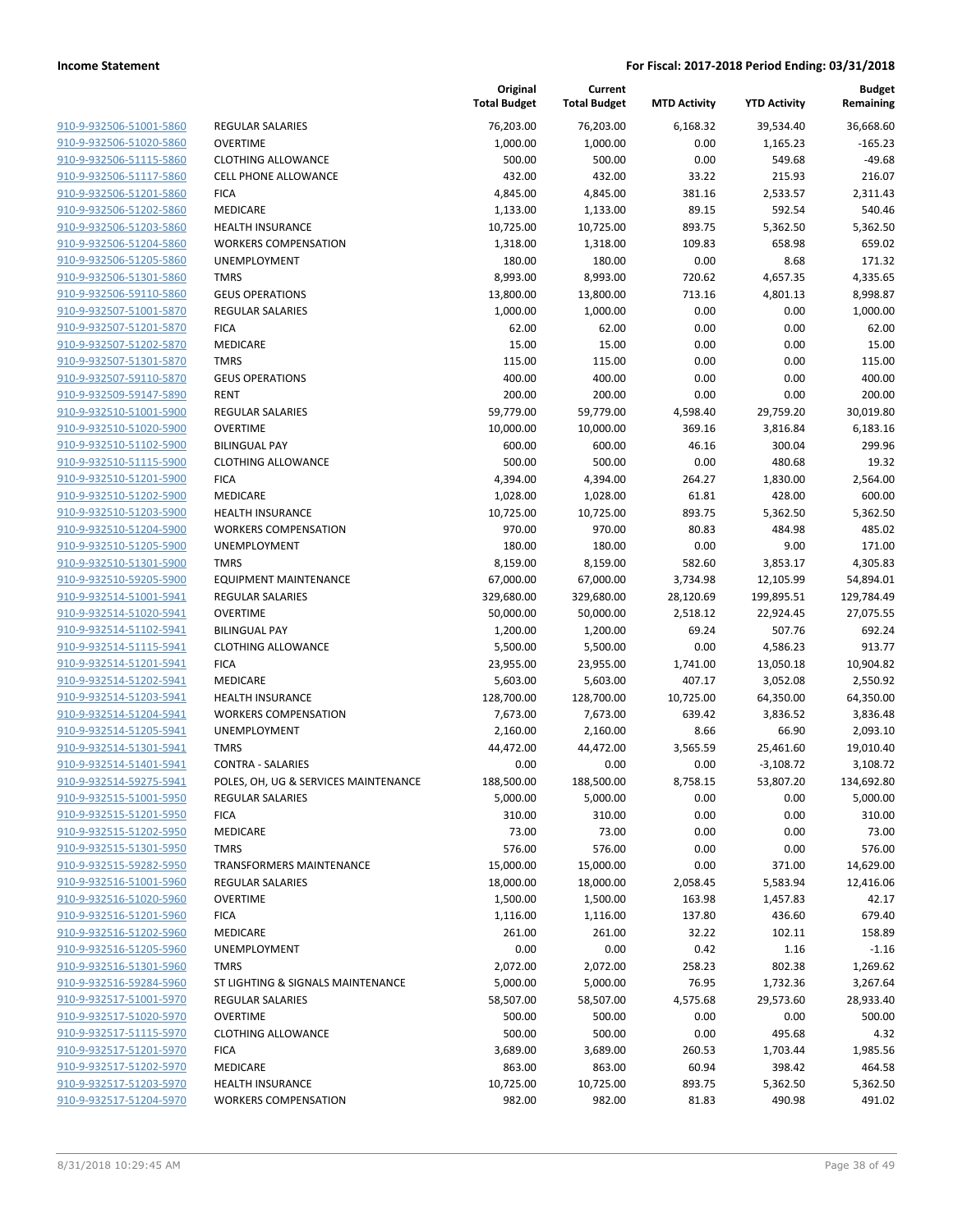| <u>910-9-932517-51205-5970</u>                            |
|-----------------------------------------------------------|
| 910-9-932517-51301-5970                                   |
| 910-9-932517-59270-5970                                   |
| 910-9-932518-51001-5980                                   |
| 910-9-932518-51020-5980                                   |
| 910-9-932518-51201-5980                                   |
| 910-9-932518-51202-5980                                   |
| 910-9-932518-51205-5980                                   |
| 910-9-932518-51301-5980                                   |
| 910-9-932518-59288-5980                                   |
| 910-9-932519-51001-5990                                   |
| 910-9-932519-51201-5990                                   |
| 910-9-932519-51202-5990                                   |
| 910-9-932519-51205-5990                                   |
| 910-9-932519-51301-5990                                   |
| 910-9-932590-59364-9900                                   |
| 910-9-932590-59365-9900                                   |
| <u>910-9-932590-59366-9900</u>                            |
| 910-9-932590-59367-9900                                   |
| 910-9-932590-59368-9900                                   |
| 910-9-932590-59369-9900                                   |
| 910-9-932590-59370-9900                                   |
| 910-9-932590-59371-9900                                   |
| 910-9-932590-59375-9900                                   |
| 910-9-932590-59392-9900                                   |
| 910-9-932591-51001-9914                                   |
| <u>910-9-932591-51020-9914</u>                            |
| <u>910-9-932591-51201-9914</u>                            |
| 910-9-932591-51202-9914                                   |
| 910-9-932591-51205-9914                                   |
| 910-9-932591-51301-9914                                   |
| 910-9-932592-51001-9915                                   |
| 910-9-932592-51020-9915                                   |
| 910-9-932592-51201 <sup>.</sup><br>-9915                  |
| 910-9-932592-51202-9915                                   |
| 910-9-932592-51205-9915                                   |
| 910-9-932592-51301-9915                                   |
| 910-9-932593-51001-9916                                   |
| 910-9-932593-51020-9916                                   |
| 910-9-932593-51201-9916                                   |
| 910-9-932593-51202-9916                                   |
| <u>910-9-932593-51205-9916</u>                            |
| <u>910-9-932593-51301-9916</u>                            |
| 910-9-932594-51001-9917                                   |
| 910-9-932594-51020-9917                                   |
| 910-9-932594-51201-9917                                   |
| 910-9-932594-51202-9917                                   |
| <u>910-9-932594-51205-9917</u>                            |
| <u>910-9-932594-51301-9917</u>                            |
|                                                           |
| 910-9-932595-51001-9918                                   |
| 910-9-932595-51020-9918                                   |
| 910-9-932595-51201-9918                                   |
| <u>910-9-932595-51202-9918</u>                            |
|                                                           |
| <u>910-9-932595-51205-9918</u>                            |
| 910-9-932595-51301-9918                                   |
| 910-9-932596-51001-9919                                   |
| <u>910-9-932596-51201-9919</u>                            |
| <u>910-9-932596-51202-9919</u><br>910-9-932596-51205-9919 |

|                         |                                      | Original<br><b>Total Budget</b> | Current<br><b>Total Budget</b> | <b>MTD Activity</b> | <b>YTD Activity</b> | <b>Budget</b><br>Remaining |
|-------------------------|--------------------------------------|---------------------------------|--------------------------------|---------------------|---------------------|----------------------------|
| 910-9-932517-51205-5970 | <b>UNEMPLOYMENT</b>                  | 180.00                          | 180.00                         | 0.00                | 8.74                | 171.26                     |
| 910-9-932517-51301-5970 | <b>TMRS</b>                          | 6,849.00                        | 6,849.00                       | 531.69              | 3,365.59            | 3,483.41                   |
| 910-9-932517-59270-5970 | <b>METERS MAINTENANCE</b>            | 600.00                          | 600.00                         | 0.00                | 0.00                | 600.00                     |
| 910-9-932518-51001-5980 | <b>REGULAR SALARIES</b>              | 2,500.00                        | 2,500.00                       | 159.91              | 1,623.16            | 876.84                     |
| 910-9-932518-51020-5980 | <b>OVERTIME</b>                      | 0.00                            | 0.00                           | 54.66               | 298.19              | $-298.19$                  |
| 910-9-932518-51201-5980 | <b>FICA</b>                          | 155.00                          | 155.00                         | 13.31               | 119.14              | 35.86                      |
| 910-9-932518-51202-5980 | MEDICARE                             | 36.00                           | 36.00                          | 3.11                | 27.86               | 8.14                       |
| 910-9-932518-51205-5980 | UNEMPLOYMENT                         | 0.00                            | 0.00                           | 0.09                | 0.47                | $-0.47$                    |
| 910-9-932518-51301-5980 | <b>TMRS</b>                          | 288.00                          | 288.00                         | 24.94               | 218.45              | 69.55                      |
| 910-9-932518-59288-5980 | <b>VAPOR LIGHTS MAINTENANCE</b>      | 200.00                          | 200.00                         | 0.00                | 88.77               | 111.23                     |
| 910-9-932519-51001-5990 | <b>REGULAR SALARIES</b>              | 2,500.00                        | 2,500.00                       | 136.00              | 980.96              | 1,519.04                   |
| 910-9-932519-51201-5990 | <b>FICA</b>                          | 155.00                          | 155.00                         | 8.43                | 60.82               | 94.18                      |
| 910-9-932519-51202-5990 | MEDICARE                             | 36.00                           | 36.00                          | 1.97                | 14.22               | 21.78                      |
| 910-9-932519-51205-5990 | UNEMPLOYMENT                         | 0.00                            | 0.00                           | 0.00                | 0.57                | $-0.57$                    |
| 910-9-932519-51301-5990 | <b>TMRS</b>                          | 288.00                          | 288.00                         | 15.80               | 113.99              | 174.01                     |
| 910-9-932590-59364-9900 | <b>POLES</b>                         | 210,000.00                      | 150,000.00                     | 22,984.60           | 57,613.50           | 92,386.50                  |
| 910-9-932590-59365-9900 | OH CONDUCTOR & DEVICES               | 80,506.00                       | 80,506.00                      | 26,915.00           | 65,826.26           | 14,679.74                  |
| 910-9-932590-59366-9900 | <b>UG CONDUIT</b>                    | 45,000.00                       | 45,000.00                      | 3,288.95            | 32,512.61           | 12,487.39                  |
| 910-9-932590-59367-9900 | <b>UG CONDUCTOR &amp; DEVICES</b>    | 95,000.00                       | 95,000.00                      | 3,021.72            | 21,511.81           | 73,488.19                  |
| 910-9-932590-59368-9900 | <b>TRANSFORMERS &amp; CAPACITORS</b> | 175,000.00                      | 135,000.00                     | 48,853.99           | 38,797.70           | 96,202.30                  |
| 910-9-932590-59369-9900 | SERVICE CONNECTIONS                  | 35,000.00                       | 35,000.00                      | 0.00                | 0.00                | 35,000.00                  |
| 910-9-932590-59370-9900 | <b>METERS</b>                        | 80,000.00                       | 80,000.00                      | 8,522.71            | 27,530.68           | 52,469.32                  |
| 910-9-932590-59371-9900 | <b>VAPOR LIGHTS</b>                  | 5,000.00                        | 5,000.00                       | 57.93               | 1,078.23            | 3,921.77                   |
| 910-9-932590-59375-9900 | <b>STREET LIGHTING &amp; SIGNALS</b> | 5,000.00                        | 5,000.00                       | 1,599.49            | 2,825.20            | 2,174.80                   |
| 910-9-932590-59392-9900 | <b>TRANSPORTATION EQUIPMENT</b>      | 443,011.00                      | 443,011.00                     | 155,555.00          | 408,566.00          | 34,445.00                  |
| 910-9-932591-51001-9914 | <b>REGULAR SALARIES</b>              | 30,000.00                       | 30,000.00                      | 6,013.20            | 25,326.58           | 4,673.42                   |
| 910-9-932591-51020-9914 | <b>OVERTIME</b>                      | 0.00                            | 0.00                           | 346.63              | 3,095.52            | $-3,095.52$                |
| 910-9-932591-51201-9914 | <b>FICA</b>                          | 1,860.00                        | 1,860.00                       | 394.31              | 1,766.71            | 93.29                      |
| 910-9-932591-51202-9914 | MEDICARE                             | 435.00                          | 435.00                         | 92.22               | 413.19              | 21.81                      |
| 910-9-932591-51205-9914 | UNEMPLOYMENT                         | 0.00                            | 0.00                           | 0.11                | 8.50                | $-8.50$                    |
| 910-9-932591-51301-9914 | <b>TMRS</b>                          | 3,453.00                        | 3,453.00                       | 739.03              | 3,272.97            | 180.03                     |
| 910-9-932592-51001-9915 | <b>REGULAR SALARIES</b>              | 55,000.00                       | 55,000.00                      | 5,683.91            | 31,656.72           | 23,343.28                  |
| 910-9-932592-51020-9915 | <b>OVERTIME</b>                      | 0.00                            | 0.00                           | 471.77              | 4,211.45            | $-4,211.45$                |
| 910-9-932592-51201-9915 | <b>FICA</b>                          | 3,410.00                        | 3,410.00                       | 381.66              | 2,228.29            | 1,181.71                   |
| 910-9-932592-51202-9915 | MEDICARE                             | 798.00                          | 798.00                         | 89.25               | 521.13              | 276.87                     |
| 910-9-932592-51205-9915 | UNEMPLOYMENT                         | 0.00                            | 0.00                           | 0.02                | 16.12               | $-16.12$                   |
| 910-9-932592-51301-9915 | <b>TMRS</b>                          | 6,331.00                        | 6,331.00                       | 715.29              | 4,141.16            | 2,189.84                   |
| 910-9-932593-51001-9916 | <b>REGULAR SALARIES</b>              | 32,500.00                       | 32,500.00                      | 4,579.39            | 39,130.60           | $-6,630.60$                |
| 910-9-932593-51020-9916 | <b>OVERTIME</b>                      | 0.00                            | 0.00                           | 0.00                | 3,064.63            | $-3,064.63$                |
| 910-9-932593-51201-9916 | <b>FICA</b>                          | 2,015.00                        | 2,015.00                       | 283.92              | 2,621.90            | -606.90                    |
| 910-9-932593-51202-9916 | MEDICARE                             | 471.00                          | 471.00                         | 66.40               | 613.20              | $-142.20$                  |
| 910-9-932593-51205-9916 | UNEMPLOYMENT                         | 0.00                            | 0.00                           | 0.42                | 6.89                | $-6.89$                    |
| 910-9-932593-51301-9916 | <b>TMRS</b>                          | 3,741.00                        | 3,741.00                       | 532.11              | 4,794.46            | $-1,053.46$                |
| 910-9-932594-51001-9917 | <b>REGULAR SALARIES</b>              | 32,500.00                       | 32,500.00                      | 5,383.67            | 16,168.68           | 16,331.32                  |
| 910-9-932594-51020-9917 | <b>OVERTIME</b>                      | 0.00                            | 0.00                           | 1,389.19            | 2,681.59            | $-2,681.59$                |
| 910-9-932594-51201-9917 | <b>FICA</b>                          | 2,015.00                        | 2,015.00                       | 421.35              | 1,174.45            | 840.55                     |
| 910-9-932594-51202-9917 | MEDICARE                             | 471.00                          | 471.00                         | 98.54               | 274.66              | 196.34                     |
| 910-9-932594-51205-9917 | UNEMPLOYMENT                         | 3,741.00                        | 3,741.00                       | 0.63                | 2.36                | 3,738.64                   |
| 910-9-932594-51301-9917 | <b>TMRS</b>                          | 0.00                            | 0.00                           | 789.69              | 2,161.90            | $-2,161.90$                |
| 910-9-932595-51001-9918 | <b>REGULAR SALARIES</b>              | 10,000.00                       | 10,000.00                      | 0.00                | 957.07              | 9,042.93                   |
| 910-9-932595-51020-9918 | <b>OVERTIME</b>                      | 0.00                            | 0.00                           | 0.00                | 108.08              | $-108.08$                  |
| 910-9-932595-51201-9918 | <b>FICA</b>                          | 620.00                          | 620.00                         | 0.00                | 67.06               | 552.94                     |
| 910-9-932595-51202-9918 | MEDICARE                             | 145.00                          | 145.00                         |                     |                     |                            |
| 910-9-932595-51205-9918 |                                      |                                 |                                | 0.00                | 15.69               | 129.31                     |
|                         | UNEMPLOYMENT                         | 0.00                            | 0.00                           | 0.00                | 0.12                | $-0.12$                    |
| 910-9-932595-51301-9918 | <b>TMRS</b>                          | 1,151.00                        | 1,151.00                       | 0.00                | 122.54              | 1,028.46                   |
| 910-9-932596-51001-9919 | <b>REGULAR SALARIES</b>              | 5,000.00                        | 5,000.00                       | 0.00                | 1,499.96            | 3,500.04                   |
| 910-9-932596-51201-9919 | <b>FICA</b>                          | 310.00                          | 310.00                         | 0.00                | 93.00               | 217.00                     |
| 910-9-932596-51202-9919 | MEDICARE                             | 73.00                           | 73.00                          | 0.00                | 21.75               | 51.25                      |
| 910-9-932596-51205-9919 | UNEMPLOYMENT                         | 0.00                            | 0.00                           | 0.00                | 0.40                | $-0.40$                    |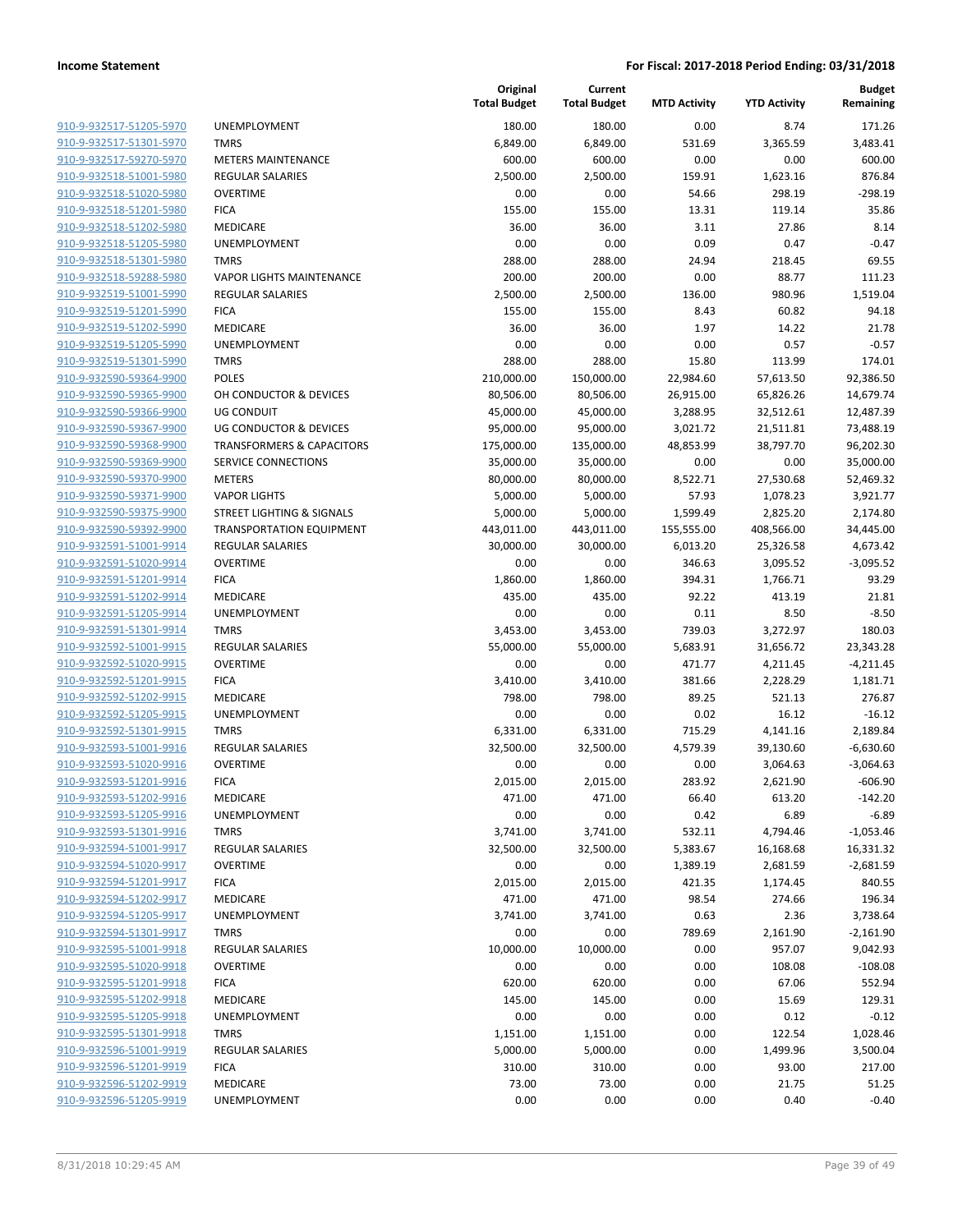| 910-9-932596-51301-9919 |
|-------------------------|
| 910-9-932597-51001-9920 |
| 910-9-932597-51020-9920 |
| 910-9-932597-51201-9920 |
| 910-9-932597-51202-9920 |
| 910-9-932597-51205-9920 |
| 910-9-932597-51301-9920 |
| 910-9-932598-51001-9921 |
| 910-9-932598-51201-9921 |
| 910-9-932598-51202-9921 |
| 910-9-932598-51205-9921 |
| 910-9-932598-51301-9921 |
| 910-9-932599-51001-9922 |
| 910-9-932599-51020-9922 |
| 910-9-932599-51201-9922 |
| 910-9-932599-51202-9922 |
| 910-9-932599-51205-9922 |
| 910-9-932599-51301-9922 |
| 910-9-970000-51801-9260 |
| 910-9-970000-59701-9040 |
| 910-9-970000-59703-4030 |
| 910-9-970000-59720-9705 |
| 910-9-970000-59730-9250 |
| 910-9-970000-59731-9250 |
| 910-9-970000-59732-9250 |
| 910-9-970000-59734-4210 |
| 910-9-970000-59750-9260 |
| 910-9-970000-59770-9997 |
| 910-9-970000-59771-9997 |
| 910-9-970000-59780-9240 |
| 910-9-970000-59781-9250 |
| 910-9-970000-59790-9970 |
| 910-9-980000-59841-4280 |
| 910-9-990000-59901-9270 |
| 910-9-990000-59902-9200 |
| 910-9-990000-59903-4082 |
| 910-9-990000-59912-9999 |
| 910-9-990000-59926-9330 |
| 910-9-990000-59927-9200 |
|                         |
| 910-9-990000-59928-9200 |
| 910-9-990000-59930-9270 |

|                                     |                                                               | Original<br><b>Total Budget</b> | Current<br><b>Total Budget</b> | <b>MTD Activity</b>      | <b>YTD Activity</b>          | <b>Budget</b><br>Remaining   |
|-------------------------------------|---------------------------------------------------------------|---------------------------------|--------------------------------|--------------------------|------------------------------|------------------------------|
| 910-9-932596-51301-9919             | <b>TMRS</b>                                                   | 576.00                          | 576.00                         | 0.00                     | 169.73                       | 406.27                       |
| 910-9-932597-51001-9920             | REGULAR SALARIES                                              | 7,000.00                        | 7,000.00                       | 54.05                    | 2,099.56                     | 4,900.44                     |
| 910-9-932597-51020-9920             | <b>OVERTIME</b>                                               | 0.00                            | 0.00                           | 0.00                     | 511.61                       | $-511.61$                    |
| 910-9-932597-51201-9920             | <b>FICA</b>                                                   | 434.00                          | 434.00                         | 3.35                     | 161.90                       | 272.10                       |
| 910-9-932597-51202-9920             | <b>MEDICARE</b>                                               | 102.00                          | 102.00                         | 0.78                     | 37.87                        | 64.13                        |
| 910-9-932597-51205-9920             | <b>UNEMPLOYMENT</b>                                           | 0.00                            | 0.00                           | 0.02                     | 0.77                         | $-0.77$                      |
| 910-9-932597-51301-9920             | <b>TMRS</b>                                                   | 806.00                          | 806.00                         | 6.28                     | 296.91                       | 509.09                       |
| 910-9-932598-51001-9921             | <b>REGULAR SALARIES</b>                                       | 1,500.00                        | 1,500.00                       | 53.03                    | 252.50                       | 1,247.50                     |
| 910-9-932598-51201-9921             | <b>FICA</b>                                                   | 93.00                           | 93.00                          | 3.29                     | 15.66                        | 77.34                        |
| 910-9-932598-51202-9921             | MEDICARE                                                      | 22.00                           | 22.00                          | 0.77                     | 3.66                         | 18.34                        |
| 910-9-932598-51205-9921             | <b>UNEMPLOYMENT</b>                                           | 0.00                            | 0.00                           | 0.02                     | 0.07                         | $-0.07$                      |
| 910-9-932598-51301-9921             | <b>TMRS</b>                                                   | 173.00                          | 173.00                         | 6.16                     | 28.67                        | 144.33                       |
| 910-9-932599-51001-9922             | <b>REGULAR SALARIES</b>                                       | 1,500.00                        | 1,500.00                       | 0.00                     | 16.59                        | 1,483.41                     |
| 910-9-932599-51020-9922             | <b>OVERTIME</b>                                               | 0.00                            | 0.00                           | 0.00                     | 54.66                        | $-54.66$                     |
| 910-9-932599-51201-9922             | <b>FICA</b>                                                   | 93.00                           | 93.00                          | 0.00                     | 4.42                         | 88.58                        |
| 910-9-932599-51202-9922             | MEDICARE                                                      | 22.00                           | 22.00                          | 0.00                     | 1.03                         | 20.97                        |
| 910-9-932599-51205-9922             | <b>UNEMPLOYMENT</b>                                           | 0.00                            | 0.00                           | 0.00                     | 0.02                         | $-0.02$                      |
| 910-9-932599-51301-9922             | <b>TMRS</b>                                                   | 173.00                          | 173.00                         | 0.00                     | 8.28                         | 164.72                       |
| 910-9-970000-51801-9260             | PENSION EXPENSE                                               | 100,000.00                      | 100,000.00                     | 0.00                     | 0.00                         | 100,000.00                   |
| 910-9-970000-59701-9040             | <b>BAD DEBT</b>                                               | 110,000.00                      | 110,000.00                     | 0.00                     | 0.00                         | 110,000.00                   |
| 910-9-970000-59703-4030             | <b>DEPRECIATION EXPENSE</b>                                   | 2,960,000.00                    | 2,960,000.00                   | 0.00                     | 0.00                         | 2,960,000.00                 |
| 910-9-970000-59720-9705             | <b>BANK FEES</b>                                              | 25,000.00                       | 25,000.00                      | 580.23                   | 2,639.10                     | 22,360.90                    |
| 910-9-970000-59730-9250             | <b>INVENTORY LOSS/GAIN</b>                                    | 1,000.00                        | 1,000.00                       | 0.00                     | 0.00                         | 1,000.00                     |
| 910-9-970000-59731-9250             | <b>GASOLINE LOSSES/GAINS</b>                                  | 1,000.00                        | 1,000.00                       | 0.00                     | 478.22                       | 521.78                       |
| 910-9-970000-59732-9250             | FUEL OIL LOSSES/GAINS                                         | 3,000.00                        | 3,000.00                       | 0.00                     | 0.00                         | 3,000.00                     |
| 910-9-970000-59734-4210             | ASSET DISPOSAL LOSSES/GAINS                                   | 1,000.00                        | 1,000.00                       | 0.00                     | 0.00                         | 1,000.00                     |
| 910-9-970000-59750-9260             | <b>ACCRUED PTO PAY</b>                                        | 125,000.00                      | 125,000.00                     | 433.78                   | 75,336.43                    | 49,663.57                    |
| 910-9-970000-59770-9997             | CONTINGENCY                                                   | 250,000.00                      | 250,000.00                     | 0.00                     | 0.00                         | 250,000.00                   |
| 910-9-970000-59771-9997             | PAYROLL CONTINGENCY                                           | 75,262.00                       | 75,262.00                      | 0.00                     | 0.00                         | 75,262.00                    |
| 910-9-970000-59780-9240             | PROPERTY INSURANCE                                            | 150,000.00                      | 150,000.00                     | 0.00                     | 150,015.55                   | $-15.55$                     |
| 910-9-970000-59781-9250             | LIABILITY INSURANCE                                           | 60,000.00                       | 60,000.00                      | 0.00                     | 66,111.46                    | $-6,111.46$                  |
| 910-9-970000-59790-9970             | CAPITALIZED                                                   | -2,894,757.00                   | $-2,894,757.00$                | 0.00                     | 0.00                         | $-2,894,757.00$              |
| 910-9-980000-59841-4280             | AMORTIZATION OF DISCOUNT                                      | $-42,051.00$                    | $-42,051.00$                   | 0.00                     | 0.00                         | $-42,051.00$                 |
| 910-9-990000-59901-9270             | XFER to COG - FRANCHISE FEES                                  | 2,470,827.00                    | 2,470,827.00                   | 0.00                     | 573,243.33                   | 1,897,583.67                 |
| 910-9-990000-59902-9200             | XFER to COG- ADMIN EXPENSES                                   | 220,157.00                      | 220,157.00                     | 18,346.42                | 110,078.52                   | 110,078.48                   |
| 910-9-990000-59903-4082             | XFER to COG - PILOT                                           | 317,221.00                      | 317,221.00                     | 0.00                     | 317,221.00                   | 0.00                         |
| 910-9-990000-59912-9999             | XFER TO 912 - DEBT SERVICE                                    | 3,820,380.00                    | 3,820,380.00                   | 320,000.00               | 1,920,000.00                 | 1,900,380.00                 |
| 910-9-990000-59926-9330             | XFER to COG - GARAGE                                          | 69,365.00                       | 69,365.00                      | 5,780.42                 | 34,682.52                    | 34,682.48                    |
| 910-9-990000-59927-9200             | XFER to COG - INSURANCE                                       | 19,775.00                       | 19,775.00                      | 1,647.92                 | 9,887.52                     | 9,887.48                     |
| 910-9-990000-59928-9200             | XFER to COG - IT                                              | 29,129.00                       | 29,129.00                      | 2,427.42                 | 14,564.52                    | 14,564.48                    |
| 910-9-990000-59930-9270             | XFER to GBOD                                                  | 494,165.00                      | 494,165.00                     | 0.00                     | 114,648.67                   | 379,516.33                   |
|                                     | <b>Expense Total:</b>                                         | 60,559,922.00                   | 60,559,922.00                  | 4,187,169.98             | 26,603,157.89                | 33,956,764.11                |
|                                     | Fund: 910 - ELECTRIC OPERATING FUND Surplus (Deficit):        | -234,580.00                     | -234,580.00                    | 107,593.75               | -944,592.92                  | 710,012.92                   |
| Fund: 911 - ELECTRIC DEBT REDUCTION |                                                               |                                 |                                |                          |                              |                              |
| Revenue                             |                                                               |                                 |                                |                          |                              |                              |
| 911-9-000000-49801-4190             | <b>INTEREST INCOME</b>                                        | 850.00                          | 850.00                         | 2,547.82                 | 4,433.27                     | $-3,583.27$                  |
|                                     | <b>Revenue Total:</b>                                         | 850.00                          | 850.00                         | 2,547.82                 | 4,433.27                     | $-3,583.27$                  |
|                                     | Fund: 911 - ELECTRIC DEBT REDUCTION Total:                    | 850.00                          | 850.00                         | 2,547.82                 | 4,433.27                     | $-3,583.27$                  |
| Fund: 912 - ELECTRIC DEBT SERVICE   |                                                               |                                 |                                |                          |                              |                              |
| Revenue                             |                                                               |                                 |                                |                          |                              |                              |
| 912-9-000000-49710-4999             | TRANFSER FROM GEUS 910 - ELECTRIC OP<br><b>Revenue Total:</b> | 3,840,000.00<br>3,840,000.00    | 3,840,000.00<br>3,840,000.00   | 320,000.00<br>320,000.00 | 1,920,000.00<br>1,920,000.00 | 1,920,000.00<br>1,920,000.00 |
|                                     |                                                               |                                 |                                |                          |                              |                              |
| <b>Expense</b>                      |                                                               |                                 |                                |                          |                              |                              |
| 912-9-980000-59801-9800             | PAYING AGENT FEES                                             | 1,000.00                        | 1,000.00                       | 400.00                   | 400.00                       | 600.00                       |
| 912-9-980000-59810-9800             | ARBITRAGE                                                     | 5,000.00                        | 5,000.00                       | 0.00                     | 4,800.00                     | 200.00                       |
| 912-9-980000-59811-9800             | CONTINUING DISCLOSURE                                         | 1,000.00                        | 1,000.00                       | 0.00                     | 0.00                         | 1,000.00                     |
| 912-9-980000-59820-9800             | <b>SURETY BOND</b>                                            | 700.00                          | 700.00                         | 800.00                   | 800.00                       | $-100.00$                    |
| 912-9-980000-59852-9800             | PRINCIPAL 2008 ISSUE                                          | 490,000.00                      | 490,000.00                     | 0.00                     | 490,000.00                   | 0.00                         |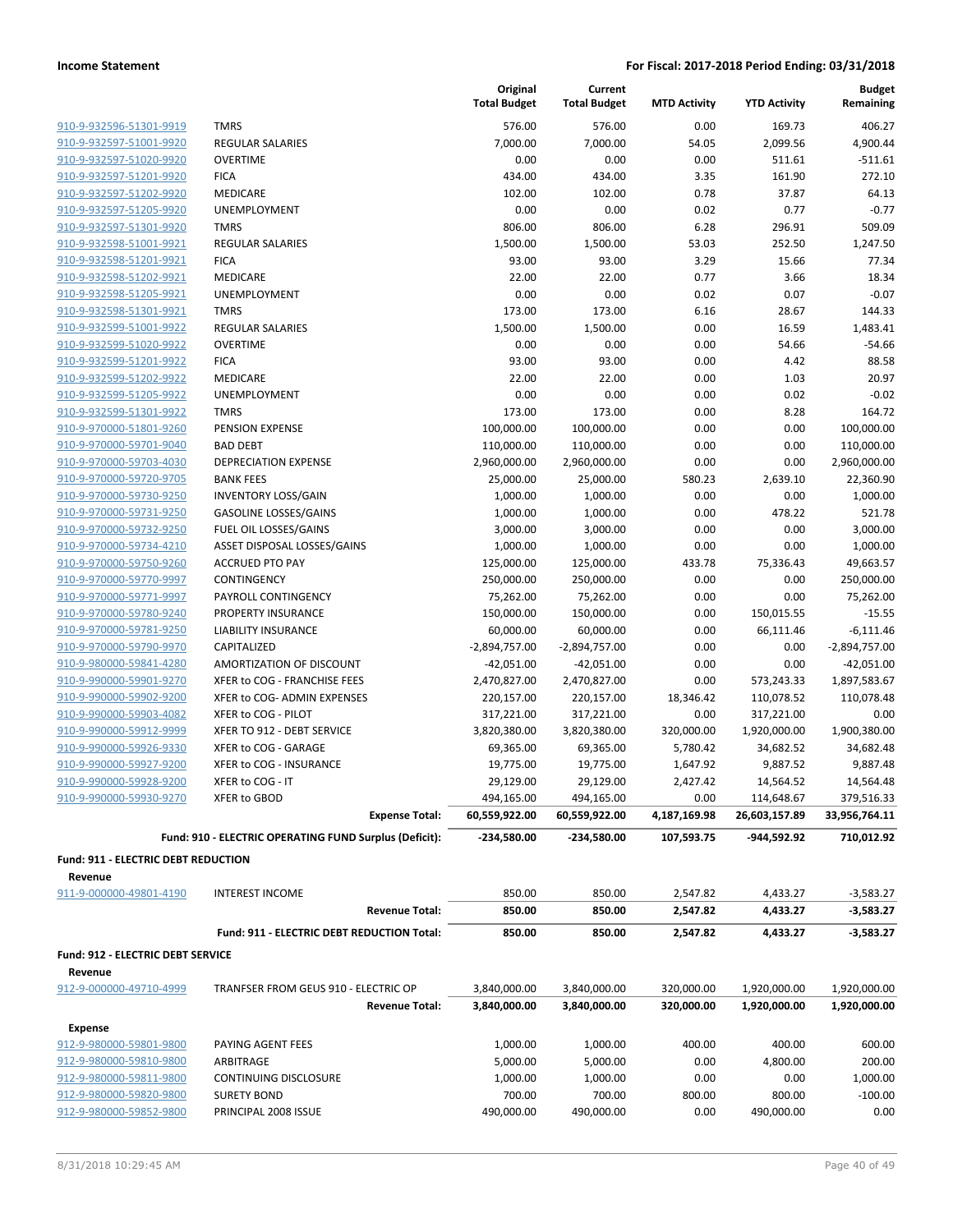|                                               |                                                      | Original<br><b>Total Budget</b> | Current<br><b>Total Budget</b> | <b>MTD Activity</b> | <b>YTD Activity</b> | <b>Budget</b><br>Remaining |
|-----------------------------------------------|------------------------------------------------------|---------------------------------|--------------------------------|---------------------|---------------------|----------------------------|
| 912-9-980000-59853-4270                       | <b>INTEREST 2008 ISSUE</b>                           | 688,213.00                      | 688,213.00                     | 0.00                | 339,356.26          | 348,856.74                 |
| 912-9-980000-59857-4270                       | <b>INTEREST 2010 ISSUE</b>                           | 2,585,790.00                    | 2,585,790.00                   | 0.00                | 1,292,895.00        | 1,292,895.00               |
| 912-9-980000-59859-4270                       | Interest on 2015 Tax Exempt                          | 41,844.00                       | 41,844.00                      | 0.00                | 20,921.85           | 20,922.15                  |
| 912-9-980000-59861-4270                       | Interest on 2015 Taxable                             | 21,333.00                       | 21,333.00                      | 0.00                | 10,666.40           | 10,666.60                  |
|                                               | <b>Expense Total:</b>                                | 3,834,880.00                    | 3,834,880.00                   | 1,200.00            | 2,159,839.51        | 1,675,040.49               |
|                                               | Fund: 912 - ELECTRIC DEBT SERVICE Surplus (Deficit): | 5,120.00                        | 5,120.00                       | 318,800.00          | $-239,839.51$       | 244,959.51                 |
| <b>Fund: 913 - ELECTRIC CONSTRUCTION FUND</b> |                                                      |                                 |                                |                     |                     |                            |
| Revenue                                       |                                                      |                                 |                                |                     |                     |                            |
| 913-9-000000-49801-4190                       | <b>INTEREST INCOME</b>                               | 125.00                          | 125.00                         | 85.03               | 147.95              | $-22.95$                   |
|                                               | <b>Revenue Total:</b>                                | 125.00                          | 125.00                         | 85.03               | 147.95              | $-22.95$                   |
|                                               | Fund: 913 - ELECTRIC CONSTRUCTION FUND Total:        | 125.00                          | 125.00                         | 85.03               | 147.95              | $-22.95$                   |
| Fund: 950 - CABLE / INTERNET                  |                                                      |                                 |                                |                     |                     |                            |
| Revenue                                       |                                                      |                                 |                                |                     |                     |                            |
| 950-9-000000-48001-3950                       | <b>CABLE REVENUES</b>                                | 2,807,984.00                    | 2,807,984.00                   | 268,154.66          | 1,380,642.98        | 1,427,341.02               |
| 950-9-000000-48002-3950                       | MOVIE PAY-PER-VIEW                                   | 0.00                            | 0.00                           | 177.65              | 201.35              | $-201.35$                  |
| 950-9-000000-48003-3950                       | SET-TOP                                              | 163,056.00                      | 163,056.00                     | 15,099.36           | 84,197.52           | 78,858.48                  |
| 950-9-000000-48030-3950                       | <b>CONTRACT CHANNELS</b>                             | 9,600.00                        | 9,600.00                       | 800.00              | 4,800.00            | 4,800.00                   |
| 950-9-000000-48040-3950                       | <b>BROADCASTS</b>                                    | 300.00                          | 300.00                         | 100.00              | 550.00              | $-250.00$                  |
| 950-9-000000-48101-3950                       | <b>INTERNET REVENUES</b>                             | 2,562,527.00                    | 2,562,527.00                   | 222,634.99          | 1,221,754.57        | 1,340,772.43               |
| 950-9-000000-48102-3950                       | COLOCATION                                           | 120,000.00                      | 120,000.00                     | 0.00                | 0.00                | 120,000.00                 |
| 950-9-000000-48201-3950                       | <b>LATE CHARGES</b>                                  | 80,000.00                       | 80,000.00                      | 4,781.85            | 34,699.24           | 45,300.76                  |
| 950-9-000000-48202-3950                       | <b>SERVICE CHARGES</b>                               | 62,050.00                       | 62,050.00                      | 4,165.86            | 31,036.35           | 31,013.65                  |
| 950-9-000000-48203-3950                       | LOST/DAMAGED EQUIPMENT                               | 30,000.00                       | 30,000.00                      | 1,840.00            | 13,172.37           | 16,827.63                  |
| 950-9-000000-48301-3950                       | <b>TRANSFER TO COG</b>                               | 291,776.00                      | 291,776.00                     | 25,564.22           | 132,760.05          | 159,015.95                 |
| 950-9-000000-48307-3950                       | <b>TRANSFER TO GBOD</b>                              | 58,355.00                       | 58,355.00                      | 5,105.25            | 26,547.14           | 31,807.86                  |
| 950-9-000000-48434-3950                       | <b>CHANNEL 34</b>                                    | 2,000.00                        | 2,000.00                       | 200.00              | 1,017.81            | 982.19                     |
| 950-9-000000-48488-3950                       | <b>AD INSERTIONS</b>                                 | 50,000.00                       | 50,000.00                      | 2,118.15            | 15,032.45           | 34,967.55                  |
| 950-9-000000-48498-3950                       | PRODUCTION REVENUES                                  | 50.00                           | 50.00                          | 0.00                | 40.00               | 10.00                      |
| 950-9-000000-48501-3950                       | <b>CUSTOMER AID TO CONSTRUCTION</b>                  | 50.00                           | 50.00                          | 0.00                | 7,652.99            | $-7,602.99$                |
| 950-9-000000-48502-3950                       | OTHER REIMBURSEMENTS                                 | 1,500.00                        | 1,500.00                       | 0.00                | 0.00                | 1,500.00                   |
| 950-9-000000-48503-3950                       | FIBER MAINTENANCE FEES                               | 2,772.00                        | 2,772.00                       | 0.00                | 0.00                | 2,772.00                   |
| 950-9-000000-48801-4190                       | <b>INTEREST INCOME</b>                               | 2,200.00                        | 2,200.00                       | 1,004.39            | 1,893.35            | 306.65                     |
| 950-9-000000-48991-3950                       | <b>GEUS ELECTRIC PAYMENT FOR INTERNET</b>            | 38,000.00                       | 38,000.00                      | 0.00                | 38,000.00           | 0.00                       |
| 950-9-000000-48993-3950                       | GEUS ELECTRIC PAYMENT FOR PUBLIC SVC                 | 15,000.00                       | 15,000.00                      | 0.00                | 15,000.00           | 0.00                       |
| 950-9-000000-48994-3950                       | <b>LEASE OF DARK FIBER</b>                           | 206,520.00                      | 206,520.00                     | 0.00                | 206,520.00          | 0.00                       |
| 950-9-000000-48995-3950                       | <b>COLOCATION FOR SCADA &amp; PHONE SYSTEM</b>       | 20,000.00                       | 20,000.00                      | 0.00                | 19,958.00           | 42.00                      |
| 950-9-000000-49699-4116                       | OTHER GAINS/LOSSES                                   | 5,000.00                        | 5,000.00                       | 0.00                | 0.00                | 5,000.00                   |
|                                               | <b>Revenue Total:</b>                                | 6,528,740.00                    | 6,528,740.00                   | 551,746.38          | 3,235,476.17        | 3,293,263.83               |
| <b>Expense</b>                                |                                                      |                                 |                                |                     |                     |                            |
| 950-9-951050-51001-8500                       | REGULAR SALARIES                                     | 61,360.00                       | 61,360.00                      | 4,725.60            | 30,650.08           | 30,709.92                  |
| 950-9-951050-51115-8500                       | <b>CLOTHING ALLOWANCE</b>                            | 120.00                          | 120.00                         | 68.75               | 113.13              | 6.87                       |
| 950-9-951050-51116-8500                       | <b>CAR ALLOWANCE</b>                                 | 975.00                          | 975.00                         | 150.00              | 975.00              | 0.00                       |
| 950-9-951050-51117-8500                       | <b>CELL PHONE ALLOWANCE</b>                          | 312.00                          | 312.00                         | 24.00               | 156.00              | 156.00                     |
| 950-9-951050-51201-8500                       | <b>FICA</b>                                          | 3,891.00                        | 3,891.00                       | 254.30              | 1,713.49            | 2,177.51                   |
| 950-9-951050-51202-8500                       | MEDICARE                                             | 910.00                          | 910.00                         | 59.47               | 400.76              | 509.24                     |
| 950-9-951050-51203-8500                       | <b>HEALTH INSURANCE</b>                              | 6,435.00                        | 6,435.00                       | 536.25              | 3,217.50            | 3,217.50                   |
| 950-9-951050-51204-8500                       | <b>WORKERS COMPENSATION</b>                          | 556.00                          | 556.00                         | 46.33               | 277.98              | 278.02                     |
| 950-9-951050-51205-8500                       | UNEMPLOYMENT                                         | 108.00                          | 108.00                         | 0.00                | 5.68                | 102.32                     |
| 950-9-951050-51301-8500                       | <b>TMRS</b>                                          | 7,223.00                        | 7,223.00                       | 577.31              | 3,625.76            | 3,597.24                   |
| 950-9-951050-59110-8500                       | <b>GEUS OPERATIONS</b>                               | 75,000.00                       | 75,000.00                      | 3,579.09            | 33,071.92           | 41,928.08                  |
| 950-9-951050-59141-8500                       | UTILITY BILLS                                        | 69,000.00                       | 69,000.00                      | 5,945.95            | 37,350.69           | 31,649.31                  |
| 950-9-951050-59191-8500                       | POLE USE                                             | 18,800.00                       | 18,800.00                      | 0.00                | 18,800.00           | 0.00                       |
|                                               |                                                      |                                 |                                |                     |                     |                            |
| 950-9-951051-51001-8510                       | REGULAR SALARIES                                     | 67,538.00                       | 67,538.00                      | 5,120.00            | 33,242.40           | 34,295.60                  |
| 950-9-951051-51020-8510                       | <b>OVERTIME</b>                                      | 6,000.00                        | 6,000.00                       | 628.88              | 4,976.26            | 1,023.74                   |
| 950-9-951051-51117-8510                       | CELL PHONE ALLOWANCE                                 | 432.00                          | 432.00                         | 33.22               | 215.93              | 216.07                     |
| 950-9-951051-51201-8510                       | <b>FICA</b>                                          | 4,586.00                        | 4,586.00                       | 351.89              | 2,351.45            | 2,234.55                   |
| 950-9-951051-51202-8510                       | MEDICARE                                             | 1,072.00                        | 1,072.00                       | 82.30               | 549.92              | 522.08                     |
| 950-9-951051-51203-8510                       | <b>HEALTH INSURANCE</b>                              | 21,450.00                       | 21,450.00                      | 1,787.50            | 10,725.00           | 10,725.00                  |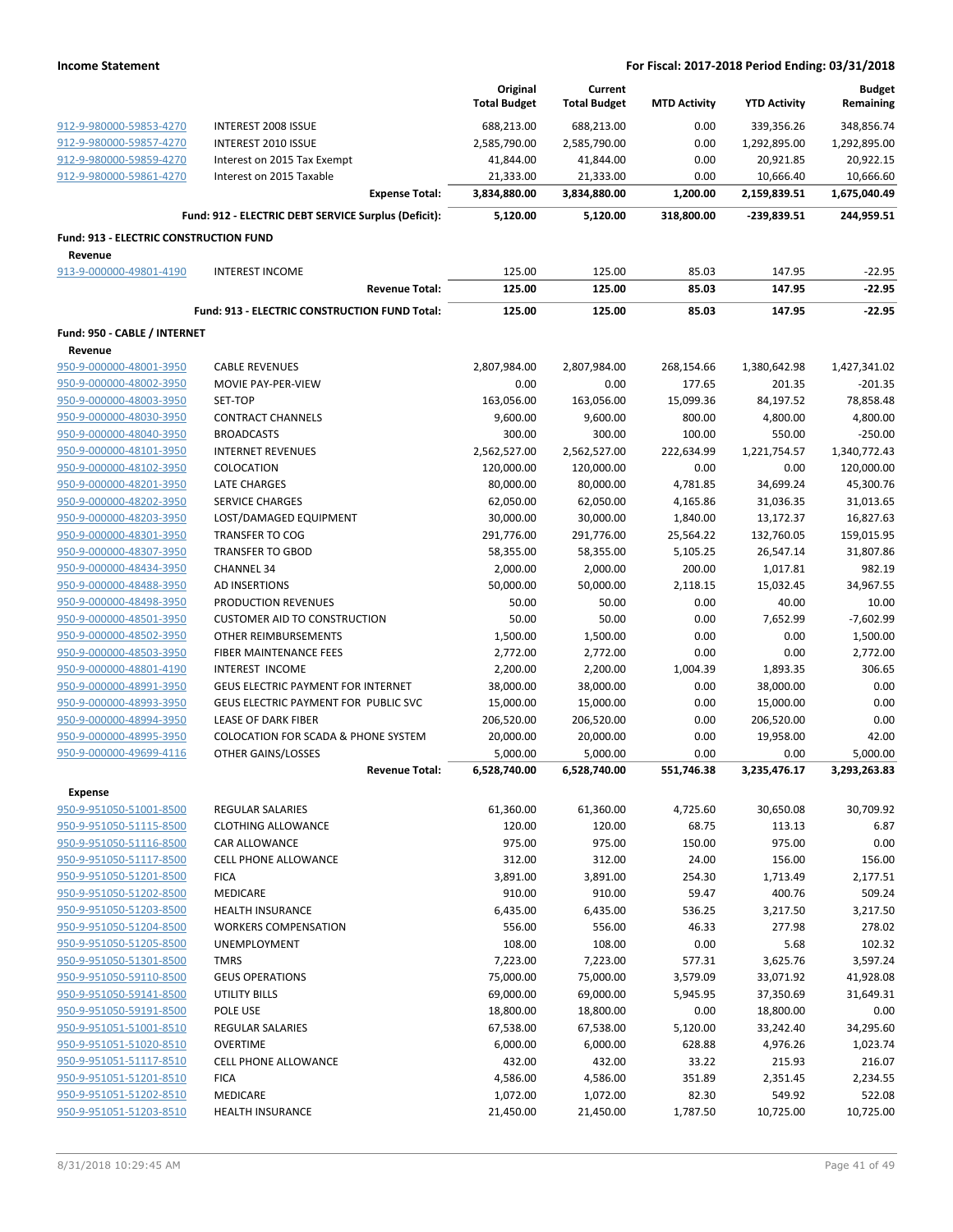|                                                    |                              | Original<br><b>Total Budget</b> | Current<br><b>Total Budget</b> | <b>MTD Activity</b> | <b>YTD Activity</b> | <b>Budget</b><br>Remaining |
|----------------------------------------------------|------------------------------|---------------------------------|--------------------------------|---------------------|---------------------|----------------------------|
| 950-9-951051-51204-8510                            | <b>WORKERS COMPENSATION</b>  | 669.00                          | 669.00                         | 55.75               | 334.50              | 334.50                     |
| 950-9-951051-51205-8510                            | UNEMPLOYMENT                 | 360.00                          | 360.00                         | 4.76                | 16.72               | 343.28                     |
| 950-9-951051-51301-8510                            | <b>TMRS</b>                  | 8,514.00                        | 8,514.00                       | 671.88              | 4,375.07            | 4,138.93                   |
| 950-9-951051-59110-8510                            | <b>GEUS OPERATIONS</b>       | 13,000.00                       | 13,000.00                      | 2,363.18            | 4,274.37            | 8,725.63                   |
| 950-9-951051-59151-8510                            | <b>BASIC PROGRAM EXPENSE</b> | 2,697,064.00                    | 2,697,064.00                   | 244,166.72          | 1,115,851.46        | 1,581,212.54               |
| 950-9-951051-59152-8510                            | PREMIUM PROGRAM EXPENSE      | 65,754.00                       | 65,754.00                      | 7,925.36            | 38,672.93           | 27,081.07                  |
| 950-9-951051-59154-8510                            | <b>TIVO Fees</b>             | 32,906.00                       | 32,906.00                      | 3,031.50            | 16,581.57           | 16,324.43                  |
| 950-9-951051-59155-8510                            | OTHER PROGRAM EXPENSE        | 7,500.00                        | 7,500.00                       | 1,447.56            | 1,447.56            | 6,052.44                   |
| 950-9-951052-51001-8520                            | <b>REGULAR SALARIES</b>      | 63,611.00                       | 63,611.00                      | 4,893.12            | 31,720.65           | 31,890.35                  |
| 950-9-951052-51115-8520                            | <b>CLOTHING ALLOWANCE</b>    | 120.00                          | 120.00                         | 68.75               | 113.13              | 6.87                       |
| 950-9-951052-51116-8520                            | CAR ALLOWANCE                | 975.00                          | 975.00                         | 0.00                | 0.00                | 975.00                     |
| 950-9-951052-51117-8520                            | CELL PHONE ALLOWANCE         | 408.00                          | 408.00                         | 31.36               | 203.84              | 204.16                     |
| 950-9-951052-51201-8520                            | <b>FICA</b>                  | 4,036.00                        | 4,036.00                       | 309.58              | 1,983.59            | 2,052.41                   |
| 950-9-951052-51202-8520                            | MEDICARE                     | 944.00                          | 944.00                         | 72.40               | 463.88              | 480.12                     |
| 950-9-951052-51203-8520                            | <b>HEALTH INSURANCE</b>      | 7,508.00                        | 7,508.00                       | 625.67              | 3,754.02            | 3,753.98                   |
| 950-9-951052-51204-8520                            | <b>WORKERS COMPENSATION</b>  | 562.00                          | 562.00                         | 46.83               | 280.98              | 281.02                     |
| 950-9-951052-51205-8520                            | UNEMPLOYMENT                 | 126.00                          | 126.00                         | 0.06                | 5.72                | 120.28                     |
| 950-9-951052-51301-8520                            | <b>TMRS</b>                  | 7,493.00                        | 7,493.00                       | 580.23              | 3,642.20            | 3,850.80                   |
| 950-9-951052-59110-8520                            | <b>GEUS OPERATIONS</b>       | 95,000.00                       | 95,000.00                      | $-4,625.39$         | 14,459.02           | 80,540.98                  |
| 950-9-951052-59150-8520                            | <b>ISP SERVICE EXPENSE</b>   | 702,640.00                      | 702,640.00                     | 67,693.55           | 372,323.25          | 330,316.75                 |
| 950-9-951053-51001-8530                            | <b>REGULAR SALARIES</b>      | 47,674.00                       | 47,674.00                      | 3,667.20            | 23,720.95           | 23,953.05                  |
| 950-9-951053-51020-8530                            | <b>OVERTIME</b>              | 2,000.00                        | 2,000.00                       | 286.01              | 1,849.96            | 150.04                     |
| 950-9-951053-51117-8530                            | <b>CELL PHONE ALLOWANCE</b>  | 432.00                          | 432.00                         | 33.22               | 215.93              | 216.07                     |
| 950-9-951053-51201-8530                            | <b>FICA</b>                  | 3,107.00<br>726.00              | 3,107.00                       | 246.71              | 1,596.15            | 1,510.85                   |
| 950-9-951053-51202-8530                            | MEDICARE                     |                                 | 726.00                         | 57.70               | 373.29              | 352.71                     |
| 950-9-951053-51203-8530                            | <b>HEALTH INSURANCE</b>      | 10,725.00                       | 10,725.00                      | 893.75              | 5,362.50            | 5,362.50                   |
| 950-9-951053-51204-8530                            | <b>WORKERS COMPENSATION</b>  | 472.00                          | 472.00                         | 39.33               | 235.98              | 236.02                     |
| 950-9-951053-51205-8530<br>950-9-951053-51301-8530 | UNEMPLOYMENT<br><b>TMRS</b>  | 180.00<br>5,767.00              | 180.00<br>5,767.00             | 1.12<br>463.22      | 8.99<br>2,935.16    | 171.01<br>2,831.84         |
| 950-9-951053-59110-8530                            | <b>GEUS OPERATIONS</b>       | 2,000.00                        | 2,000.00                       | 315.10              | 2,098.16            | $-98.16$                   |
| 950-9-951053-59160-8530                            | ADVERTISING                  | 32,800.00                       | 32,800.00                      | 1,230.52            | 10,690.46           | 22,109.54                  |
| 950-9-951053-59164-8530                            | <b>CONSUMER INFORMATION</b>  | 7,500.00                        | 7,500.00                       | 0.00                | 0.00                | 7,500.00                   |
| 950-9-951054-51001-8540                            | REGULAR SALARIES             | 167,242.00                      | 167,242.00                     | 10,897.34           | 80,015.27           | 87,226.73                  |
| 950-9-951054-51020-8540                            | <b>OVERTIME</b>              | 3,200.00                        | 3,200.00                       | 160.20              | 1,183.44            | 2,016.56                   |
| 950-9-951054-51117-8540                            | <b>CELL PHONE ALLOWANCE</b>  | 216.00                          | 216.00                         | 16.62               | 108.03              | 107.97                     |
| 950-9-951054-51201-8540                            | <b>FICA</b>                  | 10,581.00                       | 10,581.00                      | 636.39              | 4,785.54            | 5,795.46                   |
| 950-9-951054-51202-8540                            | MEDICARE                     | 2,475.00                        | 2,475.00                       | 148.83              | 1,119.21            | 1,355.79                   |
| 950-9-951054-51203-8540                            | <b>HEALTH INSURANCE</b>      | 48,263.00                       | 48,263.00                      | 4,021.92            | 24,131.52           | 24,131.48                  |
| 950-9-951054-51204-8540                            | <b>WORKERS COMPENSATION</b>  | 458.00                          | 458.00                         | 38.17               | 229.02              | 228.98                     |
| 950-9-951054-51205-8540                            | UNEMPLOYMENT                 | 810.00                          | 810.00                         | 8.35                | 34.03               | 775.97                     |
| 950-9-951054-51301-8540                            | <b>TMRS</b>                  | 19,643.00                       | 19,643.00                      | 1,286.80            | 9,251.79            | 10,391.21                  |
| 950-9-951054-59110-8540                            | <b>GEUS OPERATIONS</b>       | 10,000.00                       | 10,000.00                      | 391.78              | 2,830.87            | 7,169.13                   |
| 950-9-951055-51001-8550                            | REGULAR SALARIES             | 144,814.00                      | 144,814.00                     | 8,736.90            | 56,884.11           | 87,929.89                  |
| 950-9-951055-51020-8550                            | <b>OVERTIME</b>              | 3,000.00                        | 3,000.00                       | 141.38              | 1,343.20            | 1,656.80                   |
| 950-9-951055-51102-8550                            | <b>BILINGUAL PAY</b>         | 0.00                            | 0.00                           | 6.92                | 61.14               | $-61.14$                   |
| 950-9-951055-51115-8550                            | <b>CLOTHING ALLOWANCE</b>    | 50.00                           | 50.00                          | 41.24               | 41.24               | 8.76                       |
| 950-9-951055-51117-8550                            | <b>CELL PHONE ALLOWANCE</b>  | 657.00                          | 657.00                         | 38.70               | 301.28              | 355.72                     |
| 950-9-951055-51201-8550                            | <b>FICA</b>                  | 8,784.00                        | 8,784.00                       | 555.84              | 3,358.86            | 5,425.14                   |
| 950-9-951055-51202-8550                            | <b>MEDICARE</b>              | 2,154.00                        | 2,154.00                       | 130.00              | 862.88              | 1,291.12                   |
| 950-9-951055-51203-8550                            | <b>HEALTH INSURANCE</b>      | 21,986.00                       | 21,986.00                      | 1,832.17            | 10,993.02           | 10,992.98                  |
| 950-9-951055-51204-8550                            | <b>WORKERS COMPENSATION</b>  | 881.00                          | 881.00                         | 73.42               | 440.52              | 440.48                     |
| 950-9-951055-51205-8550                            | <b>UNEMPLOYMENT</b>          | 369.00                          | 369.00                         | 1.01                | 13.82               | 355.18                     |
| 950-9-951055-51301-8550                            | <b>TMRS</b>                  | 17,095.00                       | 17,095.00                      | 1,041.73            | 6,774.69            | 10,320.31                  |
| 950-9-951055-59110-8550                            | <b>GEUS OPERATIONS</b>       | 8,000.00                        | 8,000.00                       | 786.07              | 2,986.35            | 5,013.65                   |
| 950-9-951055-59112-8550                            | SAFETY                       | 3,000.00                        | 3,000.00                       | 0.00                | 0.00                | 3,000.00                   |
| 950-9-951055-59158-8550                            | C/I BILLING                  | 45,500.00                       | 45,500.00                      | 0.00                | 40,843.50           | 4,656.50                   |
| 950-9-951060-51001-8600                            | REGULAR SALARIES             | 192,515.00                      | 192,515.00                     | 15,717.50           | 101,382.20          | 91,132.80                  |
| 950-9-951060-51011-8600                            | PART TIME TEMPORARY          | 8,135.00                        | 8,135.00                       | 0.00                | 0.00                | 8,135.00                   |
| 950-9-951060-51020-8600                            | <b>OVERTIME</b>              | 9,700.00                        | 9,700.00                       | 800.72              | 5,353.09            | 4,346.91                   |
|                                                    |                              |                                 |                                |                     |                     |                            |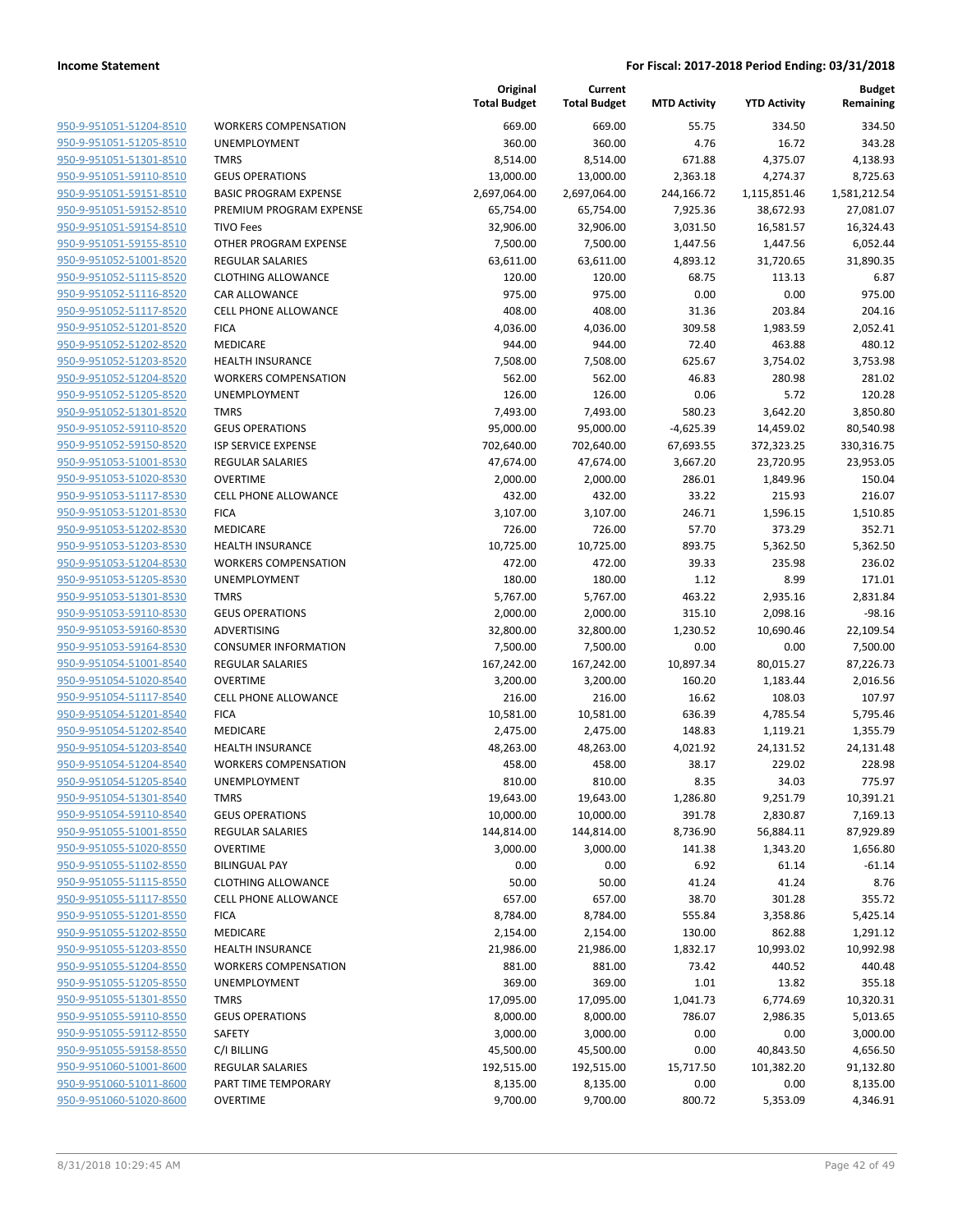| 950-9-951060-51115-8600        |
|--------------------------------|
| 950-9-951060-51116-8600        |
| 950-9-951060-51117-8600        |
| 950-9-951060-51201-8600        |
| <u>950-9-951060-51202-8600</u> |
| 950-9-951060-51203-8600        |
| 950-9-951060-51204-8600        |
|                                |
| 950-9-951060-51205-8600        |
| 950-9-951060-51301-8600        |
| 950-9-951060-51401-8600        |
| 950-9-951060-59201-8600        |
| 950-9-951060-59205-8600        |
| 950-9-951060-59231-8600        |
| 950-9-951060-59235-8600        |
| <u>950-9-951061-51001-8610</u> |
| 950-9-951061-51011-8610        |
| 950-9-951061-51020-8610        |
| 950-9-951061-51115-8610        |
| 950-9-951061-51116-8610        |
| 950-9-951061-51117-8610        |
| 950-9-951061-51201-8610        |
| 950-9-951061-51202-8610        |
| 950-9-951061-51203-8610        |
| 950-9-951061-51204-8610        |
| <u>950-9-951061-51205-8610</u> |
| 950-9-951061-51301-8610        |
| 950-9-951061-59205-8610        |
| 950-9-951061-59233-8610        |
| 950-9-951090-59510-9900        |
| 950-9-951090-59511-9900        |
| 950-9-951090-59512-9900        |
| 950-9-951090-59513-9900        |
| 950-9-951090-59522-9900        |
|                                |
| 950-9-951090-59590-9900        |
| 950-9-951091-51001-9958        |
| 950-9-951091-51020-9958        |
| 950-9-951091-51201-9958        |
| 950-9-951091-51202-9958        |
| 950-9-951091-51205-9958        |
| <u>950-9-951091-51301-9958</u> |
| 950-9-970000-51801-9260        |
| 950-9-970000-59701-9040        |
| 950-9-970000-59703-4030        |
| 950-9-970000-59720-9705        |
| <u>950-9-970000-59730-9250</u> |
| 950-9-970000-59734-4210        |
| 950-9-970000-59750-9260        |
| 950-9-970000-59770-9970        |
| 950-9-970000-59771-9970        |
| <u>950-9-970000-59780-9240</u> |
| 950-9-970000-59781-9250        |
| 950-9-970000-59790-9970        |
| 950-9-990000-59901-9270        |
| 950-9-990000-59902-9200        |
| <u>950-9-990000-59903-4082</u> |
| 950-9-990000-59926-9330        |
| 950-9-990000-59927-9200        |
| 950-9-990000-59928-9200        |
| 950-9-990000-59930-9270        |
|                                |

|                                                    |                                            | Original<br><b>Total Budget</b> | Current<br><b>Total Budget</b> | <b>MTD Activity</b> | <b>YTD Activity</b> | <b>Budget</b><br>Remaining |
|----------------------------------------------------|--------------------------------------------|---------------------------------|--------------------------------|---------------------|---------------------|----------------------------|
| 950-9-951060-51115-8600                            | <b>CLOTHING ALLOWANCE</b>                  | 2,000.00                        | 2,000.00                       | 360.95              | 1,375.19            | 624.81                     |
| 950-9-951060-51116-8600                            | <b>CAR ALLOWANCE</b>                       | 1,950.00                        | 1,950.00                       | 300.00              | 1,950.00            | 0.00                       |
| 950-9-951060-51117-8600                            | <b>CELL PHONE ALLOWANCE</b>                | 1,728.00                        | 1,728.00                       | 132.92              | 863.98              | 864.02                     |
| 950-9-951060-51201-8600                            | <b>FICA</b>                                | 13,394.00                       | 13,394.00                      | 922.93              | 6,053.47            | 7,340.53                   |
| 950-9-951060-51202-8600                            | <b>MEDICARE</b>                            | 3,132.00                        | 3,132.00                       | 215.85              | 1,415.74            | 1,716.26                   |
| 950-9-951060-51203-8600                            | <b>HEALTH INSURANCE</b>                    | 42,900.00                       | 42,900.00                      | 3,575.00            | 21,450.00           | 21,450.00                  |
| 950-9-951060-51204-8600                            | <b>WORKERS COMPENSATION</b>                | 2,054.00                        | 2,054.00                       | 171.17              | 1,027.02            | 1,026.98                   |
| 950-9-951060-51205-8600                            | <b>UNEMPLOYMENT</b>                        | 720.00                          | 720.00                         | 5.50                | 36.48               | 683.52                     |
| 950-9-951060-51301-8600                            | <b>TMRS</b>                                | 23,929.00                       | 23,929.00                      | 1,948.92            | 12,105.00           | 11,824.00                  |
| 950-9-951060-51401-8600                            | <b>CONTRA - SALARIES</b>                   | 0.00                            | 0.00                           | 0.00                | $-2,911.25$         | 2,911.25                   |
| 950-9-951060-59201-8600                            | <b>BUILDINGS MAINTNANCE</b>                | 22,000.00                       | 22,000.00                      | 240.00              | 18,714.02           | 3,285.98                   |
| 950-9-951060-59205-8600                            | <b>EQUIPMENT MAINTENANCE</b>               | 15,000.00                       | 15,000.00                      | 1,215.76            | 6,709.61            | 8,290.39                   |
| 950-9-951060-59231-8600                            | <b>CABLE PLANT MAINTENANCE</b>             | 35,000.00                       | 35,000.00                      | 366.10              | 5,257.63            | 29,742.37                  |
| 950-9-951060-59235-8600                            | FIBER OPTICS PLANT MAINTENANCE             | 20,000.00                       | 20,000.00                      | 0.00                | 10,087.92           | 9,912.08                   |
| 950-9-951061-51001-8610                            | <b>REGULAR SALARIES</b>                    | 192,515.00                      | 192,515.00                     | 15,717.18           | 101,380.62          | 91,134.38                  |
| 950-9-951061-51011-8610                            | PART TIME TEMPORARY                        | 8,135.00                        | 8,135.00                       | 0.00                | 0.00                | 8,135.00                   |
| 950-9-951061-51020-8610                            | <b>OVERTIME</b>                            | 9,700.00                        | 9,700.00                       | 799.63              | 5,348.03            | 4,351.97                   |
| 950-9-951061-51115-8610                            | <b>CLOTHING ALLOWANCE</b>                  | 2,000.00                        | 2,000.00                       | 360.95              | 1,375.17            | 624.83                     |
| 950-9-951061-51116-8610                            | <b>CAR ALLOWANCE</b>                       | 1,950.00                        | 1,950.00                       | 0.00                | 0.00                | 1,950.00                   |
| 950-9-951061-51117-8610                            | CELL PHONE ALLOWANCE                       | 1,728.00                        | 1,728.00                       | 132.86              | 863.59              | 864.41                     |
| 950-9-951061-51201-8610                            | <b>FICA</b>                                | 13,394.00                       | 13,394.00                      | 1,034.67            | 6,587.98            | 6,806.02                   |
| 950-9-951061-51202-8610                            | MEDICARE                                   | 3,132.00                        | 3,132.00                       | 241.98              | 1,540.75            | 1,591.25                   |
| 950-9-951061-51203-8610                            | <b>HEALTH INSURANCE</b>                    | 42,900.00                       | 42,900.00                      | 3,575.00            | 21,450.00           | 21,450.00                  |
| 950-9-951061-51204-8610                            | <b>WORKERS COMPENSATION</b>                | 2,054.00                        | 2,054.00                       | 171.17              | 1,027.02            | 1,026.98                   |
| 950-9-951061-51205-8610                            | UNEMPLOYMENT                               | 720.00                          | 720.00                         | 4.05                | 32.65               | 687.35                     |
| 950-9-951061-51301-8610                            | <b>TMRS</b>                                | 23,929.00                       | 23,929.00                      | 1,913.90            | 11,882.27           | 12,046.73                  |
| 950-9-951061-59205-8610                            | <b>EQUIPMENT MAINTENANCE</b>               | 2,500.00                        | 2,500.00                       | 0.00                | 0.00                | 2,500.00                   |
| 950-9-951061-59233-8610                            | <b>INTERNET PLANT MAINTENANCE</b>          | 6,000.00                        | 6,000.00                       | 0.00                | 0.00                | 6,000.00                   |
| 950-9-951090-59510-9900                            | HEADEND, TRUNK & DISTRIBUTION SYSTEM       | 120,000.00                      | 120,000.00                     | 18,684.02           | 42,401.52           | 77,598.48                  |
| 950-9-951090-59511-9900                            | <b>HEADEND EQUIPMENT</b>                   | 80,000.00                       | 80,000.00                      | 22,974.43           | 22,974.43           | 57,025.57                  |
| 950-9-951090-59512-9900                            | <b>DROPS</b>                               | 100,000.00                      | 100,000.00                     | 12,368.15           | 32,059.94           | 67,940.06                  |
| 950-9-951090-59513-9900                            | <b>CUSTOMER PREMISES EQUIPMENT</b>         | 30,000.00                       | 22,755.50                      | 0.00                | 0.00                | 22,755.50                  |
| 950-9-951090-59522-9900<br>950-9-951090-59590-9900 | INTERNET CUSTOMER INTERFACE EQUIPMENT      | 25,000.00                       | 25,000.00                      | 0.00                | 0.00                | 25,000.00                  |
| 950-9-951091-51001-9958                            | <b>STRUCTURES &amp; IMPROVEMENTS</b>       | 70,000.00                       | 77,244.50                      | 0.00                | 0.00<br>15,366.12   | 77,244.50<br>14,105.88     |
| 950-9-951091-51020-9958                            | <b>REGULAR SALARIES</b><br><b>OVERTIME</b> | 29,472.00<br>2,400.00           | 29,472.00<br>2,400.00          | 2,503.13<br>224.93  | 1,493.10            | 906.90                     |
| 950-9-951091-51201-9958                            | <b>FICA</b>                                | 1,976.00                        | 1,976.00                       | 170.68              | 1,055.31            | 920.69                     |
| 950-9-951091-51202-9958                            | <b>MEDICARE</b>                            | 462.00                          | 462.00                         | 39.92               | 246.81              | 215.19                     |
| 950-9-951091-51205-9958                            | UNEMPLOYMENT                               | 0.00                            | 0.00                           | 0.75                | 6.17                | $-6.17$                    |
| 950-9-951091-51301-9958                            | TMRS                                       | 3,668.00                        | 3,668.00                       | 319.88              | 1,938.95            | 1,729.05                   |
| 950-9-970000-51801-9260                            | PENSION EXPENSE                            | 50,000.00                       | 50,000.00                      | 0.00                | 0.00                | 50,000.00                  |
| 950-9-970000-59701-9040                            | <b>BAD DEBT</b>                            | 50,000.00                       | 50,000.00                      | 0.00                | 0.00                | 50,000.00                  |
| 950-9-970000-59703-4030                            | DEPRECIATION EXPENSE                       | 700,000.00                      | 700,000.00                     | 0.00                | 0.00                | 700,000.00                 |
| 950-9-970000-59720-9705                            | <b>CREDIT CARD &amp; BANK FEES</b>         | 15,000.00                       | 15,000.00                      | 954.18              | 6,040.75            | 8,959.25                   |
| 950-9-970000-59730-9250                            | <b>INVENTORY LOSS/GAIN</b>                 | 1,000.00                        | 1,000.00                       | 0.00                | 0.00                | 1,000.00                   |
| 950-9-970000-59734-4210                            | ASSET DISPOSAL LOSSES/GAINS                | 1,000.00                        | 1,000.00                       | 0.00                | 0.00                | 1,000.00                   |
| 950-9-970000-59750-9260                            | <b>ACCRUED PTO PAY</b>                     | 5,000.00                        | 5,000.00                       | 0.00                | 879.23              | 4,120.77                   |
| 950-9-970000-59770-9970                            | CONTINGENCY                                | 100,000.00                      | 100,000.00                     | 0.00                | 0.00                | 100,000.00                 |
| 950-9-970000-59771-9970                            | PAYROLL CONTINGENCY                        | 11,738.00                       | 11,738.00                      | 0.00                | 0.00                | 11,738.00                  |
| 950-9-970000-59780-9240                            | PROPERTY INSURANCE                         | 14,000.00                       | 14,000.00                      | 0.00                | 12,795.00           | 1,205.00                   |
| 950-9-970000-59781-9250                            | LIABILITY INSURANCE                        | 10,000.00                       | 10,000.00                      | 0.00                | 10,651.04           | $-651.04$                  |
| 950-9-970000-59790-9970                            | CAPITALIZED                                | -462,978.00                     | -462,978.00                    | 0.00                | 0.00                | $-462,978.00$              |
| 950-9-990000-59901-9270                            | TRANSFER to COG - FRANCHISE FEES           | 291,776.00                      | 291,776.00                     | 0.00                | 69,946.07           | 221,829.93                 |
| 950-9-990000-59902-9200                            | TRANSFER to COG - ADMIN EXPENSES           | 35,398.00                       | 35,398.00                      | 2,949.83            | 17,698.98           | 17,699.02                  |
| 950-9-990000-59903-4082                            | TRANSFER to COG - PILOT                    | 43,372.00                       | 43,372.00                      | 0.00                | 43,372.00           | 0.00                       |
| 950-9-990000-59926-9330                            | TRANSFER to COG - GARAGE                   | 14,074.00                       | 14,074.00                      | 1,172.83            | 7,036.98            | 7,037.02                   |
| 950-9-990000-59927-9200                            | TRANSFER to COG - INSURANCE                | 4,526.00                        | 4,526.00                       | 377.17              | 2,263.02            | 2,262.98                   |
| 950-9-990000-59928-9200                            | XFER to COG - IT                           | 4,711.00                        | 4,711.00                       | 392.58              | 2,355.48            | 2,355.52                   |
| 950-9-990000-59930-9270                            | TRANSFER to GBOD                           | 58,355.00                       | 58,355.00                      | 0.00                | 13,989.21           | 44,365.79                  |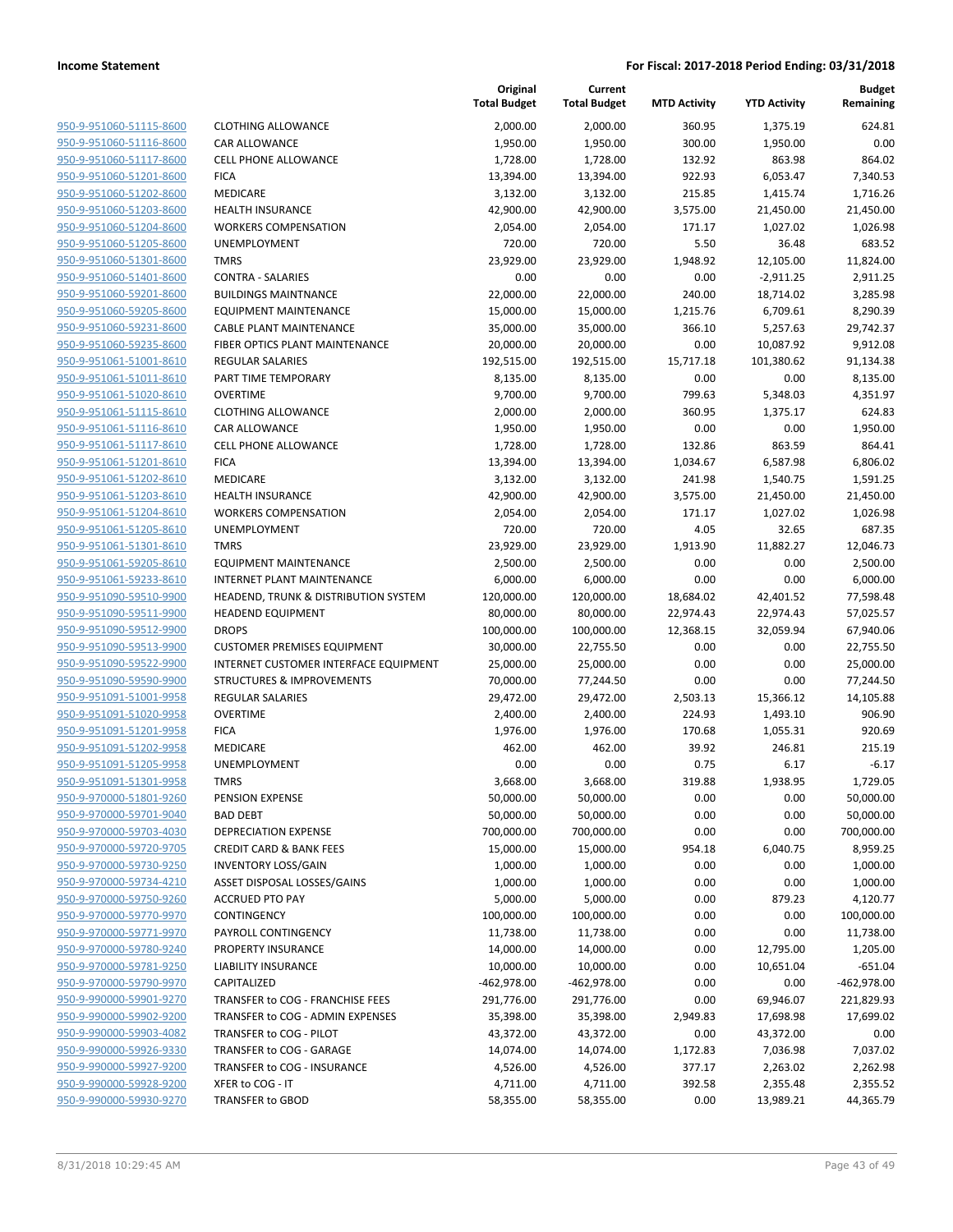|                         |                                                 | Original<br><b>Total Budget</b> | Current<br><b>Total Budget</b> | <b>MTD Activity</b> | <b>YTD Activity</b> | <b>Budget</b><br>Remaining |
|-------------------------|-------------------------------------------------|---------------------------------|--------------------------------|---------------------|---------------------|----------------------------|
| 950-9-990000-59954-8559 | TRANSFER TO 910 - BILLING                       | 77.556.00                       | 77.556.00                      | 6.463.00            | 38.778.00           | 38,778.00                  |
| 950-9-990000-59955-8559 | TRANSFER TO 910 - CASHIERING                    | 57.928.00                       | 57.928.00                      | 4.827.33            | 28.963.98           | 28,964.02                  |
|                         | <b>Expense Total:</b>                           | 6,937,767.00                    | 6,937,767.00                   | 515,906.89          | 2,805,274.54        | 4,132,492.46               |
|                         | Fund: 950 - CABLE / INTERNET Surplus (Deficit): | -409.027.00                     | -409.027.00                    | 35.839.49           | 430.201.63          | $-839,228.63$              |
|                         | <b>Total Surplus (Deficit):</b>                 | 2,258,253.88                    | $-183,830.12$                  | 1,026,160.77        | 5,143,998.00        | -5,327,828.12              |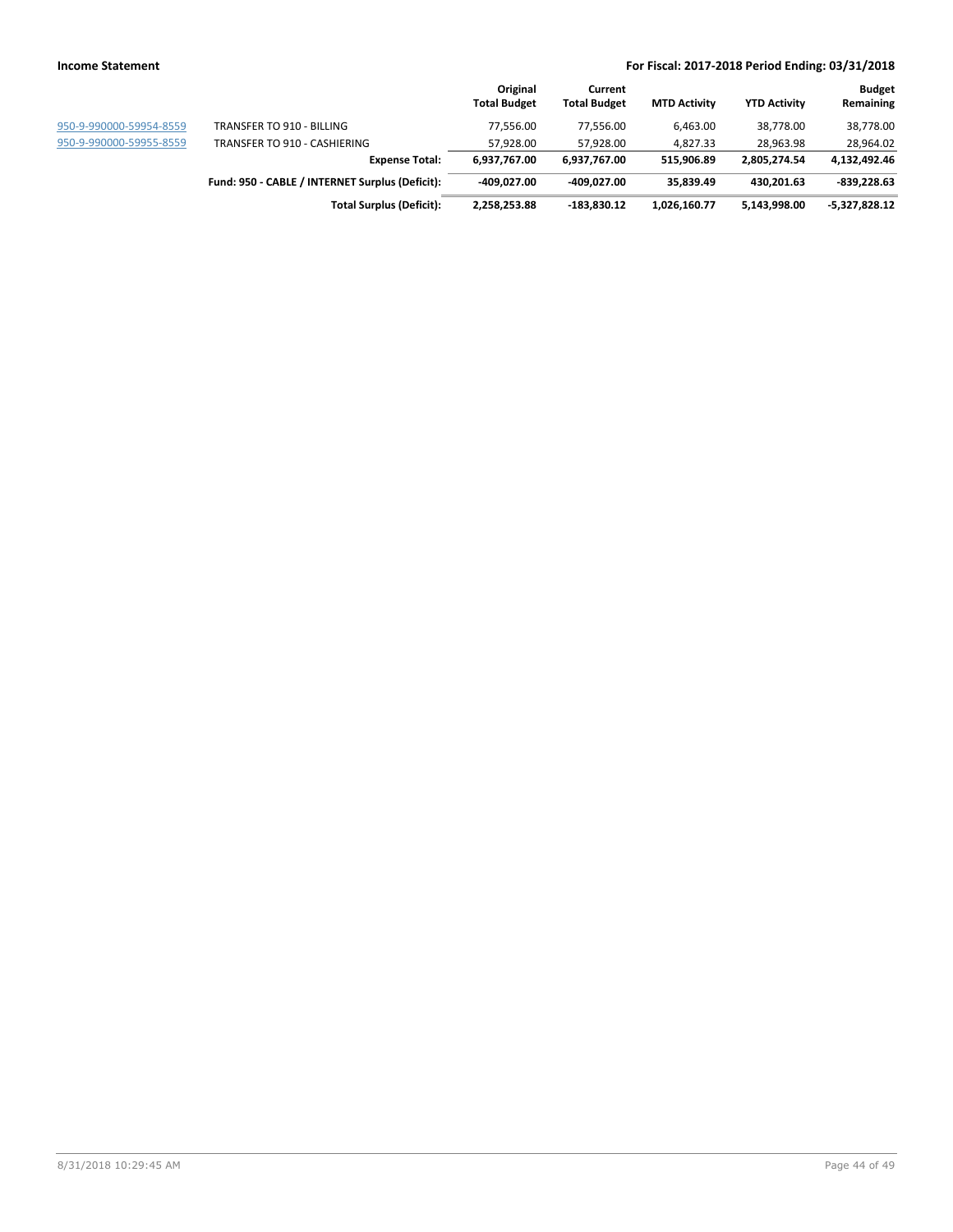## **Group Summary**

| <b>Account Type</b>                                                              | Original<br><b>Total Budget</b> | Current<br><b>Total Budget</b> | <b>MTD Activity</b> | <b>YTD Activity</b> | <b>Budget</b><br>Remaining |
|----------------------------------------------------------------------------------|---------------------------------|--------------------------------|---------------------|---------------------|----------------------------|
| <b>Fund: 100 - GENERAL FUND</b>                                                  |                                 |                                |                     |                     |                            |
| Revenue                                                                          | 24,065,743.72                   | 24,070,858.72                  | 1,817,677.02        | 15,421,093.41       | 8,649,765.31               |
| Expense                                                                          | 25,345,936.65                   | 25,351,051.65                  | 2,028,441.38        | 12,254,151.91       | 13,096,899.74              |
| Fund: 100 - GENERAL FUND Surplus (Deficit):                                      | $-1,280,192.93$                 | $-1,280,192.93$                | $-210,764.36$       | 3,166,941.50        | -4,447,134.43              |
|                                                                                  |                                 |                                |                     |                     |                            |
| Fund: 101 - MUNICIPAL COURT BUILDING SECURITY FEES                               |                                 |                                |                     |                     |                            |
| Revenue                                                                          | 8,325.00<br>33.00               | 8,325.00<br>33.00              | 1,045.00<br>477.30  | 4,893.42<br>683.14  | 3,431.58<br>$-650.14$      |
| Expense<br>Fund: 101 - MUNICIPAL COURT BUILDING SECURITY FEES Surplus (Deficit): | 8,292.00                        | 8,292.00                       | 567.70              | 4,210.28            | 4,081.72                   |
|                                                                                  |                                 |                                |                     |                     |                            |
| Fund: 102 - MUNICIPAL COURT TECH FUND                                            |                                 |                                |                     |                     |                            |
| Revenue                                                                          | 11,620.00                       | 11,620.00                      | 1,356.02            | 6,455.80            | 5,164.20                   |
| Expense<br>Fund: 102 - MUNICIPAL COURT TECH FUND Surplus (Deficit):              | 10.00<br>11,610.00              | 10.00                          | 1.24<br>1,354.78    | 4.06<br>6,451.74    | 5.94<br>5,158.26           |
|                                                                                  |                                 | 11,610.00                      |                     |                     |                            |
| Fund: 103 - MUNICIPAL COURT CHILD SAFETY FUND                                    |                                 |                                |                     |                     |                            |
| Revenue                                                                          | 30,010.00                       | 30,010.00                      | 91.49               | 6,411.16            | 23,598.84                  |
| Expense                                                                          | 28,010.00                       | 28,010.00                      | 0.56                | 13.062.14           | 14,947.86                  |
| Fund: 103 - MUNICIPAL COURT CHILD SAFETY FUND Surplus (Deficit):                 | 2,000.00                        | 2,000.00                       | 90.93               | $-6,650.98$         | 8,650.98                   |
| <b>Fund: 111 - RECREATION ACTIVITIES FUND</b>                                    |                                 |                                |                     |                     |                            |
| Revenue                                                                          | 233,639.00                      | 233,639.00                     | 14,457.83           | 75,310.57           | 158,328.43                 |
| Expense                                                                          | 213,498.00                      | 213,498.00                     | 20,907.03           | 64,169.58           | 149,328.42                 |
| Fund: 111 - RECREATION ACTIVITIES FUND Surplus (Deficit):                        | 20,141.00                       | 20,141.00                      | $-6,449.20$         | 11,140.99           | 9,000.01                   |
| <b>Fund: 112 - GUN RANGE FUND</b>                                                |                                 |                                |                     |                     |                            |
| Revenue                                                                          | 5,050.00                        | 5,050.00                       | 651.94              | 993.04              | 4,056.96                   |
| Expense                                                                          | 33,246.00                       | 33,246.00                      | 2,756.09            | 16,535.82           | 16,710.18                  |
| Fund: 112 - GUN RANGE FUND Surplus (Deficit):                                    | $-28,196.00$                    | -28,196.00                     | $-2,104.15$         | -15,542.78          | $-12,653.22$               |
| Fund: 113 - HOTEL / MOTEL OCCUPANCY TAX FUND                                     |                                 |                                |                     |                     |                            |
| Revenue                                                                          | 621,800.00                      | 621,800.00                     | 42,263.22           | 268,274.27          | 353,525.73                 |
| Expense                                                                          | 787,957.00                      | 793,072.00                     | 69,408.66           | 387,316.28          | 405,755.72                 |
| Fund: 113 - HOTEL / MOTEL OCCUPANCY TAX FUND Surplus (Deficit):                  | -166,157.00                     | -171,272.00                    | -27,145.44          | -119,042.01         | -52,229.99                 |
| Fund: 114 - VENUE MANAGEMENT FUND                                                |                                 |                                |                     |                     |                            |
| Revenue                                                                          | 476,155.00                      | 476,155.00                     | 104,869.35          | 235,170.06          | 240,984.94                 |
| Expense                                                                          | 247,152.00                      | 247,152.00                     | 24,215.53           | 126,697.31          | 120,454.69                 |
| Fund: 114 - VENUE MANAGEMENT FUND Surplus (Deficit):                             | 229,003.00                      | 229,003.00                     | 80,653.82           | 108,472.75          | 120,530.25                 |
| Fund: 116 - ROADWAY IMPACT FEE 1                                                 |                                 |                                |                     |                     |                            |
| Revenue                                                                          | 0.00                            | 0.00                           | 11.64               | 21.35               | $-21.35$                   |
| Expense                                                                          | 0.00                            | 0.00                           | 0.59                | 2.12                | $-2.12$                    |
| Fund: 116 - ROADWAY IMPACT FEE 1 Surplus (Deficit):                              | 0.00                            | 0.00                           | 11.05               | 19.23               | $-19.23$                   |
|                                                                                  |                                 |                                |                     |                     |                            |
| Fund: 117 - ROADWAY IMPACT FEE 2<br>Revenue                                      | 0.00                            | 0.00                           | 0.06                | 0.11                | $-0.11$                    |
| Fund: 117 - ROADWAY IMPACT FEE 2 Total:                                          | 0.00                            | 0.00                           | 0.06                | 0.11                | $-0.11$                    |
|                                                                                  |                                 |                                |                     |                     |                            |
| Fund: 118 - ROADWAY IMPACT FEE 3                                                 |                                 |                                |                     |                     |                            |
| Revenue                                                                          | 0.00                            | 0.00                           | 0.10                | 0.19                | $-0.19$                    |
| Fund: 118 - ROADWAY IMPACT FEE 3 Total:                                          | 0.00                            | 0.00                           | 0.10                | 0.19                | $-0.19$                    |
| <b>Fund: 123 - PTRAIN - POLICE REIMBURSEMENT GRANTS &amp; CONT EDUCAT</b>        |                                 |                                |                     |                     |                            |
| Revenue                                                                          | 0.00                            | 0.00                           | 10.89               | 4,482.24            | $-4,482.24$                |
| Expense                                                                          | 0.00                            | 0.00                           | 1,909.94            | 2,977.68            | $-2,977.68$                |
| Fund: 123 - PTRAIN - POLICE REIMBURSEMENT GRANTS & CONT EDUCAT Surp              | 0.00                            | 0.00                           | $-1,899.05$         | 1,504.56            | $-1,504.56$                |
| <b>Fund: 125 - TRAINING &amp; HUMANITIES TEXAS GRANTS</b>                        |                                 |                                |                     |                     |                            |
| Expense                                                                          | 0.00                            | 0.00                           | 313.14              | 313.14              | $-313.14$                  |
| Fund: 125 - TRAINING & HUMANITIES TEXAS GRANTS Total:                            | 0.00                            | 0.00                           | 313.14              | 313.14              | $-313.14$                  |
| Fund: 140 - DEBT SERVICE FUND                                                    |                                 |                                |                     |                     |                            |
| Revenue                                                                          | 6,072,791.25                    | 6,072,791.25                   | 226,292.38          | 5,151,169.65        | 921,621.60                 |
| Expense                                                                          | 6,044,591.45                    | 6,044,591.45                   | 37.31               | 5,303,302.75        | 741,288.70                 |
| Fund: 140 - DEBT SERVICE FUND Surplus (Deficit):                                 | 28,199.80                       | 28,199.80                      | 226,255.07          | $-152,133.10$       | 180,332.90                 |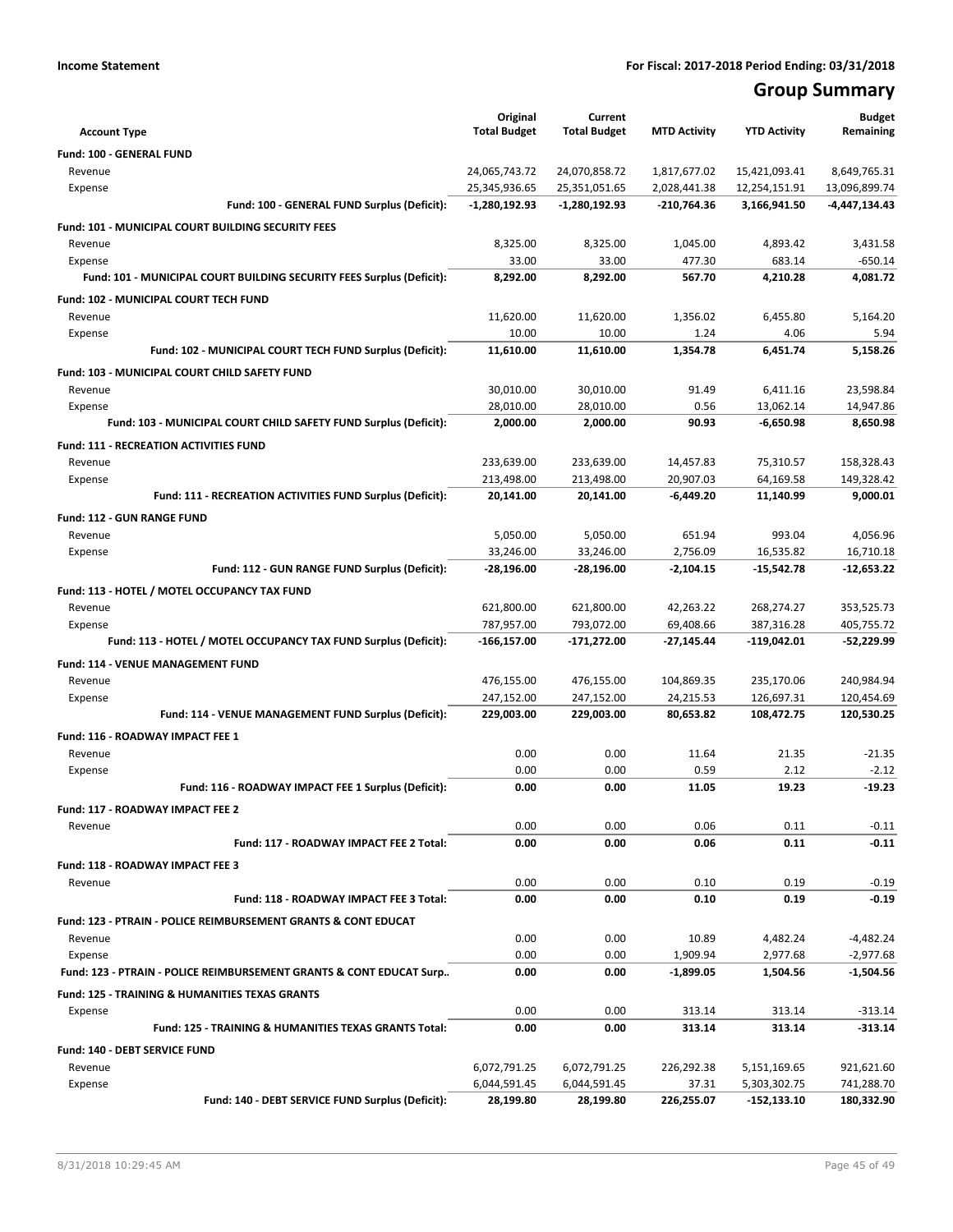| <b>Income Statement</b>                                           | For Fiscal: 2017-2018 Period Ending: 03/31/2018 |                              |                         |                            |                              |
|-------------------------------------------------------------------|-------------------------------------------------|------------------------------|-------------------------|----------------------------|------------------------------|
|                                                                   | Original                                        | Current                      | <b>MTD Activity</b>     | <b>YTD Activity</b>        | <b>Budget</b>                |
| <b>Account Type</b>                                               | <b>Total Budget</b>                             | <b>Total Budget</b>          |                         |                            | Remaining                    |
| Fund: 160 - GENERAL CAPITAL IMPROVEMENT FUND                      |                                                 |                              |                         |                            |                              |
| Revenue<br>Expense                                                | 3,146,243.00<br>3,206,243.00                    | 3,146,243.00<br>4,716,243.00 | 261,143.29<br>20,721.80 | 1,572,773.56<br>169,258.47 | 1,573,469.44<br>4,546,984.53 |
| Fund: 160 - GENERAL CAPITAL IMPROVEMENT FUND Surplus (Deficit):   | -60,000.00                                      | -1,570,000.00                | 240,421.49              | 1,403,515.09               | -2,973,515.09                |
| Fund: 161 - STREET CONSTRUCTION FUND                              |                                                 |                              |                         |                            |                              |
| Revenue                                                           | 500.00                                          | 500.00                       | 749.95                  | 1,375.27                   | $-875.27$                    |
| Expense                                                           | 0.00                                            | 0.00                         | 38.00                   | 136.46                     | $-136.46$                    |
| Fund: 161 - STREET CONSTRUCTION FUND Surplus (Deficit):           | 500.00                                          | 500.00                       | 711.95                  | 1,238.81                   | $-738.81$                    |
| Fund: 164 - 2013 CO CAPITAL FUND                                  |                                                 |                              |                         |                            |                              |
| Revenue                                                           | 200.00                                          | 200.00                       | 30.60                   | 64.01                      | 135.99                       |
| Expense                                                           | 0.00                                            | 0.00                         | 1.43                    | 5.11                       | $-5.11$                      |
| Fund: 164 - 2013 CO CAPITAL FUND Surplus (Deficit):               | 200.00                                          | 200.00                       | 29.17                   | 58.90                      | 141.10                       |
| Fund: 165 - 2014 GO FUND                                          |                                                 |                              |                         |                            |                              |
| Revenue                                                           | 50.000.00                                       | 50,000.00                    | 975.85                  | 4,939.62                   | 45,060.38                    |
| Fund: 165 - 2014 GO FUND Total:                                   | 50,000.00                                       | 50,000.00                    | 975.85                  | 4,939.62                   | 45,060.38                    |
| <b>Fund: 171 - MAIN STREET SPECIAL REVENUE</b>                    |                                                 |                              |                         |                            |                              |
| Revenue                                                           | 0.00                                            | 0.00                         | 0.00                    | 25,000.00                  | $-25,000.00$                 |
| Expense                                                           | 0.00                                            | 75,000.00                    | 0.00                    | 3,433.00                   | 71,567.00                    |
| Fund: 171 - MAIN STREET SPECIAL REVENUE Surplus (Deficit):        | 0.00                                            | -75,000.00                   | 0.00                    | 21,567.00                  | -96,567.00                   |
| <b>Fund: 172 - MINOR GRANTS FUND</b>                              |                                                 |                              |                         |                            |                              |
| Revenue                                                           | 15,000.00                                       | 15,000.00                    | 0.00                    | 6,744.00                   | 8,256.00                     |
| Expense                                                           | 0.00                                            | 0.00                         | 264.25                  | 2,695.00                   | $-2,695.00$                  |
| Fund: 172 - MINOR GRANTS FUND Surplus (Deficit):                  | 15,000.00                                       | 15,000.00                    | -264.25                 | 4,049.00                   | 10,951.00                    |
| Fund: 175 - JUSTICE ASSISTANCE GRANT - JAG                        |                                                 |                              |                         |                            |                              |
| Revenue                                                           | 0.00                                            | 0.00                         | 0.00                    | 13,731.00                  | $-13,731.00$                 |
| Fund: 175 - JUSTICE ASSISTANCE GRANT - JAG Total:                 | 0.00                                            | 0.00                         | 0.00                    | 13,731.00                  | -13,731.00                   |
| Fund: 200 - WATER / WASTEWATER FUND                               |                                                 |                              |                         |                            |                              |
| Revenue                                                           | 13,213,170.00                                   | 13,213,170.00                | 1,111,158.65            | 6,673,867.14               | 6,539,302.86                 |
| Expense                                                           | 10,205,614.13                                   | 10,236,819.13                | 904,237.98              | 5,513,044.42               | 4,723,774.71                 |
| Fund: 200 - WATER / WASTEWATER FUND Surplus (Deficit):            | 3,007,555.87                                    | 2,976,350.87                 | 206,920.67              | 1,160,822.72               | 1,815,528.15                 |
| <b>Fund: 210 - WATER IMPACT FEES</b>                              |                                                 |                              |                         |                            |                              |
| Revenue                                                           | 0.00                                            | 0.00                         | 0.03                    | 0.05                       | $-0.05$                      |
| Fund: 210 - WATER IMPACT FEES Total:                              | 0.00                                            | 0.00                         | 0.03                    | 0.05                       | -0.05                        |
| <b>Fund: 211 - WASTEWATER IMPACT FEES</b>                         |                                                 |                              |                         |                            |                              |
| Revenue                                                           | 0.00                                            | 0.00                         | 1.65                    | 3.03                       | $-3.03$                      |
| Expense<br>Fund: 211 - WASTEWATER IMPACT FEES Surplus (Deficit):  | 10.00<br>$-10.00$                               | 10.00<br>-10.00              | 0.09<br>1.56            | 0.31<br>2.72               | 9.69<br>$-12.72$             |
|                                                                   |                                                 |                              |                         |                            |                              |
| Fund: 212 - TX COMMUNITY DEV SWR SYSTEM IMPROV PROG GRANT         |                                                 |                              |                         |                            |                              |
| Revenue<br>Expense                                                | 0.00<br>0.00                                    | 306,205.00<br>330,000.00     | 0.00<br>0.00            | 31,205.00<br>7,450.00      | 275,000.00<br>322,550.00     |
| Fund: 212 - TX COMMUNITY DEV SWR SYSTEM IMPROV PROG GRANT Surplus | 0.00                                            | -23,795.00                   | 0.00                    | 23,755.00                  | -47,550.00                   |
|                                                                   |                                                 |                              |                         |                            |                              |
| Fund: 216 - UTILIITY CIP FUND<br>Revenue                          | 13,368,117.00                                   | 13,368,117.00                | 35,476.07               | 191,129.88                 | 13,176,987.12                |
| Expense                                                           | 13,499,717.00                                   | 14,296,686.00                | 47,664.62               | 244,152.77                 | 14,052,533.23                |
| Fund: 216 - UTILIITY CIP FUND Surplus (Deficit):                  | $-131,600.00$                                   | -928,569.00                  | $-12,188.55$            | $-53,022.89$               | $-875,546.11$                |
| <b>Fund: 217 - WASTEWATER RECLAMATION FUND</b>                    |                                                 |                              |                         |                            |                              |
| Revenue                                                           | 5,000.00                                        | 5,000.00                     | 946.68                  | 4,683.43                   | 316.57                       |
| Fund: 217 - WASTEWATER RECLAMATION FUND Total:                    | 5,000.00                                        | 5,000.00                     | 946.68                  | 4,683.43                   | 316.57                       |
| Fund: 300 - AIRPORT FUND                                          |                                                 |                              |                         |                            |                              |
| Revenue                                                           | 720,740.00                                      | 720,740.00                   | 56,316.04               | 347,329.48                 | 373,410.52                   |
| Expense                                                           | 174,632.00                                      | 174,632.00                   | 18,358.39               | 82,441.97                  | 92,190.03                    |
| Fund: 300 - AIRPORT FUND Surplus (Deficit):                       | 546,108.00                                      | 546,108.00                   | 37,957.65               | 264,887.51                 | 281,220.49                   |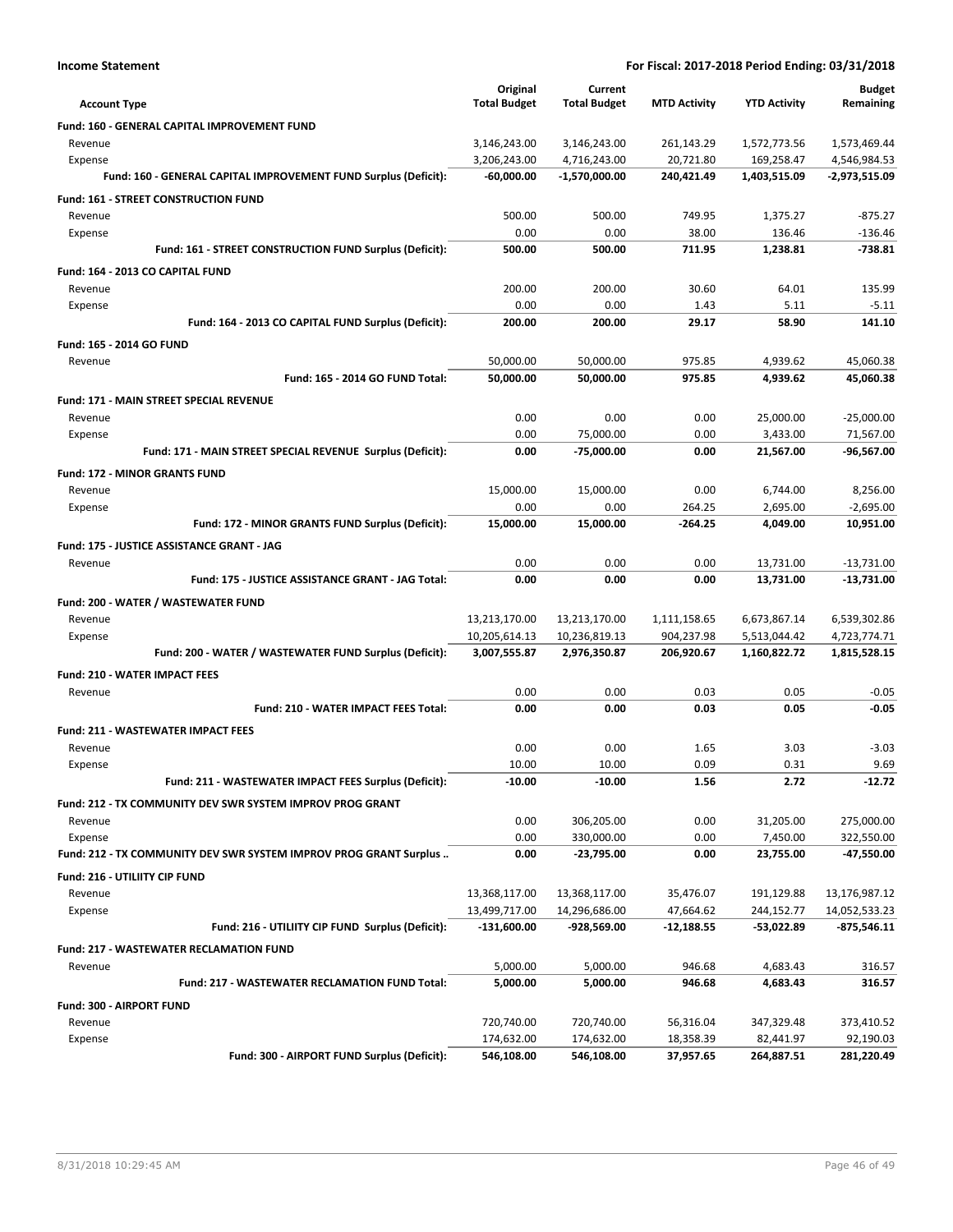|                                                                       | Original                 | Current                  |                        |                         | <b>Budget</b>                 |
|-----------------------------------------------------------------------|--------------------------|--------------------------|------------------------|-------------------------|-------------------------------|
| <b>Account Type</b>                                                   | <b>Total Budget</b>      | <b>Total Budget</b>      | <b>MTD Activity</b>    | <b>YTD Activity</b>     | Remaining                     |
| Fund: 320 - AIRPORT TXDOT GRANT                                       |                          |                          |                        |                         |                               |
| Expense                                                               | 0.00                     | 0.00                     | 0.00                   | 14,975.00               | $-14,975.00$                  |
| Fund: 320 - AIRPORT TXDOT GRANT Total:                                | 0.00                     | 0.00                     | 0.00                   | 14,975.00               | -14,975.00                    |
| <b>Fund: 360 - AIRPORT CAPITAL FUND</b>                               |                          |                          |                        |                         |                               |
| Revenue                                                               | 62,000.00                | 62,000.00                | 6,145.14               | 58,682.74               | 3,317.26                      |
| Expense<br>Fund: 360 - AIRPORT CAPITAL FUND Surplus (Deficit):        | 1,500.00                 | 1,500.00                 | 311.53                 | 256,864.70              | $-255,364.70$                 |
|                                                                       | 60,500.00                | 60,500.00                | 5,833.61               | -198,181.96             | 258,681.96                    |
| Fund: 362 - AIRPORT FBO FUEL                                          |                          |                          |                        |                         |                               |
| Revenue                                                               | 60.00                    | 60.00                    | 28,009.77              | 193,791.85              | -193,731.85                   |
| Expense<br>Fund: 362 - AIRPORT FBO FUEL Surplus (Deficit):            | 50.00<br>10.00           | 50.00<br>10.00           | $-736.04$<br>28,745.81 | 121,836.17<br>71,955.68 | $-121,786.17$<br>$-71,945.68$ |
|                                                                       |                          |                          |                        |                         |                               |
| Fund: 400 - GOLF FUND                                                 |                          |                          |                        |                         |                               |
| Revenue<br>Expense                                                    | 272,201.00<br>275,668.00 | 272,201.00<br>275,668.00 | 17,326.42<br>18,221.76 | 79,377.41<br>120,273.59 | 192,823.59<br>155,394.41      |
| Fund: 400 - GOLF FUND Surplus (Deficit):                              | $-3,467.00$              | $-3,467.00$              | $-895.34$              | -40,896.18              | 37,429.18                     |
| <b>Fund: 500 - SANITATION FUND</b>                                    |                          |                          |                        |                         |                               |
| Revenue                                                               | 3,952,000.00             | 3,952,000.00             | 366,733.48             | 1,973,764.15            | 1,978,235.85                  |
| Expense                                                               | 3,771,072.25             | 3,771,072.25             | 298,111.97             | 1,389,924.64            | 2,381,147.61                  |
| Fund: 500 - SANITATION FUND Surplus (Deficit):                        | 180,927.75               | 180,927.75               | 68,621.51              | 583,839.51              | -402,911.76                   |
| <b>Fund: 601 - CENTRAL SERVICE FUND</b>                               |                          |                          |                        |                         |                               |
| Revenue                                                               | 889,545.00               | 889,545.00               | 74,128.76              | 444,772.56              | 444,772.44                    |
| Expense                                                               | 903,210.00               | 903,210.00               | 80,504.41              | 486,489.56              | 416,720.44                    |
| Fund: 601 - CENTRAL SERVICE FUND Surplus (Deficit):                   | $-13,665.00$             | $-13,665.00$             | $-6,375.65$            | -41,717.00              | 28,052.00                     |
| Fund: 602 - INSURANCE FUND                                            |                          |                          |                        |                         |                               |
| Revenue                                                               | 5,829,718.50             | 5,829,718.50             | 470,869.72             | 2,793,758.93            | 3,035,959.57                  |
| Expense                                                               | 5,660,214.00             | 5,660,214.00             | 672,502.91             | 3,270,633.62            | 2,389,580.38                  |
| Fund: 602 - INSURANCE FUND Surplus (Deficit):                         | 169,504.50               | 169,504.50               | -201,633.19            | -476,874.69             | 646,379.19                    |
| Fund: 604 - MIS FUND                                                  |                          |                          |                        |                         |                               |
| Revenue                                                               | 831,113.00               | 831,113.00               | 69,259.42              | 415,556.52              | 415,556.48                    |
| Expense                                                               | 856,480.00               | 856,480.00               | 56,480.55              | 411,303.78              | 445,176.22                    |
| Fund: 604 - MIS FUND Surplus (Deficit):                               | $-25,367.00$             | $-25,367.00$             | 12,778.87              | 4,252.74                | -29,619.74                    |
| Fund: 660 - VEHICLE REPLACEMENT FUND                                  |                          |                          |                        |                         |                               |
| Revenue                                                               | 820,348.00               | 820,348.00               | 69,047.13              | 417,412.70              | 402,935.30                    |
| Expense                                                               | 1,060,348.00             | 1,060,348.00             | 100,988.01             | 762,649.63              | 297,698.37                    |
| Fund: 660 - VEHICLE REPLACEMENT FUND Surplus (Deficit):               | $-240,000.00$            | $-240,000.00$            | $-31,940.88$           | -345,236.93             | 105,236.93                    |
| Fund: 800 - SPENCE FUND                                               |                          |                          |                        |                         |                               |
| Revenue                                                               | 600.00                   | 600.00                   | 732.80                 | 3,646.51                | -3,046.51                     |
| Expense                                                               | 600.00                   | 600.00                   | 50.00                  | 300.00                  | 300.00                        |
| Fund: 800 - SPENCE FUND Surplus (Deficit):                            | 0.00                     | 0.00                     | 682.80                 | 3,346.51                | $-3,346.51$                   |
| <b>Fund: 801 - JONES LIBRARY TRUST</b>                                |                          |                          |                        |                         |                               |
| Revenue                                                               | 10.00                    | 10.00                    | 13.67                  | 25.06                   | $-15.06$                      |
| Expense                                                               | 0.00                     | 0.00                     | 0.69                   | 2.41                    | $-2.41$                       |
| Fund: 801 - JONES LIBRARY TRUST Surplus (Deficit):                    | 10.00                    | 10.00                    | 12.98                  | 22.65                   | $-12.65$                      |
| Fund: 809 - GREENVILLE IDC (L-3)                                      |                          |                          |                        |                         |                               |
| Revenue                                                               | 0.00                     | 0.00                     | 490,513.55             | 3,370,394.82            | -3,370,394.82                 |
| Expense                                                               | 0.00                     | 0.00                     | 490,513.55             | 3,369,606.88            | $-3,369,606.88$               |
| Fund: 809 - GREENVILLE IDC (L-3) Surplus (Deficit):                   | 0.00                     | 0.00                     | 0.00                   | 787.94                  | -787.94                       |
| Fund: 810 - SEIZURE FUNDS - STATE RULES                               |                          |                          |                        |                         |                               |
| Revenue                                                               | 148.00<br>0.00           | 148.00<br>0.00           | 233.55                 | 1,392.93<br>107.09      | $-1,244.93$                   |
| Expense<br>Fund: 810 - SEIZURE FUNDS - STATE RULES Surplus (Deficit): | 148.00                   | 148.00                   | 11.84<br>221.71        | 1,285.84                | $-107.09$<br>-1,137.84        |
|                                                                       |                          |                          |                        |                         |                               |
| Fund: 811 - SEIZURE FUNDS - FED RULES<br>Revenue                      | 100.00                   | 100.00                   | 25,717.42              | 25,833.19               | $-25,733.19$                  |
| Expense                                                               | 0.00                     | 0.00                     | 7.22                   | 25.45                   | $-25.45$                      |
| Fund: 811 - SEIZURE FUNDS - FED RULES Surplus (Deficit):              | 100.00                   | 100.00                   | 25,710.20              | 25,807.74               | $-25,707.74$                  |
|                                                                       |                          |                          |                        |                         |                               |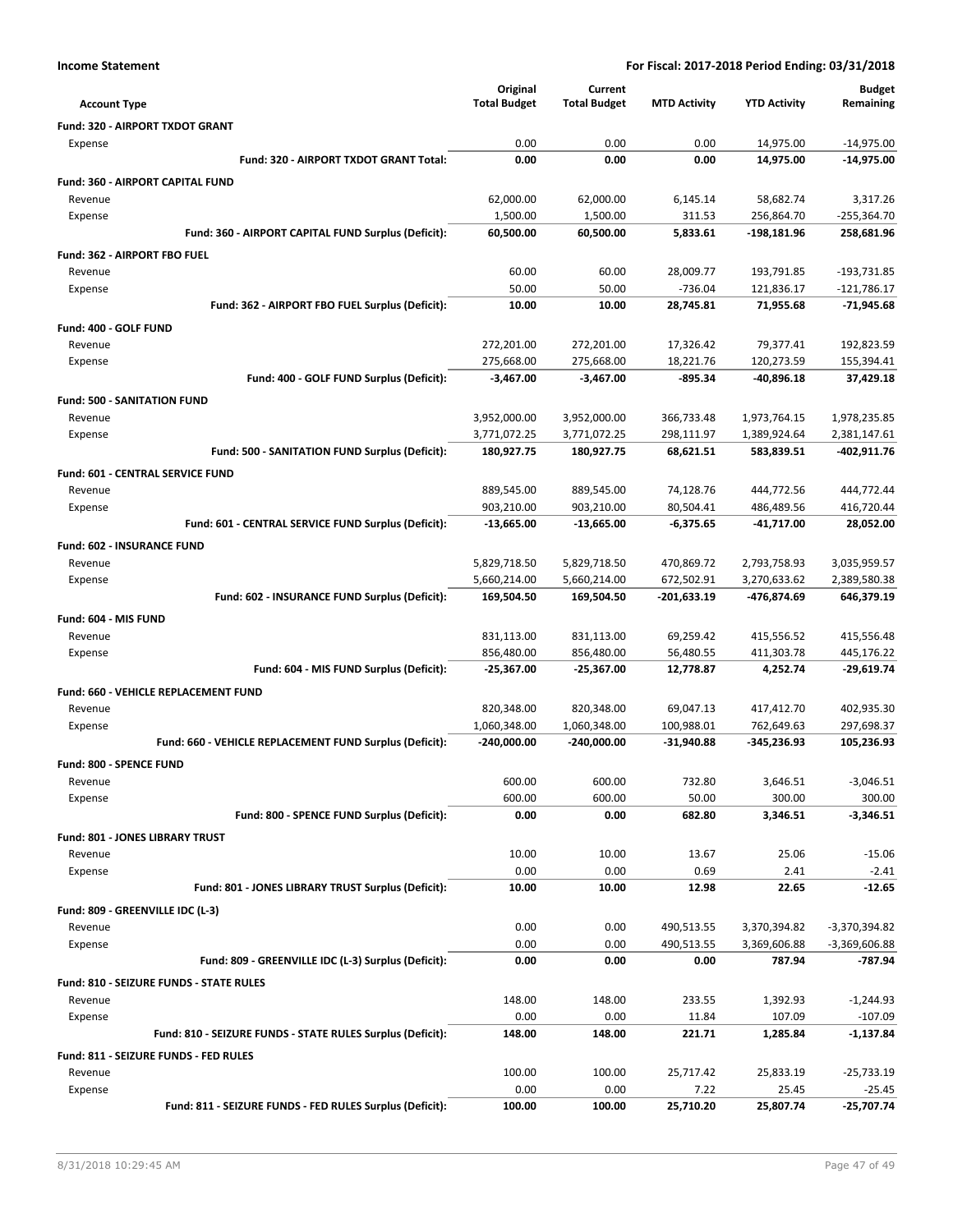| <b>Income Statement</b>                                                    | For Fiscal: 2017-2018 Period Ending: 03/31/2018 |                                |                     |                     |                            |
|----------------------------------------------------------------------------|-------------------------------------------------|--------------------------------|---------------------|---------------------|----------------------------|
| <b>Account Type</b>                                                        | Original<br><b>Total Budget</b>                 | Current<br><b>Total Budget</b> | <b>MTD Activity</b> | <b>YTD Activity</b> | <b>Budget</b><br>Remaining |
| Fund: 820 - TIRZ FUND (Tax Increment Reinvestment Zone)                    |                                                 |                                |                     |                     |                            |
| Revenue                                                                    | 624,433.00                                      | 624,433.00                     | 130,222.51          | 471,554.61          | 152,878.39                 |
| Expense                                                                    | 114,822.11                                      | 114,822.11                     | 6,460.68            | 6,611.16            | 108,210.95                 |
| Fund: 820 - TIRZ FUND (Tax Increment Reinvestment Zone) Surplus (Deficit): | 509,610.89                                      | 509,610.89                     | 123,761.83          | 464,943.45          | 44,667.44                  |
| Fund: 899 - POOLED CASH                                                    |                                                 |                                |                     |                     |                            |
| Revenue                                                                    | 0.00                                            | 0.00                           | 0.00                | $-0.02$             | 0.02                       |
| Fund: 899 - POOLED CASH Total:                                             | 0.00                                            | 0.00                           | 0.00                | $-0.02$             | 0.02                       |
| <b>Fund: 910 - ELECTRIC OPERATING FUND</b>                                 |                                                 |                                |                     |                     |                            |
| Revenue                                                                    | 60,325,342.00                                   | 60,325,342.00                  | 4,294,763.73        | 25,658,564.97       | 34,666,777.03              |
| Expense                                                                    | 60,559,922.00                                   | 60,559,922.00                  | 4,187,169.98        | 26,603,157.89       | 33,956,764.11              |
| Fund: 910 - ELECTRIC OPERATING FUND Surplus (Deficit):                     | $-234,580.00$                                   | $-234,580.00$                  | 107,593.75          | -944,592.92         | 710,012.92                 |
| <b>Fund: 911 - ELECTRIC DEBT REDUCTION</b>                                 |                                                 |                                |                     |                     |                            |
| Revenue                                                                    | 850.00                                          | 850.00                         | 2.547.82            | 4,433.27            | $-3,583.27$                |
| Fund: 911 - ELECTRIC DEBT REDUCTION Total:                                 | 850.00                                          | 850.00                         | 2,547.82            | 4,433.27            | $-3,583.27$                |
| <b>Fund: 912 - ELECTRIC DEBT SERVICE</b>                                   |                                                 |                                |                     |                     |                            |
| Revenue                                                                    | 3,840,000.00                                    | 3,840,000.00                   | 320,000.00          | 1,920,000.00        | 1,920,000.00               |
| Expense                                                                    | 3,834,880.00                                    | 3,834,880.00                   | 1,200.00            | 2,159,839.51        | 1,675,040.49               |
| Fund: 912 - ELECTRIC DEBT SERVICE Surplus (Deficit):                       | 5,120.00                                        | 5,120.00                       | 318,800.00          | $-239,839.51$       | 244,959.51                 |
| Fund: 913 - ELECTRIC CONSTRUCTION FUND                                     |                                                 |                                |                     |                     |                            |
| Revenue                                                                    | 125.00                                          | 125.00                         | 85.03               | 147.95              | $-22.95$                   |
| Fund: 913 - ELECTRIC CONSTRUCTION FUND Total:                              | 125.00                                          | 125.00                         | 85.03               | 147.95              | $-22.95$                   |
| Fund: 950 - CABLE / INTERNET                                               |                                                 |                                |                     |                     |                            |
| Revenue                                                                    | 6,528,740.00                                    | 6,528,740.00                   | 551,746.38          | 3,235,476.17        | 3,293,263.83               |
| Expense                                                                    | 6,937,767.00                                    | 6,937,767.00                   | 515,906.89          | 2,805,274.54        | 4,132,492.46               |
| Fund: 950 - CABLE / INTERNET Surplus (Deficit):                            | -409,027.00                                     | -409,027.00                    | 35,839.49           | 430,201.63          | $-839,228.63$              |
| <b>Total Surplus (Deficit):</b>                                            | 2,258,253.88                                    | $-183,830.12$                  | 1,026,160.77        | 5,143,998.00        | $-5,327,828.12$            |